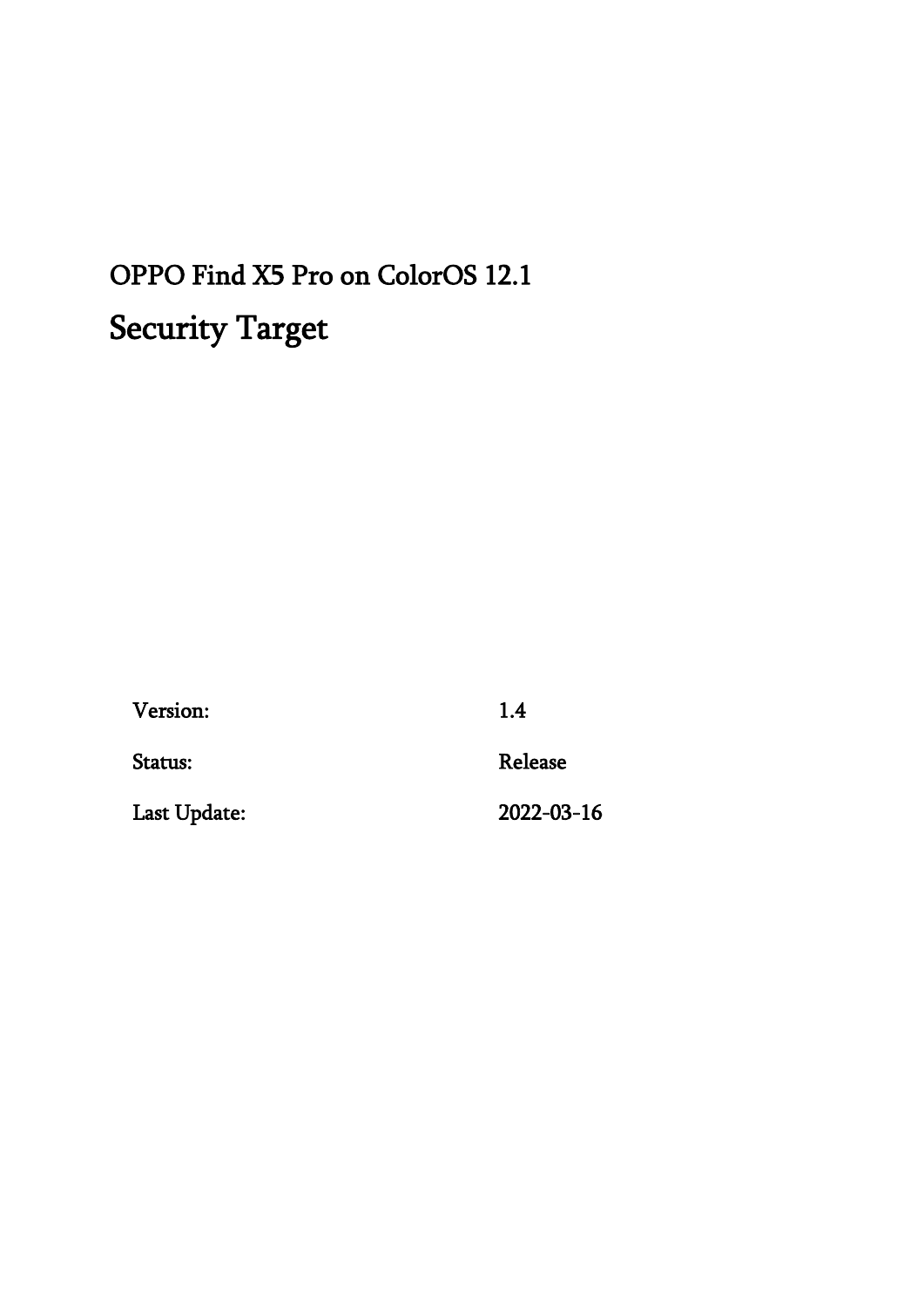# Revision History

| Revision | Date       | Author(s) | <b>Changes to Previous Revision</b> |
|----------|------------|-----------|-------------------------------------|
| 1.4      | 2022-03-16 | Di Li     | Released version.                   |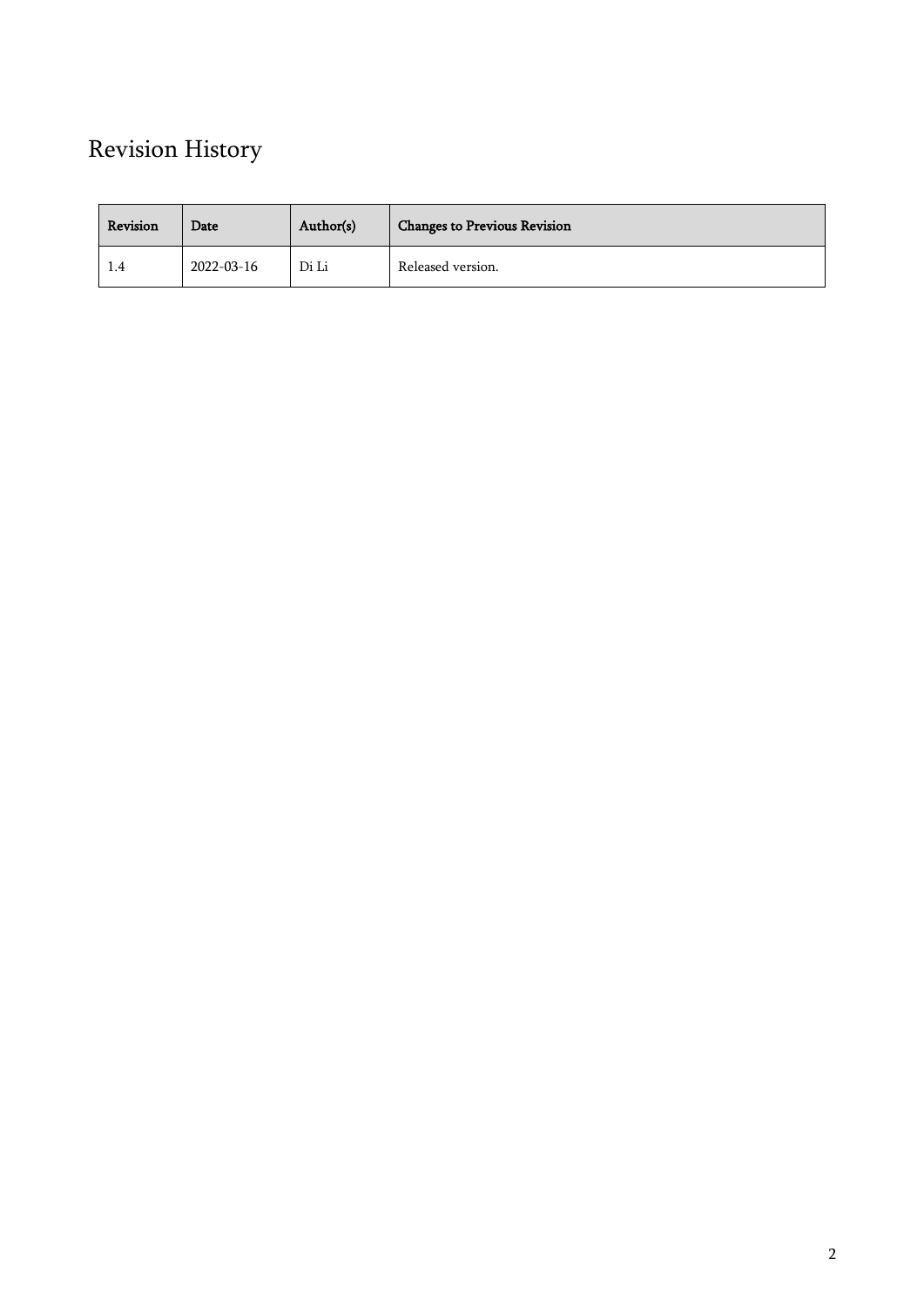# Table of Contents

| $\mathbf{1}$   |       |  |
|----------------|-------|--|
|                | 1.1   |  |
|                | 1.2   |  |
|                | 1.3   |  |
|                | 1.3.1 |  |
|                | 1.3.2 |  |
|                | 1.3.3 |  |
|                | 1.3.4 |  |
|                | 1.4   |  |
|                | 1.4.1 |  |
|                | 1.4.2 |  |
|                | 1.4.3 |  |
| $\overline{2}$ |       |  |
|                | 2.1   |  |
| 3              |       |  |
|                | 3.1   |  |
|                | 3.2   |  |
|                | 3.3   |  |
| 4              |       |  |
|                |       |  |
|                | 4.1   |  |
|                | 4.2   |  |
| 5              |       |  |
| 6              |       |  |
|                | 6.1   |  |
|                | 6.1.1 |  |
|                | 6.1.2 |  |
|                | 6.1.3 |  |
|                | 6.1.4 |  |
|                | 6.1.5 |  |
|                | 6.1.6 |  |
|                | 6.1.7 |  |
|                | 6.1.8 |  |
|                | 6.2   |  |
|                | 6.2.1 |  |
|                | 6.2.2 |  |
|                | 6.2.3 |  |
|                | 6.2.4 |  |
|                | 6.2.5 |  |
| $\overline{ }$ |       |  |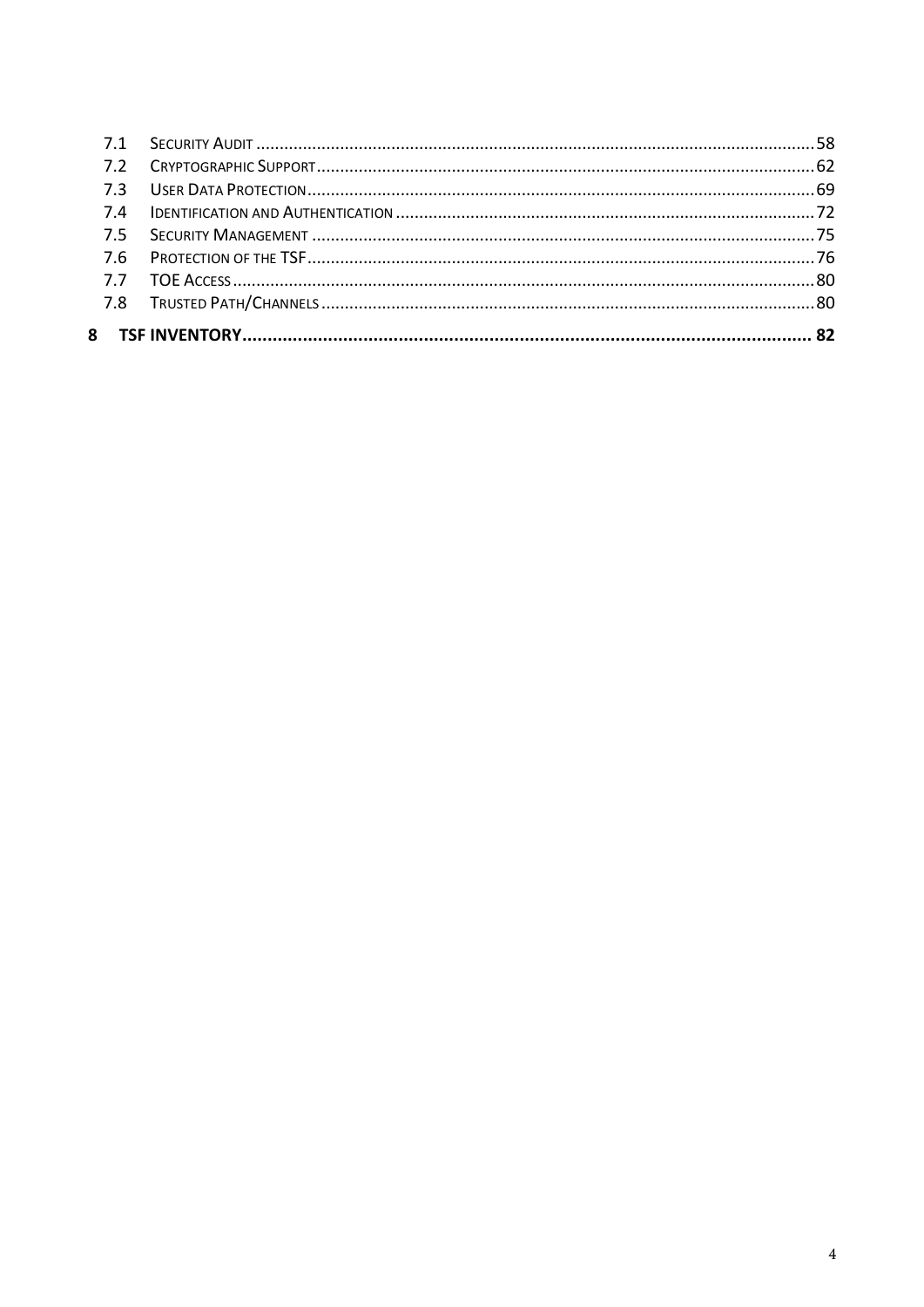# List of Tables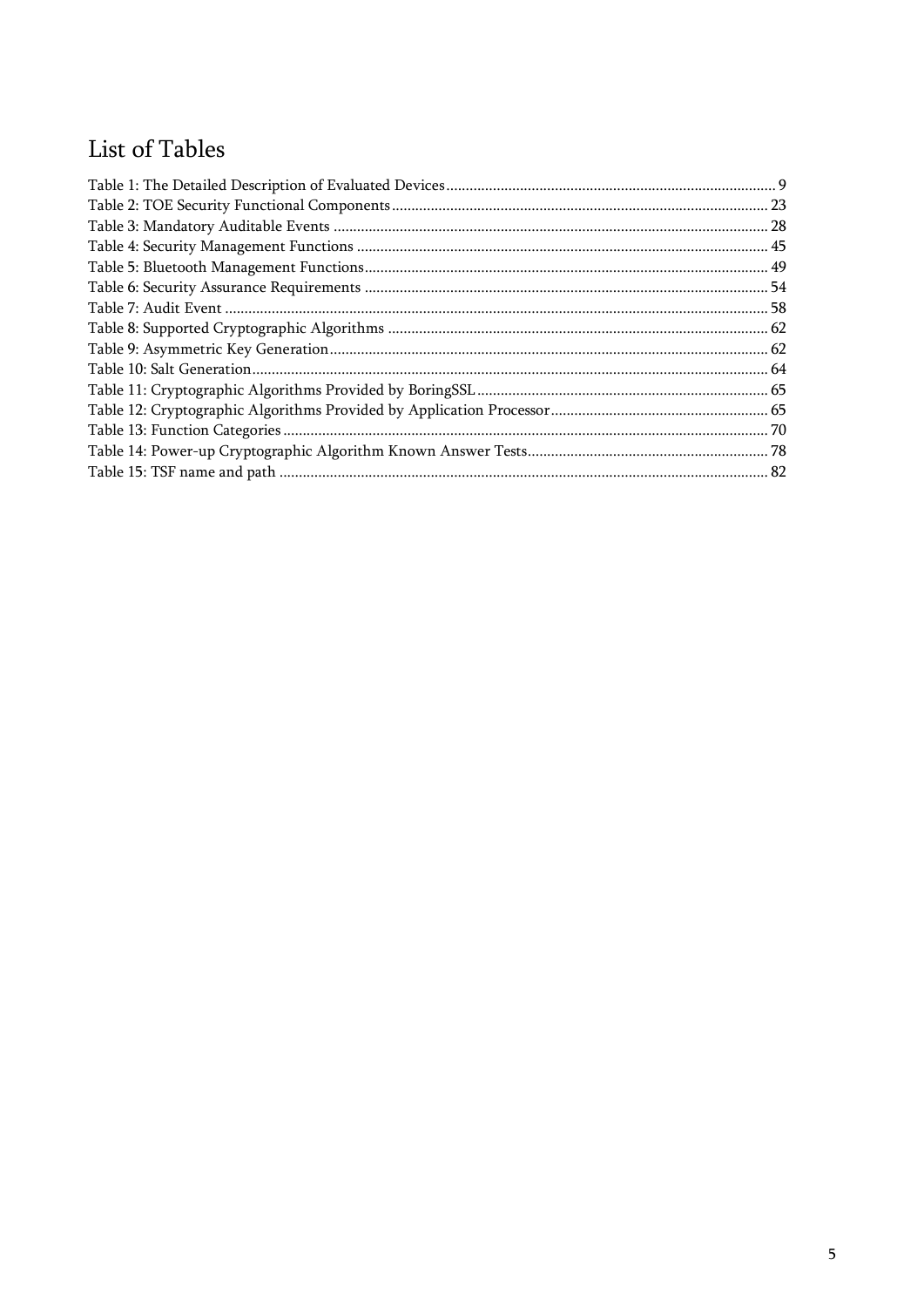# List of Figures

|--|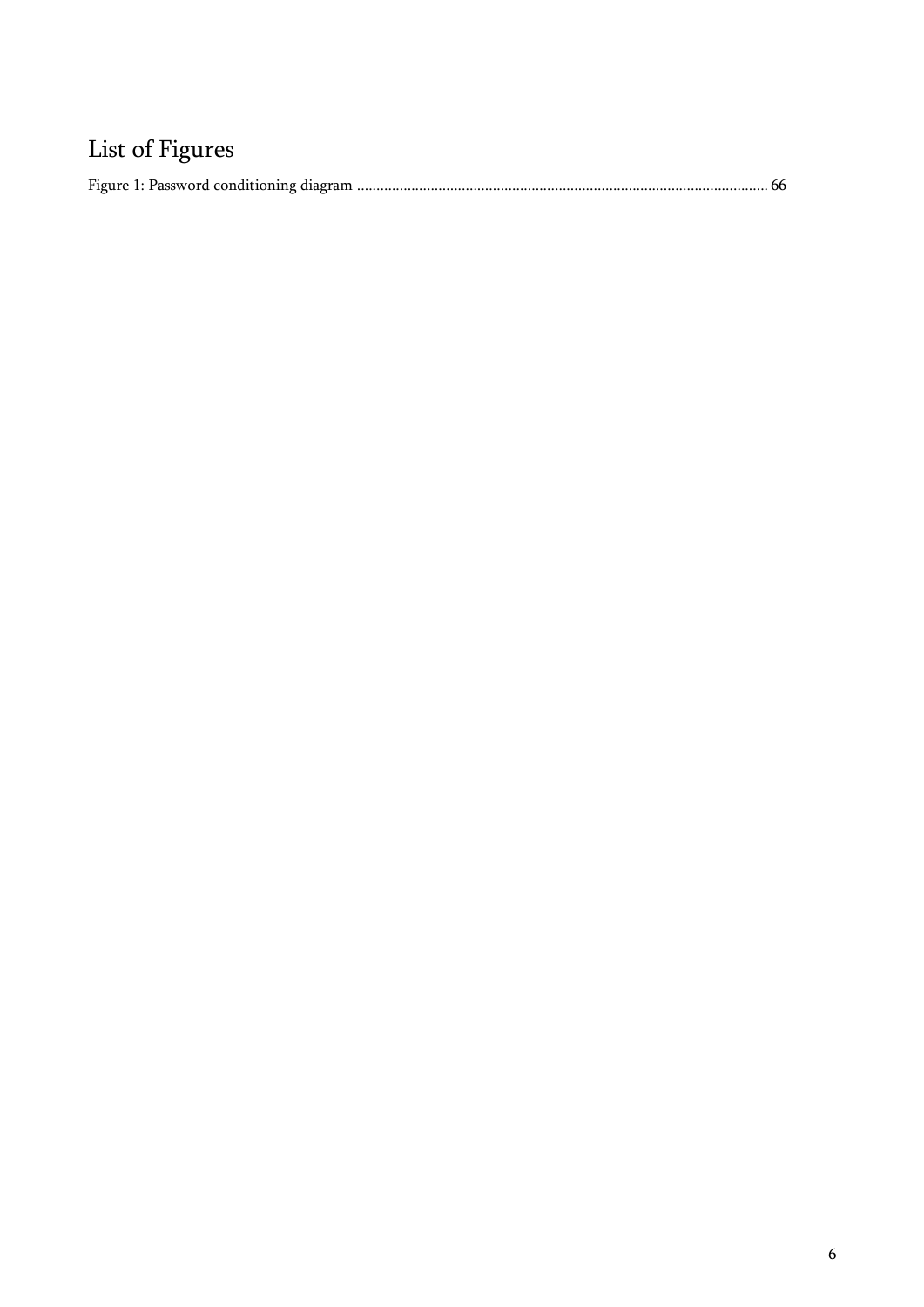# <span id="page-6-0"></span>1 Introduction

This document is the Common Criteria (CC) Security Target (ST) for the OPPO Find X5 Pro on ColorOS 12.1 product to be evaluated as Mobile Devices in exact compliance with:

- PP-Configuration for Mobile Device Fundamentals and Bluetooth Version 1.0, dated 15 April 2021 [CFGMDFBT10]
- Extended Package for Wireless LAN Client Version 1.0, dated 11 February 2016 [WLANCEP10]
- Functional Package for TLS Version 1.1, dated 12 February 2019 [PKGTLS11]

This section contains the Security Target (ST) and Target of Evaluation (TOE) identifications, TOE overview, and TOE description.

The Security Target contains the following additional sections:

- Conformance Claims (Section 2)
- Security Problem Definition (Section 3)
- Security Objectives (Section 4)
- Extended Components Definition (Section 5)
- Security Requirements (Section 6)
- TOE Summary Specification (Section 7)

## <span id="page-6-1"></span>1.1 Security Target Identification

| ST Title:  | OPPO Find X5 Pro on ColorOS 12.1 Security Target                                 |
|------------|----------------------------------------------------------------------------------|
| Version:   | 1.4                                                                              |
| Status:    | Release                                                                          |
| Date:      | 2022-03-16                                                                       |
| Sponsor:   | Guangdong OPPO Mobile Telecommunications Corp., Ltd                              |
| Developer: | Guangdong OPPO Mobile Telecommunications Corp., Ltd                              |
| Keywords:  | MDFPP32, Common Criteria, mobile device, TLS, HTTPS, Bluetooth, X509 certificate |

# <span id="page-6-2"></span>1.2 TOE Identification

The TOE is OPPO Find X5 Pro on ColorOS 12.1.

The features provided by the TOE is shown below:

| <b>Features</b> | OPPO Find X5 Pro                                           |  |
|-----------------|------------------------------------------------------------|--|
| Processor       | Qualcomm Snapdragon® 8 Gen 1 Mobile Platform               |  |
| RAM             | 12 GB RAM                                                  |  |
| Storage         | 256 GB internal memory (non-expandable)                    |  |
| Display         | AMOLED 6.70", 20.1:9 ratio (3216 x 1440)                   |  |
| Camera          | Rear Tri Cameras with LED Flash.                           |  |
|                 | - Main camera: 50 MP all pixel omni-directional PDAF f/1.7 |  |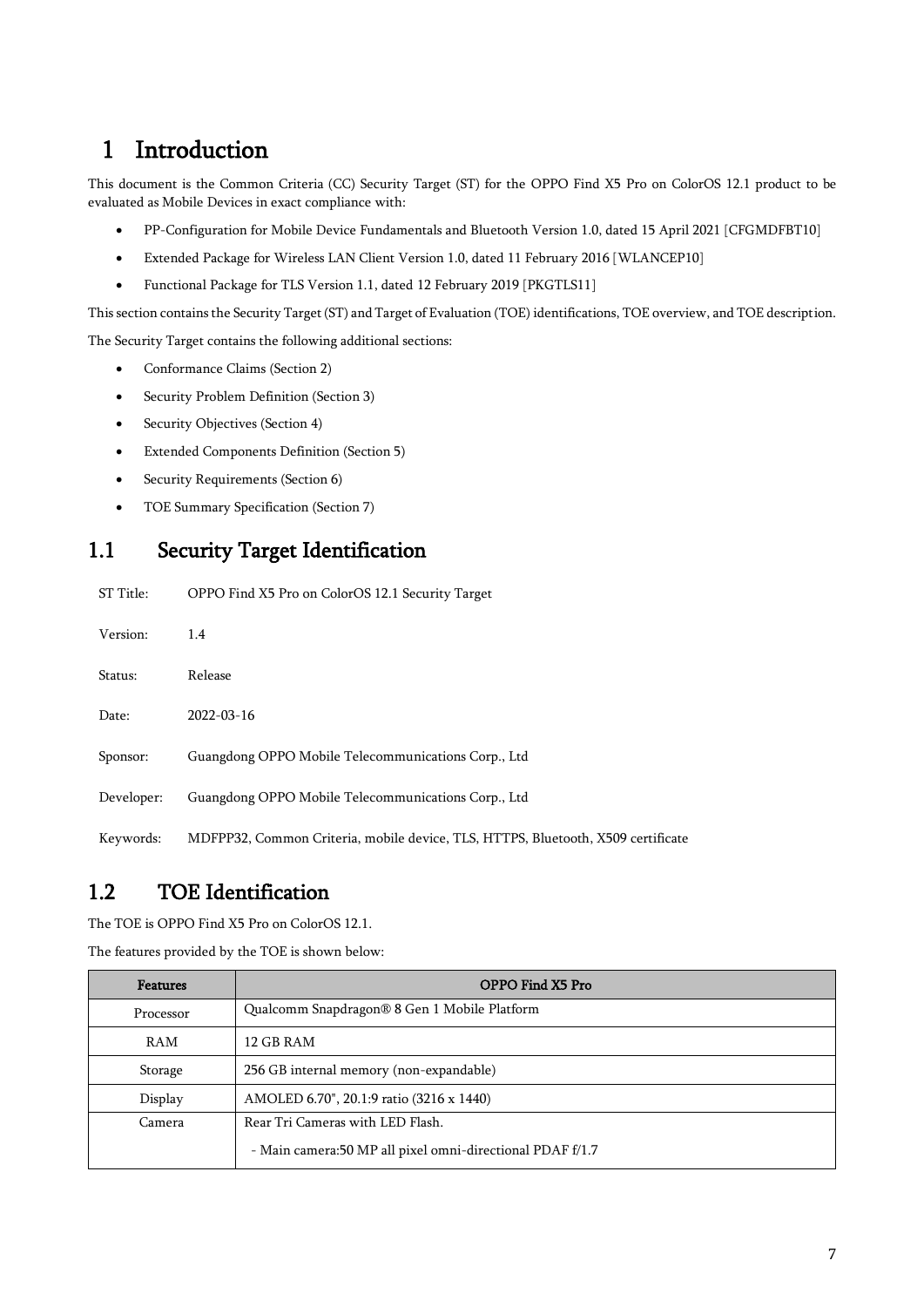|                  | - Ultra-wide angle camera: 50 MP all pixel omni-directional PDAF                              |  |  |
|------------------|-----------------------------------------------------------------------------------------------|--|--|
|                  | - Telephoto camera: 13 MP, and AF supported                                                   |  |  |
|                  | Front Camera: 32 MP Lens f/2.4                                                                |  |  |
| Communications   | 5G,4G LTE Network / Mobile Hotspot / Bluetooth 5.2 / Wi-Fi Tethering / Wi-Fi Direct / USB and |  |  |
|                  | Bluetooth Tethering / NFC / Media Server / Screen Sharing(Miracast) / GPS, A-GPS, BeiDou      |  |  |
|                  | Navigation Satellite System, GLONASS, and QZSS positioning systems                            |  |  |
| Battery          | 2*2500mAh (typical), two series-connected cells, equivalent to a total capacity of 5000mAh    |  |  |
| <b>Biometric</b> | Optical in-display fingerprint readers                                                        |  |  |

# <span id="page-7-0"></span>1.3 TOE Overview

### <span id="page-7-1"></span>1.3.1 TOE Type

The TOE Type is personally-owned mobile phone for both personal and enterprise use.

## <span id="page-7-2"></span>1.3.2 TOE Usage

The TOE is OPPO Find X5 Pro mobile phone running with ColorOS 12.1.

The TOE's OS manages the device hardware and provides the technologies with a rich API set required to implement native applications, it also provides the capability to approve or reject an application based upon the API access that the application requires (or to grant applications access at runtime).

The TOE provides a built-in Mobile Device Management (MDM) framework API, giving management features that may be utilized by external MDM solutions (not part of this evaluation), allowing enterprises to use profiles to control some of the device settings. Security management capabilities are also provided to users via the user interface of the device and to administrators through the installation of Configuration Profiles on the device by using MDM solutions.

The TOE provides cryptographic services for the encryption of data-at-rest within the TOE, for secure communication channels, for protection of Configuration Profiles, and for use by apps. These cryptographic services can also be used to establish a trusted channel to other IT entities.

User data protection is provided by encrypting all the user and mobile application data stored in the user's data partition, restricting access by apps and by restricting access until the user has been successfully authenticated.

User identification and authentication is provided by a user defined passphrase (and supplemented by biometric technologies) where the minimum length of the passphrase, passphrase rules, and the maximum number of consecutive failed authentication attempts can be configured by an administrator. Any kind of Smart Lock mechanism shall be disabled in the CC configuration of the TOE.

The TOE protects itself by having its own code and data protected from unauthorized access (using hardware provided memory protection features), by encrypting internal user and TOE Security Functionality (TSF) data using TSF protected keys and encryption/decryption functions, by self-tests, by ensuring the integrity and authenticity of TSF updates and downloaded apps, and by locking the TOE upon user request or after a defined time of user inactivity.

### <span id="page-7-3"></span>1.3.3 Required non-TOE Hardware/Software/Firmware

The TOE consists of its hardware and the ColorOS, other components that running with TOE, e.g., user application, wireless AP, authentication server for EAP-TLS mutual authentication, MDM client and server, and mobile data network, are considered as non-TOE components, but they are still required by the TOE to perform administrative management functions or other operational functions for the end user or the administrator.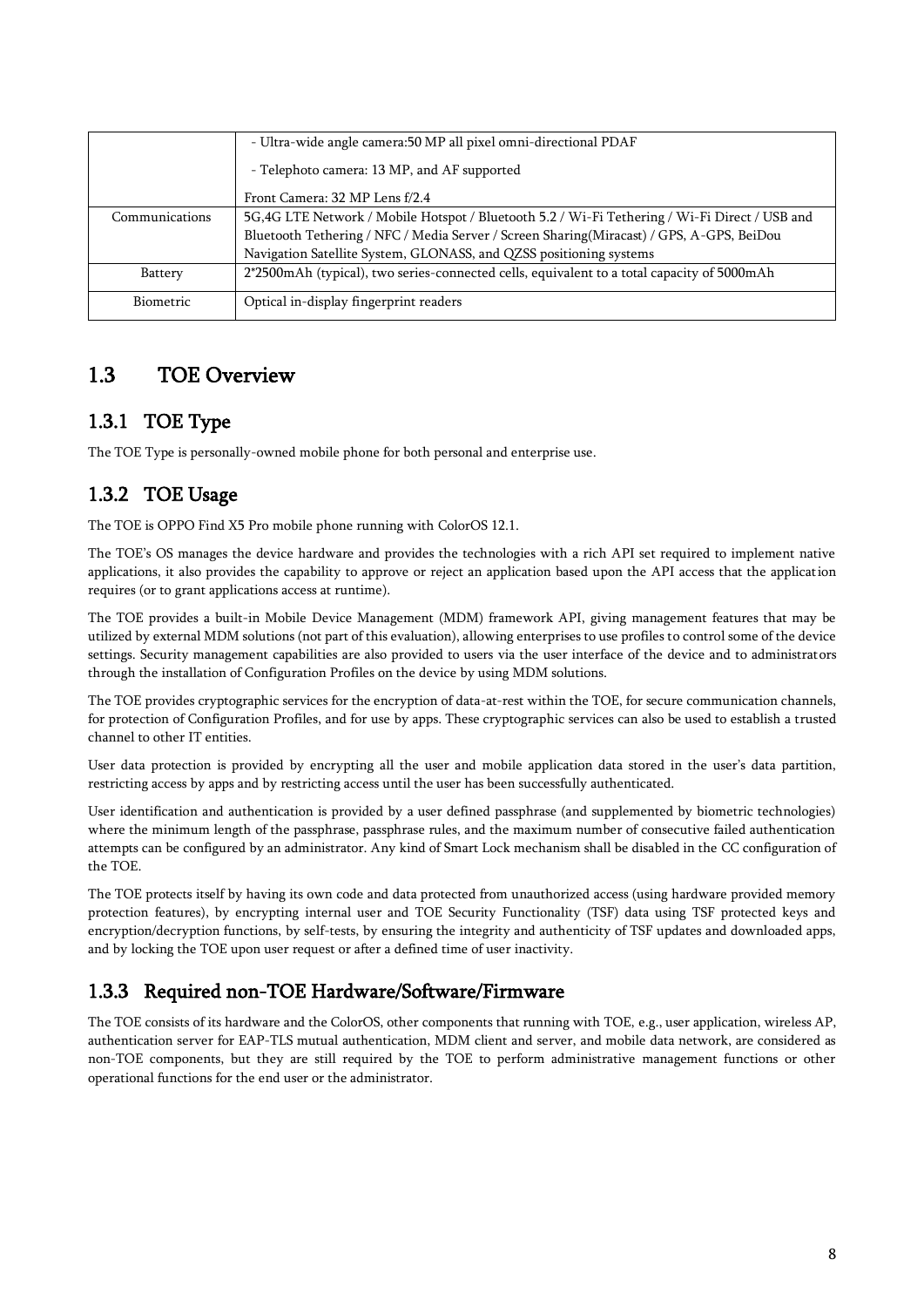### <span id="page-8-0"></span>1.3.4 Major Security Features

This section summarizes the security functions provided by the TOE:

- Security Audit
- Cryptographic support
- User data protection
- Identification and authentication
- Security management
- Protection of the TSF
- TOE access
- Trusted path/channels

# <span id="page-8-1"></span>1.4 TOE Description

### Table 1: The Detailed Description of Evaluated Devices

<span id="page-8-4"></span>

| <b>Device Name</b>  | Model<br>Number | Chipset<br>Vendor | <b>CPU</b>            | <b>OS Version</b> | <b>Build</b><br>Number | <b>Kernel Version</b>             |
|---------------------|-----------------|-------------------|-----------------------|-------------------|------------------------|-----------------------------------|
| OPPO Find X5<br>Pro | CPH2305         | Qualcomm          | Snapdragon 8<br>Gen 1 | ColorOS12.1       | CPH2305 1<br>1 A.11    | Android: 12<br>Linux kernel: 5.10 |

### <span id="page-8-2"></span>1.4.1 Physical Boundaries

The TOE's physical boundary is the physical perimeter of its enclosure. The TOE runs ColorOS as its operating system on the Qualcomm Snapdragon 8 Gen 1 processor (refer to as Application Processor). The TOE does not include the user applications that run on top of the operating system, but does include controls that limit application behavior. Further, the device provides support for downloadable MDM agents to be installed to limit or permit different functionality of the device. There is no built-in MDM agent pre-installed on the device.

The TOE communicates and interacts with 802.11-2012 Access Points and mobile data networks to establish network connectivity, and through that connectivity interacts with MDM servers that allow administrative control of the TOE.

User documentation listed in Sectio[n 1.4.3](#page-11-0) is also included in the TOE scope.

## <span id="page-8-3"></span>1.4.2 Logical Boundaries

This section describes the logical security features offered by the TOE listed in Section [1.3.4.](#page-8-0)

### 1.4.2.1 Security audit

The TOE implements a security log and logcat that are each stored in a circular memory buffer. An MDM agent can read/fetch the security logs, can retrieve logcat logs, and then handle appropriately (potentially storing the log to Flash or transmitting its contents to the MDM server). These log methods meet the logging requirements outlined by FAU\_GEN.1 in MDFPP32.

### 1.4.2.2 Cryptographic support

The TOE provides cryptographic services via the following two cryptographic modules:

- BoringSSL ae2bb641735447496bed334c495e4868b981fe32
- Application Processor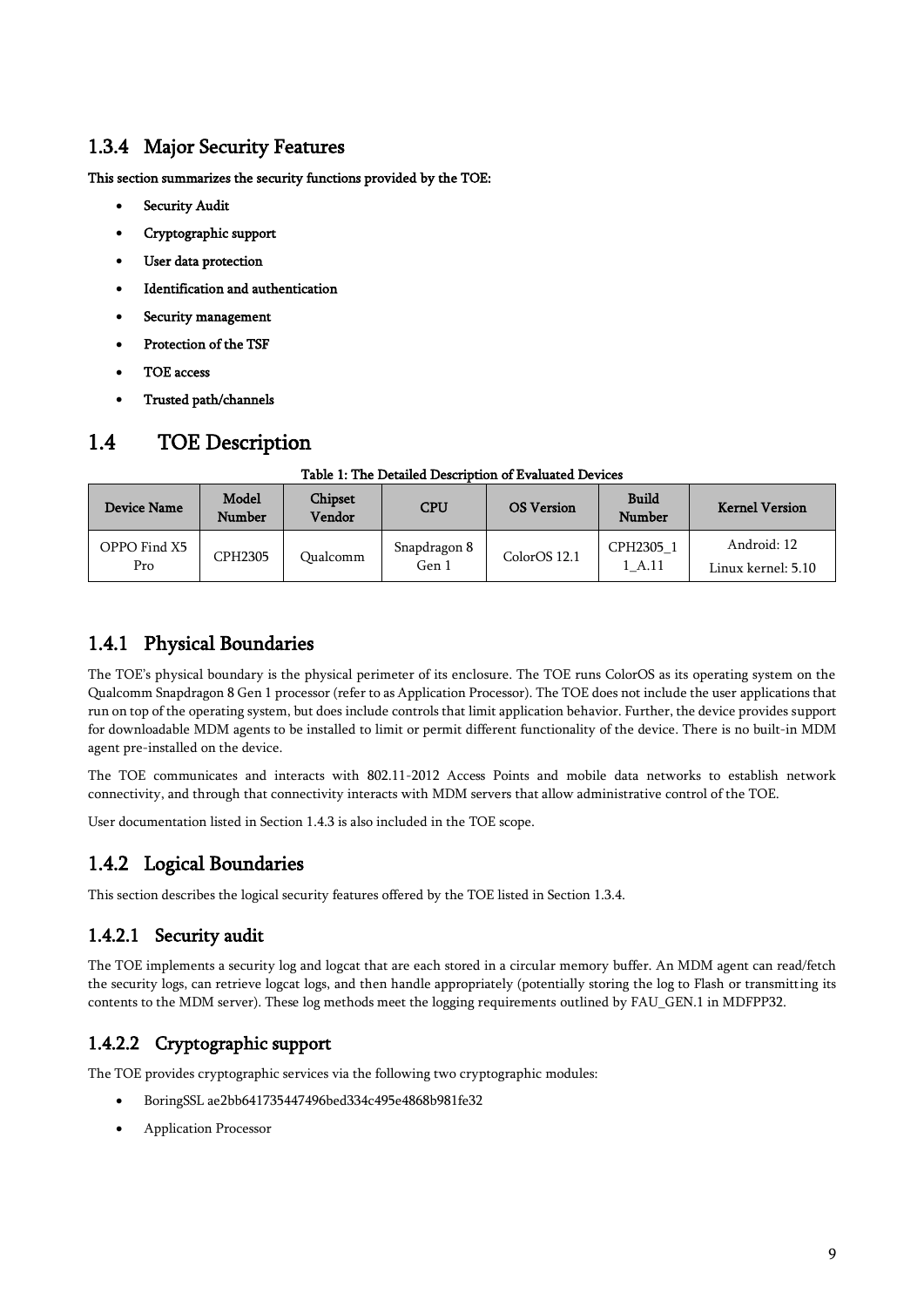BoringSSL is a fork of OpenSSL which is built into shared libraries of ColorOS. The cryptographic functions provided by BoringSSL include symmetric key generation, encryption and decryption, asymmetric key generation and key establishment, cryptographic hashing, and keyed-hash message authentication. The TOE also provides below functions which are used to implement security protocols and the encryption of data-at-rest:

- Random number generation
- Data encryption and decryption
- Signature generation/verification
- Message digest
- Message authentication
- Key generation
- Key wrapping

Application Processor provides a set of FIPS 140-2 certified hardware cryptographic modules, the cryptographic functions provided by Application Processor include symmetric key generation, encryption and decryption, cryptographic hashing, and keyed-hash message authentication. The TOE also provides below functions which are used to implement security protocols and the encryption of data-at-rest:

- Random number generation
- Data encryption and decryption
- Message digest
- Message authentication
- Key generation
- Key derivation

Many of above listed cryptographic functions are also accessible as services to applications running on the TOE allowing application developers to ensure their application meets the required criteria to remain compliant to MDFPP32 standards.

### 1.4.2.3 User data protection

The TOE controls access to system services by hosted applications, including protection of the Trust Anchor Database. Additionally, User data in files is protected using cryptographic functions, ensuring this data remains protected even if the device gets lost or is stolen. Data is protected such that only the app that owns the data can access it. The TOE's evaluated configuration supports Android Enterprise profiles to provide additional separation between application and application data belonging to the Enterprise profile. Please see the Admin Guide for additional details regarding how to set up and use Enterprise profiles.

### 1.4.2.4 Identification and authentication

Except for answering calls, making emergency calls, using the cameras, using the flashlight, using the quick settings, and checking notifications, users need to authenticate using a passcode or a biometric (fingerprint / face). The user is required to use the passcode authentication mechanism under the following conditions.

- Turn on or restart the device
- Unlock the device for the first time after reboot
- Update software
- Erase the device
- View or change passcode settings
- Install enterprise profiles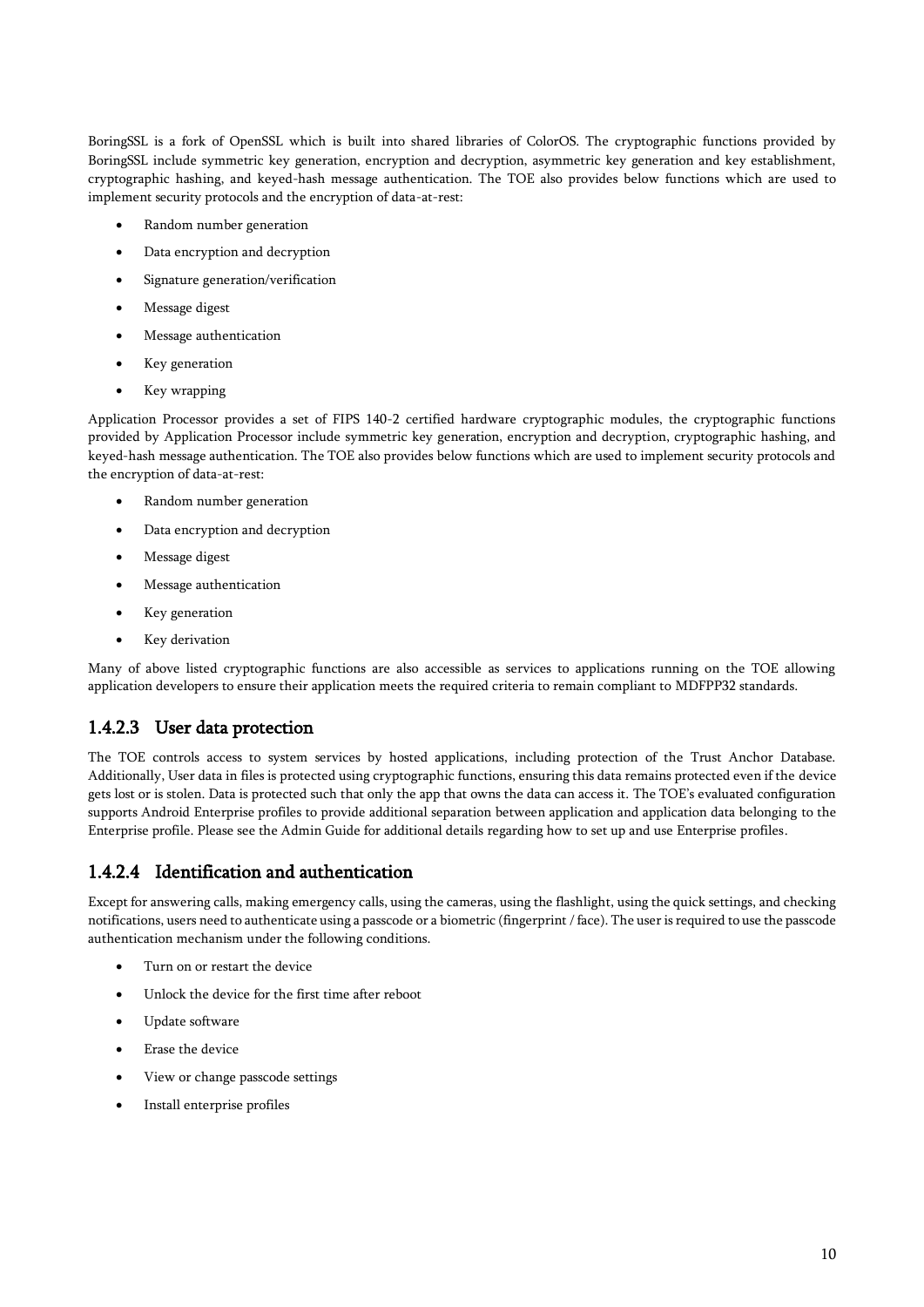The passcode can be configured for a minimum length, for dedicated passcode policies, and for a maximum lifetime. When entered, passcodes are obscured and the frequency of entering passcodes is limited as well as the number of consecutive failed attempts of entering the passcode.

The TOE also enters a locked state after a (configurable) time of user inactivity, and the user is required to either enter his passcode or use biometric authentication (fingerprint) to unlock the TOE.

External entities connecting to the TOE via a secure protocol (Extensible Authentication Protocol Transport Layer Security (EAP-TLS), Transport Layer Security (TLS)) can be authenticated using X.509 certificates.

### 1.4.2.5 Security management

The TOE provides all the interfaces necessary to manage the security functions identified throughout this Security Target as well as other functions commonly found in mobile devices. Many of the available functions are available to users of the TOE while many are restricted to administrators operating through a Mobile Device Management solution once the TOE has been enrolled. Once the TOE has been enrolled and then un-enrolled, it will remove Enterprise applications and remove MDM policies

### 1.4.2.6 Protection of the TSF

Some of the functions the TOE implements to protect the TSF and TSF data are as follows:

- Protection of cryptographic keys they are not accessible or exportable using the application processor's hardware.
- Protection of REKs The TOE disallows all read access to the Root Encryption Key and retains all keys derived from the REK within its the Trusted Execution Environment (TEE). Application software can only use keys derived from the REK by reference and receive the result.
- The TOE enforces read, write, and execute memory page protections, uses address space layout randomization, and stack-based buffer overflow protections to minimize the potential to exploit application flaws. It also protects itself from modification by applications as well as to isolate the address spaces of applications from one another to protect those applications.
- Digital signature protection of the TSF image all updates to the TSF need to be digitally signed.
- Software/firmware integrity self-test upon start-up the TOE will not go operational when this test fails.
- Digital signature verification for apps.
- Access to defined TSF data and TSF services only when the TOE is unlocked.
- The TOE provides its own timing mechanism to ensure that reliable time information is available (e.g., for log accountability).

### 1.4.2.7 TOE access

The TSF provides functions to lock the TOE upon request by user or after an administrator configurable time of inactivity.

The TOE also has the capability to display an administrator specified (using the TOE's MDM API) advisory message (banner) when the user unlocks the TOE for the first use after reboot.

The TOE is also able to attempt to connect to wireless networks as configured.

### 1.4.2.8 Trusted path/channels

The TOE supports the use of the following cryptographic protocols that define a trusted channel between itself and another trusted IT product.

- IEEE 802.11-2012
- IEEE 802.11ac-2013 (a.k.a. Wi-Fi 5)
- IEEE 802.11ax (a.k.a. Wi-Fi  $6$ )
- IEEE 802.1X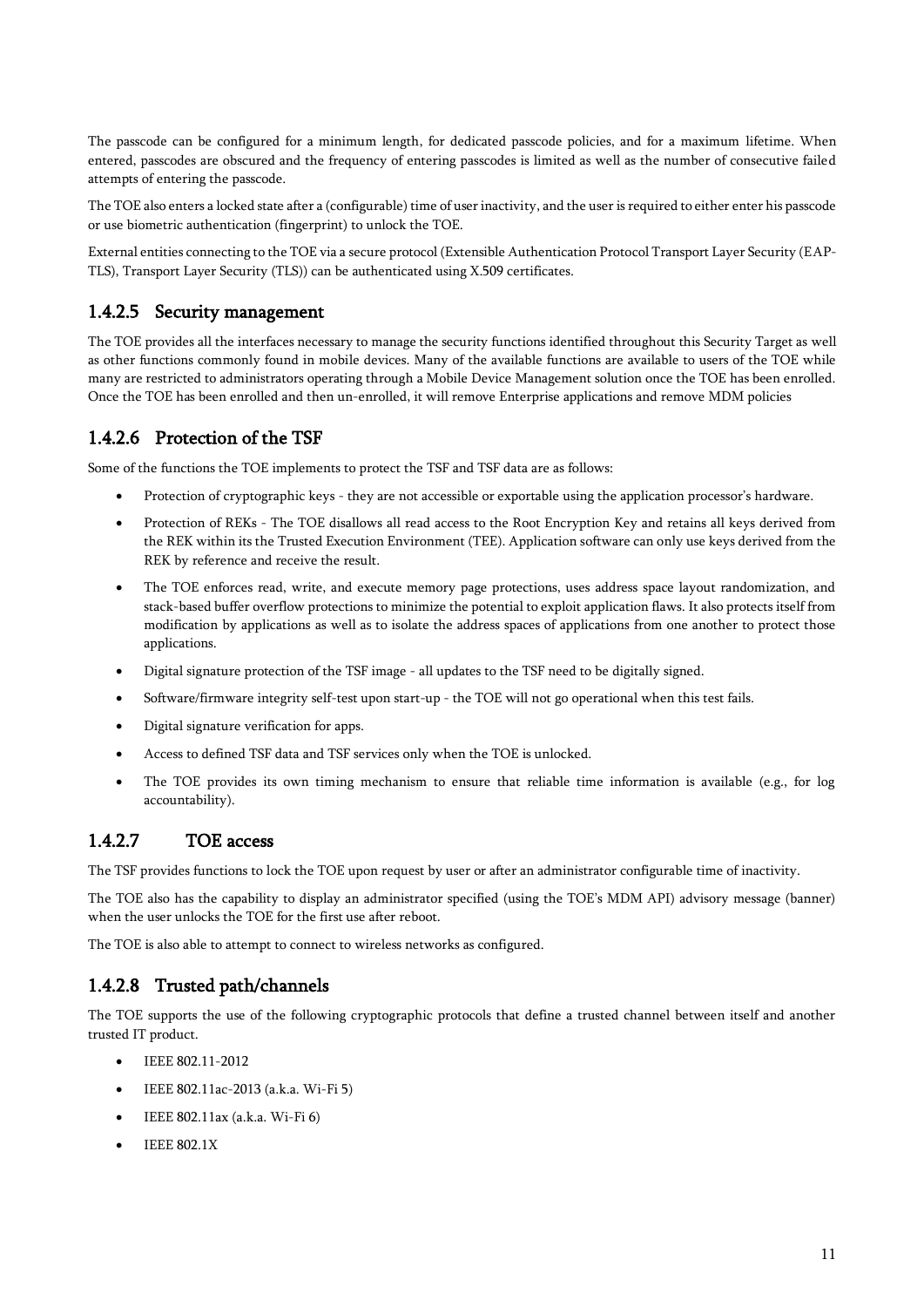- EAP-TLS (1.0, 1.1, 1.2)
- TLS  $(1.1, 1.2)$
- HTTPS
- Bluetooth (5.0)

## <span id="page-11-0"></span>1.4.3 TOE Documentation

| Reference         | Document Name                                           | Version |
|-------------------|---------------------------------------------------------|---------|
| <b>[CC GUIDE]</b> | OPPO Find X5 Pro on ColorOS 12.1 Administrator Guidance |         |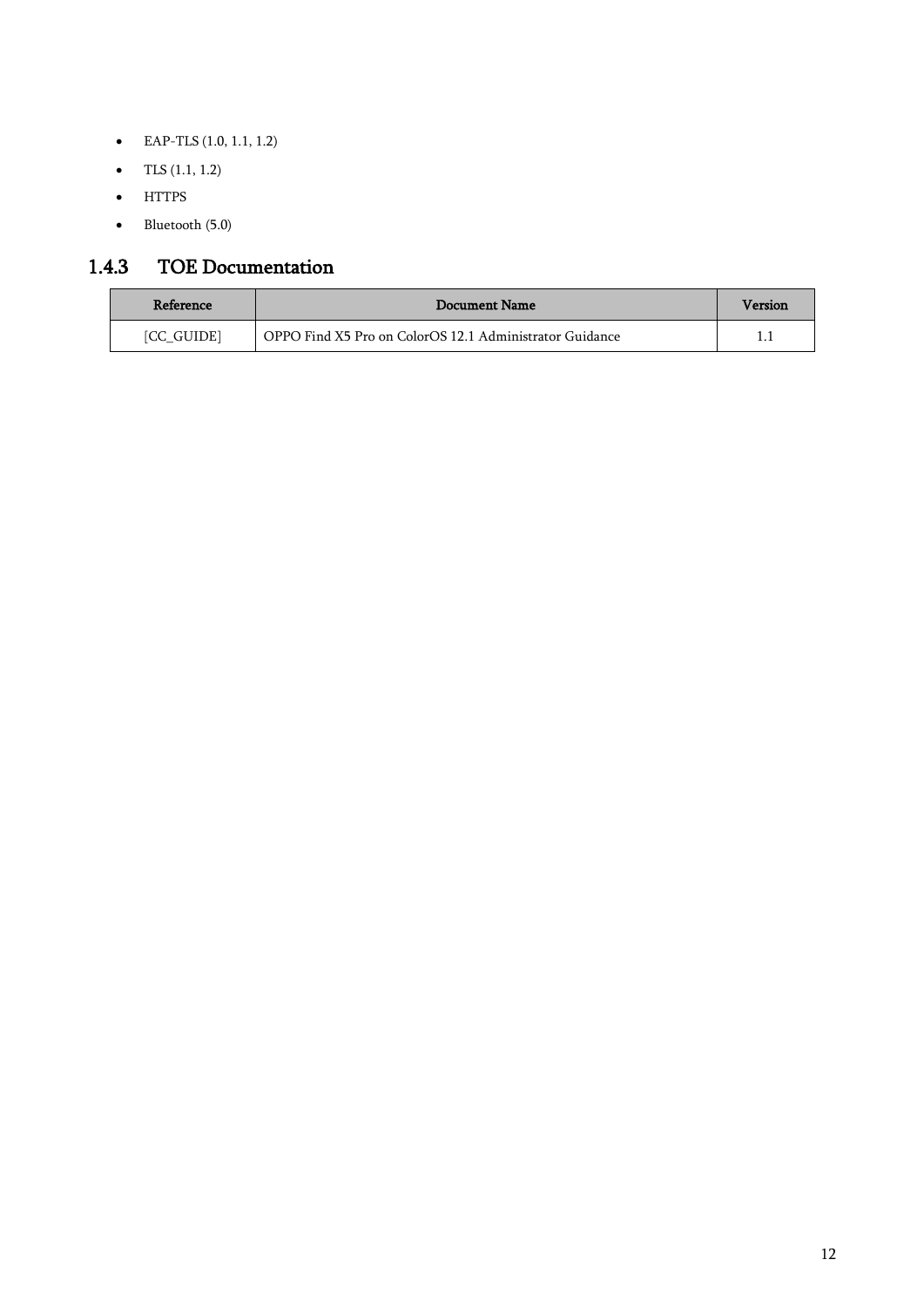# 2 CC Conformance Claim

### <span id="page-12-0"></span>This TOE is conformant to the following CC specifications:

- Common Criteria for Information Technology Security Evaluation Part 2: Security functional components, Version 3.1, Revision 5, April, 2017.
	- *-* Part 2 Extended
- Common Criteria for Information Technology Security Evaluation Part 3: Security assurance components, Version 3.1 Revision 5, April, 2017.
	- *-* Part 3 Extended
- Package Claims:
	- *-* Extended Package for Wireless LAN Client Version 1.0, dated 08 February 2016 [WLANCEP10], package conformant
- PP Claims:
	- *-* Exact conformance: PP-Configuration for Mobile Device Fundamentals and Bluetooth Version 1.0, dated 15 April 2021 [CFGMDFBT10]

Note this PP-Configuration is composed of the Mobile Device Fundamentals PP and the Bluetooth PP-Module. The Mobile Device Fundamentals PP is Functional Package for TLS Version 1.1 conformant, which implies that the TOE is also conformant to this functional package.

• Technical Decisions, all applicable technical decisions until 2022-03-16:

| TD No.                    | Applied        | Rationale                                           |
|---------------------------|----------------|-----------------------------------------------------|
| TD0194 - WLANCEP10        | <b>Yes</b>     | Impacts required audit events                       |
| TD0244 - WLANCEP10        | Yes            | Allows additional TLSC curves                       |
| <b>TD0439 - WLANCEP10</b> | Yes            | Adds FIA_X509_EXT.1/WLAN                            |
| <b>TD0442 - PKGTLS11</b>  | Yes            | FCS_TLSC_EXT.1.1 apply                              |
| <b>TD0469 - PKGTLS11</b>  | N <sub>0</sub> | TOE does not support TLS in server mode             |
| TD0470 - WLANCEP10        | Yes            | FCS SMF EXT.1.1/WLAN & FTA WSE EXT.1 apply          |
| TD0492 - WLANCEP10        | Yes            | FCS TLSC EXT.1.1/WLAN applies                       |
| <b>TD0499 - PKGTLS11</b>  | Yes            | FCS_TLSC_EXT.1.2 applies                            |
| <b>TD0513 - PKGTLS11</b>  | Yes            | FCS TLSC EXT.1.3 applies                            |
| TD0517 - WLANCEP10        | Yes            | FCS_TLSC_EXT.1.1/WLAN and FIA_X509_EXT.2/WLAN apply |
| <b>TD0588 - PKGTLS11</b>  | N <sub>0</sub> | TOE does not support TLS in server mode             |
| <b>TD0596 - MDFPP32</b>   | Yes            | VPN Traffic Permitted in FDP IFC EXT.1              |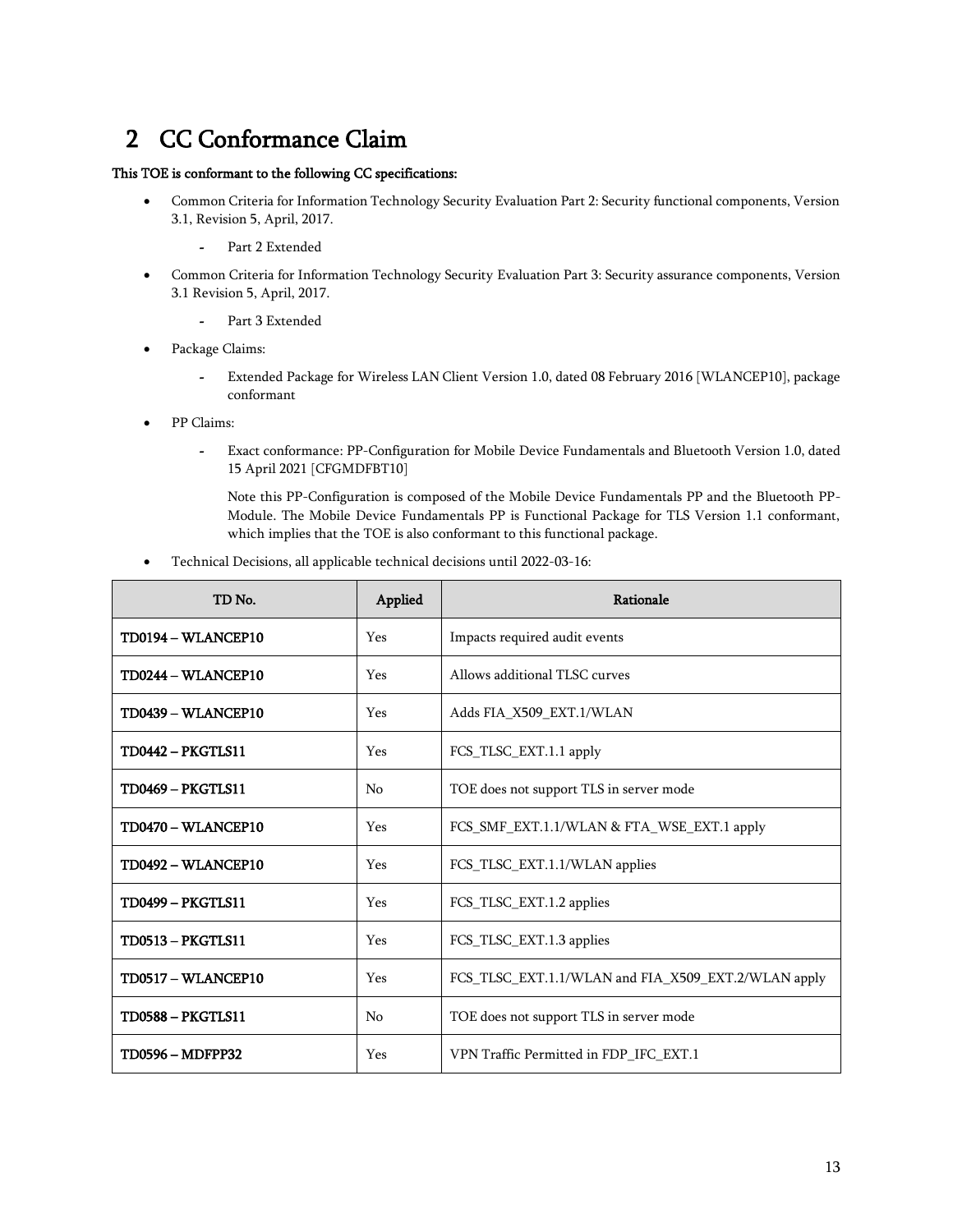| <b>TD0600 - MDFPP32</b> | No  | Conformance claim sections updated to allow for<br>MOD VPNC V2.3 |
|-------------------------|-----|------------------------------------------------------------------|
| TD0623 - MDFPP32        | Yes | $FIA_X509_EXT.2.1$ apply                                         |

# 2.1 Conformance Rationale

<span id="page-13-0"></span>The ST conforms to MDFPP32/WLANCEP10/MODBT10/PKGTLS11. The security problem definition, security objectives, and security requirements have been drawn from the PPs.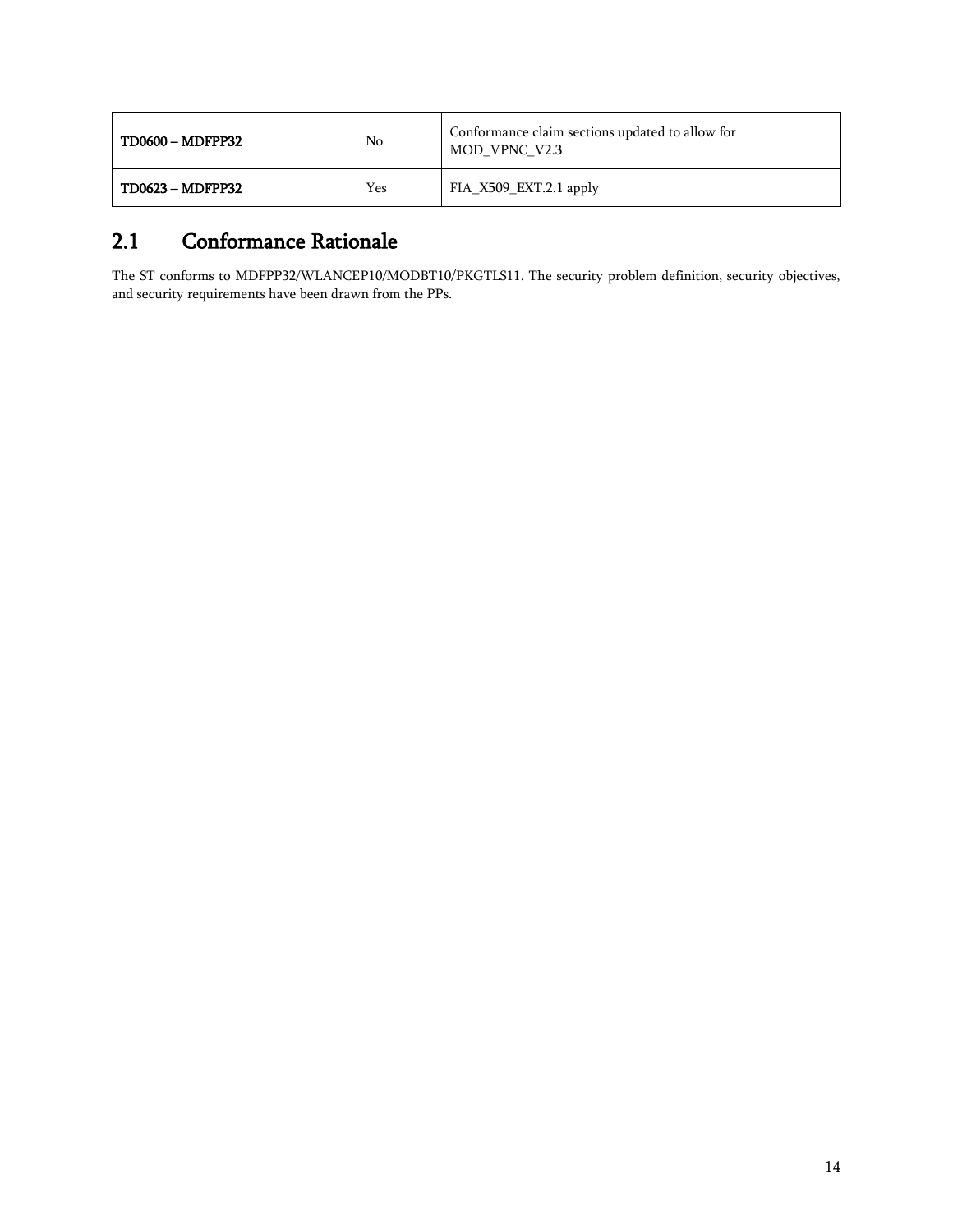# 3 Security Problem Definition

The security problem definition has been taken from MDFPP32 and WLANCEP10. It is reproduced here for the convenience of the reader. PP-Module for Bluetooth does not specify any additional threats, organizational security policies or assumptions.

### <span id="page-14-0"></span>3.1 Threats

### <span id="page-14-1"></span>T.NETWORK\_EAVESDROP (MDFPP32)

An attacker is positioned on a wireless communications channel or elsewhere on the network infrastructure. Attackers may monitor and gain access to data exchanged between the Mobile Device and other endpoints.

### T.NETWORK\_ATTACK (MDFPP32)

An attacker is positioned on a wireless communications channel or elsewhere on the network infrastructure. Attackers may initiate communications with the Mobile Device or alter communications between the Mobile Device and other endpoints in order to compromise the Mobile Device. These attacks include malicious software update of any applications or system software on the device. These attacks also include malicious web pages or email attachments, which are usually delivered to devices over the network.

#### T.PHYSICAL\_ACCESS (MDFPP32)

An attacker, with physical access, may attempt to access user data on the Mobile Device including credentials. These physical access threats may involve attacks, which attempt to access the device through external hardware ports, impersonate the user authentication mechanisms, through its user interface, and also through direct and possibly destructive access to its storage media. Note: Defending against device re-use after physical compromise is out of scope for this Protection Profile.

#### T.MALICIOUS\_APP (MDFPP32)

Applications loaded onto the Mobile Device may include malicious or exploitable code. This code could be included intentionally or unknowingly by the developer, perhaps as part of a software library. Malicious apps may attempt to exfiltrate data to which they have access. They may also conduct attacks against the platform's system software, which will provide them with additional privileges and the ability to conduct further malicious activities. Malicious applications may be able to control the device's sensors (GPS, camera, microphone) to gather intelligence about the user's surroundings even when those activities do not involve data resident or transmitted from the device. Flawed applications may give an attacker access to perform network-based or physical attacks that otherwise would have been prevented.

#### T.PERSISTENT\_PRESENCE (MDFPP32)

Persistent presence on a device by an attacker implies that the device has lost integrity and cannot regain it. The device has likely lost this integrity due to some other threat vector, yet the continued access by an attacker constitutes an on-going threat in itself. In this case, the device and its data may be controlled by an adversary as well as by its legitimate owner.

#### T.TSF\_FAILURE (WLANCEP10)

Security mechanisms of the TOE generally build up from a primitive set of mechanisms (e.g., memory management, privileged modes of process execution) to more complex sets of mechanisms. Failure of the primitive mechanisms could lead to a compromise in more complex mechanisms, resulting in a compromise of the TSF.

#### T.UNAUTHORIZED ACCESS (WLANCEP10)

A user may gain unauthorized access to the TOE data and TOE executable code. A malicious user, process, or external IT entity may masquerade as an authorized entity in order to gain unauthorized access to data or TOE resources. A malicious user, process, or external IT entity may misrepresent itself as the TOE to obtain identification and authentication data.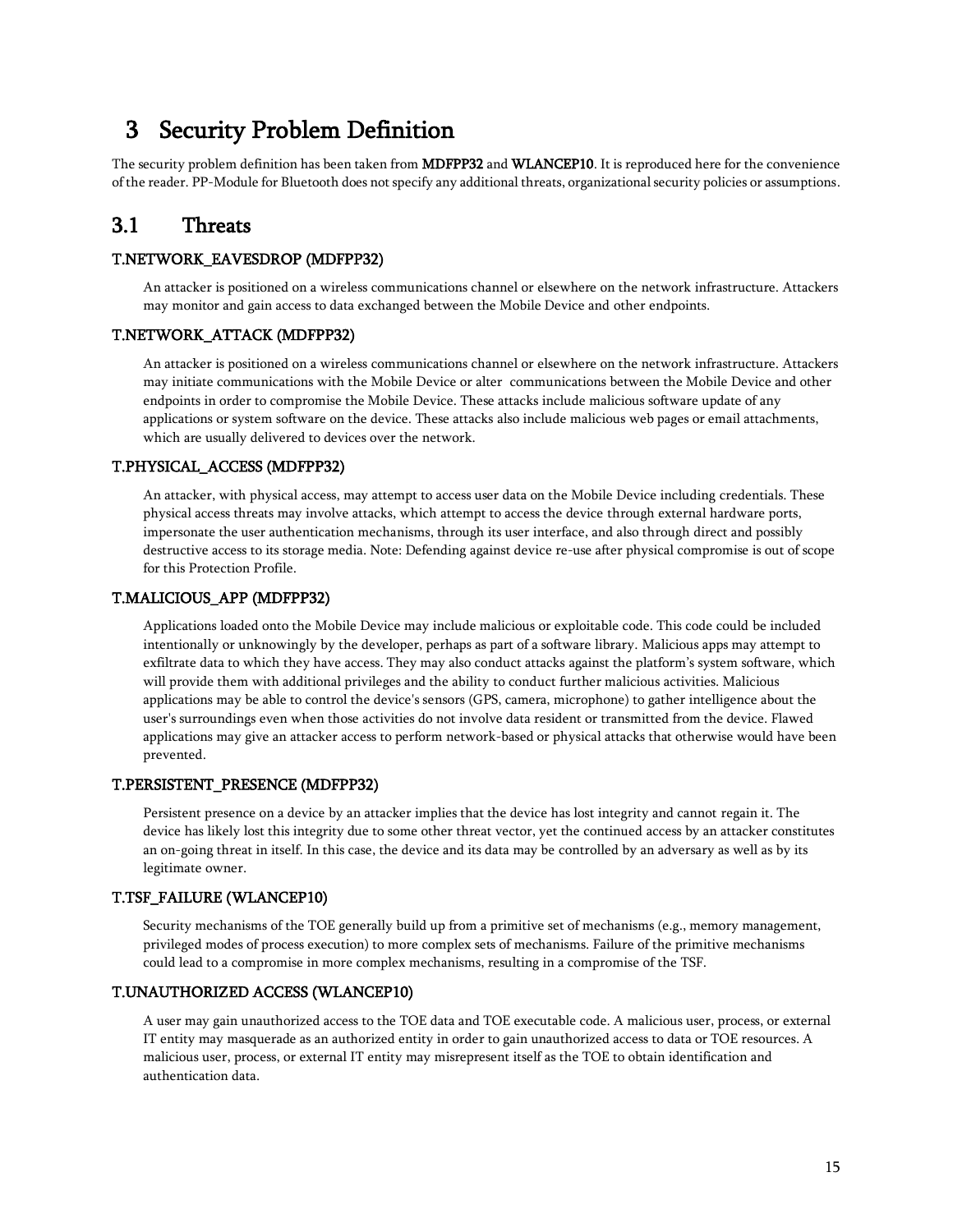### T.UNDETECTED\_ACTIONS (WLANCEP10)

Malicious remote users or external IT entities may take actions that adversely affect the security of the TOE. These actions may remain undetected and thus their effects cannot be effectively mitigated.

### 3.2 Assumptions

### <span id="page-15-0"></span>A.CONFIG (MDFPP32)

It is assumed that the TOE's security functions are configured correctly in a manner to ensure that the TOE security policies will be enforced on all applicable network traffic flowing among the attached networks.

#### A.NOTIFY (MDFPP32)

It is assumed that the mobile user will immediately notify the administrator if the Mobile Device is lost or stolen.

### A.PRECAUTION (MDFPP32)

It is assumed that the mobile user exercises precautions to reduce the risk of loss or theft of the Mobile Device.

### A.PROPER\_USER (MDFPP32)

Mobile Device users are not willfully negligent or hostile, and use the device within compliance of a reasonable Enterprise security policy.

### A.NO\_TOE\_BYPASS (WLANCEP10)

Information cannot flow between the wireless client and the internal wired network without passing through the TOE.

#### A.TRUSTED\_ADMIN (WLANCEP10)

TOE Administrators are trusted to follow and apply all administrator guidance in a trusted manner.

### 3.3 Organizational Security Policies

<span id="page-15-1"></span>There are no OSPs for the Mobile Device.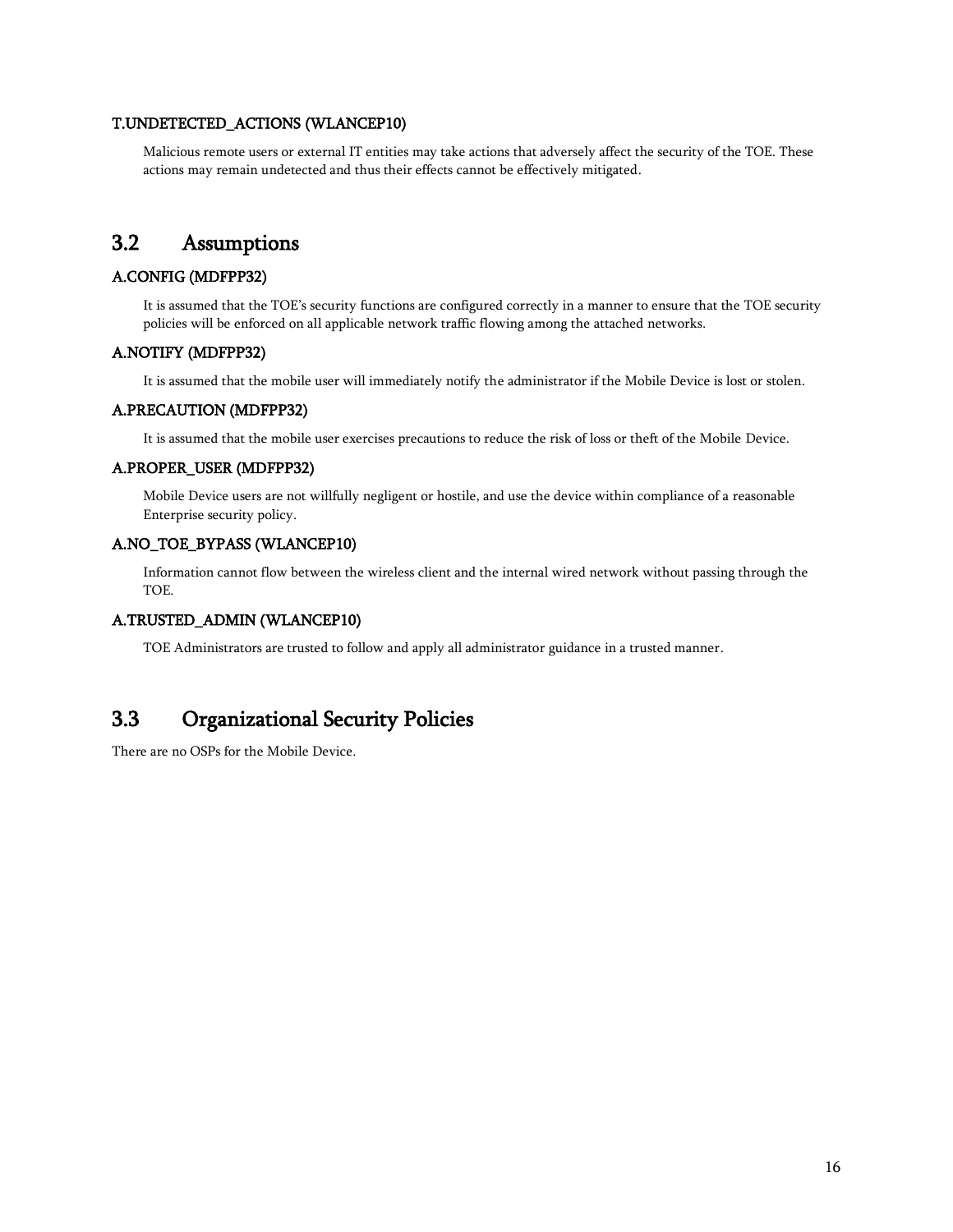# 4 Security Objectives

<span id="page-16-0"></span>The security objectives for the TOE have been taken from MDFPP32 and WLANCEP10. It is reproduced here for the convenience of the reader. MDFPP32 offers additional information about the identified security objectives as well as a security objectives rationale, but that has not been reproduced here and MDFPP32 should be consulted if there is interest in that material. PP-Module for Bluetooth does not define any additional security objectives.

### 4.1 Security Objectives for the TOE

The security objectives for the Mobile Device are defined as follows. They are reproduced here for the convenience of the reader.

#### <span id="page-16-1"></span>O.PROTECTED\_COMMS (MDFPP32)

To address the network eavesdropping (T.EAVESDROP) and network attack (T.NETWORK) threats described in Section 3.1 Threats, concerning wireless transmission of Enterprise and user data and configuration data between the TOE and remote network entities, conformant TOEs will use a trusted communication path. The TOE will be capable of communicating using one (or more) of these standard protocols: IPsec, DTLS, TLS, HTTPS, or Bluetooth. The protocols are specified by RFCs that offer a variety of implementation choices. Requirements have been imposed on some of these choices (particularly those for cryptographic primitives) to provide interoperability and resistance to cryptographic attack.

While conformant TOEs must support all of the choices specified in the ST including any optional SFRs defined in this PP, they may support additional algorithms and protocols. If such additional mechanisms are not evaluated, guidance must be given to the administrator to make clear the fact that they were not evaluated.

#### O.STORAGE (MDFPP32)

To address the issue of loss of confidentiality of user data in the event of loss of a Mobile Device (T.PHYSICAL), conformant TOEs will use data-at-rest protection. The TOE will be capable of encrypting data and keys stored on the device and will prevent unauthorized access to encrypted data.

#### O.CONFIG (MDFPP32)

To ensure a Mobile Device protects user and enterprise data that it may store or process, conformant TOEs will provide the capability to configure and apply security policies defined by the user and the Enterprise Administrator. If Enterprise security policies are configured these must be applied in precedence of user specified security policies.

#### O.AUTH (MDFPP32)

To address the issue of loss of confidentiality of user data in the event of loss of a Mobile Device (T.PHYSICAL), users are required to enter an authentication factor to the device prior to accessing protected functionality and data. Some non-sensitive functionality (e.g., emergency calling, text notification) can be accessed prior to entering the authentication factor. The device will automatically lock following a configured period of inactivity in an attempt to ensure authorization will be required in the event of the device being lost or stolen.

Authentication of the endpoints of a trusted communication path is required for network access to ensure attacks are unable to establish unauthorized network connections to undermine the integrity of the device.

Repeated attempts by a user to authorize to the TSF will be limited or throttled to enforce a delay between unsuccessful attempts.

#### O.INTEGRITY (MDFPP32)

To ensure the integrity of the Mobile Device is maintained conformant TOEs will perform self-tests to ensure the integrity of critical functionality, software/firmware and data has been maintained. The user shall be notified of any failure of these self-tests. This will protect against the threat T.PERSISTENT.

To address the issue of an application containing malicious or flawed code (T.FLAWAPP), the integrity of downloaded updates to software/firmware will be verified prior to installation/execution of the object on the Mobile Device. In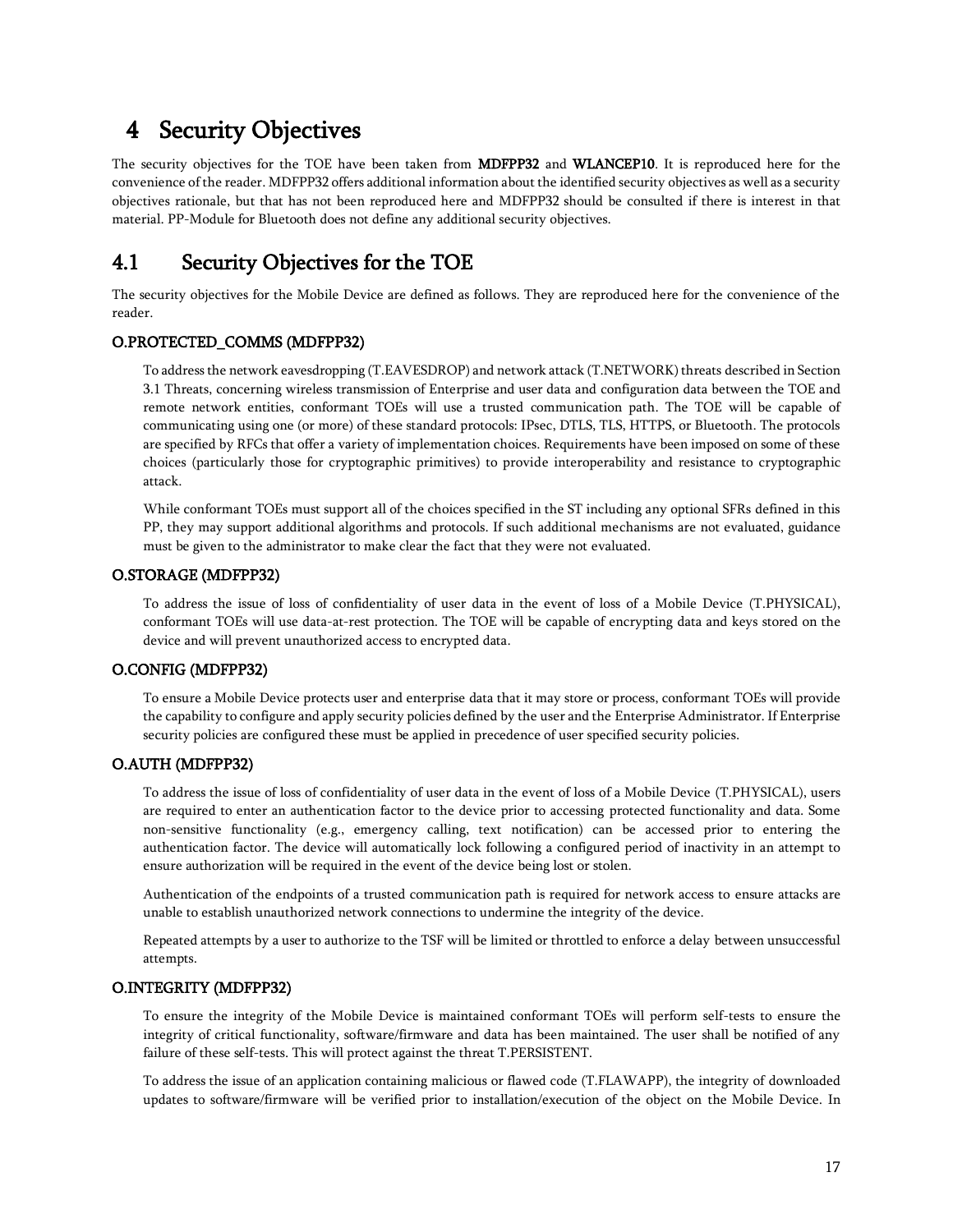addition, the TOE will restrict applications to only have access to the system services and data they are permitted to interact with. The TOE will further protect against malicious applications from gaining access to data they are not authorized to access by randomizing the memory layout.

#### O.PRIVACY (MDFPP32)

In a BYOD environment (use cases 3 and 4), a personally-owned mobile device is used for both personal activities and enterprise data. Enterprise management solutions may have the technical capability to monitor and enforce security policies on the device. However, the privacy of the personal activities and data must be ensured. In addition, since there are limited controls that the enterprise can enforce on the personal side, separation of personal and enterprise data is needed. This will protect against the T.FLAWAPP and T.PERSISTENT threats.

#### O.AUTH\_COMM (WLANCEP10)

The TOE will provide a means to ensure that it is communicating with an authorized Access Point and not some other entity pretending to be an authorized Access Point, and will provide assurance to the Access Point of its identity.

### O.CRYPTOGRAPHIC\_FUNCTIONS (WLANCEP10)

The TOE shall provide or use cryptographic functions (i.e., encryption/decryption and digital signature operations) to maintain the confidentiality and allow for detection of modification of data that are transmitted outside the TOE and its host environment.

#### O.SYSTEM\_MONITORING (WLANCEP10)

The TOE will provide the capability to generate audit data.

#### O.TOE\_ADMINISTRATION (WLANCEP10)

The TOE will provide mechanisms to allow administrators to be able to configure the TOE.

#### O.TSF\_SELF\_TEST (WLANCEP10)

The TOE will provide the capability to test some subset of its security functionality to ensure it is operating properly.

#### O.WIRELESS\_ACCESS\_POINT\_CONNECTION (WLANCEP10)

The TOE will provide the capability to restrict the wireless access points to which it will connect.

### 4.2 Security Objectives for the Operational Environment

#### <span id="page-17-0"></span>OE.CONFIG (MDFPP32)

TOE administrators will configure the Mobile Device security functions correctly to create the intended security policy.

#### OE.NOTIFY (MDFPP32)

The Mobile User will immediately notify the administrator if the Mobile Device is lost or stolen.

#### OE.PRECAUTION (MDFPP32)

The mobile device user exercises precautions to reduce the risk of loss or theft of the Mobile Device.

#### OE.DATA\_PROPER\_USER (MDFPP32)

Administrators take measures to ensure that mobile device users are adequately vetted against malicious intent and are made aware of the expectations for appropriate use of the device.

#### OE.NO\_TOE\_BYPASS (WLANCEP10)

Information cannot flow between external and internal networks located in different enclaves without passing through the TOE.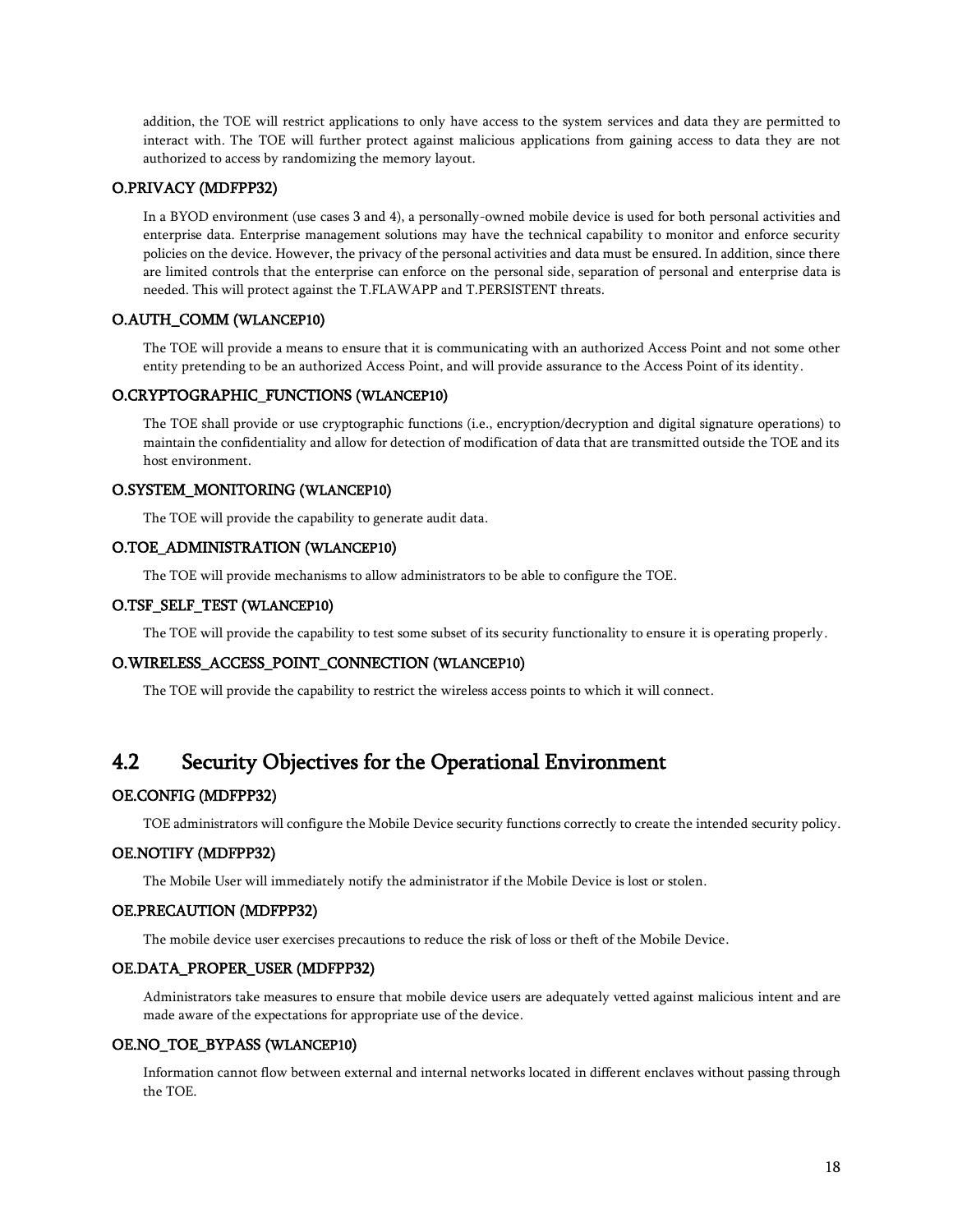### OE.TRUSTED\_ADMIN (WLANCEP10)

TOE Administrators are trusted to follow and apply all administrator guidance in a trusted manner.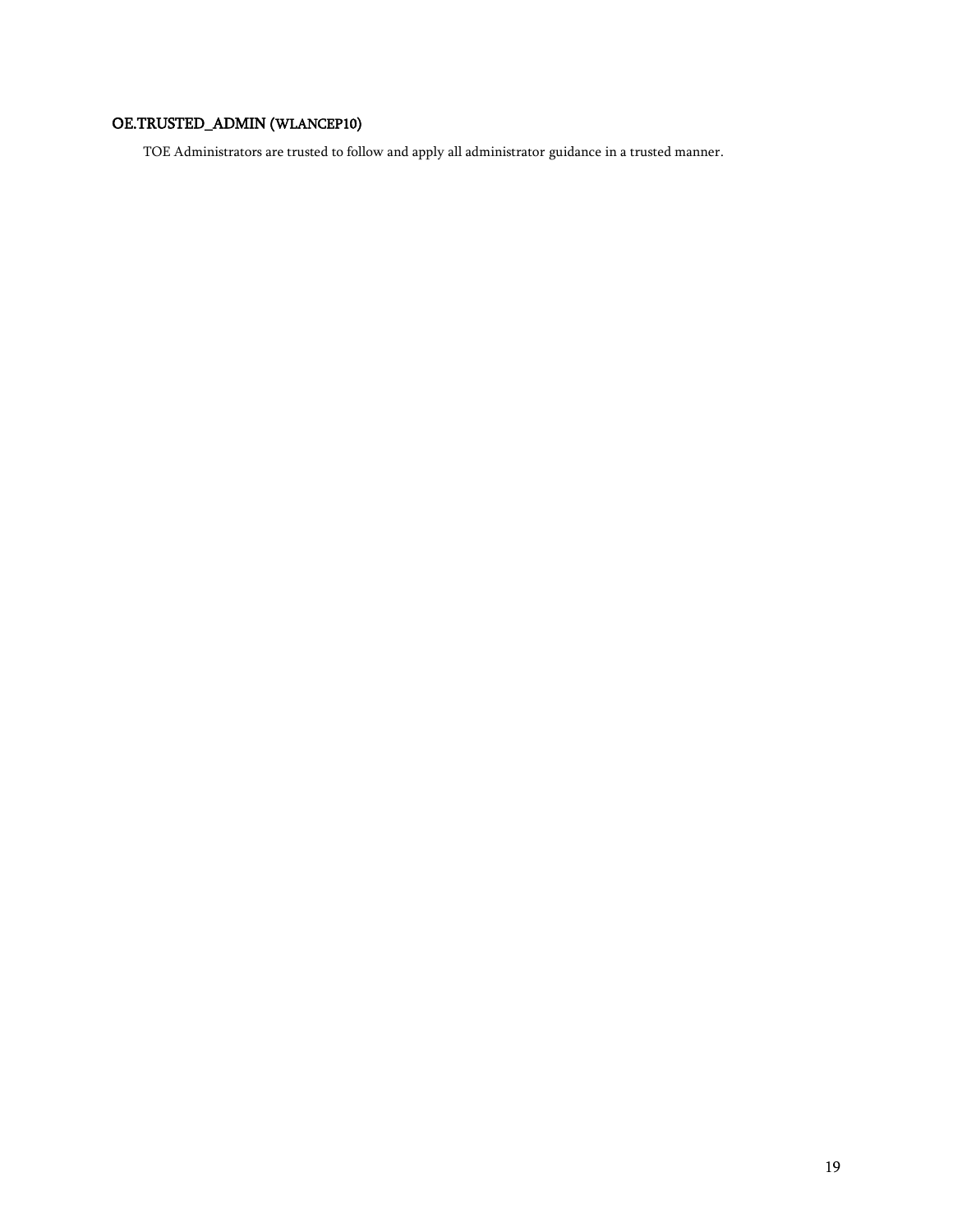# 5 Extended Components Definition

<span id="page-19-0"></span>All of the extended requirements in this ST have been drawn from MDFPP32, WLANCEP10, PKGTLS11 and MODBT10. MDFPP32, WLANCEP10, PKGTLS11 and MODBT10 define the following extended requirements and, since they are not redefined in this ST, MDFPP32, WLANCEP10, PKGTLS11 and MODBT10 should be consulted for more information in regard to those CC extensions.

#### Extended SFRs:

- MDFPP32: FCS\_CKM\_EXT.1 Cryptographic Key Support
- MDFPP32: FCS\_CKM\_EXT.2 Cryptographic Key Random Generation
- MDFPP32: FCS\_CKM\_EXT.3 Cryptographic Key Generation
- MDFPP32: FCS\_CKM\_EXT.4 Key Destruction
- MDFPP32: FCS\_CKM\_EXT.5 TSF Wipe
- MDFPP32: FCS\_CKM\_EXT.6 Salt Generation
- MODBT10: FCS\_CKM\_EXT.8 Bluetooth Key Generation
- MDFPP32: FCS\_HTTPS\_EXT.1 HTTPS Protocol
- MDFPP32: FCS\_IV\_EXT.1 Initialization Vector Generation
- MDFPP32: FCS\_RBG\_EXT.1 Random Bit Generation
- MDFPP32: FCS\_SRV\_EXT.1 Cryptographic Algorithm Services
- MDFPP32: FCS\_STG\_EXT.1 Cryptographic Key Storage
- MDFPP32: FCS\_STG\_EXT.2 Encrypted Cryptographic Key Storage
- MDFPP32: FCS\_STG\_EXT.3 Integrity of Encrypted Key Storage
- PKGTLS11: PKGTLS11: FCS\_TLS\_EXT.1 TLS Protocol
- PKGTLS11: FCS\_TLSC\_EXT.1 TLS Client Protocol
- WLANCEP10: FCS\_TLSC\_EXT.1/WLAN Extensible Authentication Protocol-Transport Layer Security
- PKGTLS11: FCS\_TLSC\_EXT.2 TLS Client Support for Mutual Authentication
- WLANCEP10: FCS\_TLSC\_EXT.2/WLAN TLS Client Protocol
- PKGTLS11: FCS\_TLSC\_EXT.4 TLS Client Support for Renegotiation
- PKGTLS11: FCS\_TLSC\_EXT.5 TLS Client Support for Supported Groups Extension
- MDFPP32: FDP\_ACF\_EXT.1 Access Control for System Services
- MDFPP32: FDP\_ACF\_EXT.2 Access Control for System Resources
- MDFPP32: FDP\_DAR\_EXT.1 Protected Data Encryption
- MDFPP32: FDP\_DAR\_EXT.2 Sensitive Data Encryption
- MDFPP32: FDP\_IFC\_EXT.1 Subset Information Flow Control
- MDFPP32: FDP\_PBA\_EXT.1: Extended: Storage of Critical Biometric Parameters
- MDFPP32: FDP\_STG\_EXT.1 User Data Storage
- MDFPP32: FDP\_UPC\_EXT.1/APPS Inter-TSF User Data Transfer Protection (Applications)
- MDFPP32: FIA\_AFL\_EXT.1 Authentication Failure Handling
- MODBT10: FIA\_BLT\_EXT.1 Bluetooth User Authorization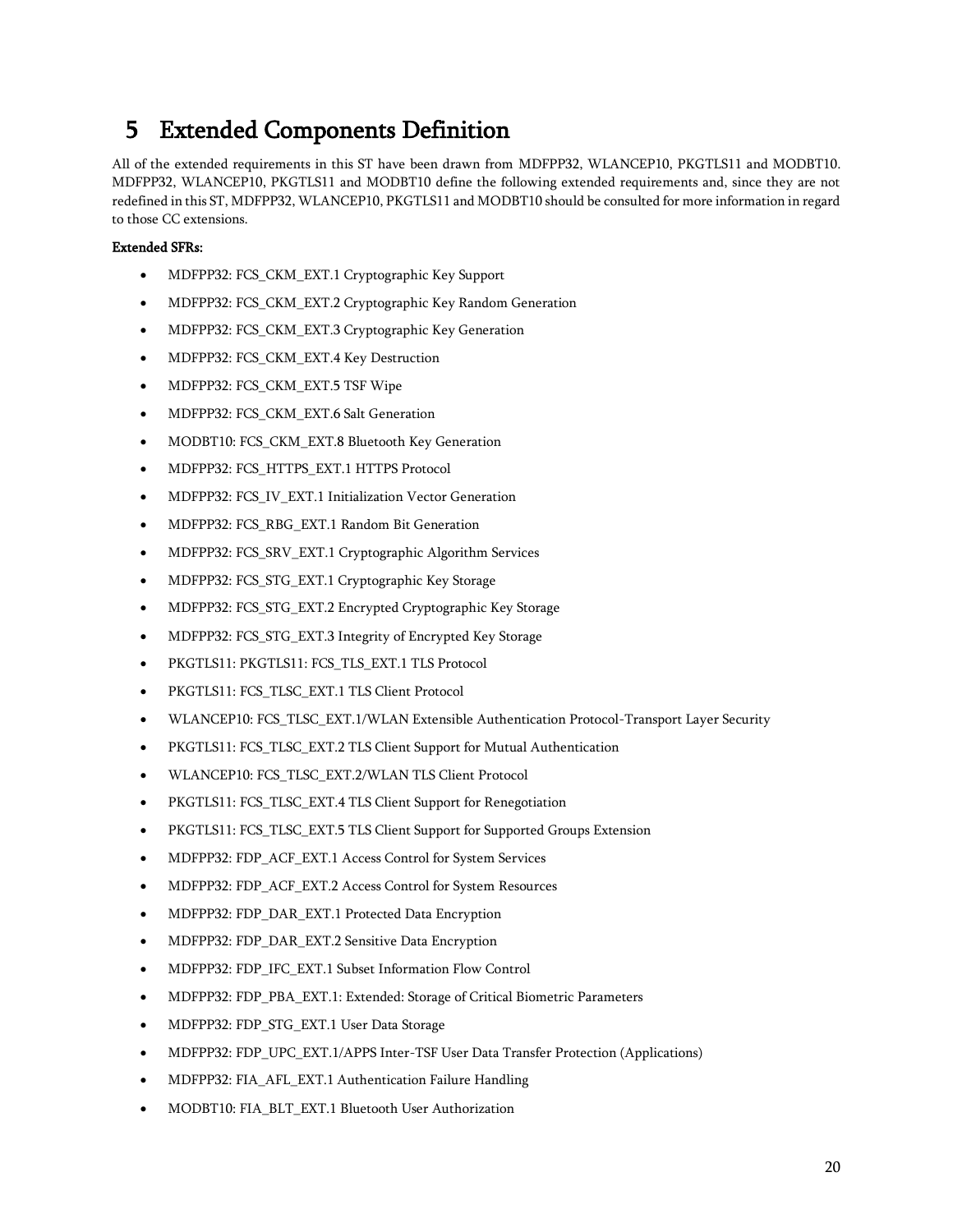- MODBT10: FIA\_BLT\_EXT.2 Bluetooth Mutual Authentication
- MODBT10: FIA\_BLT\_EXT.3 Rejection of Duplicate Bluetooth Connections
- MODBT10: FIA\_BLT\_EXT.4 Secure Simple Pairing
- MODBT10: FIA\_BLT\_EXT.6 Trusted Bluetooth Device User Authorization
- MODBT10: FIA\_BLT\_EXT.7 Untrusted Bluetooth Device User Authorization
- MDFPP32: FIA\_BMG\_EXT.1/FINGERPRINT: Extended: Accuracy of Biometric Authentication
- MDFPP32: FIA\_BMG\_EXT.1/FACE: Extended: Accuracy of Biometric Authentication
- WLANCEP10: FIA\_PAE\_EXT.1 Port Access Entity Authentication
- MDFPP32: FIA\_PMG\_EXT.1 Password Management
- MDFPP32: FIA\_TRT\_EXT.1 Authentication Throttling
- MDFPP32: FIA\_UAU\_EXT.1 Authentication for Cryptographic Operation
- MDFPP32: FIA\_UAU\_EXT.2 Timing of Authentication
- MDFPP32: FIA\_X509\_EXT.1 X.509 Validation of Certificates
- MDFPP32: FIA\_X509\_EXT.2 X.509 Certificate Authentication
- WLANCEP10: FIA\_X509\_EXT.2/WLAN X.509 Certificate Authentication (EAP-TLS)
- MDFPP32: FIA\_X509\_EXT.3 Request Validation of Certificates
- MDFPP32: FMT\_MOF\_EXT.1 Management of Security Functions Behavior
- MDFPP32: FMT\_SMF\_EXT.1 Specification of Management Functions
- MODBT10: FMT\_SMF\_EXT.1/BT Specification of Management Functions
- WLANCEP10: FMT\_SMF\_EXT.1/WLAN Specification of Management Functions (Wireless LAN)
- MDFPP32: FMT\_SMF\_EXT.2 Specification of Remediation Actions
- MDFPP32: FPT\_AEX\_EXT.1 Application Address Space Layout Randomization
- MDFPP32: FPT\_AEX\_EXT.2 Memory Page Permissions
- MDFPP32: FPT\_AEX\_EXT.3 Stack Overflow Protection
- MDFPP32: FPT\_AEX\_EXT.4 Domain Isolation
- MDFPP32: FPT\_JTA\_EXT.1 JTAG Disablement
- MDFPP32: FPT\_KST\_EXT.1 Key Storage
- MDFPP32: FPT\_KST\_EXT.2 No Key Transmission
- MDFPP32: FPT\_KST\_EXT.3 No Plaintext Key Export
- MDFPP32: FPT\_NOT\_EXT.1 Self-Test Notification
- MDFPP32: FPT\_TST\_EXT.1 TSF Cryptographic Functionality Testing
- WLANCEP10: FPT\_TST\_EXT.1/WLAN TSF Cryptographic Functionality Testing (Wireless LAN)
- MDFPP32: FPT\_TST\_EXT.2/PREKERNEL TSF Integrity Checking (Pre-Kernel)
- MDFPP32: FPT\_TUD\_EXT.1 Trusted Update: TSF Version Query
- MDFPP32: FPT\_TUD\_EXT.2 TSF Update Verification
- MDFPP32: FPT\_TUD\_EXT.3 Application Signing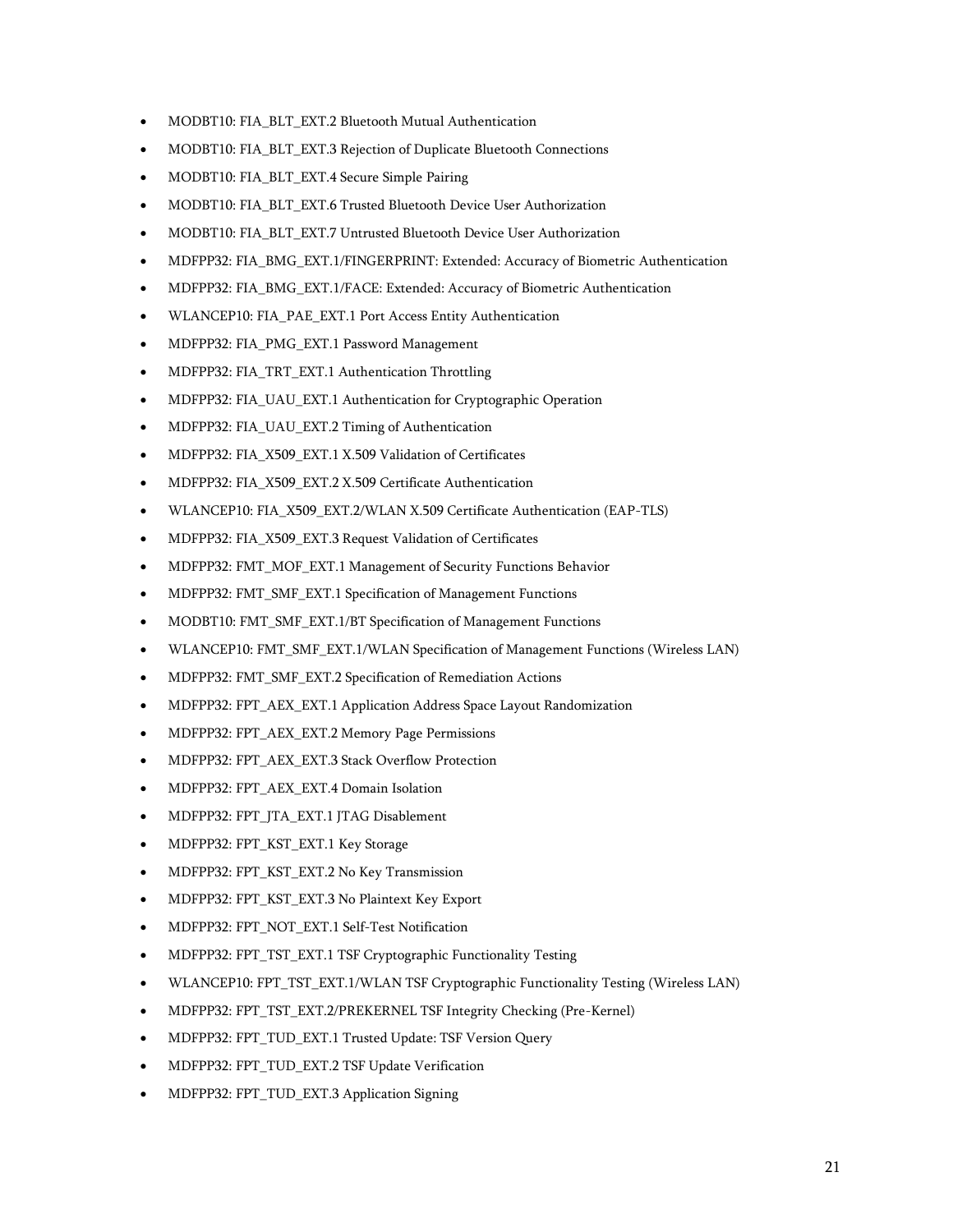- MDFPP32: FTA\_SSL\_EXT.1 TSF- and User-initiated Locked State
- WLANCEP10: FTA\_ WSE\_EXT.1 Wireless Network Access
- MODBT10: FTP\_BLT\_EXT.1 Bluetooth Encryption
- MODBT10: FTP\_BLT\_EXT.2 Persistence of Bluetooth Encryption
- MODBT10: FTP\_BLT\_EXT.3/BR Bluetooth Encryption Parameters (BR/EDR)
- MODBT10: FTP\_BLT\_EXT.3/LE Bluetooth Encryption Parameters (LE)
- MDFPP32: FTP\_ITC\_EXT.1 Trusted Channel Communication
- WLANCEP10: FTP\_ITC\_EXT.1/WLAN Trusted Channel Communication (Wireless LAN)

### Extended SARs:

• ALC\_TSU\_EXT.1: Timely Security Updates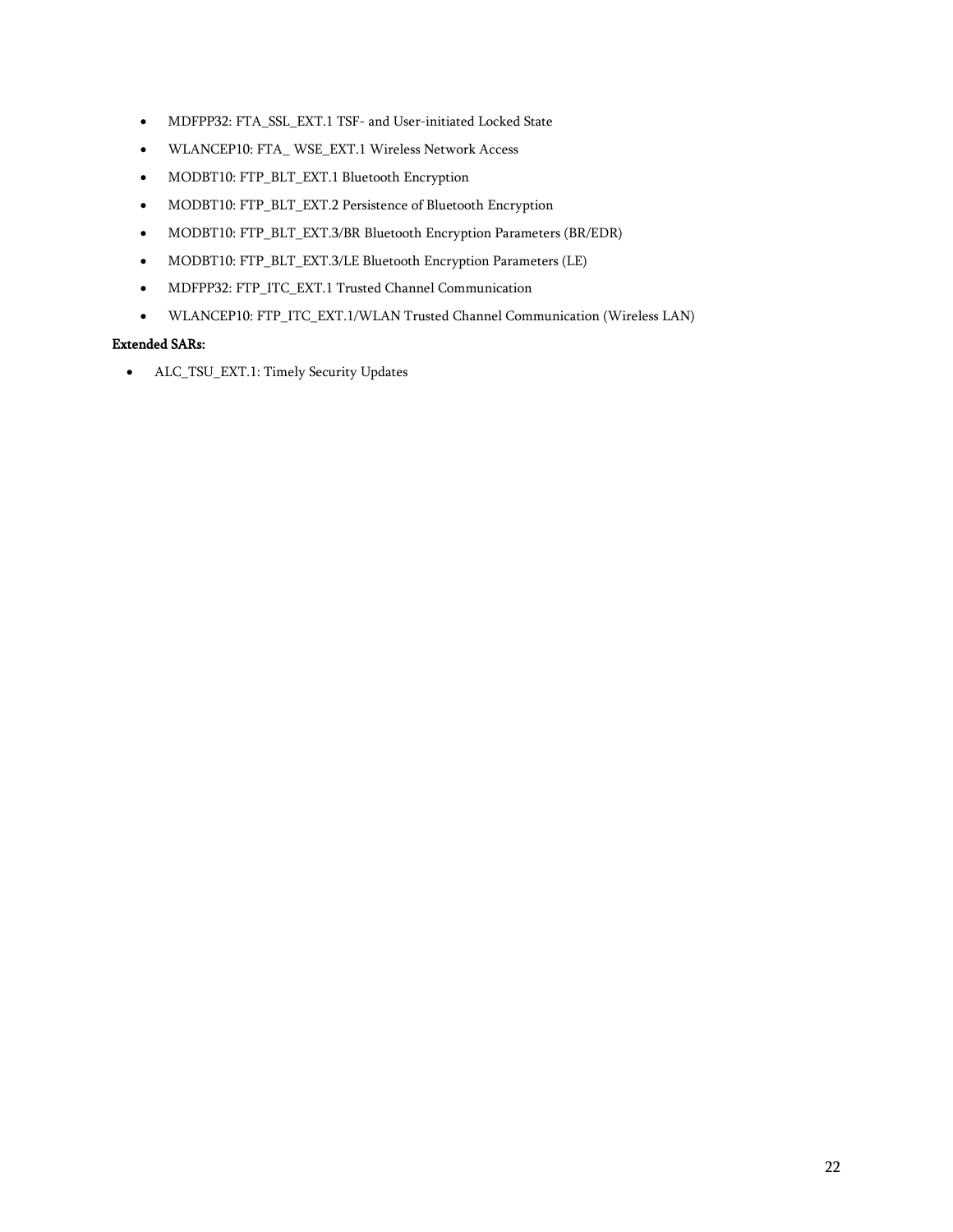# 6 Security Requirements

This section defines the Security Functional Requirements (SFRs) and Security Assurance Requirements (SARs) that serve to represent the security functional claims for the Target of Evaluation (TOE) and to scope the evaluation effort.

<span id="page-22-0"></span>The SFRs have all been drawn from MDFPP32, WLANCEP10, MODBT10 and PKGTLS11. The refinements and operations already performed in above listed PPs are not identified (e.g., highlighted) here, rather the requirements have been copied from above listed PPs and any residual operations have been completed herein. Of particular note, above listed PPs made a number of refinements and completed some of the SFR operations defined in the Common Criteria (CC) and that above listed PPs should be consulted to identify those changes if necessary.

The SARs are also drawn from MDFPP32 which includes all the SARs for EAL 1 augmented with ALC\_TSU\_EXT.1. However, the SARs are effectively refined since requirement-specific 'Assurance Activities' are defined in MDFPP32, WLANCEP10, MODBT10 and PKGTLS11 that serve to ensure corresponding evaluations will yield more practical and consistent assurance than the EAL 1 assurance requirements alone. MDFPP32 should be consulted for the assurance activity definitions. WLANCEP10 and MODBT10 do not define any SARs beyond those defined within the base MDFPP32.

#### **Conventions**

The following conventions have been applied in this document:

- Security Functional Requirements Part 1 of the CC defines the approved set of operations that may be applied to functional requirements: iteration, assignment, selection, and refinement.
	- o Assignment: allows the specification of an identified parameter. Assignments are indicated using bold and are surrounded by brackets (e.g., [assignment]). Note that an assignment within a selection would be identified in italics and with embedded bold brackets (e.g., [**[selected-assignment**]]).
	- o Selection: allows the specification of one or more elements from a list. Selections are indicated using bold italics and are surrounded by brackets (e.g.,  $\sqrt{\text{selection}}$ ).
	- $\circ$  Refinement: allows the addition of details. Refinements are indicated using bold for additions (e.g., "... all objects"), and strikethrough for deletions (e.g., "… some legacy protocol …").
	- o Iteration operation: is indicated by appending the SFR name with a slash and unique identifier suggesting the purpose of the operation, e.g., "/EXAMPLE1."

## 6.1 TOE Security Functional Requirements

The following table identifies the SFRs that are implemented by TOE.

<span id="page-22-2"></span><span id="page-22-1"></span>

| <b>Requirement Class</b>   | <b>Requirement Component</b>                                   |
|----------------------------|----------------------------------------------------------------|
| <b>FAU: Security Audit</b> | MDFPP32: FAU GEN.1 Audit Data Generation                       |
|                            | MODBT10: FAU GEN.1/BT Audit Data Generation (Bluetooth)        |
|                            | WLANCEP10: FAU GEN.1/WLAN Audit Data Generation (Wireless LAN) |
|                            | MDFPP32: FAU STG.1 Audit Storage Protection                    |
|                            | MDFPP32: FAU STG.4 Prevention of Audit Data Loss               |
| FCS: Cryptographic support | MDFPP32: FCS CKM.1 Cryptographic key generation                |

|  | Table 2: TOE Security Functional Components |
|--|---------------------------------------------|
|--|---------------------------------------------|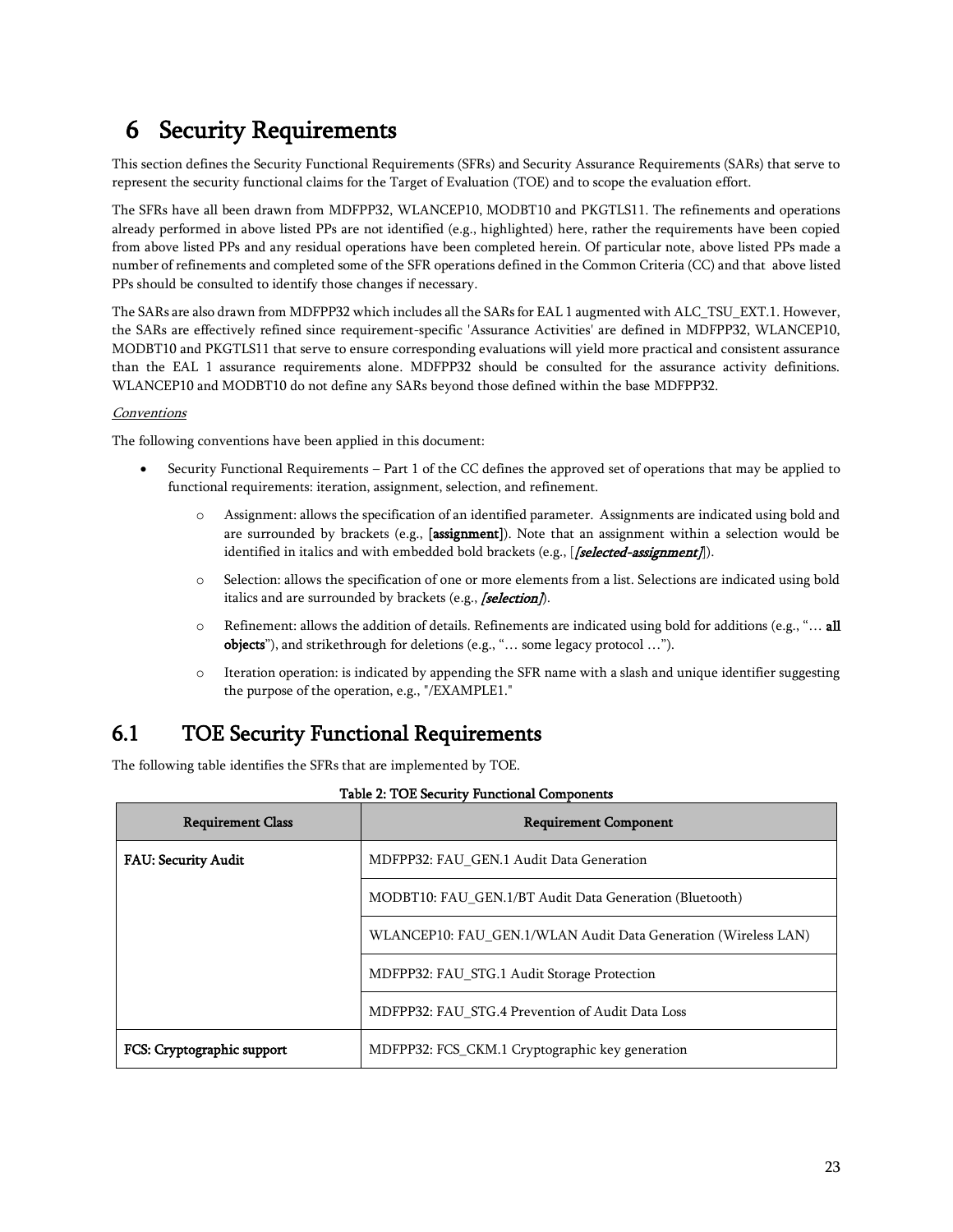| WLANCEP10: FCS_CKM.1/WLAN Cryptographic key generation (Symmetric<br>Keys for WPA2 Connections) |
|-------------------------------------------------------------------------------------------------|
| MDFPP32: FCS_CKM.2/UNLOCKED Cryptographic Key Establishment                                     |
| MDFPP32: FCS_CKM.2/LOCKED Cryptographic Key Establishment                                       |
| WLANCEP10: FCS_CKM.2/WLAN Cryptographic Key Distribution (GTK)                                  |
| MDFPP32: FCS_CKM_EXT.1 Cryptographic Key Support                                                |
| MDFPP32: FCS_CKM_EXT.2 Cryptographic Key Random Generation                                      |
| MDFPP32: FCS_CKM_EXT.3 Cryptographic Key Generation                                             |
| MDFPP32: FCS_CKM_EXT.4 Key Destruction                                                          |
| MDFPP32: FCS_CKM_EXT.5 TSF Wipe                                                                 |
| MDFPP32: FCS_CKM_EXT.6 Salt Generation                                                          |
| MODBT10: FCS_CKM_EXT.8 Bluetooth Key Generation                                                 |
| MDFPP32: FCS_COP.1/ENCRYPT Cryptographic Operation                                              |
| MDFPP32: FCS_COP.1/HASH Cryptographic Operation                                                 |
| MDFPP32: FCS_COP.1/SIGN Cryptographic Operation                                                 |
| MDFPP32: FCS_COP.1/KEYHMAC Cryptographic Operation                                              |
| MDFPP32: FCS_COP.1/CONDITION Cryptographic Operation                                            |
| MDFPP32: FCS_HTTPS_EXT.1 HTTPS Protocol                                                         |
| MDFPP32: FCS_IV_EXT.1 Initialization Vector Generation                                          |
| MDFPP32: FCS_RBG_EXT.1 Random Bit Generation                                                    |
| MDFPP32: FCS_SRV_EXT.1 Cryptographic Algorithm Services                                         |
| MDFPP32: FCS_STG_EXT.1 Cryptographic Key Storage                                                |
| MDFPP32: FCS_STG_EXT.2 Encrypted Cryptographic Key Storage                                      |
| MDFPP32: FCS_STG_EXT.3 Integrity of Encrypted Key Storage                                       |
| PKGTLS11: PKGTLS11: FCS_TLS_EXT.1 TLS Protocol                                                  |
| PKGTLS11: FCS_TLSC_EXT.1 TLS Client Protocol                                                    |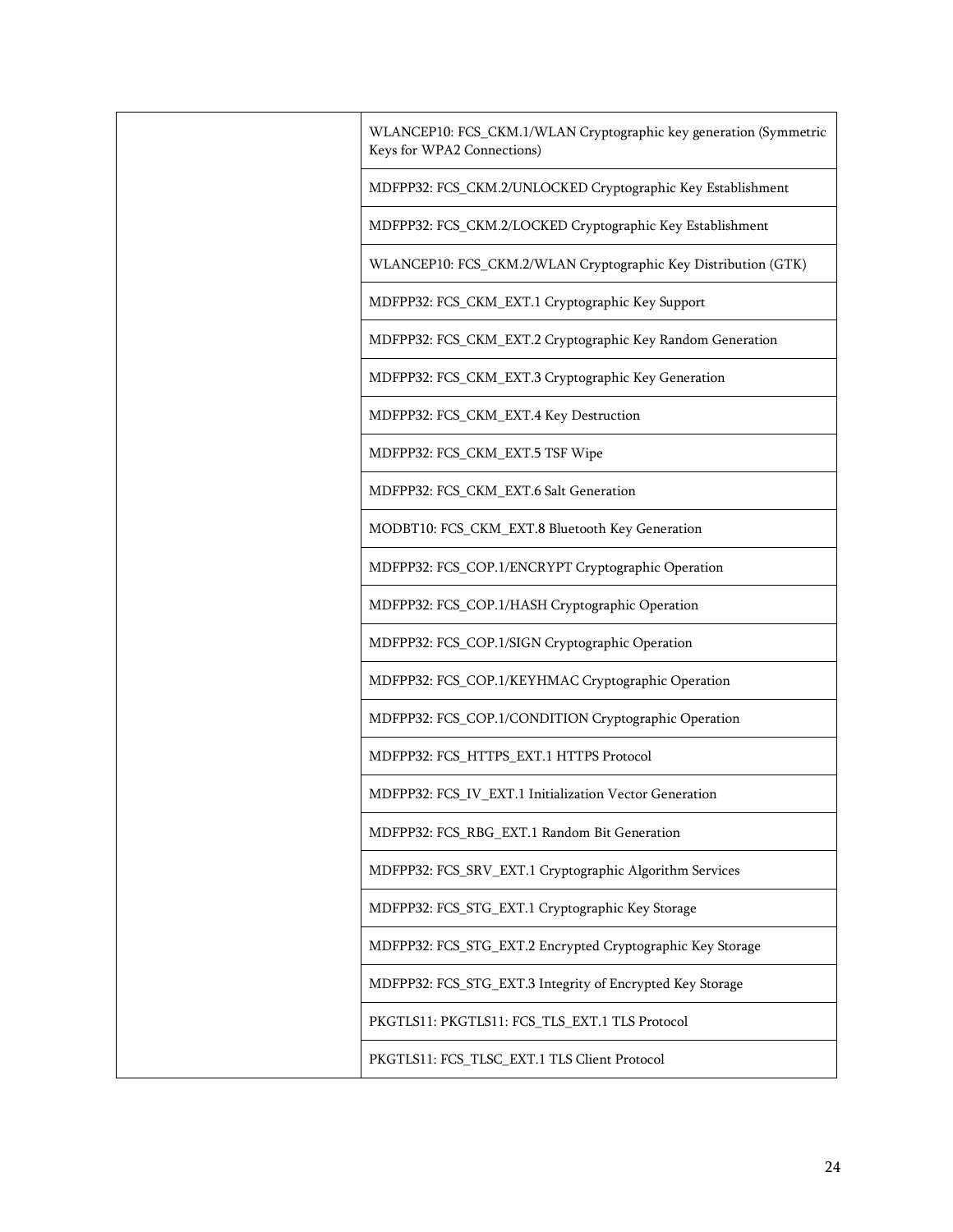|                                        | WLANCEP10: FCS_TLSC_EXT.1/WLAN Extensible Authentication Protocol-<br><b>Transport Layer Security</b> |
|----------------------------------------|-------------------------------------------------------------------------------------------------------|
|                                        | PKGTLS11: FCS_TLSC_EXT.2 TLS Client Support for Mutual Authentication                                 |
|                                        | WLANCEP10: FCS_TLSC_EXT.2/WLAN TLS Client Protocol                                                    |
|                                        | PKGTLS11: FCS_TLSC_EXT.4 TLS Client Support for Renegotiation                                         |
|                                        | PKGTLS11: FCS_TLSC_EXT.5 TLS Client Support for Supported Groups<br>Extension                         |
| FDP: User data protection              | MDFPP32: FDP_ACF_EXT.1 Access Control for System Services                                             |
|                                        | MDFPP32: FDP_ACF_EXT.2 Access Control for System Resources                                            |
|                                        | MDFPP32: FDP_DAR_EXT.1 Protected Data Encryption                                                      |
|                                        | MDFPP32: FDP_DAR_EXT.2 Sensitive Data Encryption                                                      |
|                                        | MDFPP32: FDP_IFC_EXT.1 Subset Information Flow Control                                                |
|                                        | MDFPP32: FDP_PBA_EXT.1: Extended: Storage of Critical Biometric<br>Parameters                         |
|                                        | MDFPP32: FDP_STG_EXT.1 User Data Storage                                                              |
|                                        | MDFPP32: FDP_UPC_EXT.1/APPS Inter-TSF User Data Transfer Protection<br>(Applications)                 |
| FIA: Identification and authentication | MDFPP32: FIA_AFL_EXT.1 Authentication Failure Handling                                                |
|                                        | MODBT10: FIA_BLT_EXT.1 Bluetooth User Authorization                                                   |
|                                        | MODBT10: FIA_BLT_EXT.2 Bluetooth Mutual Authentication                                                |
|                                        | MODBT10: FIA_BLT_EXT.3 Rejection of Duplicate Bluetooth Connections                                   |
|                                        | MODBT10: FIA_BLT_EXT.4 Secure Simple Pairing                                                          |
|                                        | MODBT10: FIA_BLT_EXT.6 Trusted Bluetooth Device User Authorization                                    |
|                                        | MODBT10: FIA_BLT_EXT.7 Untrusted Bluetooth Device User Authorization                                  |
|                                        | MDFPP32: FIA_BMG_EXT.1/FINGERPRINT: Extended: Accuracy of<br><b>Biometric Authentication</b>          |
|                                        | MDFPP32: FIA_BMG_EXT.1/FACE: Extended: Accuracy of Biometric<br>Authentication                        |
|                                        | WLANCEP10: FIA_PAE_EXT.1 Port Access Entity Authentication                                            |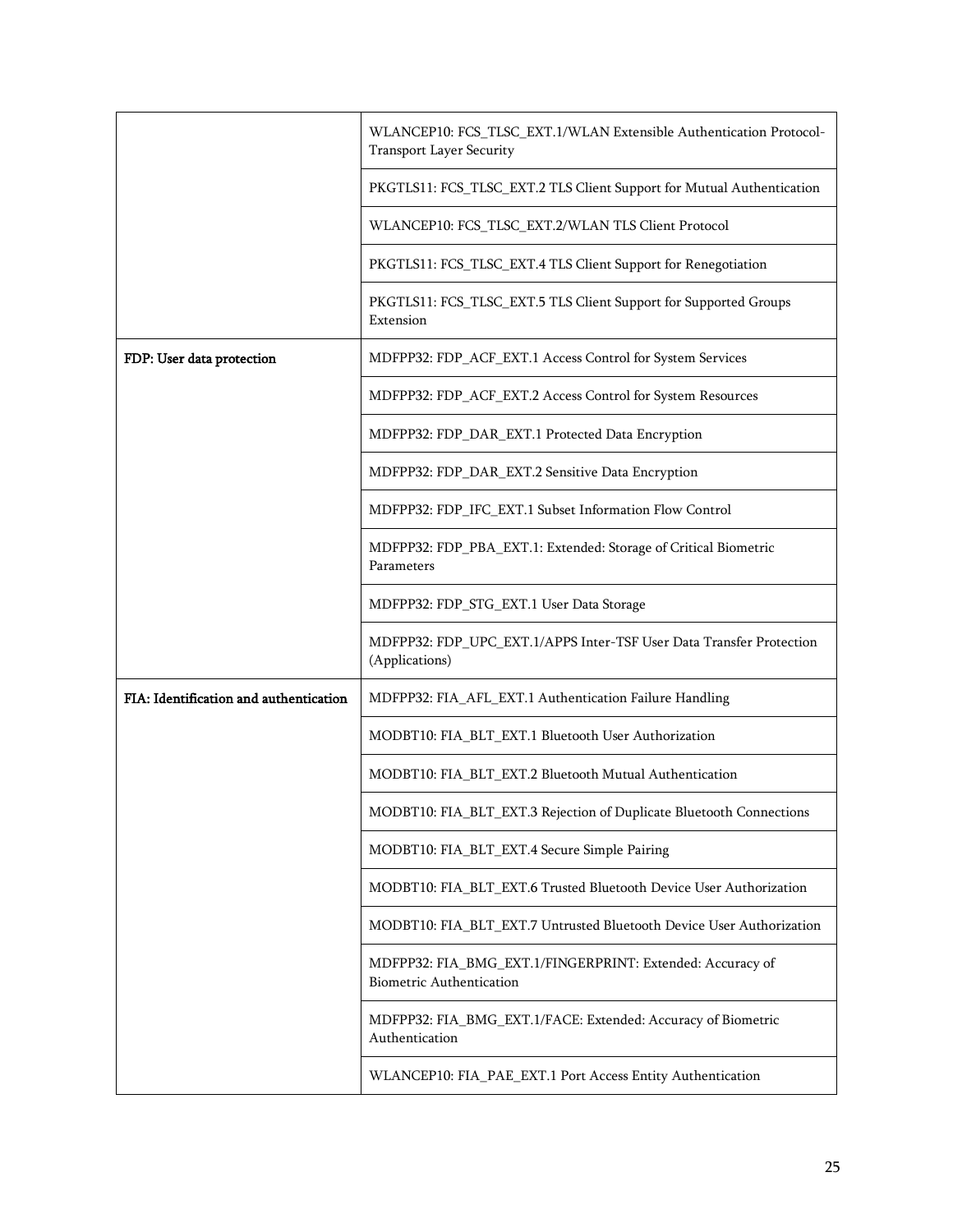|                            | MDFPP32: FIA_PMG_EXT.1 Password Management                                            |
|----------------------------|---------------------------------------------------------------------------------------|
|                            | MDFPP32: FIA_TRT_EXT.1 Authentication Throttling                                      |
|                            | MDFPP32: FIA_UAU.5 Multiple Authentication Mechanisms                                 |
|                            | MDFPP32: FIA_UAU.6 Re-Authentication                                                  |
|                            | MDFPP32: FIA_UAU.7 Protected Authentication Feedback                                  |
|                            | MDFPP32: FIA_UAU_EXT.1 Authentication for Cryptographic Operation                     |
|                            | MDFPP32: FIA_UAU_EXT.2 Timing of Authentication                                       |
|                            | MDFPP32: FIA_X509_EXT.1 X.509 Validation of Certificates                              |
|                            | MDFPP32: FIA_X509_EXT.2 X.509 Certificate Authentication                              |
|                            | WLANCEP10: FIA_X509_EXT.2/WLAN X.509 Certificate Authentication<br>(EAP-TLS)          |
|                            | MDFPP32: FIA_X509_EXT.3 Request Validation of Certificates                            |
| FMT: Security management   | MDFPP32: FMT_MOF_EXT.1 Management of Security Functions Behavior                      |
|                            | MDFPP32: FMT_SMF_EXT.1 Specification of Management Functions                          |
|                            | MODBT10: FMT_SMF_EXT.1/BT Specification of Management Functions                       |
|                            | WLANCEP10: FMT_SMF_EXT.1/WLAN Specification of Management<br>Functions (Wireless LAN) |
|                            | MDFPP32: FMT_SMF_EXT.2 Specification of Remediation Actions                           |
| FPT: Protection of the TSF | MDFPP32: FPT_AEX_EXT.1 Application Address Space Layout<br>Randomization              |
|                            | MDFPP32: FPT_AEX_EXT.2 Memory Page Permissions                                        |
|                            | MDFPP32: FPT_AEX_EXT.3 Stack Overflow Protection                                      |
|                            | MDFPP32: FPT_AEX_EXT.4 Domain Isolation                                               |
|                            | MDFPP32: FPT_JTA_EXT.1 JTAG Disablement                                               |
|                            | MDFPP32: FPT_KST_EXT.1 Key Storage                                                    |
|                            | MDFPP32: FPT_KST_EXT.2 No Key Transmission                                            |
|                            | MDFPP32: FPT_KST_EXT.3 No Plaintext Key Export                                        |
|                            | MDFPP32: FPT_NOT_EXT.1 Self-Test Notification                                         |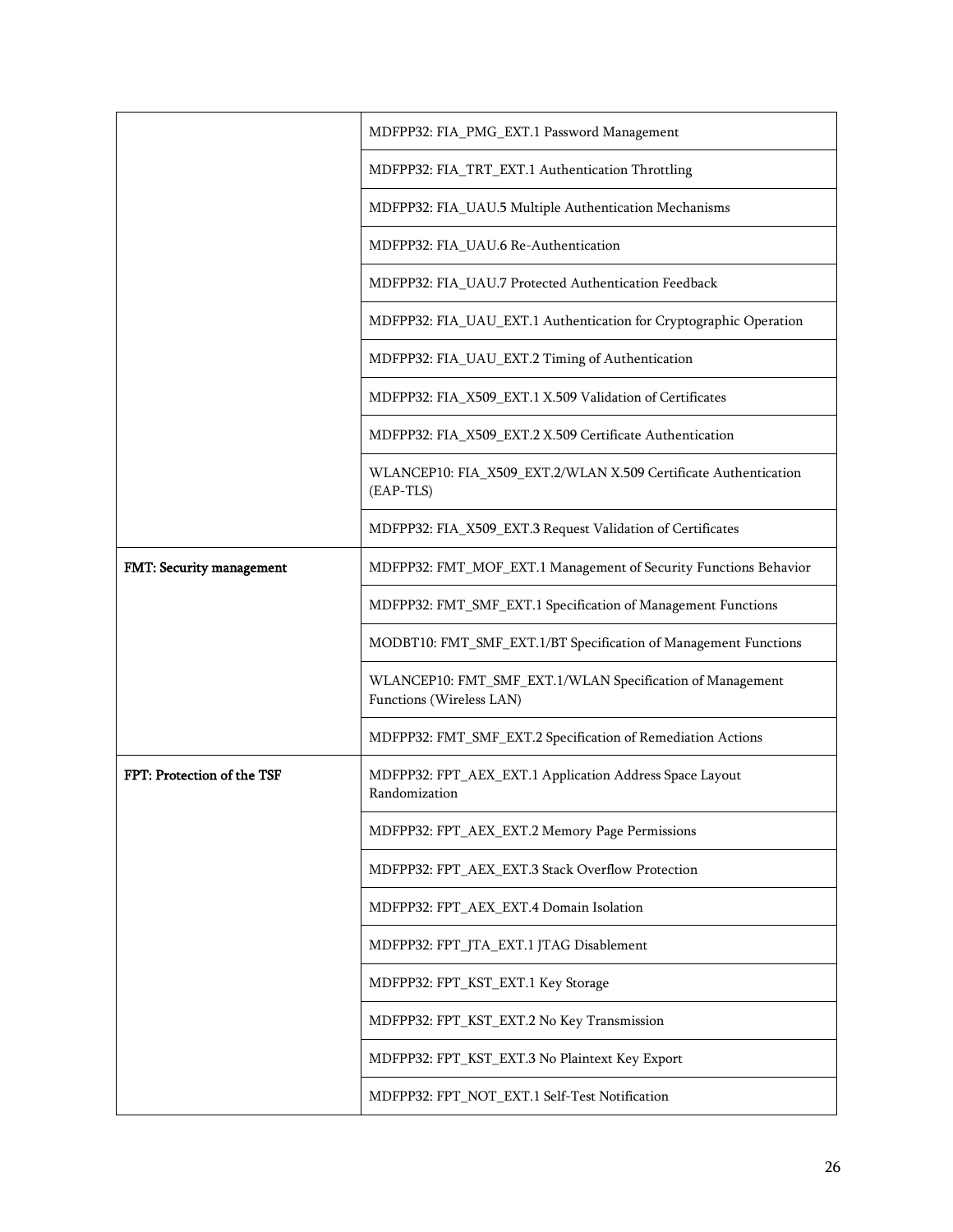|                            | MDFPP32: FPT_STM.1 Reliable Time Stamps                                                 |
|----------------------------|-----------------------------------------------------------------------------------------|
|                            | MDFPP32: FPT_TST_EXT.1 TSF Cryptographic Functionality Testing                          |
|                            | WLANCEP10: FPT_TST_EXT.1/WLAN TSF Cryptographic Functionality<br>Testing (Wireless LAN) |
|                            | MDFPP32: FPT_TST_EXT.2/PREKERNEL TSF Integrity Checking (Pre-<br>Kernel)                |
|                            | MDFPP32: FPT_TUD_EXT.1 Trusted Update: TSF Version Query                                |
|                            | MDFPP32: FPT_TUD_EXT.2 TSF Update Verification                                          |
|                            | MDFPP32: FPT_TUD_EXT.3 Application Signing                                              |
| FTA: TOE access            | MDFPP32: FTA_SSL_EXT.1 TSF- and User-initiated Locked State                             |
|                            | WLANCEP10: FTA_WSE_EXT.1 Wireless Network Access                                        |
| FTP: Trusted path/channels | MODBT10: FTP_BLT_EXT.1 Bluetooth Encryption                                             |
|                            | MODBT10: FTP_BLT_EXT.2 Persistence of Bluetooth Encryption                              |
|                            | MODBT10: FTP_BLT_EXT.3/BR Bluetooth Encryption Parameters                               |
|                            | MODBT10: FTP_BLT_EXT.3/LE Bluetooth Encryption Parameters                               |
|                            | MDFPP32: FTP_ITC_EXT.1 Trusted Channel Communication                                    |
|                            | WLANCEP10: FTP_ITC_EXT.1/WLAN Trusted Channel Communication<br>(Wireless LAN)           |

# 6.1.1 Security Audit (FAU)

### <span id="page-26-0"></span>6.1.1.1 Audit Data Generation (FAU\_GEN.1)

### MDFPP32: FAU\_GEN.1.1

The TSF shall be able to generate an audit record of the following auditable events:

- 1. Start-up and shutdown of the audit functions
- 2. All auditable events for the [not selected] level of audit
- 3. All administrative actions
- 4. Start-up and shutdown of the OS
- 5. Insertion or removal of removable media
- 6. Specifically defined auditable events in [Table 3](#page-27-1)
- 7. [no additional auditable events]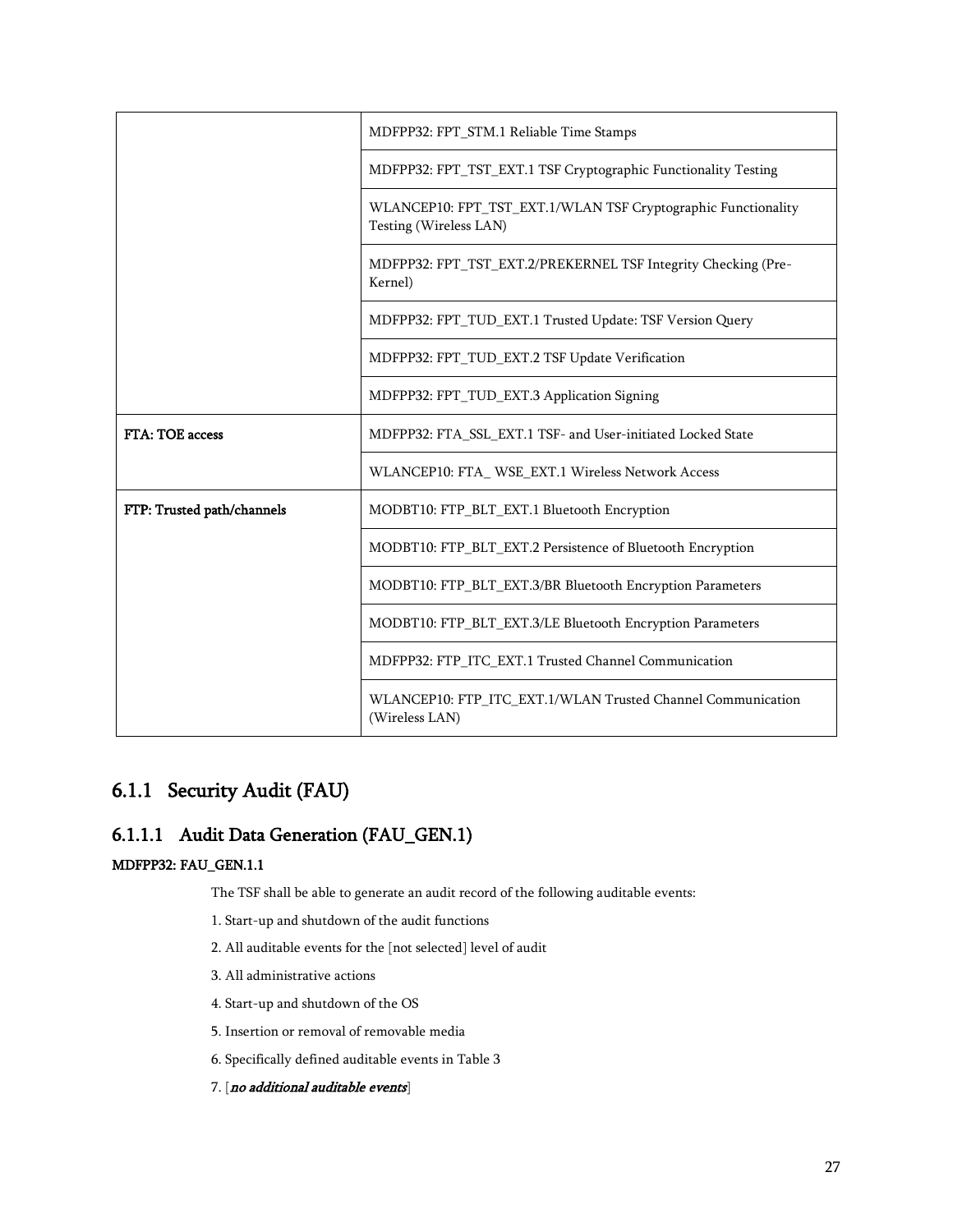Note: FAU\_GEN.1/BT and FAU\_GEN.1/WLAN have been merged into FAU\_GEN.1 and Table 3 combined all the mandatory auditable events specified in MDFPP32, Bluetooth PP Module and WLAN Client EP.

#### MDFPP32: FAU\_GEN.1.2

The TSF shall record within each audit record at least the following information:

- 1. Date and time of the event
- 2. Type of event
- 3. Subject identity
- 4. The outcome (success or failure) of the event
- 5. Additional information i[n Table 3](#page-27-1)
- 6. [no additional information]

#### Table 3: Mandatory Auditable Events

<span id="page-27-1"></span><span id="page-27-0"></span>

| Requirement        | <b>Auditable Events</b> | <b>Additional Audit Record Contents</b> |
|--------------------|-------------------------|-----------------------------------------|
| FAU_GEN.1          | None.                   |                                         |
| FAU_GEN.1/WLAN     | None.                   |                                         |
| FAU_STG.1          | None.                   |                                         |
| FAU_STG.4          | None.                   |                                         |
| FCS_CKM_EXT.1      | [None].                 | No additional information.              |
| FCS_CKM_EXT.2      | None.                   |                                         |
| FCS_CKM_EXT.3      | None.                   |                                         |
| FCS_CKM_EXT.4      | None.                   |                                         |
| FCS_CKM_EXT.5      | $[None]$ .              | No additional information.              |
| FCS_CKM_EXT.6      | None.                   |                                         |
| FCS_CKM_EXT.8      | None.                   |                                         |
| FCS_CKM.1          | [None].                 | No additional information.              |
| FCS_CKM.1/WLAN     | None.                   |                                         |
| FCS_CKM.2/UNLOCKED | None.                   |                                         |
| FCS_CKM.2/LOCKED   | None.                   |                                         |
| FCS_CKM.2/WLAN     | None.                   |                                         |
| FCS_COP.1/ENCRYPT  | None.                   |                                         |
| FCS_COP.1/HASH     | None.                   |                                         |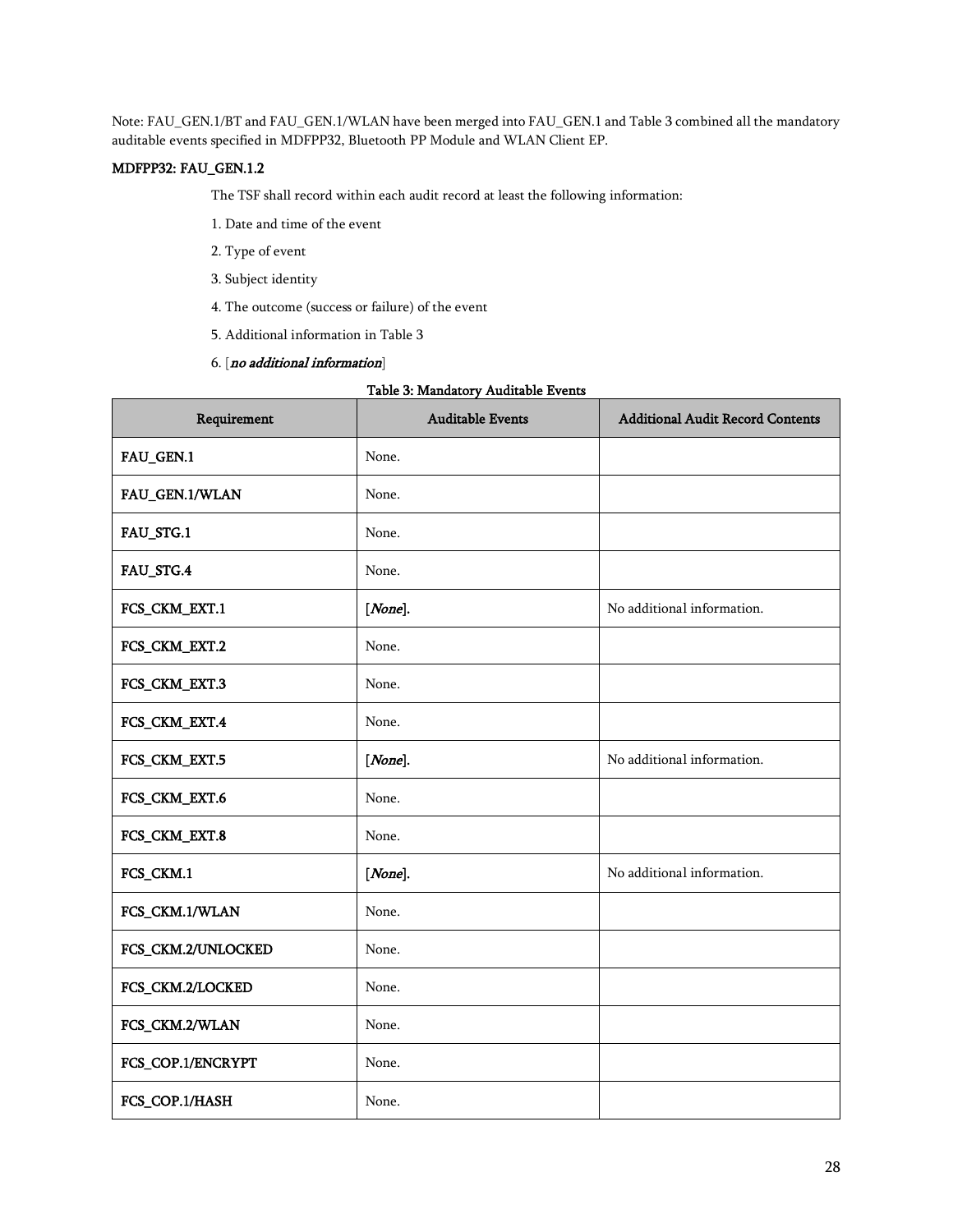| FCS_COP.1/SIGN      | None.                                                             |                                                                                                             |
|---------------------|-------------------------------------------------------------------|-------------------------------------------------------------------------------------------------------------|
| FCS_COP.1/KEYHMAC   | None.                                                             |                                                                                                             |
| FCS_COP.1/CONDITION | None.                                                             |                                                                                                             |
| FCS_IV_EXT.1        | None.                                                             |                                                                                                             |
| FCS_SRV_EXT.1       | None.                                                             |                                                                                                             |
| FCS_STG_EXT.1       | Import or destruction of key.                                     | Identity of key. Role and identity of<br>requestor.                                                         |
|                     | [No other events]                                                 |                                                                                                             |
| FCS_STG_EXT.2       | None.                                                             |                                                                                                             |
| FCS_STG_EXT.3       | Failure to verify integrity of stored<br>key.                     | Identity of key being verified.                                                                             |
| FCS_TLSC_EXT.1/WLAN | Failure to establish an EAP-TLS<br>session.                       | Reason for failure.                                                                                         |
|                     | Establishment/termination of an EAP-<br>TLS session.              | Non-TOE endpoint of connection.                                                                             |
| FDP_DAR_EXT.1       | $[None]$ .                                                        | No additional information.                                                                                  |
| FDP_DAR_EXT.2       | Failure to encrypt/decrypt data.                                  | No additional information                                                                                   |
| FDP_IFC_EXT.1       | None.                                                             |                                                                                                             |
| FDP_STG_EXT.1       | Addition or removal of certificate<br>from Trust Anchor Database. | Subject name of certificate.                                                                                |
| FIA_BLT_EXT.1       | Failed user authorization of Bluetooth<br>device.                 | User authorization decision (e.g., user<br>rejected connection, incorrect pin<br>entry).                    |
|                     | Failed user authorization for local<br><b>Bluetooth Service.</b>  | Bluetooth address and name of<br>device. Bluetooth profile. Identity of<br>local service with [service ID]. |
| FIA_BLT_EXT.2       | Initiation of Bluetooth connection.                               | Bluetooth address and name of<br>device.                                                                    |
|                     | Failure of Bluetooth connection.                                  | Reason for failure.                                                                                         |
| FIA_BLT_EXT.4       | None.                                                             |                                                                                                             |
| FIA_BLT_EXT.6       | None.                                                             |                                                                                                             |
| FIA_BLT_EXT.7       | None.                                                             |                                                                                                             |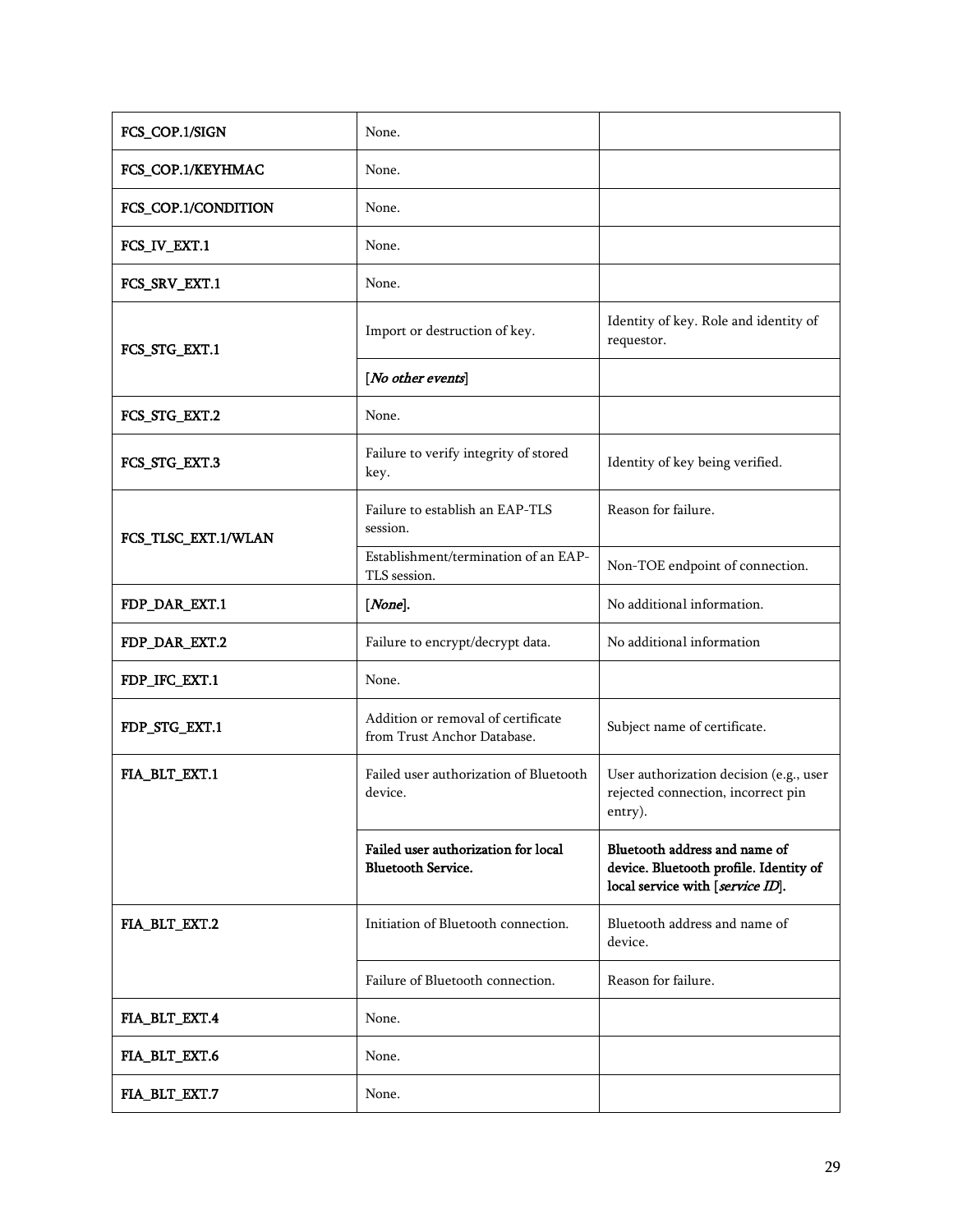| FIA_PAE_EXT.1                                      | None.                                                  |                                   |
|----------------------------------------------------|--------------------------------------------------------|-----------------------------------|
| FIA_PMG_EXT.1                                      | None.                                                  |                                   |
| FIA_TRT_EXT.1                                      | None.                                                  |                                   |
| FIA_UAU_EXT.1                                      | None.                                                  |                                   |
| FIA_UAU.5                                          | None.                                                  |                                   |
| FIA_UAU.7                                          | None.                                                  |                                   |
| FIA_X509_EXT.1                                     | Failure to validate X.509v3 certificate.               | Reason for failure of validation. |
| FIA_X509_EXT.2/WLAN                                | None.                                                  |                                   |
| FMT_MOF_EXT.1                                      | None.                                                  |                                   |
| FMT_SMF_EXT.1/WLAN                                 | None.                                                  |                                   |
| FPT_AEX_EXT.1                                      | None.                                                  |                                   |
| FPT_AEX_EXT.2                                      | None.                                                  |                                   |
| FPT_AEX_EXT.3                                      | None.                                                  |                                   |
| FPT_JTA_EXT.1                                      | None.                                                  |                                   |
| FPT_KST_EXT.1                                      | None.                                                  |                                   |
| FPT_KST_EXT.2                                      | None.                                                  |                                   |
| FPT_KST_EXT.3                                      | None.                                                  |                                   |
| FPT_NOT_EXT.1                                      | $[None]$ .                                             | [No additional information].      |
| FPT_STM.1                                          | None.                                                  |                                   |
|                                                    | Initiation of self-test.                               |                                   |
| FPT_TST_EXT.1                                      | Failure of self-test.                                  | [None]                            |
| FPT_TST_EXT.1/WLAN                                 |                                                        | [No additional information]       |
| (note: can be performed by TOE or<br>TOE platform) | Execution of this set of TSF self-tests.<br>$[none]$ . | (Done as part of FPT_TST_EXT.1)   |
|                                                    | Start-up of TOE.                                       | No additional information.        |
| FPT_TST_EXT.2/PREKERNEL                            | [None]                                                 | [No additional information]       |
| FPT_TUD_EXT.1                                      | None.                                                  |                                   |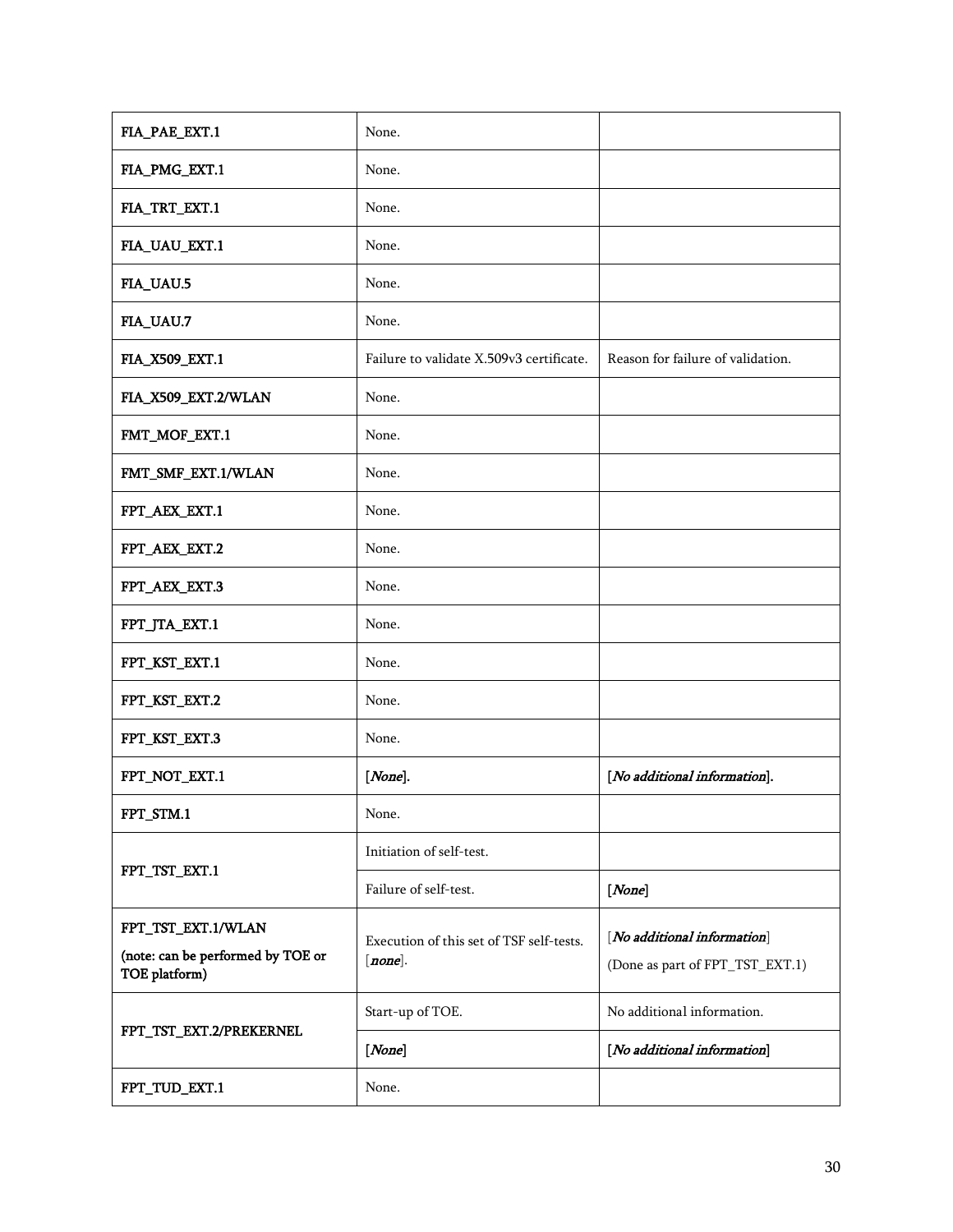| FTA_SSL_EXT.1      | None.                                                               |                                                                                                                      |
|--------------------|---------------------------------------------------------------------|----------------------------------------------------------------------------------------------------------------------|
| FTA_WSE_EXT.1      | All attempts to connect to access<br>points.                        | Identity of access point being<br>connected to as well as success<br>and failures (including reason for<br>failure). |
| FTP_BLT_EXT.1      | None.                                                               |                                                                                                                      |
| FTP_BLT_EXT.2      | None.                                                               |                                                                                                                      |
| FTP_BLT_EXT.3/BR   | None.                                                               |                                                                                                                      |
| FTP_BLT_EXT.3/LE   | None.                                                               |                                                                                                                      |
| (if claimed)       |                                                                     |                                                                                                                      |
| FTP ITC EXT.1/WLAN | All attempts to establish a trusted<br>channel.<br>(TD0194 applied) | Identification of the non-TOE<br>endpoint of the channel.                                                            |

### 6.1.1.2 Audit Storage Protection (FAU\_STG.1)

### MDFPP32: FAU\_STG.1.1

The TSF shall protect the stored audit records in the audit trail from unauthorized deletion.

### MDFPP32: FAU\_STG.1.2

The TSF shall be able to prevent unauthorized modifications to the stored audit records in the audit trail.

### 6.1.1.3 Prevention of Audit Data Loss (FAU\_STG.4)

### MDFPP32: FAU\_STG.4.1

The TSF shall overwrite the oldest stored audit records if the audit trail is full.

### 6.1.2 Cryptographic support (FCS)

### 6.1.2.1 Cryptographic key generation (FCS\_CKM.1)

### <span id="page-30-0"></span>MDFPP32: FCS\_CKM.1.1

The TSF shall generate asymmetric cryptographic keys in accordance with a specified cryptographic key generation algorithm [

- *-* RSA schemes using cryptographic key sizes of 2048-bit or greater that meet FIPS PUB 186-4, "Digital Signature Standard (DSS)", Appendix B.3,
- *-* ECC schemes using [
	- o "NIST curves" P-384 and [P-256] that meet the following: FIPS PUB 186-4, "Digital Signature Standard (DSS)", Appendix B.4],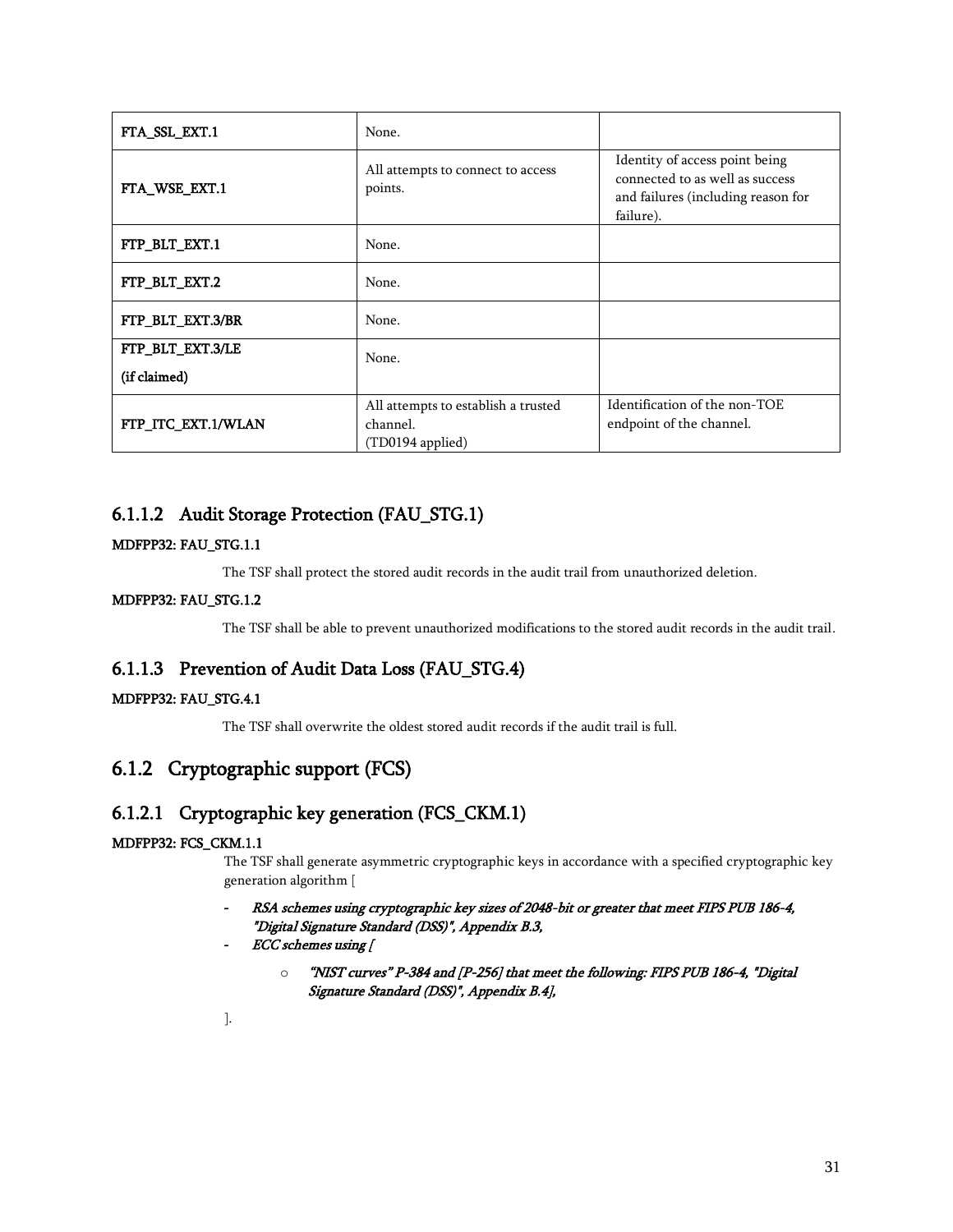### 6.1.2.2 Cryptographic Key Generation (Symmetric Keys for WPA2 Connections) (FCS\_CKM.1/WLAN)

### WLANCEP10: FCS\_CKM.1.1/WLAN

The TSF shall generate symmetric cryptographic keys in accordance with a specified cryptographic key generation algorithm [PRF-384] and *[PRF-704]* and specified cryptographic key sizes [128 bits] and  $/256$ bits] using a Random Bit Generator as specified in FCS\_RBG\_EXT.1 that meet the following: [IEEE 802.11-2012] and [IEEE 802.11ac-2014]

### 6.1.2.3 Cryptographic key establishment (FCS\_CKM.2)

#### MDFPP32: FCS\_CKM.2.1/UNLOCKED

The TSF shall perform cryptographic key establishment in accordance with a specified cryptographic key establishment method [

- *-* RSA-based key establishment schemes that meet the following [
	- o NIST Special Publication 800-56B, "Recommendation for Pair- Wise Key Establishment Schemes Using Integer Factorization Cryptography"]
- *-* Elliptic curve-based key establishment schemes that meets the following: NIST Special Publication 800-56A Revision 3, "Recommendation for Pair-Wise Key Establishment Schemes Using Discrete Logarithm Cryptography"

#### ]. MDFPP32: FCS\_CKM.2.1/LOCKED

The TSF shall perform cryptographic key establishment in accordance with a specified cryptographic key establishment method: [

*-* RSA-based key establishment schemes that meet the following: NIST Special Publication 800-56B, "Recommendation for Pair-Wise Key Establishment Schemes Using Integer Factorization Cryptography"

] for the purposes of encrypting sensitive data received while the device is locked.

### 6.1.2.4 Cryptographic Key Distribution (GTK) (FCS\_CKM.2/WLAN)

### WLANCEP10: FCS\_CKM.2.1/WLAN

The TSF shall decrypt Group Temporal Key in accordance with a specified cryptographic key distribution method [AES Key Wrap in an EAPOL-Key frame] that meets the following: [RFC 3394 for AES Key Wrap, 802.11-2012 for the packet format and timing considerations] and does not expose the cryptographic keys.

### 6.1.2.5 Extended: Cryptographic Key Support (FCS\_CKM\_EXT.1)

### MDFPP32: FCS\_CKM\_EXT.1.1

The TSF shall support  $[{\bf *immutable hardware*}$  REK(s) with a  $[{\bf *symmetric*}]$  key of strength  $[256$  bits].

#### MDFPP32: FCS\_CKM\_EXT.1.2

Each REK shall be hardware-isolated from the OS on the TSF in runtime.

#### MDFPP32: FCS\_CKM\_EXT.1.3

Each REK shall be generated by a RBG in accordance with FCS\_RBG\_EXT.1.

### 6.1.2.6 Extended: Cryptographic Key Random Generation (FCS\_CKM\_EXT.2)

#### MDFPP32: FCS\_CKM\_EXT.2.1

All DEKs shall be  $[randomly generated]$  with entropy corresponding to the security strength of AES key sizes of [256] bits.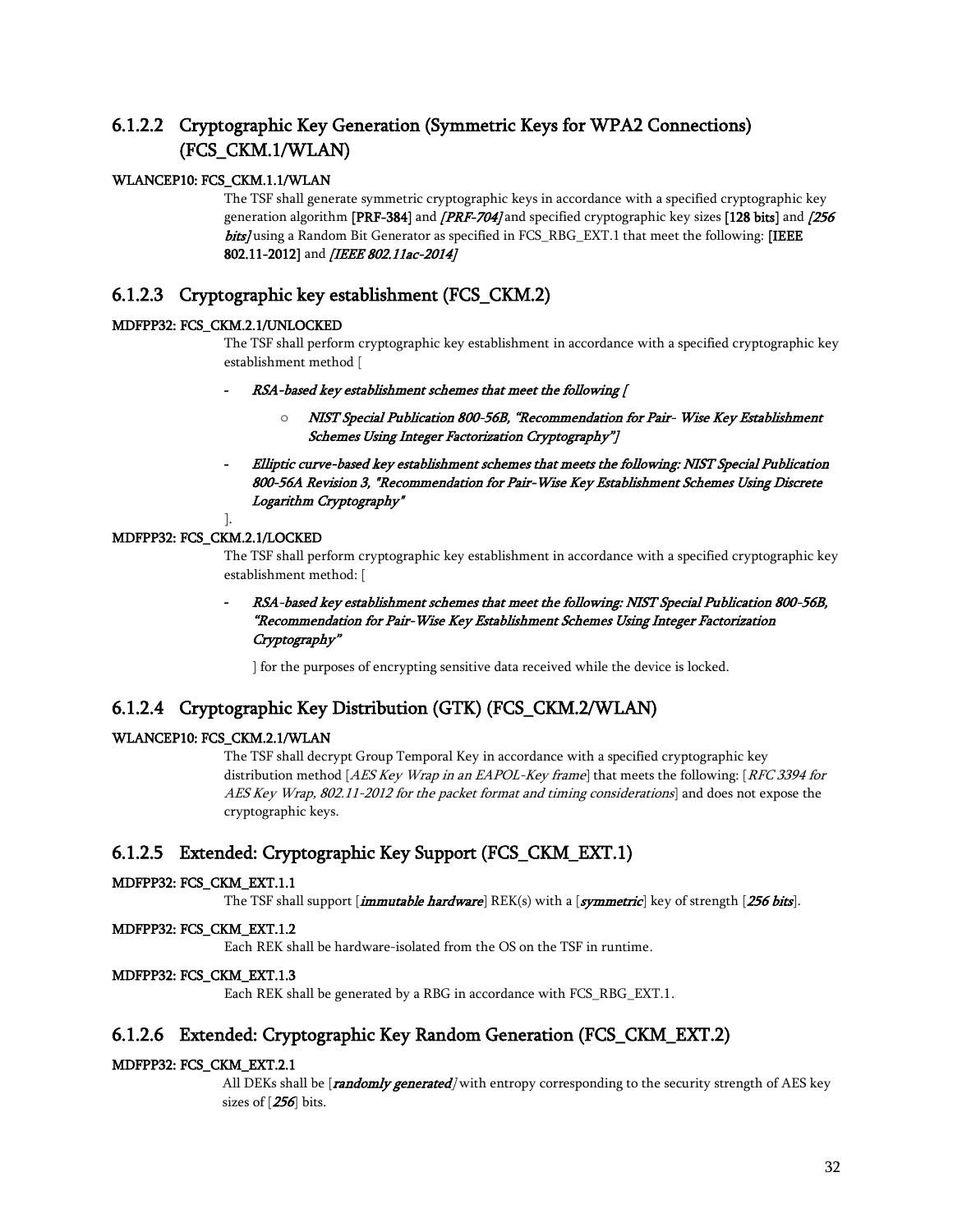### 6.1.2.7 Extended: Cryptographic Key Generation (FCS\_CKM\_EXT.3)

### MDFPP32: FCS\_CKM\_EXT.3.1

The TSF shall use [

- *-* asymmetric KEKs of [112 bits] security strength,
- *-* symmetric KEKs of [256-bit] security strength corresponding to at least the security strength of the keys encrypted by the KEK
	- ].

### MDFPP32: FCS\_CKM\_EXT.3.2

The TSF shall generate all KEKs using one of the following methods:

- Derive the KEK from a Password Authentication Factor according to FCS\_COP.1.1/CONDITION and  $\lceil$
- Generate the KEK using an RBG that meets this profile (as specified in FCS\_RBG\_EXT.1),
- Generate the KEK using a key generation scheme that meets this profile (as specified in FCS\_CKM.1),
- Combine the KEK from other KEKs in a way that preserves the effective entropy of each factor by [concatenating the keys and using a KDF (as described in SP 800-108), encrypting one key with another] ].

### 6.1.2.8 Extended: Key Destruction (FCS\_CKM\_EXT.4)

### MDFPP32: FCS\_CKM\_EXT.4.1

The TSF shall destroy cryptographic keys in accordance with the specified cryptographic key destruction methods:

- by clearing the KEK encrypting the target key
- in accordance with the following rules
	- o For volatile memory, the destruction shall be executed by a single direct overwrite [*consisting of zeroes*].
	- o For non-volatile EEPROM, the destruction shall be executed by a single direct overwrite consisting of a pseudo random pattern using the TSF's RBG (as specified in FCS\_RBG\_EXT.1), followed by a read-verify.
	- o For non-volatile flash memory, that is not wear-leveled, the destruction shall be executed [by a block erase that erases the reference to memory that stores data as well as the data itself].
	- $\circ$  For non-volatile flash memory, that is wear-leveled, the destruction shall be executed [by a block erase].
	- o For non-volatile memory other than EEPROM and flash, the destruction shall be executed by a single direct overwrite with a random pattern that is changed before each write.

### MDFPP32: FCS\_CKM\_EXT.4.2

The TSF shall destroy all plaintext keying material and critical security parameters when no longer needed.

### 6.1.2.9 Extended: TSF Wipe (FCS\_CKM\_EXT.5)

#### MDFPP32: FCS\_CKM\_EXT.5.1

The TSF shall wipe all protected data by [

- *-* Cryptographically erasing the encrypted DEKs and/or the KEKs in non- volatile memory by following the requirements in FCS\_CKM\_EXT.4.1,
- *-* Overwriting all PD according to the following rules: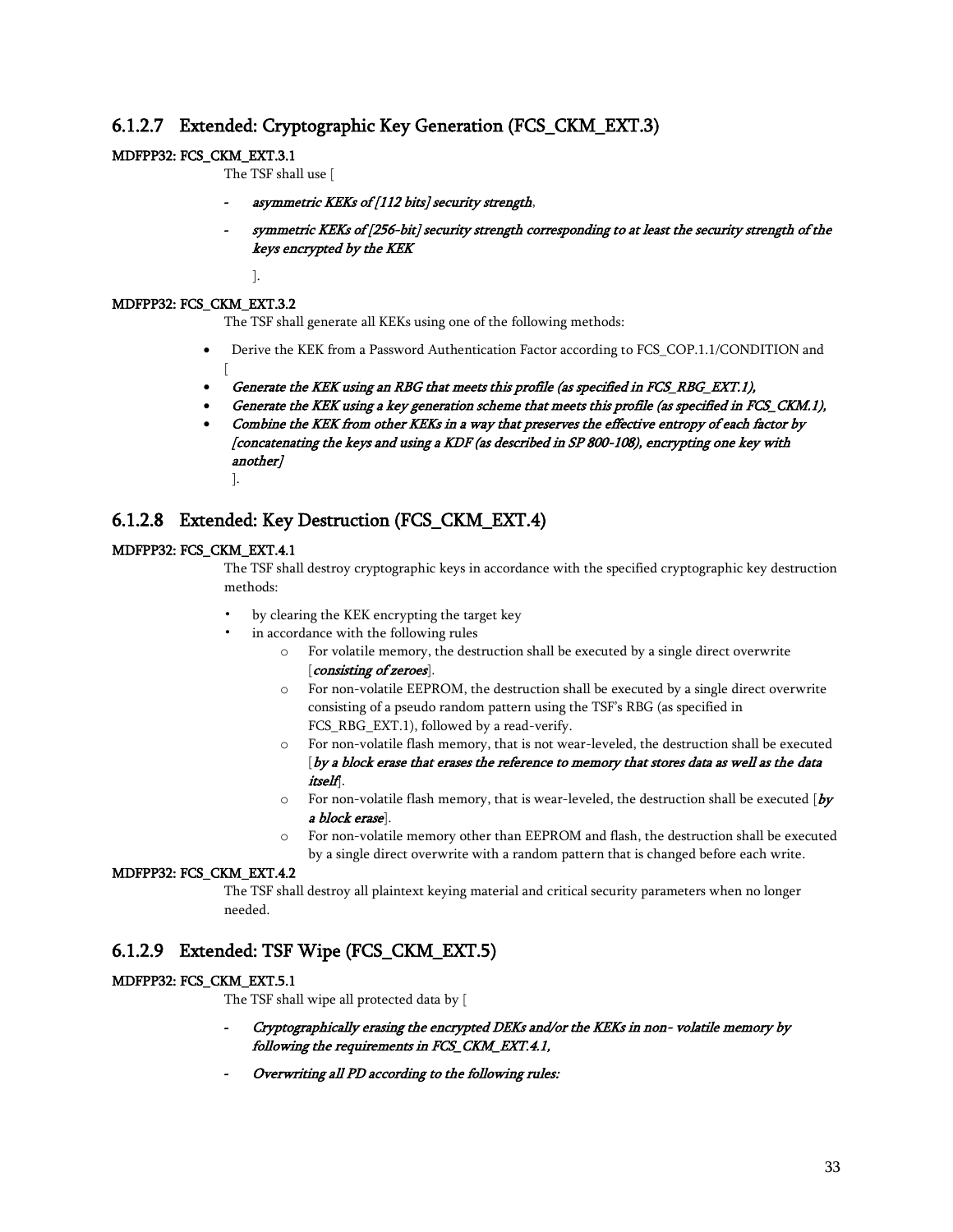- $\circ$  For EEPROM, the destruction shall be executed by a single direct overwrite consisting of a pseudo random pattern using the TSF's RBG (as specified in FCS\_RBG\_EXT.1, followed by a read-verify.
- $\circ$  For flash memory, that is not wear-leveled, the destruction shall be executed (by a block erase that erases the reference to memory that stores data as well as the data itself].
- o For flash memory, that is wear-leveled, the destruction shall be executed [by a block erase].
- $\circ$  For non-volatile memory other than EEPROM and flash, the destruction shall be executed by a single direct overwrite with a random pattern that is changed before each write.

].

### MDFPP32: FCS\_CKM\_EXT.5.2

The TSF shall perform a power cycle on conclusion of the wipe procedure.

### 6.1.2.10 Extended: Salt Generation (FCS\_CKM\_EXT.6)

### MDFPP32: FCS\_CKM\_EXT.6.1

The TSF shall generate all salts using a RBG that meets FCS\_RBG\_EXT.1.

### 6.1.2.11 Extended: Bluetooth Key Generation (FCS\_CKM\_EXT.8)

### MODBT10: FCS\_CKM\_EXT.8.1

The TSF shall generate public/private ECDH key pairs every [paring].

### 6.1.2.12 Cryptographic operation (FCS\_COP.1/ENCRYPT)

### MDFPP32: FCS\_COP.1.1/ENCRYPT

The TSF shall perform encryption/decryption in accordance with a specified cryptographic algorithm:

- AES-CBC (as defined in FIPS PUB 197, and NIST SP 800-38A) mode
- AES-CCMP (as defined in FIPS PUB 197, NIST SP 800-38C and IEEE 802.11-2012), and
- 

• [

- o AES Key Wrap (KW) (as defined in NIST SP 800-38F),
- o AES-GCM (as defined in NIST SP 800-38D),
- o AES-XTS (as defined in NIST SP 800-38E) mode
- o AES-GCMP-256 (as defined in NIST SP800-38D and IEEE 802.11ac-2013)

]

and cryptographic key sizes 128-bit key sizes and [256-bit key sizes].

### 6.1.2.13 Cryptographic operation (FCS\_COP.1/HASH)

### MDFPP32: FCS\_COP.1.1/HASH

The TSF shall perform cryptographic hashing in accordance with a specified cryptographic algorithm SHA-1 and [SHA-256, SHA-384, SHA-512] and message digest sizes 160 and [256, 384, 512 bits] that meet the following: FIPS Pub 180-4.

### 6.1.2.14 Cryptographic operation (FCS\_COP.1/SIGN)

### MDFPP32: FCS\_COP.1.1/SIGN

The TSF shall perform cryptographic signature services (generation and verification) in accordance with a specified cryptographic algorithm [

- RSA schemes using cryptographic key sizes of 2048-bit or greater that meet the following: FIPS PUB 186-4, "Digital Signature Standard (DSS)", Section 4,
- ECDSA schemes using "NIST curve" P-384 and [P-256] that meet the following: FIPS PUB 186-4, 'Digital Signature Standard (DSS)', Section 5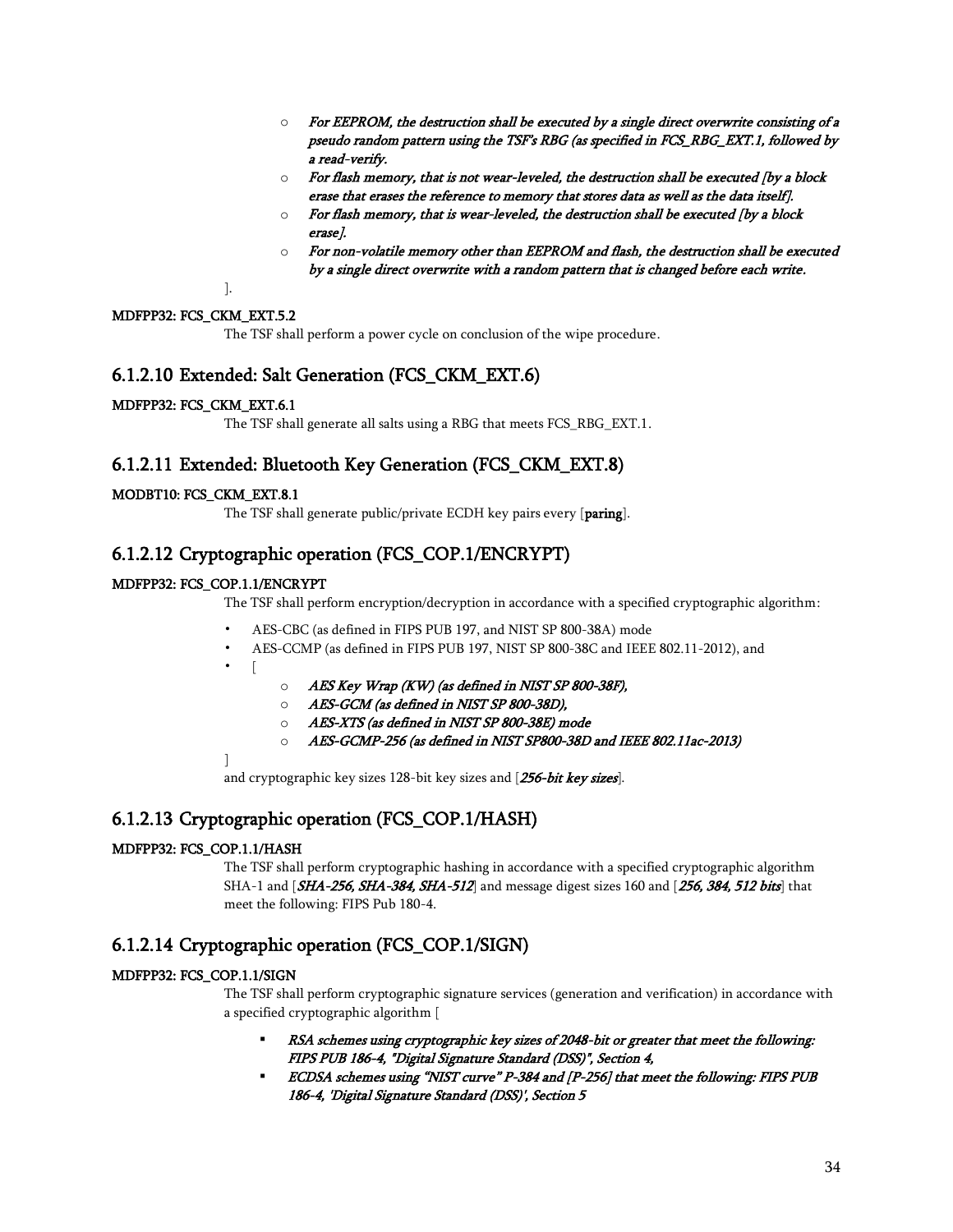### 6.1.2.15 Cryptographic operation (FCS\_COP.1/KEYHMAC)

### MDFPP32: FCS\_COP.1.1/KEYHMAC

The TSF shall perform keyed-hash message authentication in accordance with a specified cryptographic algorithm HMAC-SHA-1 and [HMAC-SHA-256, HMAC-SHA-384, HMAC-SHA-512] and cryptographic key sizes [160, 256, 384, 512 bits] and message digest sizes 160 and [256, 384, 512] bits that meet the following: FIPS Pub 198-1, "The Keyed-Hash Message Authentication Code", and FIPS Pub 180-4, "Secure Hash Standard".

### 6.1.2.16 Cryptographic operation (FCS\_COP.1/CONDITION)

### MDFPP32: FCS\_COP.1.1/CONDITION

The TSF shall perform conditioning in accordance with a specified cryptographic algorithm HMAC- [SHA-256] using a salt, and [key stretching with scrypt] and output cryptographic key sizes [256] that meet the following: NIST [no standard].

### 6.1.2.17 Extended: HTTPS Protocol (FCS\_HTTPS\_EXT.1)

### MDFPP32: FCS\_HTTPS\_EXT.1.1

The TSF shall implement the HTTPS protocol that complies with RFC 2818.

### MDFPP32: FCS\_HTTPS\_EXT.1.2

The TSF shall implement HTTPS using TLS as defined in the Package for Transport Layer Security.

### MDFPP32: FCS\_HTTPS\_EXT.1.3

The TSF shall notify the application and [*not establish the connection*] if the peer certificate is deemed invalid.

### 6.1.2.18 Extended: Initialization Vector Generation (FCS\_IV\_EXT.1)

### MDFPP32: FCS\_IV\_EXT.1.1

The TSF shall generate IVs in accordance with Table 13 in MDFPP32: References and IV Requirements for NIST-approved Cipher Modes.

### 6.1.2.19 Extended: Random Bit Generation (FCS\_RBG\_EXT.1)

### MDFPP32: FCS\_RBG\_EXT.1.1

The TSF shall perform all deterministic random bit generation services in accordance with NIST Special Publication 800-90A using [Hash\_DRBG (any), CTR\_DRBG (AES)].

### MDFPP32: FCS\_RBG\_EXT.1.2

The deterministic RBG shall be seeded by an entropy source that accumulates entropy from [TSFhardware-based noise source with a minimum of [256 bits] of entropy at least equal to the greatest security strength (according to NIST SP 800-57) of the keys and hashes that it will generate.

#### MDFPP32: FCS\_RBG\_EXT.1.3

The TSF shall be capable of providing output of the RBG to applications running on the TSF that request random bits.

### 6.1.2.20 Extended: Cryptographic Algorithm Services (FCS\_SRV\_EXT.1)

### MDFPP32: FCS\_SRV\_EXT.1.1

The TSF shall provide a mechanism for applications to request the TSF to perform the following cryptographic operations:

All mandatory and [selected algorithms] in FCS\_CKM.2/LOCKED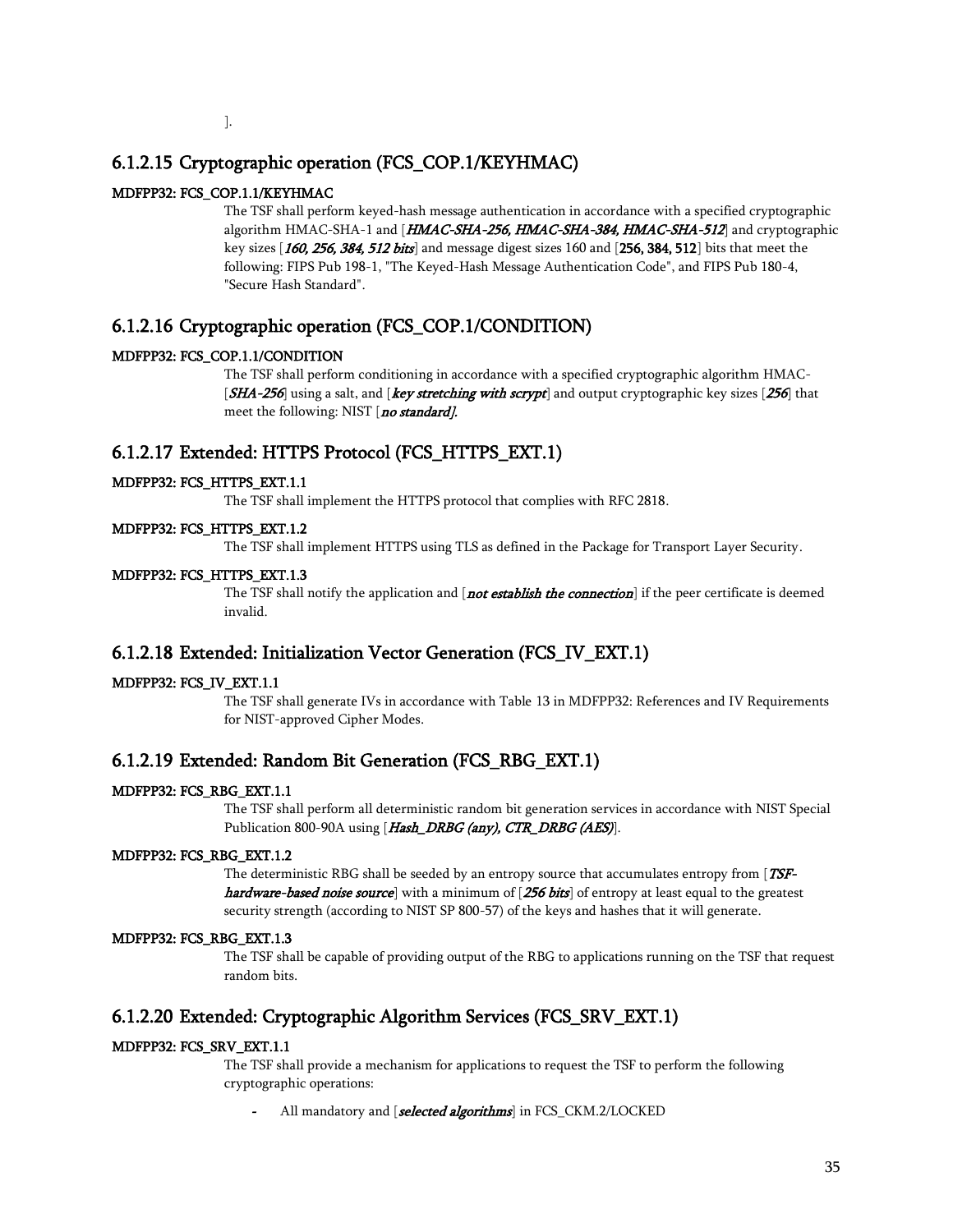- The following algorithms in FCS\_COP.1/ENCRYPT: AES-CBC, [AES-GCM]
- *-* All selected algorithms in FCS\_COP.1/SIGN
- *-* All mandatory and selected algorithms in FCS\_COP.1/HASH
- *-* All mandatory and selected algorithms in FCS\_COP.1/KEYHMAC
- [
- *-* All mandatory and [selected algorithms] in FCS\_CKM.1,
- ].

### 6.1.2.21 Extended: Cryptographic Key Storage (FCS\_STG\_EXT.1)

#### MDFPP32: FCS\_STG\_EXT.1.1

The TSF shall provide [software-based] secure key storage for asymmetric private keys and [symmetric keys].

#### MDFPP32: FCS\_STG\_EXT.1.2

The TSF shall be capable of importing keys/secrets into the secure key storage upon request of [*the user*, the administrator] and [applications running on the TSF].

#### MDFPP32: FCS\_STG\_EXT.1.3

The TSF shall be capable of destroying keys/secrets in the secure key storage upon request of  $[$ the user, the administrator].

#### MDFPP32: FCS\_STG\_EXT.1.4

The TSF shall have the capability to allow only the application that imported the key/secret the use of the key/secret. Exceptions may only be explicitly authorized by [the administrator, a common application developer].

#### MDFPP32: FCS\_STG\_EXT.1.5

The TSF shall allow only the application that imported the key/secret to request that the key/secret be destroyed. Exceptions may only be explicitly authorized by [the administrator, a common application developer].

### 6.1.2.22 Extended: Encrypted Cryptographic Key Storage (FCS\_STG\_EXT.2)

#### MDFPP32: FCS\_STG\_EXT.2.1

The TSF shall encrypt all DEKs, KEKs, [WPA2 WiFi PSK, Bluetooth Keys] and [all software-based key storage] by KEKs that are [

- o Protected by the REK with [
	- o encryption by a KEK chaining from a REK,
	- $\circ$  encryption by a KEK that is derived from a REK],

#### ],

- o Protected by the REK and the password with [
	- o encryption by a KEK chaining to a REK and the password-derived or biometricunlocked KEK
	- o encryption by a KEK that is derived from a REK and the password-derived or biometric-unlocked KEK]

].

#### MDFPP32: FCS\_STG\_EXT.2.2

DEKs, KEKs, [WPA2 WiFi PSK, Bluetooth Keys] and [all software-based key storage] shall be encrypted using one of the following methods: [

- using a SP800-56B key establishment scheme,
- using AES in the [GCM, CBC mode]
- ].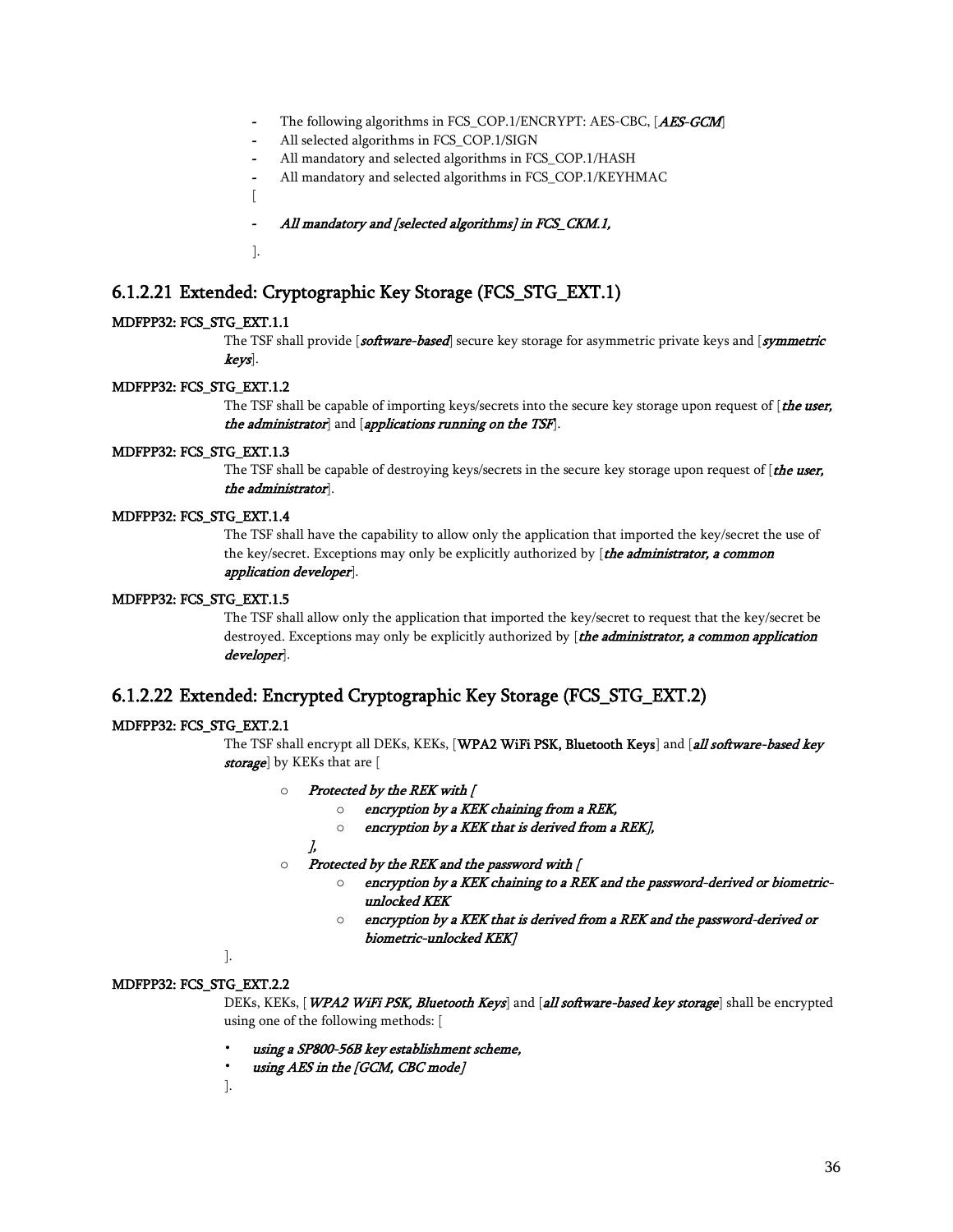# 6.1.2.23 Extended: Integrity of encrypted key storage (FCS\_STG\_EXT.3)

### MDFPP32: FCS\_STG\_EXT.3.1

The TSF shall protect the integrity of any encrypted DEKs and KEKs and [ **/WPA2 WiFi PSK, Bluetooth** Keys], all software-based key storage  $|y|$ 

- [GCM] cipher mode for encryption according to FCS\_STG\_EXT.2,
- a keyed hash (FCS\_COP.1/KEYHMAC) using a key protected by a key protected by FCS\_STG\_EXT.2

### MDFPP32: FCS\_STG\_EXT.3.2

].

The TSF shall verify the integrity of the  $[**MAC**]$  of the stored key prior to use of the key.

# 6.1.2.24 Extended: TLS Protocol (FCS\_TLS\_EXT.1)

### PKGTLS11: FCS\_TLS\_EXT.1.1

The product shall implement [

• TLS as a client

]

# <span id="page-36-0"></span>6.1.2.25 Extended: TLS Client Protocol (FCS\_TLSC\_EXT.1)

### PKGTLS11: FCS\_TLSC\_EXT.1.1

The product shall implement TLS 1.2 (RFC 5246) and [TLS 1.1 (RFC 4346), no earlier TLS versions] as a client that supports the cipher suites: [

- TLS\_RSA\_WITH\_AES\_256\_GCM\_SHA384 as defined in RFC 5288,
- TLS\_ECDHE\_ECDSA\_WITH\_AES\_128\_GCM\_SHA256 as defined in RFC 5289,
- TLS\_ECDHE\_ECDSA\_WITH\_AES\_256\_GCM\_SHA384 as defined in RFC 5289,
- TLS\_ECDHE\_RSA\_WITH\_AES\_128\_GCM\_SHA256 as defined in RFC 5289,
- TLS\_ECDHE\_RSA\_WITH\_AES\_256\_GCM\_SHA384 as defined in RFC 5289

] and also supports functionality for [

- mutual authentication,
- session renegotiation]. (TD0442 applied)

### PKGTLS11: FCS\_TLSC\_EXT.1.2

The product shall verify that the presented identifier matches the reference identifier according to RFC 6125. (TD0499 applied)

### PKGTLS11: FCS\_TLSC\_EXT.1.3

The product shall not establish a trusted channel if the server certificate is invalid [

### with no exceptions,

]. (TD0513 applied)

# 6.1.2.26 Extended: Extensible Authentication Protocol-Transport Layer Security (FCS\_TLSC\_EXT.1/WLAN)

### WLANCEP10: FCS\_TLSC\_EXT.1.1/WLAN

The TSF shall implement [TLS 1.0 (RFC 2246), TLS 1.1 (RFC 4346), TLS 1.2 (RFC 5246)] in support of the EAP-TLS protocol as specified in RFC 5216 supporting the following ciphersuites:

[

TLS\_RSA\_WITH\_AES\_256\_CBC\_SHA as defined in RFC 5246,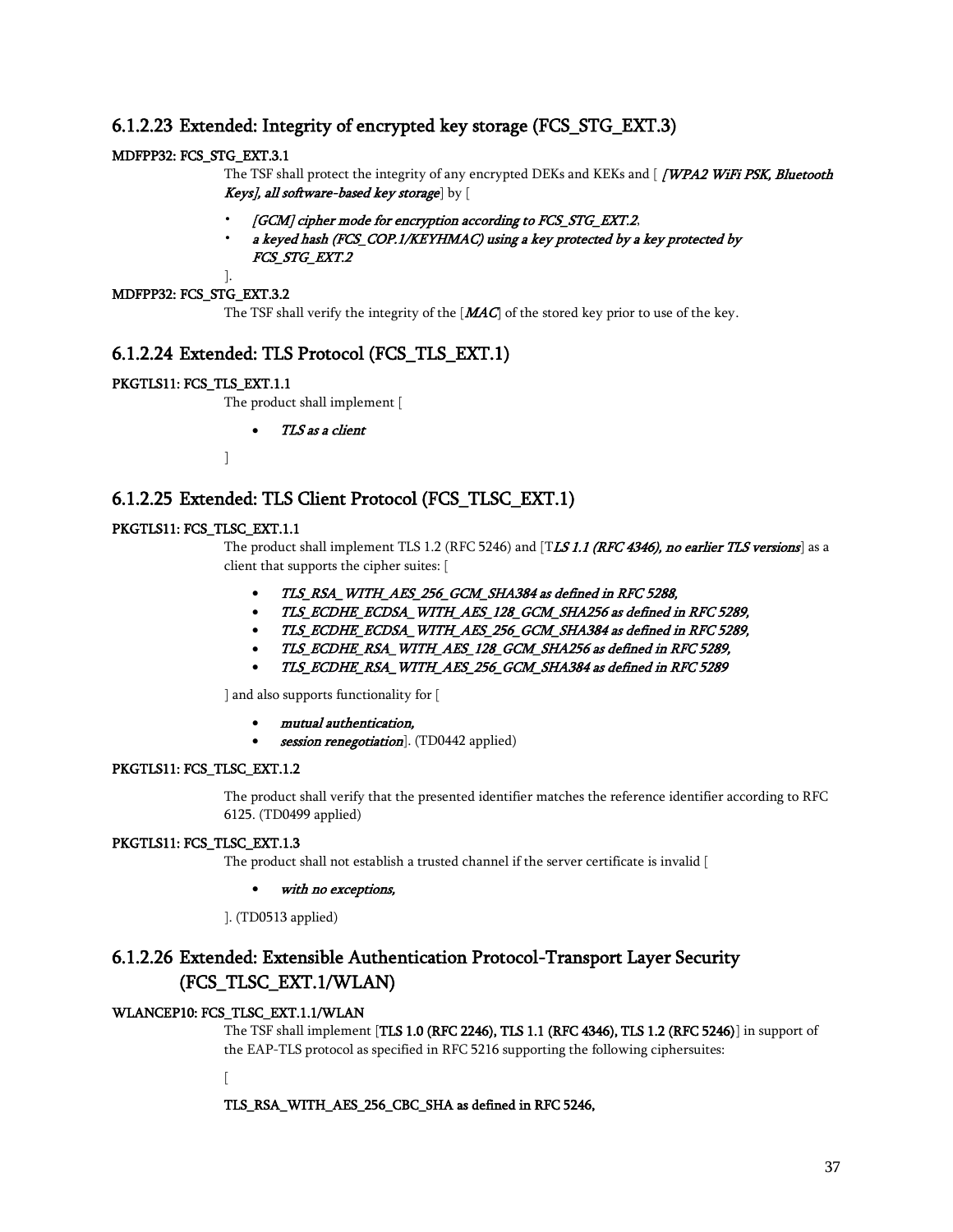TLS\_RSA\_WITH\_AES\_128\_GCM\_SHA256 as defined in RFC 5288,

TLS\_RSA\_WITH\_AES\_256\_GCM\_SHA384 as defined in RFC 5288,

TLS\_ECDHE\_ECDSA\_WITH\_AES\_128\_GCM\_SHA256 as defined in RFC 5289,

TLS\_ECDHE\_ECDSA\_WITH\_AES\_256\_GCM\_SHA384 as defined in RFC 5289,

#### TLS\_ECDHE\_RSA\_WITH\_AES\_128\_GCM\_SHA256 as defined in RFC 5289,

TLS\_ECDHE\_RSA\_WITH\_AES\_256\_GCM\_SHA384 as defined in RFC 5289]. (TD0492 applied)

#### WLANCEP10: FCS\_TLSC\_EXT.1.2/WLAN

The TSF shall generate random values used in the EAP-TLS exchange using the RBG specified in FCS\_RBG\_EXT.1.

#### WLANCEP10: FCS\_TLSC\_EXT.1.3/WLAN

The TSF shall use X509 v3 certificates as specified in FIA\_X509\_EXT.1/WLAN. (TD0517 applied)

#### WLANCEP10: FCS\_TLSC\_EXT.1.4/WLAN

The TSF shall verify that the server certificate presented includes the Server Authentication purpose (idkp 1 with OID 1.3.6.1.5.5.7.3.1) in the extendedKeyUsage field.

### WLANCEP10: FCS\_TLSC\_EXT.1.5/WLAN

The TSF shall allow an authorized administrator to configure the list of CAs that are allowed to sign authentication server certificates that are accepted by the TOE.

### WLANCEP10: FCS\_TLSC\_EXT.1.6/WLAN

Removed by TD0492.

### 6.1.2.27 Extended: TLS Client Support for Mutual Authentication (FCS\_TLSC\_EXT.2)

#### PKGTLS11: FCS\_TLSC\_EXT.2.1

The product shall support mutual authentication using X.509v3 certificates.

### WLANCEP10: FCS\_TLSC\_EXT.2.1/WLAN

The TSF shall present the Supported Elliptic Curves Extension in the Client Hello with the following NIST curves: [*secp256r1, secp384r1*]. (TD0244 applied)

### 6.1.2.28 Extended: TLS Client Support for Renegotiation (FCS\_TLSC\_EXT.4)

### PKGTLS11: FCS\_TLSC\_EXT.4.1

The product shall support secure renegotiation through use of the "renegotiation\_info" TLS extension in accordance with RFC 5746.

### 6.1.2.29 Extended: TLS Client Support for Supported Groups Extension (FCS\_TLSC\_EXT.5)

#### PKGTLS11: FCS\_TLSC\_EXT.5.1

The product shall present the Supported Groups Extension in the Client Hello with the supported groups  $\lceil$ 

- secp256r1,
- secp384r1,

].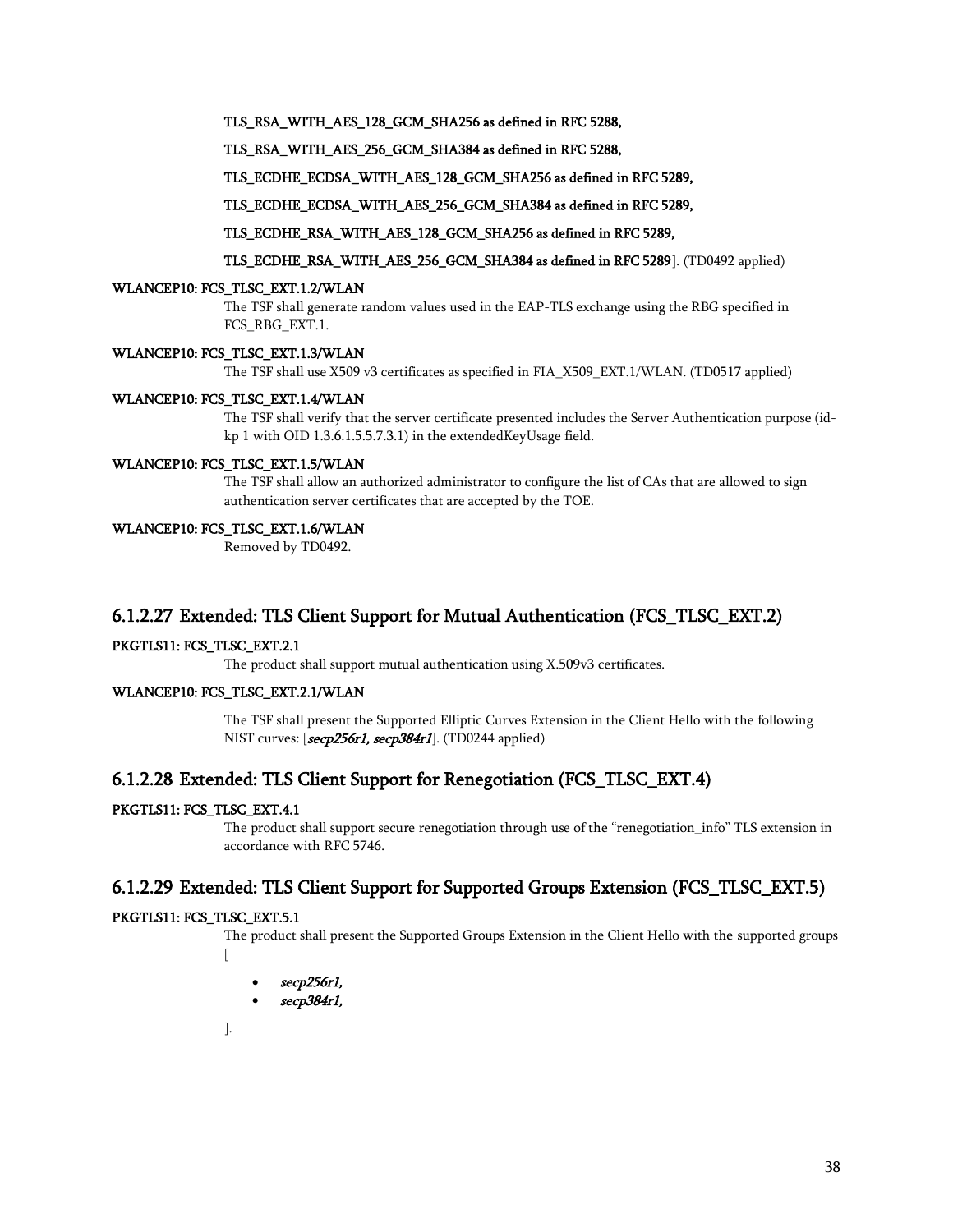# 6.1.3 User data protection (FDP)

### 6.1.3.1 Extended: Access Control for System Services (FDP\_ACF\_EXT.1)

### MDFPP32: FDP\_ACF\_EXT.1.1

The TSF shall provide a mechanism to restrict the system services that are accessible to an application.

### MDFPP32: FDP\_ACF\_EXT.1.2

The TSF shall provide an access control policy that prevents [application, groups of applications] from accessing [all] data stored by other [application, groups of applications]. Exceptions may only be explicitly authorized for such sharing by [a common application developer (for sharing between applications), no one (for sharing between personal and enterprise profiles)].

### 6.1.3.2 Extended: Access Control for System Resources (FDP\_ACF\_EXT.2)

#### MDFPP32: FDP\_ACF\_EXT.2.1

The TSF shall provide a separate [*address book, calendar, keychain*] for each application group and only allow applications within that process group to access the resource. Exceptions may only be explicitly authorized for such sharing by  $[the$  administrator (for address book), no one (for calendar, keychain)].

### 6.1.3.3 Extended: Protected Data Encryption (FDP\_DAR\_EXT.1)

#### MDFPP32: FDP\_DAR\_EXT.1.1

Encryption shall cover all protected data.

### MDFPP32: FDP\_DAR\_EXT.1.2

Encryption shall be performed using DEKs with AES in the  $[**XTS**]$  mode with key size  $[**256**]$  bits.

### 6.1.3.4 Extended: Sensitive Data Encryption (FDP\_DAR\_EXT.2)

### MDFPP32: FDP\_DAR\_EXT.2.1

The TSF shall provide a mechanism for applications to mark data and keys as sensitive.

### MDFPP32: FDP\_DAR\_EXT.2.2

The TSF shall use an asymmetric key scheme to encrypt and store sensitive data received while the product is locked.

#### MDFPP32: FDP\_DAR\_EXT.2.3

The TSF shall encrypt any stored symmetric key and any stored private key of the asymmetric key(s) used for the protection of sensitive data according to FCS\_STG\_EXT.2.1 selection 2.

#### MDFPP32: FDP\_DAR\_EXT.2.4

The TSF shall decrypt the sensitive data that was received while in the locked state upon transitioning to the unlocked state using the asymmetric key scheme and shall re-encrypt that sensitive data using the symmetric key scheme.

### 6.1.3.5 Extended: Subset information flow control (FDP\_IFC\_EXT.1)

### MDFPP32: FDP\_IFC\_EXT.1.1

The TSF shall [

#### • provide an interface which allows a VPN client to protect all IP traffic using IPsec

] with the exception of IP traffic required to establish the VPN connection. (TD0596 applied)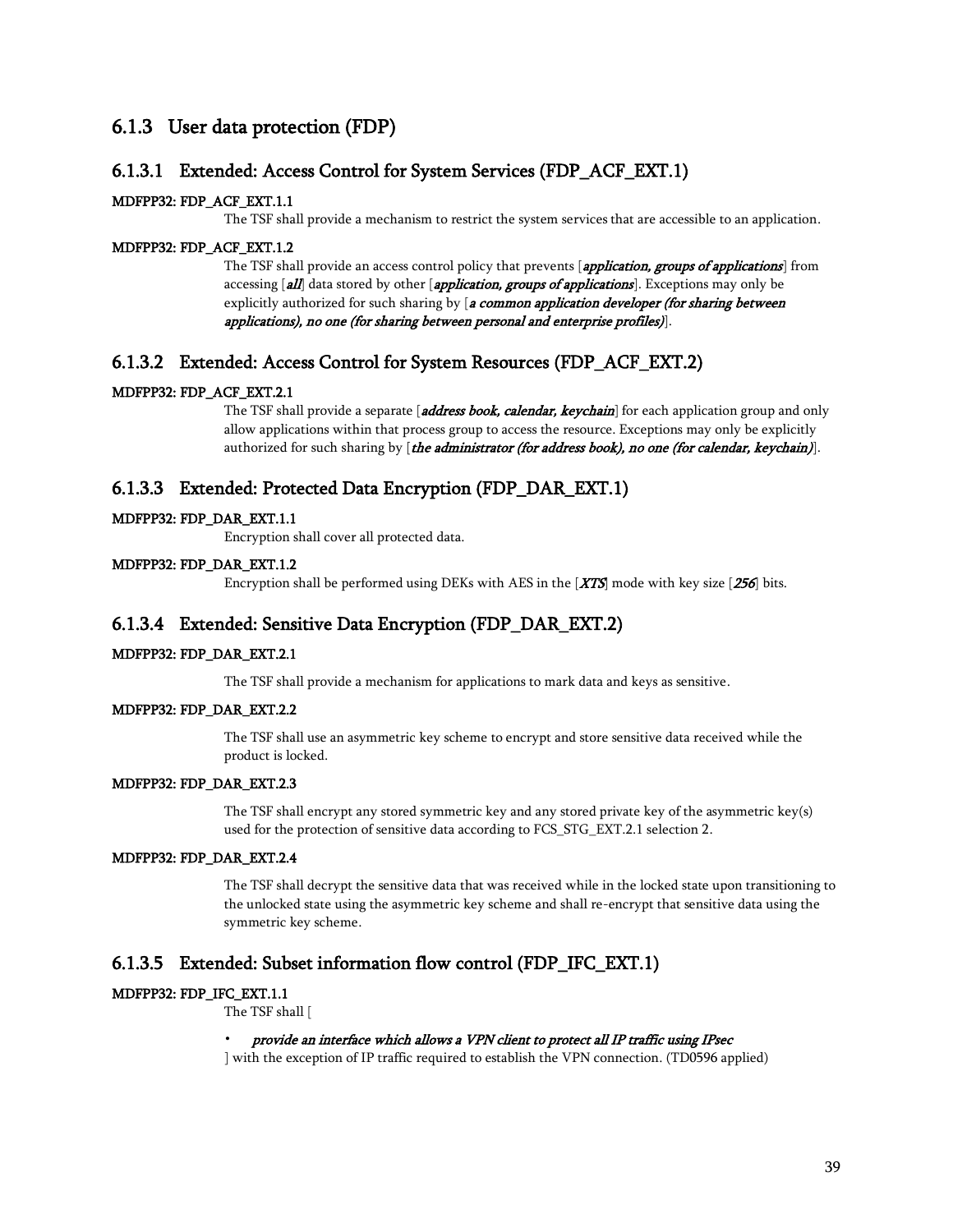### 6.1.3.6 Extended: Storage of Critical Biometric Parameters (FDP\_PBA\_EXT.1)

### MDFPP32: FDP\_PBA\_EXT.1.1

The TSF shall protect the authentication template [using a password as an additional factor].

## 6.1.3.7 Extended: User Data Storage (FDP\_STG\_EXT.1)

### MDFPP32: FDP\_STG\_EXT.1.1

The TSF shall provide protected storage for the Trust Anchor Database.

### 6.1.3.8 Extended: Inter-TSF user data transfer protection (FDP\_UPC\_EXT.1/APPS)

### MDFPP32: FDP\_UPC\_EXT.1.1/APPS

The TSF provide a means for non-TSF applications executing on the TOE to use

- mutually authenticated TLS as defined in the Package for Transport Layer Security,
- HTTPS,
- and [

### • no other protocol

] to provide a protected communication channel between the non-TSF application and another IT product that is logically distinct from other communication channels, provides assured identification of its end points, protects channel data from disclosure, and detects modification of the channel data.

### MDFPP32: FDP\_UPC\_EXT.1.2/APPS

The TSF shall permit the non-TSF applications to initiate communication via the trusted channel.

# 6.1.4 Identification and authentication (FIA)

### 6.1.4.1 Authentication failure handling (FIA\_AFL\_EXT.1)

#### MDFPP32: FIA\_AFL\_EXT.1.1

The TSF shall consider password and  $[no other]$  as critical authentication mechanisms.

#### MDFPP32: FIA\_AFL\_EXT.1.2

The TSF shall detect when a configurable positive integer within [0 - 50] of [non-unique] unsuccessful authentication attempts occur related to last successful authentication for each authentication mechanism.

#### MDFPP32: FIA\_AFL\_EXT.1.3

The TSF shall maintain the number of unsuccessful authentication attempts that have occurred upon power off.

### MDFPP32: FIA\_AFL\_EXT.1.4

When the defined number of unsuccessful authentication attempts has exceeded the maximum allowed for a given authentication mechanism, all future authentication attempts will be limited to other available authentication mechanisms, unless the given mechanism is designated as a critical authentication mechanism.

### MDFPP32: FIA\_AFL\_EXT.1.5

When the defined number of unsuccessful authentication attempts for the last available authentication mechanism or single critical authentication mechanism has been surpassed, the TSF shall perform a wipe of all protected data.

### MDFPP32: FIA\_AFL\_EXT.1.6

The TSF shall increment the number of unsuccessful authentication attempts prior to notifying the user that the authentication was unsuccessful.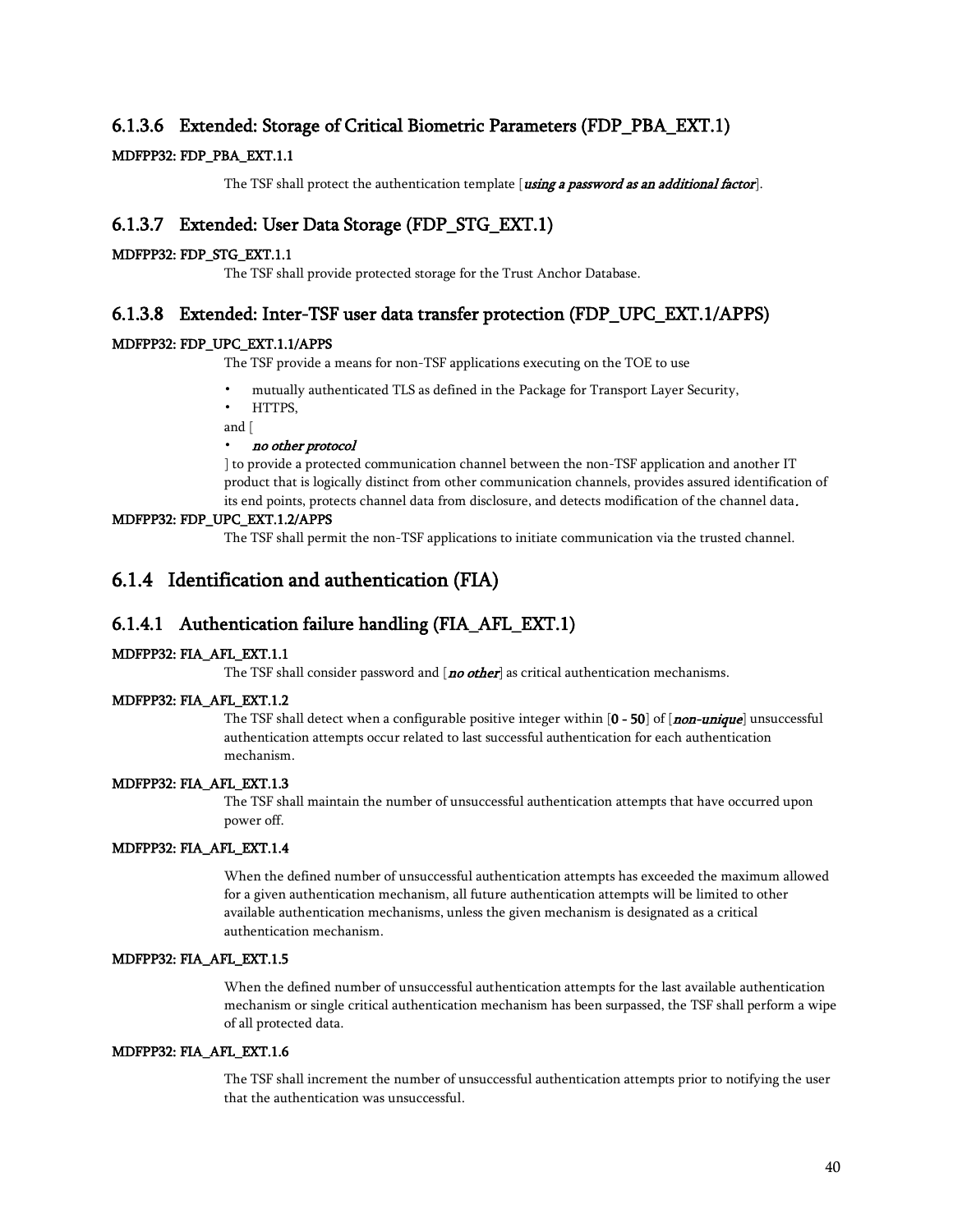### 6.1.4.2 Extended: Bluetooth User Authorization (FIA\_BLT\_EXT.1)

### MODBT10: FIA\_BLT\_EXT.1.1

The TSF shall require explicit user authorization before pairing with a remote Bluetooth device.

### 6.1.4.3 Extended: Bluetooth Mutual Authentication (FIA\_BLT\_EXT.2)

### MODBT10: FIA\_BLT\_EXT.2.1

The TSF shall require Bluetooth mutual authentication between devices prior to any data transfer over the Bluetooth link.

### 6.1.4.4 Extended: Rejection of Duplicate Bluetooth Connections (FIA\_BLT\_EXT.3)

### MODBT10: FIA\_BLT\_EXT.3.1

The TSF shall discard pairing and session initialization attempts from a Bluetooth device address (BD\_ADDR) to which an active session already exists.

### 6.1.4.5 Extended: Secure Simple Pairing (FIA\_BLT\_EXT.4)

### MODBT10: FIA\_BLT\_EXT.4.1

The TOE shall support Bluetooth Secure Simple Pairing, both in the host and the controller.

### MODBT10: FIA\_BLT\_EXT.4.2

The TOE shall support Secure Simple Pairing during the pairing process.

### 6.1.4.6 Extended: Trusted Bluetooth Device User Authorization (FIA\_BLT\_EXT.6)

### MODBT10: FIA\_BLT\_EXT.6.1

The TSF shall require explicit user authorization before granting trusted remote devices access to services associated with the following Bluetooth profiles: [OPP, MAP].

### 6.1.4.7 Extended: Untrusted Bluetooth Device User Authorization (FIA\_BLT\_EXT.7)

### MODBT10: FIA\_BLT\_EXT.7.1

The TSF shall require explicit user authorization before granting untrusted remote devices access to services associated with the following Bluetooth profiles: [all available profiles].

### 6.1.4.8 Extended: Accuracy of Biometric Authentication (FIA\_BMG\_EXT.1)

### MDFPP32: FIA\_BMG\_EXT.1.1/FINGERPRINT

The one-attempt BAF False Accept Rate (FAR) for [fingerprint] shall not exceed [1:100,000] with a oneattempt BAF False Reject Rate (FRR) not to exceed 1 in [1:20].

#### MDFPP32: FIA\_BMG\_EXT.1.2/FINGERPRINT

The overall System Authentication False Accept Rate (SAFAR) shall be no greater than 1 in [1:5,000] within a 1% margin.

### MDFPP32: FIA\_BMG\_EXT.1.1/FACE

The one-attempt BAF False Accept Rate (FAR) for [face] shall not exceed [1:100,000] with a one-attempt BAF False Reject Rate (FRR) not to exceed 1 in [1:20].

#### MDFPP32: FIA\_BMG\_EXT.1.2/FACE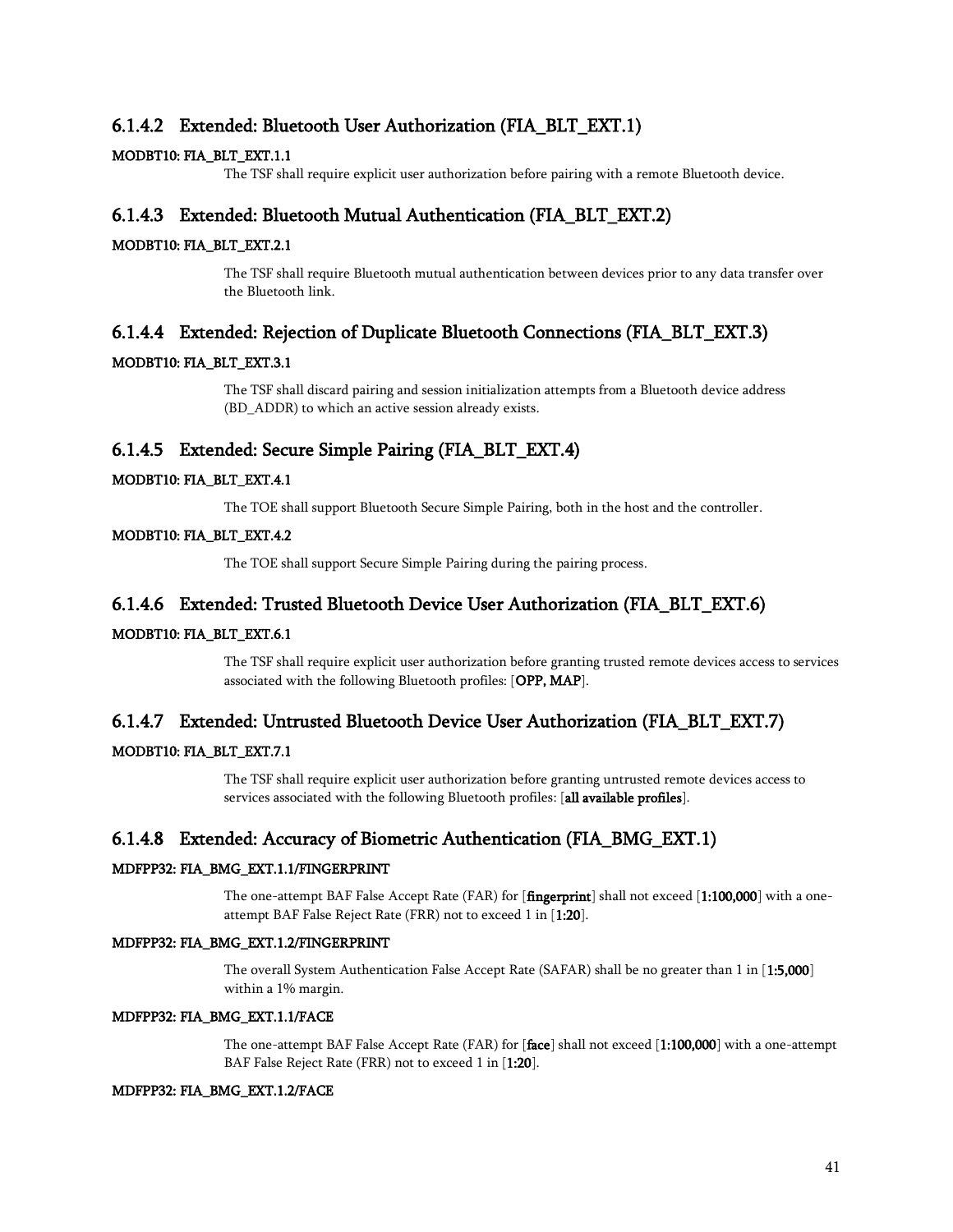The overall System Authentication False Accept Rate (SAFAR) shall be no greater than 1 in [1:5000] within a 1% margin.

### 6.1.4.9 Extended: Port Access Entity Authentication (FIA\_PAE\_EXT.1)

### WLANCEP10: FIA\_PAE\_EXT.1.1

The TSF shall conform to IEEE Standard 802.1X for a Port Access Entity (PAE) in the "Supplicant" role.

### 6.1.4.10 Extended: Password Management (FIA\_PMG\_EXT.1)

### MDFPP32: FIA\_PMG\_EXT.1.1

The TSF shall support the following for the Password Authentication Factor:

1. Passwords shall be able to be composed of any combination of [upper and lower case letters, numbers, and special characters:  $[1 \oslash #\$  % ^ & \* ( )  $[= + - \ \ ' \ \ ' \ \ ] \ ]$   $[ \ ' \ ' \ ' \ ; \ ? \ . \ > \ < \ j$ ;

2. Password length up to [16] characters shall be supported.

### 6.1.4.11 Extended: Authentication Throttling (FIA\_TRT\_EXT.1)

#### MDFPP32: FIA\_TRT\_EXT.1.1

The TSF shall limit automated user authentication attempts by [enforcing a delay between incorrect authentication attempts] for all authentication mechanisms selected in FIA\_UAU.5.1. The minimum delay shall be such that no more than 10 attempts can be attempted per 500 milliseconds.

### 6.1.4.12 Multiple Authentication Mechanisms (FIA\_UAU.5)

### MDFPP32: FIA\_UAU.5.1

The TSF shall provide password and [*fingerprint, face*] to support user authentication.

#### MDFPP32: FIA\_UAU.5.2

The TSF shall authenticate any user's claimed identity according to the [

### following rules:

*-* unlock the user's Credential encrypted (CE files) and keystore keys

To authenticate unlocking the device immediately after boot (first unlock after reboot):

User passwords are required after reboot to unlock the user's Credential encrypted (CE files) and keystore keys. Fingerprint and face authentication is disabled immediately after boot.

To authenticate unlocking the device after device lock (not following a reboot):

*-* The TOE verifies user credentials (password, fingerprint, or face) via the gatekeeper or fingerprint trusted application (running inside the Trusted Execution Environment, TEE), which compares the entered credential to a derived value or template.

To change protected settings or issue certain commands:

- *-* The TOE requires password after a reboot, when changing settings (Screen lock, Fingerprint, Face unlock and Smart Lock settings), and when factory resetting."
- ].

### 6.1.4.13 Re-Authentication (FIA\_UAU.6)

### MDFPP32: FIA\_UAU.6.1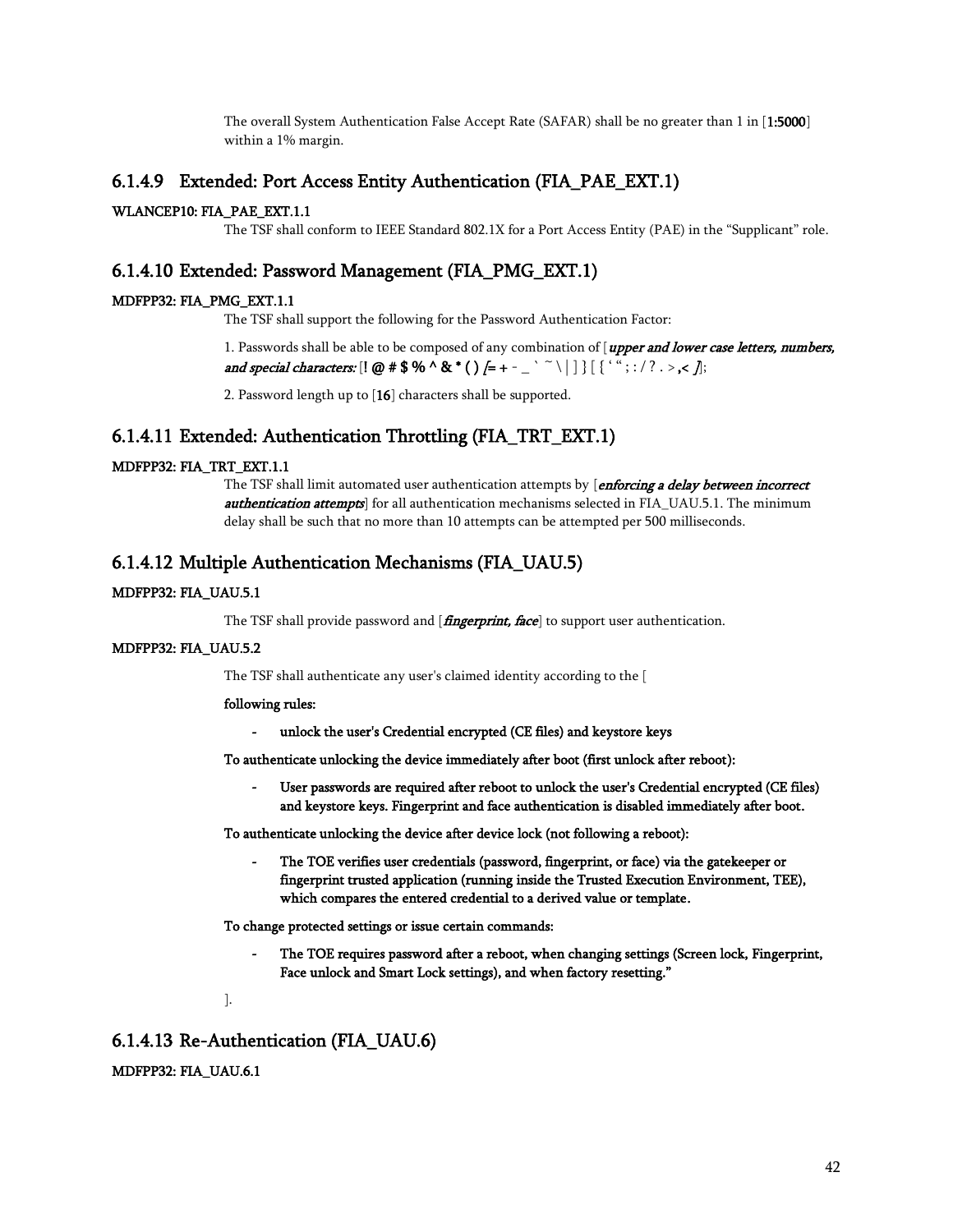The TSF shall re-authenticate the user via the Password Authentication Factor under the conditions attempted change to any supported authentication mechanisms.

#### MDFPP32: FIA\_UAU.6.2

The TSF shall re-authenticate the user via an authentication factor defined in FIA\_UAU.5.1 under the conditions TSF-initiated lock, user-initiated lock, [no other conditions].

### 6.1.4.14 Protected authentication feedback (FIA\_UAU.7)

### MDFPP32: FIA\_UAU.7.1

The TSF shall provide only obscured feedback to the device's display to the user while the authentication is in progress.

# 6.1.4.15 Extended: Authentication for Cryptographic Operation (FIA\_UAU\_EXT.1)

### MDFPP32: FIA\_UAU\_EXT.1.1

The TSF shall require the user to present the Password Authentication Factor prior to decryption of protected data and encrypted DEKs, KEKs and [all software-based key storage] at startup.

### 6.1.4.16 Extended: Timing of Authentication (FIA\_UAU\_EXT.2)

### MDFPP32: FIA\_UAU\_EXT.2.1

The TSF shall allow  $\overline{f}$ 

- Take screen shots (stored internally)
- Enter password to unlock
- Make/receive emergency calls
- Take pictures (stored internally) unless the camera was disabled
- Turn the TOE off
- Restart the TOE
- Enable Airplane mode

 - See notifications (note that some notifications identify actions, for example to view a screenshot; however, selecting those notifications highlights the password prompt and require the password to access that data)

- Configure sound, vibrate, or mute
- Set the volume (up and down) for ringtone
- Set the brightness for screen display
- Access notification widgets (without authentication):
- o Wi-Fi toggle
- o Mobile data toggle
- o Bluetooth toggle
- o Flashlight toggle
- o Auto rotate toggle
- o Natural tone display toggle
- o 01 Ultra Vision toggle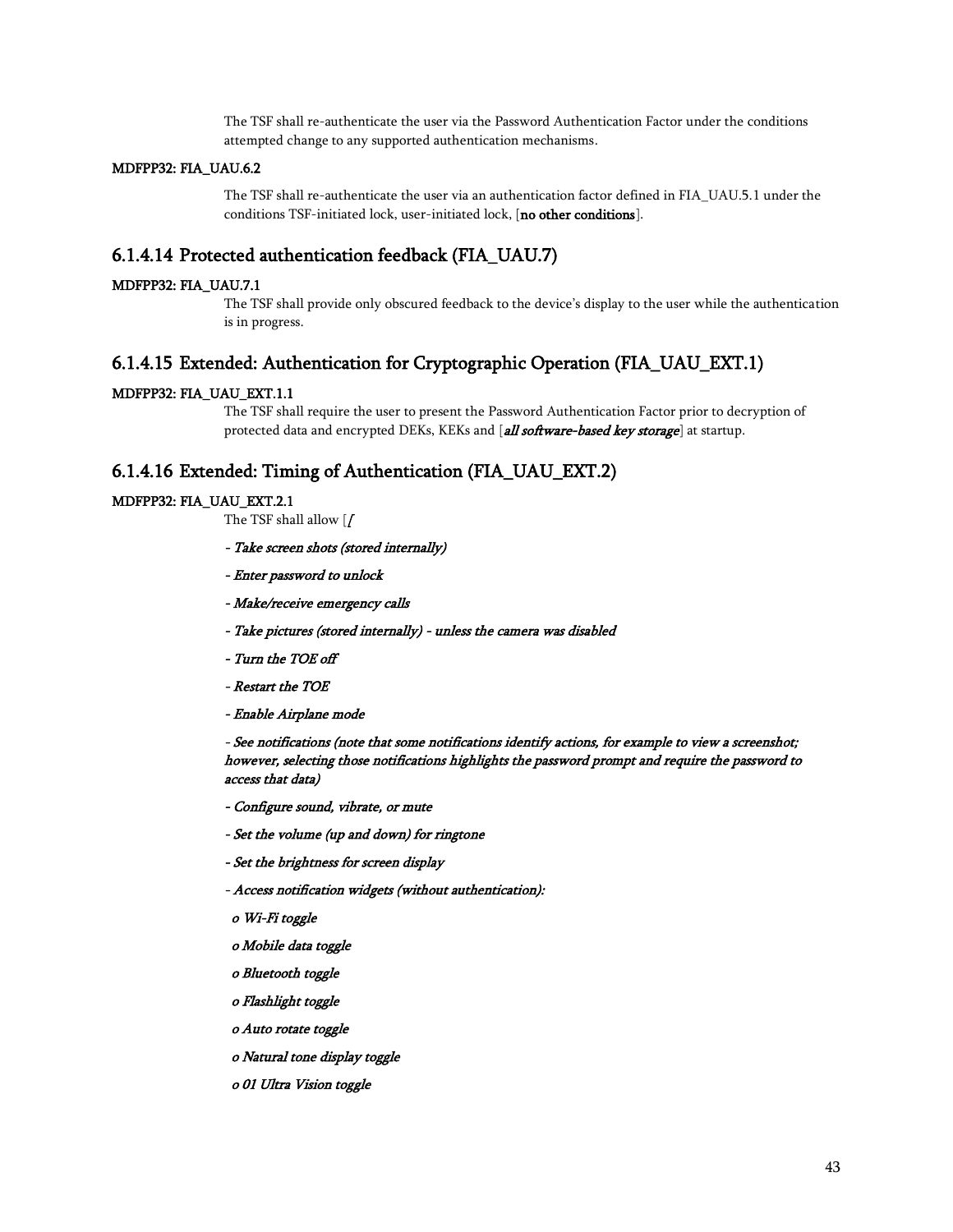- o PC Connect toggle
- o Dark mode toggle
- o Eye comfort toggle
- o Power saving toggle
- o Personal hotspot toggle
- o NFC toggle

#### o Switch data SIM toggle

]] on behalf of the user to be performed before the user is authenticated.

### MDFPP32: FIA\_UAU\_EXT.2.2

The TSF shall require each user to be successfully authenticated before allowing any other TSF-mediated actions on behalf of that user.

### 6.1.4.17 Extended: Validation of certificates (FIA\_X509\_EXT.1)

#### MDFPP32: FIA\_X509\_EXT.1.1

The TSF shall validate certificates in accordance with the following rules:

- RFC 5280 certificate validation and certificate path validation.
- The certificate path must terminate with a certificate in the Trust Anchor Database.
- The TSF shall validate a certificate path by ensuring the presence of the basicConstraints extension,

that the CA flag is set to TRUE for all CA certificates, and that any path constraints are met.

- The TSF shall validate that any CA certificate includes caSigning purpose in the key usage field.
- The TSF shall validate the revocation status of the certificate using [OCSP as specified in RFC 6960].
- The TSF shall validate the extendedKeyUsage field according to the following rules:
	- o Certificates used for trusted updates and executable code integrity verification shall have the Code Signing Purpose (id-kp 3 with OID 1.3.6.1.5.5.7.3.3) in the extendedKeyUsage field.
	- o Server certificates presented for TLS shall have the Server Authentication purpose (id-kp 1 with OID 1.3.6.1.5.5.7.3.1) in the extendedKeyUsage field.
	- o Server certificates presented for EST shall have the CMC Registration Authority (RA) purpose (id-kp-cmcRA with OID 1.3.6.1.5.5.7.3.28) in the EKU field. [conditional]
	- o Client certificate presented for TLS shall have the Client Authentication purpose (id-kp 2 with OID 1.3.6.1.5.5.7.3.2) in the EKU field.
	- o OCSP certificates presented for OCSP responses shall have the OCSP Signing purpose (idkp 9 with OID 1.3.6.1.5.5.7.3.9) in the EKU field. [conditional]

### MDFPP32: FIA\_X509\_EXT.1.2

The TSF shall only treat a certificate as a CA certificate if the basicConstraints extension is present and the CA flag is set to TRUE.

### 6.1.4.18 Extended: X509 certificate authentication (FIA\_X509\_EXT.2)

#### MDFPP32: FIA\_X509\_EXT.2.1

The TSF shall use X.509v3 certificates as defined by RFC 5280 to support authentication for mutually authenticated TLS as defined in the Package for Transport Layer Security, HTTPS, [no other protocol], and [code signing for system software updates]. (TD0623 applied)

### MDFPP32: FIA\_X509\_EXT.2.2

When the TSF cannot establish a connection to determine the revocation status of a certificate, the TSF shall [not accept the certificate].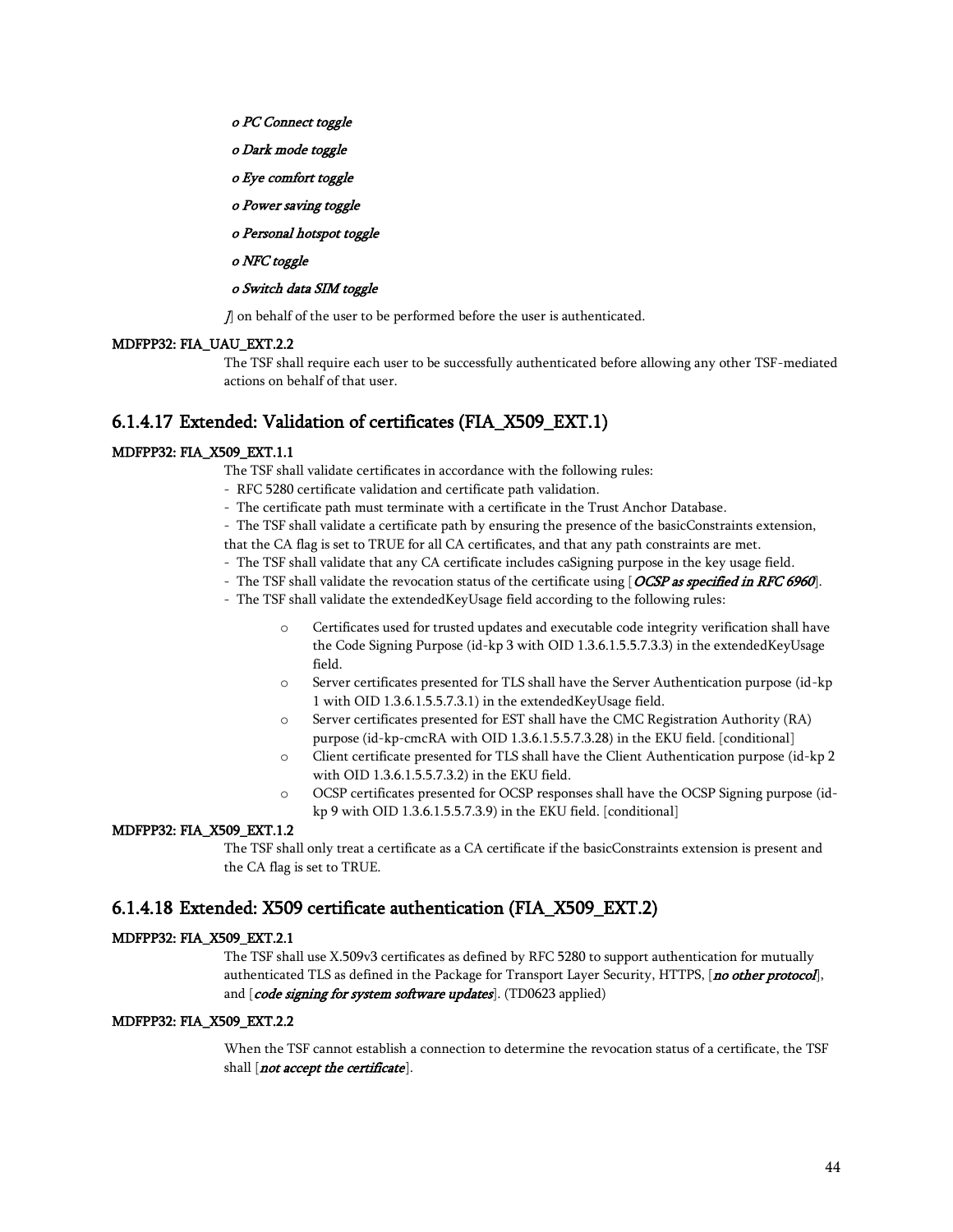## 6.1.4.19 Extended: X.509 Certificate Authentication (EAP-TLS) (FIA\_X509\_EXT.2/WLAN)

### WLANCEP10: FIA\_X509\_EXT.2.1/WLAN

The TSF shall use X.509v3 certificates as defined by RFC 5280 to support authentication for EAP-TLS exchanges.

### WLANCEP10: FIA\_X509\_EXT.2.2/WLAN

(removed as per TD0517)

### 6.1.4.20 Extended: Request Validation of certificates (FIA\_X509\_EXT.3)

### MDFPP32: FIA\_X509\_EXT.3.1

The TSF shall provide a certificate validation service to applications.

### MDFPP32: FIA\_X509\_EXT.3.2

The TSF shall respond to the requesting application with the success or failure of the validation.

### 6.1.5 Security management (FMT)

### 6.1.5.1 Extended: Management of security functions behavior (FMT\_MOF\_EXT.1)

### MDFPP32: FMT\_MOF\_EXT.1.1

The TSF shall restrict the ability to perform the functions in column 3 of [Table 4](#page-44-0) to the user.

### MDFPP32: FMT\_MOF\_EXT.1.2

The TSF shall restrict the ability to perform the functions in column 5 of [Table 4](#page-44-0) to the administrator when the device is enrolled and according to the administrator-configured policy.

### 6.1.5.2 Extended: Specification of Management Functions (FMT\_SMF\_EXT.1)

### MDFPP32: FMT\_SMF\_EXT.1.1

The TSF shall be capable of performing the following management functions.

### Table 4: Security Management Functions

<span id="page-44-0"></span>

| adie 1. decumity manufement i uncubin<br><b>Management Function</b><br><b>Status Markers:</b><br>M - Mandatory<br>O - Optional/Objective | Iqml | Users Only | Admin | Admin Only |
|------------------------------------------------------------------------------------------------------------------------------------------|------|------------|-------|------------|
|                                                                                                                                          |      |            |       |            |
| 1. configure password policy:                                                                                                            | M    |            | M     | M          |
| a. minimum password length                                                                                                               |      |            |       |            |
| b. minimum password complexity                                                                                                           |      |            |       |            |
| c. maximum password lifetime                                                                                                             |      |            |       |            |
| The administrator can configure the required password characteristics (minimum                                                           |      |            |       |            |
| length, complexity, and lifetime) using the Android MDM APIs.                                                                            |      |            |       |            |
| Length: an integer value of characters                                                                                                   |      |            |       |            |
| Complexity: Unspecified, Something, Numeric, Alphabetic, Alphanumeric,                                                                   |      |            |       |            |
| Complex.                                                                                                                                 |      |            |       |            |
| Lifetime: an integer value of seconds $(0 = no maximum)$ .                                                                               |      |            |       |            |
| 2. configure session locking policy:                                                                                                     | M    |            | M     | M          |
| a. screen-lock enabled/disabled                                                                                                          |      |            |       |            |
| b. screen lock timeout                                                                                                                   |      |            |       |            |
| c. number of authentication failures                                                                                                     |      |            |       |            |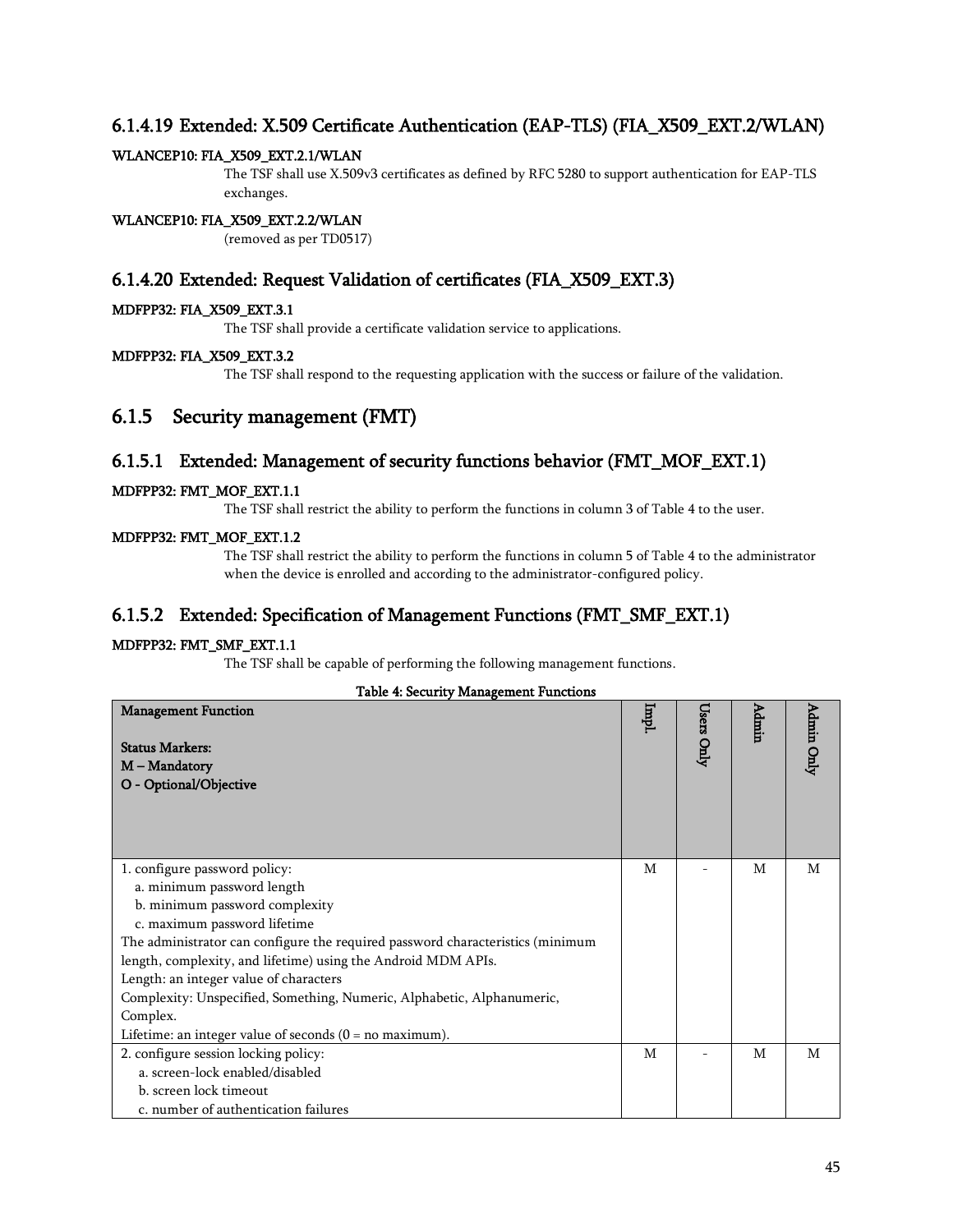| The administrator can configure the session locking policy using the Android                                                                  |   |         |         |          |
|-----------------------------------------------------------------------------------------------------------------------------------------------|---|---------|---------|----------|
| MDM APIs.                                                                                                                                     |   |         |         |          |
| Screen lock timeout: an integer number of minutes before the TOE locks $(0 = no$                                                              |   |         |         |          |
| lock timeout)                                                                                                                                 |   |         |         |          |
| Authentication failures: an integer number (-2,147,483,648 to 2,147,483,648                                                                   |   |         |         |          |
| [negative integers and zero means no limit]).                                                                                                 |   |         |         |          |
| 3. enable/disable the VPN protection:                                                                                                         | М | $\circ$ | $\circ$ | O        |
| a. across device                                                                                                                              |   |         |         |          |
| [d. no other method]                                                                                                                          |   |         |         |          |
| Both users (using the TOE's settings UI) and administrator (using the TOE's                                                                   |   |         |         |          |
| MDM APIs) can configure a third-party VPN client and then enable the VPN                                                                      |   |         |         |          |
| client to protect traffic. The User can set up VPN protection, but if an admin                                                                |   |         |         |          |
| enables VPN protection, the user cannot disable it.                                                                                           |   |         |         |          |
| 4. enable/disable [Bluetooth,                                                                                                                 | М |         | $\circ$ | $\circ$  |
| NFC, Wi-Fi, cellular (GSM/WCDMA/LTE TDD/ LTE FDD/5G                                                                                           | М | $\circ$ |         |          |
| $NR)$ ]                                                                                                                                       |   |         |         |          |
| The administrator can disable the Bluetooth using the TOE's MDM APIs. Once                                                                    |   |         |         |          |
| disabled, a user cannot enable the Bluetooth.                                                                                                 |   |         |         |          |
| The administrator cannot fully disable/restrict NFC, Wi-Fi or cellular voice                                                                  |   |         |         |          |
| capabilities.                                                                                                                                 |   |         |         |          |
| Radios are not used as part of the initialization of the device. Only when the radios                                                         |   |         |         |          |
| are enabled, they are initialed in system service phase of TOE's boot sequence.                                                               |   |         |         |          |
| The TOE's radios operate at frequencies of 13.56 MHz (NFC), 2.4 GHz (Bluetooth),                                                              |   |         |         |          |
| 2.4/5 GHz (Wi-Fi), 850/900/1800/1900MHz (GSM), Bands 1/2/4/5/6/8/19                                                                           |   |         |         |          |
| (WCDMA), Bands 34/38/39/40/41/42 (TDD-LTE), Bands                                                                                             |   |         |         |          |
| 1/2/3/4/5/7/8/12/13/17/18/19/20/25/26/28/32/66 (LTE FDD),                                                                                     |   |         |         |          |
| n1/n3/n5/n7/n8/n20/n28/n38/n40/n41/n77/n78/n79 (5G NR).                                                                                       |   |         |         |          |
|                                                                                                                                               |   |         |         |          |
| 5. enable/disable [microphone, camera]:                                                                                                       |   |         |         |          |
| a. across device (microphone, camera),                                                                                                        | М |         | $\circ$ | $\Omega$ |
| [b. on a per-app basis (microphone, camera)]                                                                                                  | М |         |         |          |
| An administrator can enable/disable the device's microphone and camera via an                                                                 |   |         |         |          |
| MDM API. Once the microphone or camera has been disabled, the user cannot re-                                                                 |   |         |         |          |
| enable it until the administrator enables it.                                                                                                 |   |         |         |          |
| In the user's settings, a user can view a permission by type (i.e. camera,                                                                    |   |         |         |          |
| microphone). The user can access this by going to "Settings" -> "App Permissions" -                                                           |   |         |         |          |
| > Selecting the permission and revoking any applications.                                                                                     |   |         |         |          |
| 6. transition to the locked state                                                                                                             | Μ |         | М       |          |
| Both users (using the TOE's settings UI) and administrators (using the TOE's MDM                                                              |   |         |         |          |
| APIs) can transition the TOE into a locked state.                                                                                             |   |         |         |          |
|                                                                                                                                               |   |         |         |          |
| 7. TSF wipe of protected data                                                                                                                 | М |         | М       |          |
| Both users (using the TOE's settings UI) and administrators (using the TOE's                                                                  |   |         |         |          |
| MDM APIs) can force the TOE to perform a full wipe (factory reset) of data.                                                                   |   |         |         |          |
|                                                                                                                                               |   |         |         |          |
| 8. configure application installation policy by:                                                                                              | М |         | М       | M        |
| [a. restricting the sources of applications                                                                                                   |   |         |         |          |
| c. denying installation of applications]                                                                                                      |   |         |         |          |
| The administrator using the TOE's MDM APIs can configure the TOE so that                                                                      |   |         |         |          |
| applications cannot be installed and can also block the use of the Google Market                                                              |   |         |         |          |
| Place.                                                                                                                                        |   |         |         |          |
| 9. import keys/secrets into the secure key storage                                                                                            | М | $\circ$ | O       |          |
| Both users (using the TOE's settings UI) and administrators (using the TOE's MDM<br>APIs) can import secret keys into the secure key storage. |   |         |         |          |
|                                                                                                                                               |   |         |         |          |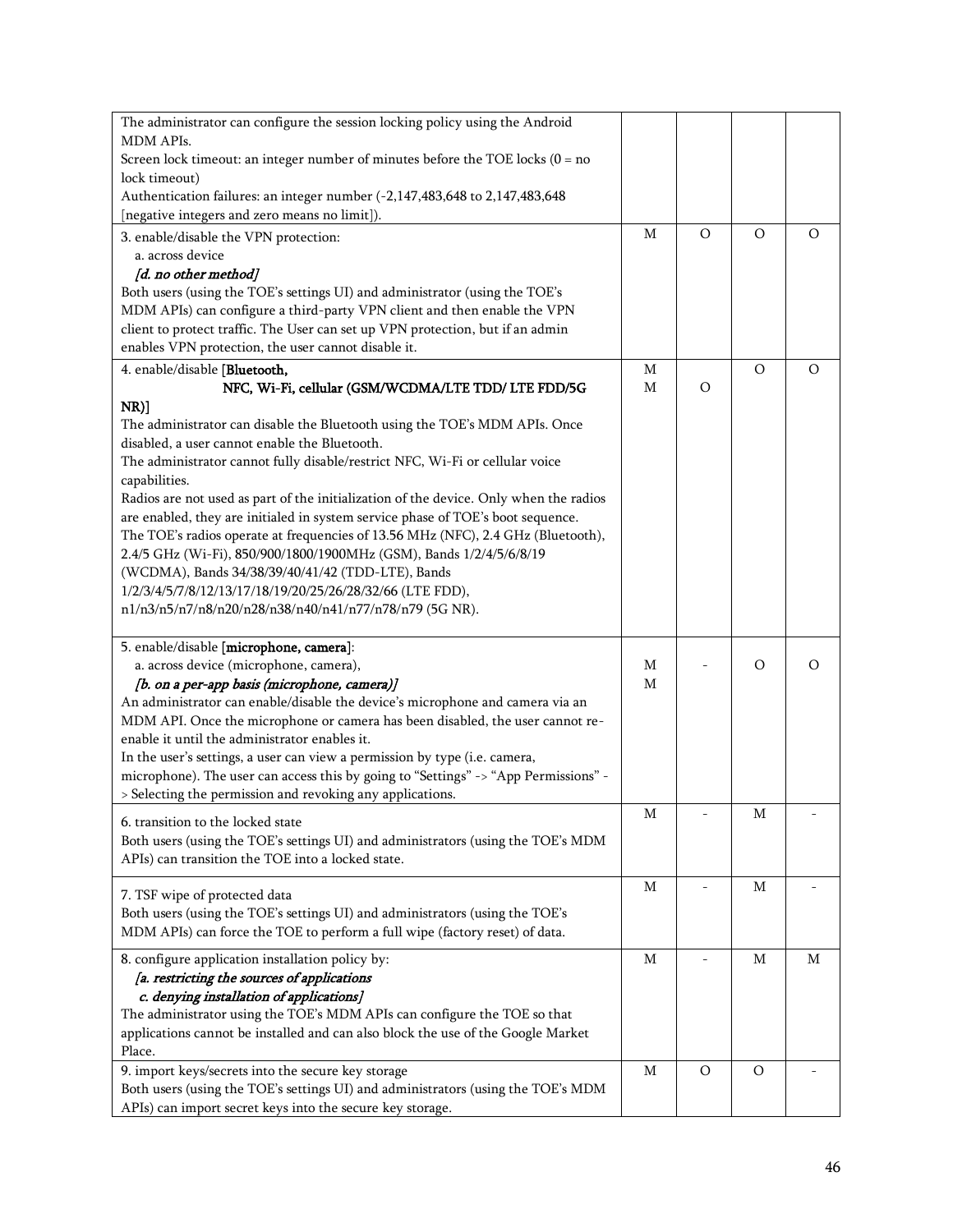| 10. destroy imported keys/secrets and [no other keys/secrets] in the secure key          | M           | $\circ$ | $\circ$     |         |
|------------------------------------------------------------------------------------------|-------------|---------|-------------|---------|
| storage Both users and administrators (using the TOE's MDM APIs) can destroy             |             |         |             |         |
| secret keys in the secure key storage.                                                   |             |         |             |         |
| 11. import X.509v3 certificates into the Trust Anchor Database                           | M           |         | M           | O       |
| Both users (using the TOE's settings UI) and administrators (using the TOE's MDM         |             |         |             |         |
| APIs) can import X.509v3 certificates into the Trust Anchor Database.                    |             |         |             |         |
| 12. remove imported X.509v3 certificates and <i>[no other certificates]</i> in the Trust | M           | $\circ$ | $\circ$     |         |
| Anchor Database                                                                          |             |         |             |         |
| Both users (using the TOE's settings UI) and administrators (using the TOE's MDM         |             |         |             |         |
| APIs) can remove imported X.509v3 certificates from the Trust Anchor Database as         |             |         |             |         |
| well as disable any of the TOE's default Root CA certificates (in the latter case, the   |             |         |             |         |
| CA certificate still resides in the TOE's read-only system partition; however, the       |             |         |             |         |
| TOE will treat that Root CA certificate and any certificate chaining to it as            |             |         |             |         |
| untrusted).                                                                              |             |         |             |         |
| 13. enroll the TOE in management                                                         | M           | $\circ$ | $\circ$     | $\circ$ |
| TOE users can enroll the TOE in management according to the instructions specific        |             |         |             |         |
| to a given MDM. Presumably any enrollment would involve at least some user               |             |         |             |         |
| functions (e.g., install an MDM agent application) on the TOE prior to enrollment.       |             |         |             |         |
| 14. remove applications                                                                  | M           |         | M           | $\circ$ |
| Both users (using the TOE's settings UI) and administrators (using the TOE's MDM         |             |         |             |         |
| APIs) can uninstall user and administrator installed applications on the TOE.            |             |         |             |         |
| 15. update system software                                                               | $\mathbf M$ |         | $\mathbf M$ | $\circ$ |
| Users can check for updates and cause the device to update if an update is available.    |             |         |             |         |
| An administrator can use MDM APIs to query the version of the TOE and query              |             |         |             |         |
| the installed applications and an MDM agent on the TOE could issue pop-ups,              |             |         |             |         |
| initiate updates, block communication, etc. until any necessary updates are              |             |         |             |         |
| completed.                                                                               |             |         |             |         |
| 16. install applications                                                                 | $\mathbf M$ |         | $\mathbf M$ | $\circ$ |
| Both users and administrators (using the TOE's MDM APIs) can install applications        |             |         |             |         |
| on the TOE.                                                                              |             |         |             |         |
| 17. remove Enterprise applications                                                       | $\mathbf M$ |         | $\mathbf M$ |         |
| An administrator (using the TOE's MDM APIs) can uninstall Enterprise installed           |             |         |             |         |
| applications on the TOE.                                                                 |             |         |             |         |
| 18. enable/disable display notification in the locked state of:                          | M           | $\circ$ | $\circ$     | $\circ$ |
| [f. all notifications]                                                                   |             |         |             |         |
| Notifications can be configured to display in the following formats:                     |             |         |             |         |
| Users & administrators: show all notification content                                    |             |         |             |         |
| Users: hide sensitive content                                                            |             |         |             |         |
| Users & administrators: hide notifications entirely                                      |             |         |             |         |
| If the administrator sets any of the above settings, the user cannot change it.          |             |         |             |         |
| 19. enable data-at rest protection                                                       | M           | $\circ$ | O           | O       |
| The TOE always encrypts its user data storage.                                           |             |         |             |         |
| 20. enable removable media's data-at-rest protection.                                    | M           | $\circ$ | $\circ$     | $\circ$ |
| 21. enable/disable location services:                                                    | M           | $\circ$ | O           | O       |
| a. across device                                                                         |             |         |             |         |
| [d. no other method]                                                                     |             |         |             |         |
| The administrator (using the TOE's MDM APIs) can enable or disable location              |             |         |             |         |
| services.                                                                                |             |         |             |         |
| An additional MDM API can prohibit TOE users ability to enable and disable               |             |         |             |         |
| location services.                                                                       |             |         |             |         |
| 22. Enable/disable the use of [Biometric Authentication Factor]                          | M           | O       | O           | O       |
| The Biometric Authentication Factor is always enabled and could not be disabled          |             |         |             |         |
| by user.                                                                                 |             |         |             |         |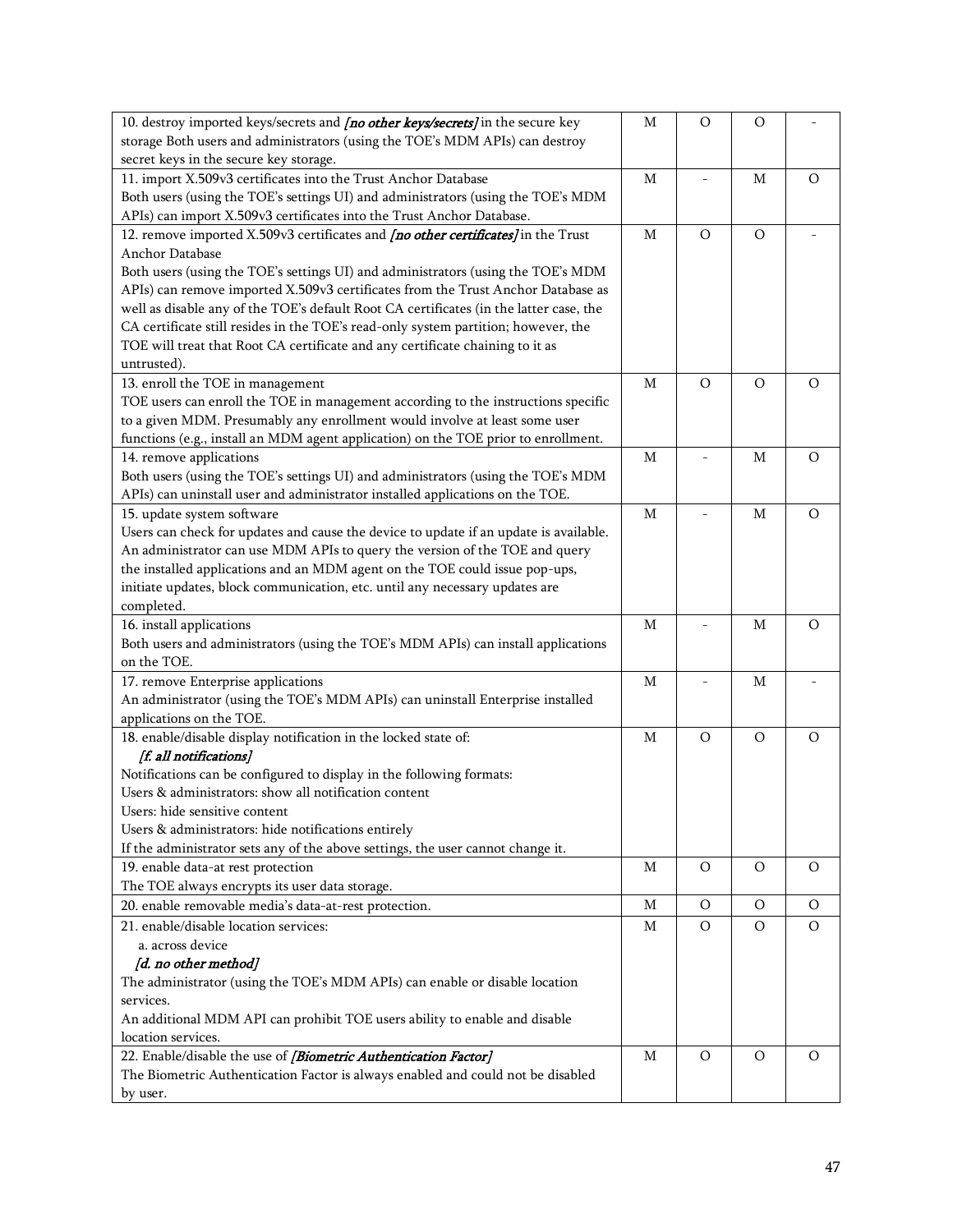| 23. configure whether to allow/disallow establishment of a trusted channel if the<br>peer/server certificate is deemed invalid<br>The TOE will not connect to the Wi-Fi if peer/server certificate is deemed invalid,<br>and there is no configuration interface to override this.<br>For TLS connection, the API provides "trustmanager" class as the configuration<br>interface. If user does not define this "trustmanager" class, TOE will not establish<br>the trusted channel. | M              | O          | O          | O          |
|--------------------------------------------------------------------------------------------------------------------------------------------------------------------------------------------------------------------------------------------------------------------------------------------------------------------------------------------------------------------------------------------------------------------------------------------------------------------------------------|----------------|------------|------------|------------|
| 24. enable/disable all data signaling over [assignment: list of externally accessible<br>hardware ports]                                                                                                                                                                                                                                                                                                                                                                             | 0              | $\bigcirc$ | $\circ$    | $\bigcirc$ |
| 25. enable/disable [Wi-Fi hotspot, USB tethering, and Bluetooth tethering]<br>The administrator (using the TOE's MDM APIs) can enable/disable all tethering<br>methods (i.e. all or none disabled).<br>The TOE acts as a server (acting as an access point, a USB Ethernet adapter, and as a<br>Bluetooth Ethernet adapter respectively) in order to share its network connection<br>with another device.                                                                            |                | $\circ$    | $\circ$    | O          |
| 26. enable/disable developer modes<br>The administrator (using the TOE's MDM APIs) can disable Developer Mode.<br>Unless disabled by the administrator, TOE users can enable and disable Developer<br>Mode.                                                                                                                                                                                                                                                                          | O              | $\circ$    | $\circ$    | O          |
| 27. enable/disable bypass of local user authentication<br>N/A - It is not possible to bypass local user auth for this TOE                                                                                                                                                                                                                                                                                                                                                            | 0              | $\bigcirc$ | $\bigcirc$ | $\bigcirc$ |
| 28. wipe Enterprise data<br>An administrator can remove Enterprise applications and their data.                                                                                                                                                                                                                                                                                                                                                                                      | O              | O          | $\circ$    |            |
| 29. approve <i>[import, removal]</i> by applications of X.509v3 certificates in the Trust<br>Anchor Database                                                                                                                                                                                                                                                                                                                                                                         | $\bigcirc$     | $\bigcirc$ | $\bigcirc$ | 0          |
| 30. configure whether to allow/disallow establishment of a trusted channel if the<br>TSF cannot establish a connection to determine the validity of a certificate                                                                                                                                                                                                                                                                                                                    | $\bigcirc$     | $\bigcirc$ | $\bigcirc$ | $\circ$    |
| 31. enable/disable the cellular protocols used to connect to cellular network base<br>stations                                                                                                                                                                                                                                                                                                                                                                                       | $\bigcirc$     | $\bigcirc$ | $\circ$    | $\circ$    |
| 32. read audit logs kept by the TSF<br>The administrator could read logs that kept by the TSF using "TestDPC $\rightarrow$ Request<br>security logs", and user could read logs via "LogKit" tool.                                                                                                                                                                                                                                                                                    | $\circ$        | $\circ$    | $\circ$    |            |
| 33. configure [selection: certificate, public-key] used to validate digital signature on<br>applications                                                                                                                                                                                                                                                                                                                                                                             | $\bigcirc$     | $\bigcirc$ | $\bigcirc$ | $\bigcirc$ |
| 34. approve exceptions for shared use of keys/secrets by multiple applications                                                                                                                                                                                                                                                                                                                                                                                                       | $\bigcirc$     | $\bigcirc$ | $\bigcirc$ | $\bigcirc$ |
| 35. approve exceptions for destruction of keys/secrets by applications that did not<br>import the key/secret                                                                                                                                                                                                                                                                                                                                                                         | 0              | $\bigcirc$ | $\bigcirc$ | $\bigcirc$ |
| 36. configure the unlock banner                                                                                                                                                                                                                                                                                                                                                                                                                                                      | О              |            | $\bigcirc$ | О          |
| 37. configure the auditable items                                                                                                                                                                                                                                                                                                                                                                                                                                                    | $\bigcirc$     |            | $\bigcirc$ | 0          |
| 38. retrieve TSF-software integrity verification values                                                                                                                                                                                                                                                                                                                                                                                                                              | $\bigcirc$     | $\bigcirc$ | $\bigcirc$ | 0          |
| 39. enable/disable /<br>a. USB mass storage mode,                                                                                                                                                                                                                                                                                                                                                                                                                                    | 0              | 0          | $\bigcirc$ | $\bigcirc$ |
| 40. enable/disable backup to [all applications] to [remote system]                                                                                                                                                                                                                                                                                                                                                                                                                   | $\bigcirc$     | $\bigcirc$ | $\bigcirc$ | $\bigcirc$ |
| 41. enable/disable [                                                                                                                                                                                                                                                                                                                                                                                                                                                                 | $\overline{O}$ | $\Omega$   | $\circ$    | $\circ$    |
| a. Hotspot functionality authenticated by [pre-shared key],                                                                                                                                                                                                                                                                                                                                                                                                                          |                |            |            |            |
| b. USB tethering authenticated by [no authentication]]                                                                                                                                                                                                                                                                                                                                                                                                                               |                |            |            |            |
| The administrator (using the TOE's MDM APIs) can disable the Wi-Fi hotspot and                                                                                                                                                                                                                                                                                                                                                                                                       |                |            |            |            |
| USB tethering.<br>Unless disabled by the administrator, TOE users can configure the Wi-Fi hotspot                                                                                                                                                                                                                                                                                                                                                                                    |                |            |            |            |
| with a pre-shared key and can configure USB tethering (with no authentication).                                                                                                                                                                                                                                                                                                                                                                                                      |                |            |            |            |
| 42. approve exceptions for sharing data between [groups of application]                                                                                                                                                                                                                                                                                                                                                                                                              | $\bigcirc$     | $\circ$    | $\bigcirc$ | $\circ$    |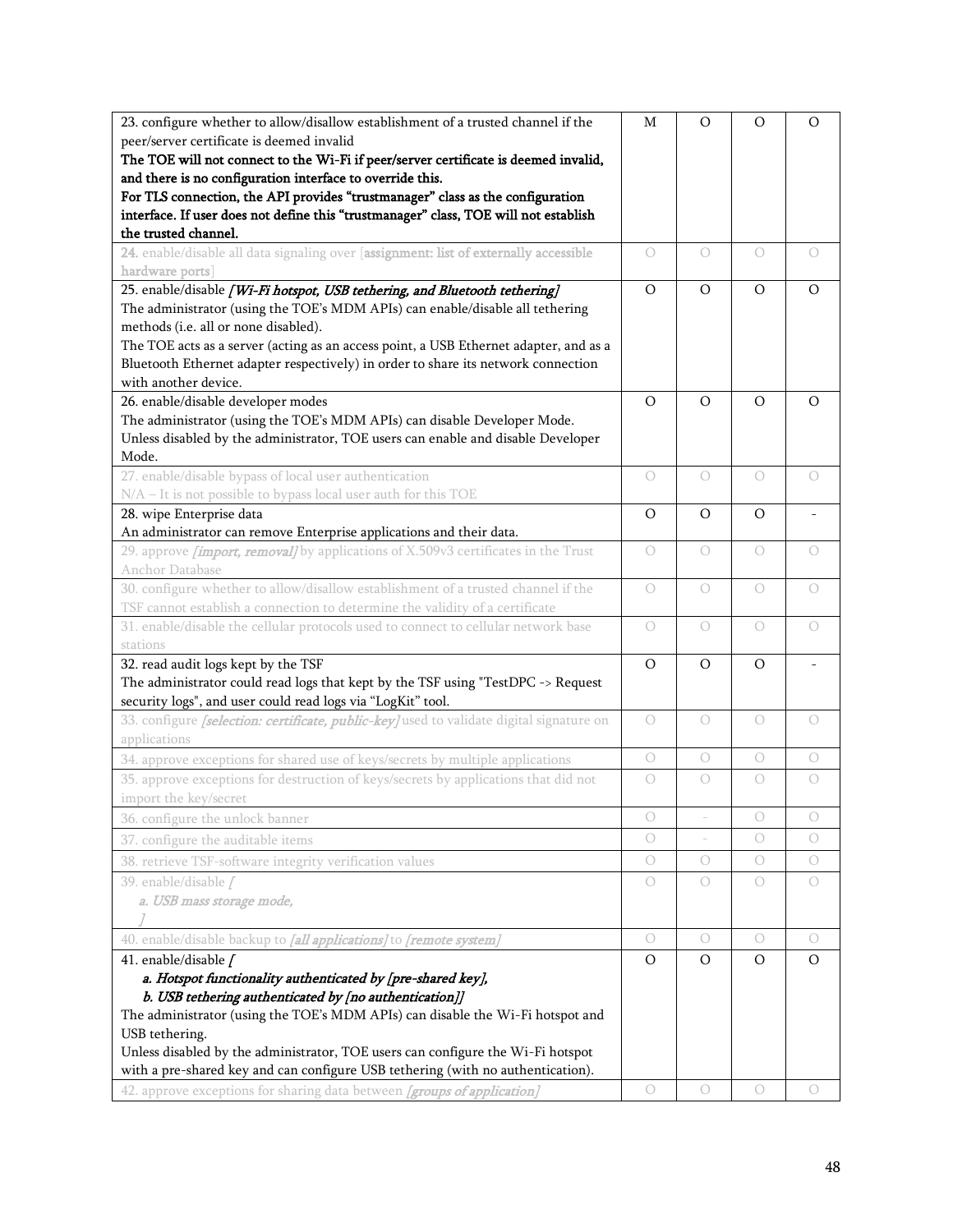| 43. place applications into application process groups based on [assignment:    |          |          |           |          |
|---------------------------------------------------------------------------------|----------|----------|-----------|----------|
| enterprise configuration settings]                                              |          |          |           |          |
| 44. Unenroll the TOE from management                                            | $\Omega$ | $\Omega$ | $\Omega$  | $\Omega$ |
| 45. enable/disable the Always On VPN protection:                                | ( )      |          | $\bigcap$ |          |
| a. across device                                                                |          |          |           |          |
| [selection:                                                                     |          |          |           |          |
| b. on a per-app basis,                                                          |          |          |           |          |
| c. on a per-group of applications processes basis,                              |          |          |           |          |
| d. no other method                                                              |          |          |           |          |
| Administrator could config Always On VPN protection by using                    |          |          |           |          |
| DevicePolicyManage's API setAlwaysOnVpnPackage.                                 |          |          |           |          |
| Or the user can access this by going to "Settings" -> "Connection & sharing" -> |          |          |           |          |
| "VPN"                                                                           |          |          |           |          |
| 46. Revoke Biometric template                                                   | ( )      |          | $\bigcap$ |          |
| 47. [assignment: list of other management functions to be provided by the TSF]  | ( )      |          |           |          |

### MODBT10: FMT\_SMF\_EXT.1.1/BT

The TSF shall be capable of performing the functions of Table 5 Bluetooth Management Functions:

| <b>Management Function</b><br><b>Status Markers:</b>                                | Iqml     | Users Only | Admin    | Admin Only |
|-------------------------------------------------------------------------------------|----------|------------|----------|------------|
| M - Mandatory                                                                       |          |            |          |            |
| O - Optional/Objective                                                              |          |            |          |            |
|                                                                                     |          |            |          |            |
| BT-1. Configure the Bluetooth trusted channel.                                      | M        | $\Omega$   | $\Omega$ | $\Omega$   |
| Disable/enable the Discoverable (for BR/EDR) and Advertising (for LE)               |          |            |          |            |
| modes;                                                                              |          |            |          |            |
| BT-2. Change the Bluetooth device name (separately for BR/EDR and LE);              | $\Omega$ | $\Omega$   | $\Omega$ | $\Omega$   |
| BT-3. Provide separate controls for turning the BR/EDR and LE radios on and         |          |            |          |            |
| off;                                                                                |          |            |          |            |
| BT-4. Allow/disallow the following additional wireless technologies to be used with |          |            |          |            |
| Bluetooth: [selection: Wi-Fi, NFC, [assignment: other wireless technologies]];      |          |            |          |            |
| BT-5. Configure allowable methods of Out of Band pairing (for BR/EDR and LE);       |          |            |          |            |
| BT-6. Disable/enable the Discoverable (for BR/EDR) and Advertising (for LE)         |          |            |          |            |
| modes separately;                                                                   |          |            |          |            |
| BT-7. Disable/enable the Connectable mode (for BR/EDR and LE);                      |          |            |          |            |
| BT-8. Disable/enable the Bluetooth [assignment: list of Bluetooth service and/or    |          |            |          |            |
| profiles available on the OS (for BR/EDR and LE)].                                  |          |            |          |            |
|                                                                                     |          |            |          |            |
| BT-9. Specify minimum level of security for each pairing (for BR/EDR and LE);       |          |            |          |            |

#### Table 5: Bluetooth Management Functions

#### WLANCEP10: FMT\_SMF\_EXT.1.1/WLAN

The TSF shall be capable of performing the following management functions: [

- configure security policy for each wireless network:
- $\circ$  [specify the CA(s) from which the TSF will accept WLAN authentication server certificate(s)]
- o security type
- o authentication protocol
- o client credentials to be used for authentication;
- **•** specify wireless networks (SSIDs) to which the TSF may connect;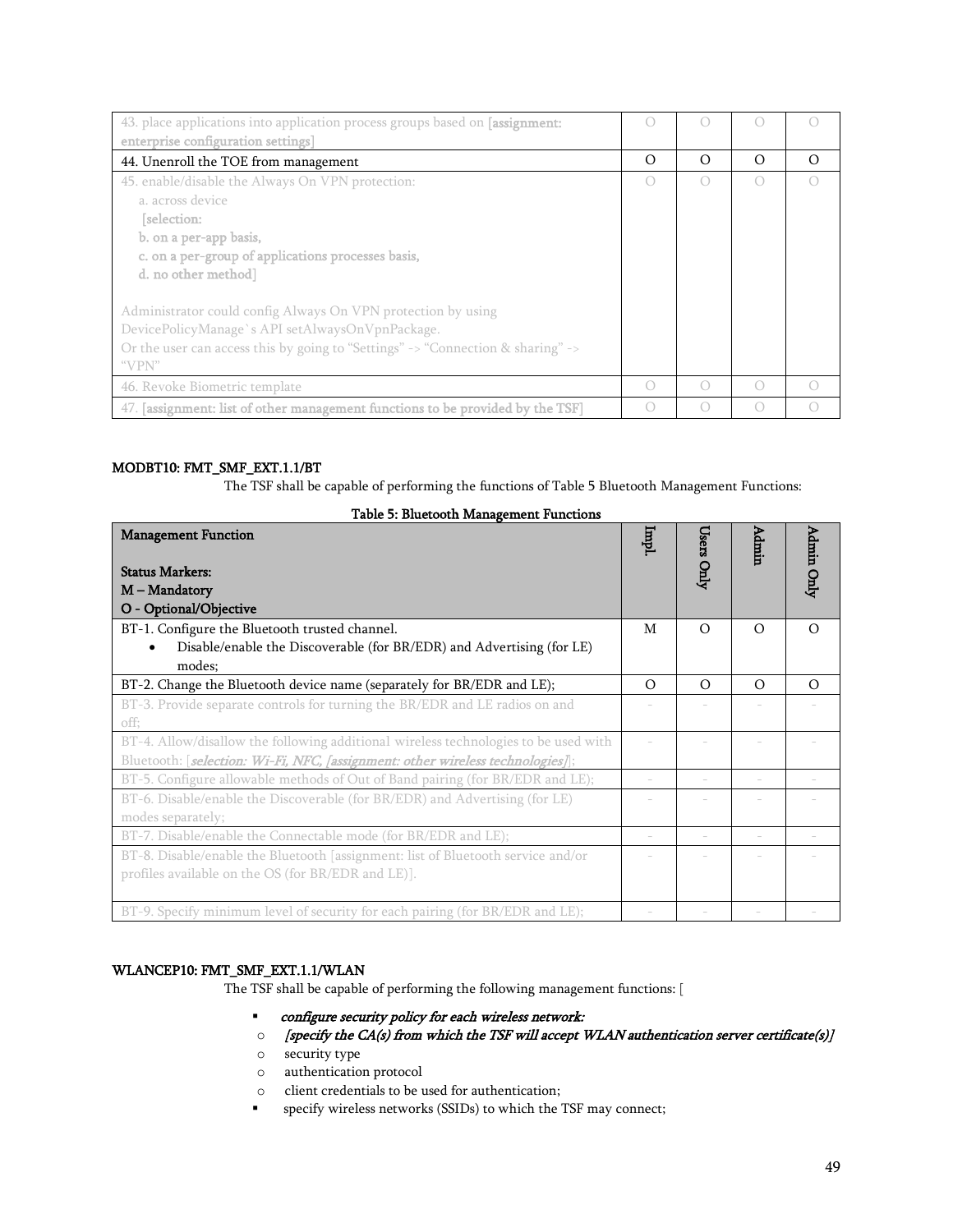### 6.1.5.3 Extended: Specification of Remediation Actions (FMT\_SMF\_EXT.2)

### MDFPP32: FMT\_SMF\_EXT.2.1

The TSF shall offer [wipe of protected data, wipe of sensitive data, remove Enterprise applications, remove all device-stored Enterprise resource data] upon unenrollment and [factory reset].

# 6.1.6 Protection of the TSF (FPT)

### 6.1.6.1 Extended: Application Address Space Layout Randomization (FPT\_AEX\_EXT.1)

### MDFPP32: FPT\_AEX\_EXT.1.1

The TSF shall provide address space layout randomization ASLR to application.

### MDFPP32: FPT\_AEX\_EXT.1.2

The base address of any user-space memory mapping will consist of at least 8 unpredictable bits.

### 6.1.6.2 Extended: Memory Page Permissions (FPT\_AEX\_EXT.2)

### MDFPP32: FPT\_AEX\_EXT.2.1

The TSF shall be able to enforce read, write, and execute permissions on every page of physical memory.

### 6.1.6.3 Extended: Stack Overflow Protection (FPT\_AEX\_EXT.3)

### MDFPP32: FPT\_AEX\_EXT.3.1

TSF processes that execute in a non-privileged execution domain on the application processor shall implement stack-based buffer overflow protection.

### 6.1.6.4 Extended: Domain Isolation (FPT\_AEX\_EXT.4)

### MDFPP32: FPT\_AEX\_EXT.4.1

The TSF shall protect itself from modification by untrusted subjects.

### MDFPP32: FPT\_AEX\_EXT.4.2

The TSF shall enforce isolation of address space between applications.

### 6.1.6.5 Extended: JTAG Disablement (FPT JTA EXT.1)

### MDFPP32: FPT\_JTA\_EXT.1.1

The TSF shall [control access by a signing key] to JTAG.

### 6.1.6.6 Extended: Key Storage (FPT\_KST\_EXT.1)

### MDFPP32: FPT\_KST\_EXT.1.1

The TSF shall not store any plaintext key material in readable non-volatile memory.

### 6.1.6.7 Extended: No Key Transmission (FPT\_KST\_EXT.2)

### MDFPP32: FPT\_KST\_EXT.2.1

The TSF shall not transmit any plaintext key material outside the security boundary of the TOE.

### 6.1.6.8 Extended: No Plaintext Key Export (FPT\_KST\_EXT.3)

### MDFPP32: FPT\_KST\_EXT.3.1

The TSF shall ensure it is not possible for the TOE user(s) to export plaintext keys.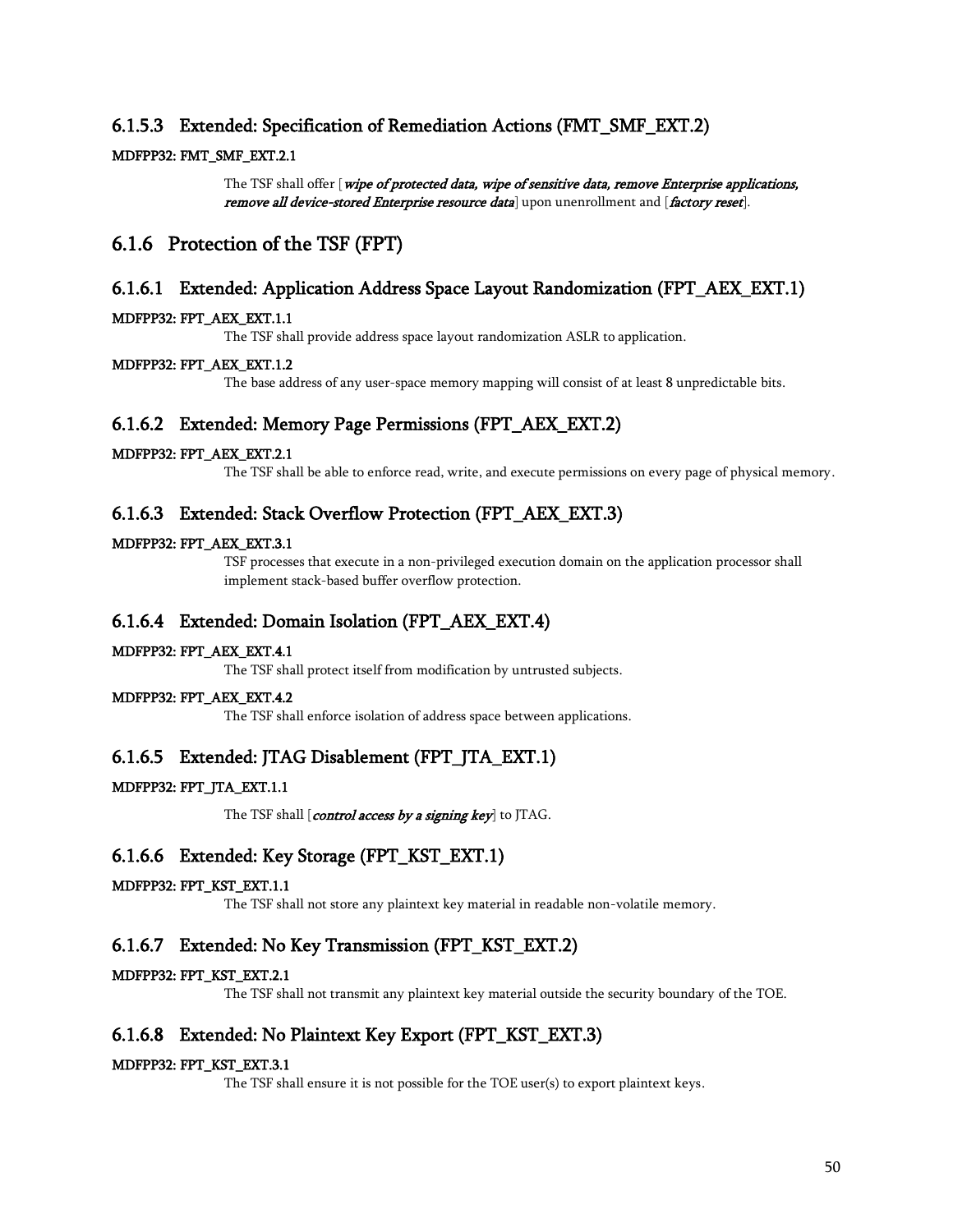### 6.1.6.9 Extended: Self-Test Notification (FPT\_NOT\_EXT.1)

### MDFPP32: FPT\_NOT\_EXT.1.1

The TSF shall transition to non-operational mode and [no other actions] when the following types of failures occur:

- failures of the self-test(s)
- TSF software integrity verification failures
- [no other failures]

### 6.1.6.10 Reliable time stamps (FPT\_STM.1)

#### MDFPP32: FPT\_STM.1.1

The TSF shall be able to provide reliable time stamps for its own use.

### 6.1.6.11 Extended: TSF Cryptographic Functionality Testing (FPT\_TST\_EXT.1)

### MDFPP32: FPT\_TST\_EXT.1.1

The TSF shall run a suite of self-tests during initial start-up (on power on) to demonstrate the correct operation of all cryptographic functionality.

# 6.1.6.12 Extended: TSF Cryptographic Functionality Testing (Wireless LAN) (FPT\_TST\_EXT.1/WLAN)

### WLANCEP10: FPT\_TST\_EXT.1.1/WLAN

The **[TOE]** shall run a suite of self-tests during initial start-up (on power on) to demonstrate the correct operation of the TSF.

### WLANCEP10: FPT\_TST\_EXT.1.2/WLAN

The [TOE] shall provide the capability to verify the integrity of stored TSF executable code when it is loaded for execution through the use of the TSF-provided cryptographic services.

### 6.1.6.13 Extended: TSF Integrity Checking (Pre-Kernel) (FPT\_TST\_EXT.2/PREKERNEL)

### MDFPP32: FPT\_TST\_EXT.2.1/PREKERNEL

The TSF shall verify the integrity of the bootchain up through the Application Processor OS kernel stored in mutable media prior to its execution through the use of [an immutable hardware hash of an asymmetric key].

### 6.1.6.14 Extended: Trusted Update: TSF version query (FPT\_TUD\_EXT.1)

### MDFPP32: FPT\_TUD\_EXT.1.1

The TSF shall provide authorized users the ability to query the current version of the TOE firmware/software.

#### MDFPP32: FPT\_TUD\_EXT.1.2

The TSF shall provide authorized users the ability to query the current version of the hardware model of the device.

#### MDFPP32: FPT\_TUD\_EXT.1.3

The TSF shall provide authorized users the ability to query the current version of installed mobile applications.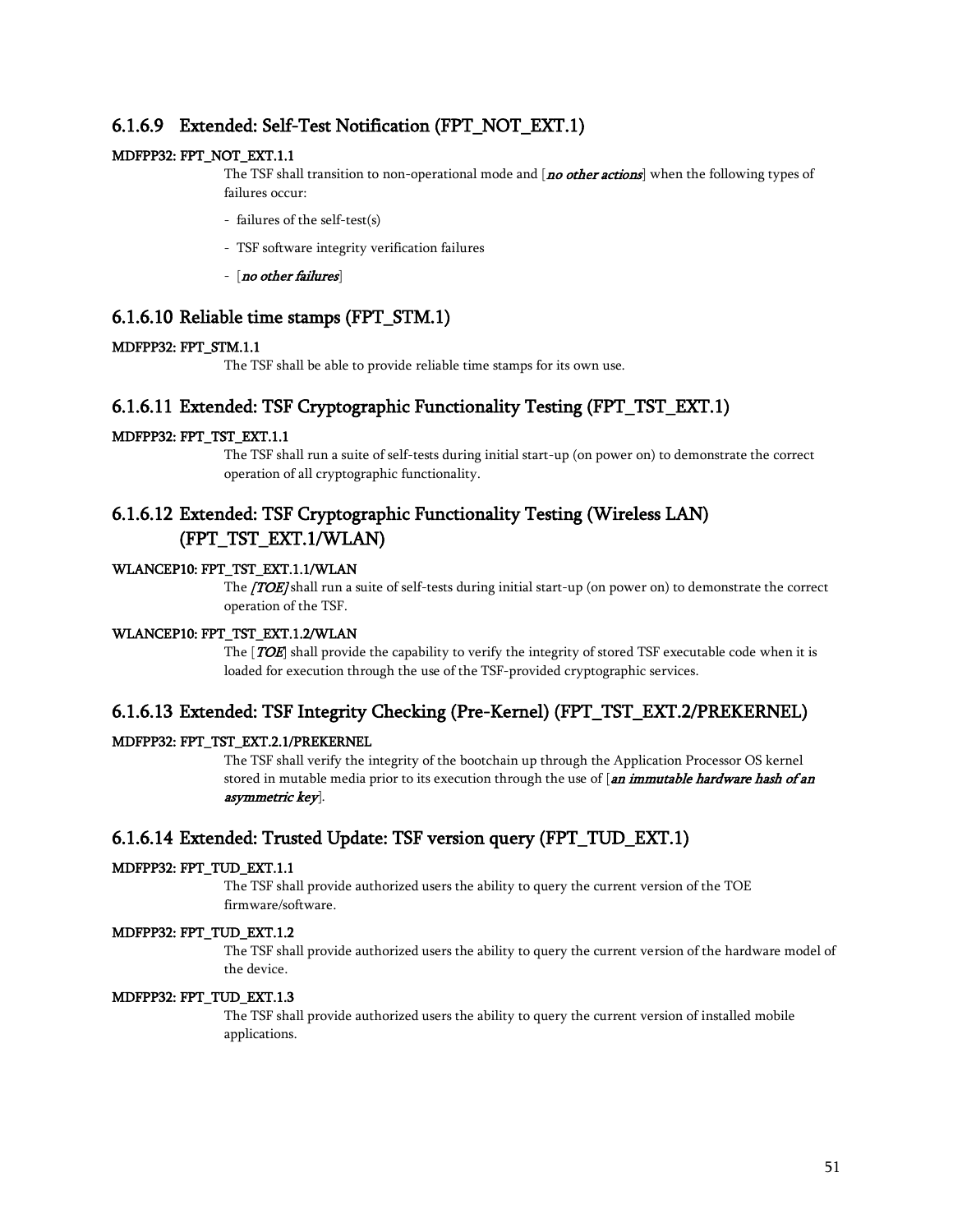### 6.1.6.15 Extended: TSF Update Verification (FPT\_TUD\_EXT.2)

### MDFPP32: FPT\_TUD\_EXT.2.1

The TSF shall verify software updates to the Application Processor system software and [baseband **processor software**] using a digital signature verified by the manufacturer trusted key prior to installing those updates.

### MDFPP32: FPT\_TUD\_EXT.2.2

The TSF shall [never update] the TSF boot integrity [hash].

### MDFPP32: FPT\_TUD\_EXT.2.3

The TSF shall verify that the digital signature verification key used for TSF updates  $[$  matches an immutable hardware public key].

### 6.1.6.16 Extended: Application Signing (FPT\_TUD\_EXT.3)

### MDFPP32: FPT\_TUD\_EXT.3.1

The TSF shall verify mobile application software using a digital signature mechanism prior to installation.

# 6.1.7 TOE access (FTA)

### 6.1.7.1 Extended: TSF- and User-initiated locked state (FTA\_SSL\_EXT.1)

### MDFPP32: FTA\_SSL\_EXT.1.1

The TSF shall transition to a locked state after a time interval of inactivity.

### MDFPP32: FTA\_SSL\_EXT.1.2

The TSF shall transition to a locked state after initiation by either the user or the administrator.

### MDFPP32: FTA\_SSL\_EXT.1.3

The TSF shall, upon transitioning to the locked state, perform the following operations:

a) clearing or overwriting display devices, obscuring the previous contents.

b) [no other actions].

### 6.1.7.2 Extended: Wireless Network Access (FTA\_WSE\_EXT.1)

#### WLANCEP10: FTA\_WSE\_EXT.1.1

The TSF shall be able to attempt connections only to wireless networks specified as acceptable networks as configured by the administrator in FMT\_SMF\_EXT.1.1/WLAN.

### 6.1.8 Trusted path/channels (FTP)

### 6.1.8.1 Extended: Bluetooth Encryption (FTP\_BLT\_EXT.1)

#### MODBT10: FTP\_BLT\_EXT.1.1

The TSF shall enforce the use of encryption when transmitting data over the Bluetooth trusted channel for BR/EDR and [LE].

#### MODBT10: FTP\_BLT\_EXT.1.2

The TSF shall use key pairs per FCS\_CKM\_EXT.8 for Bluetooth encryption.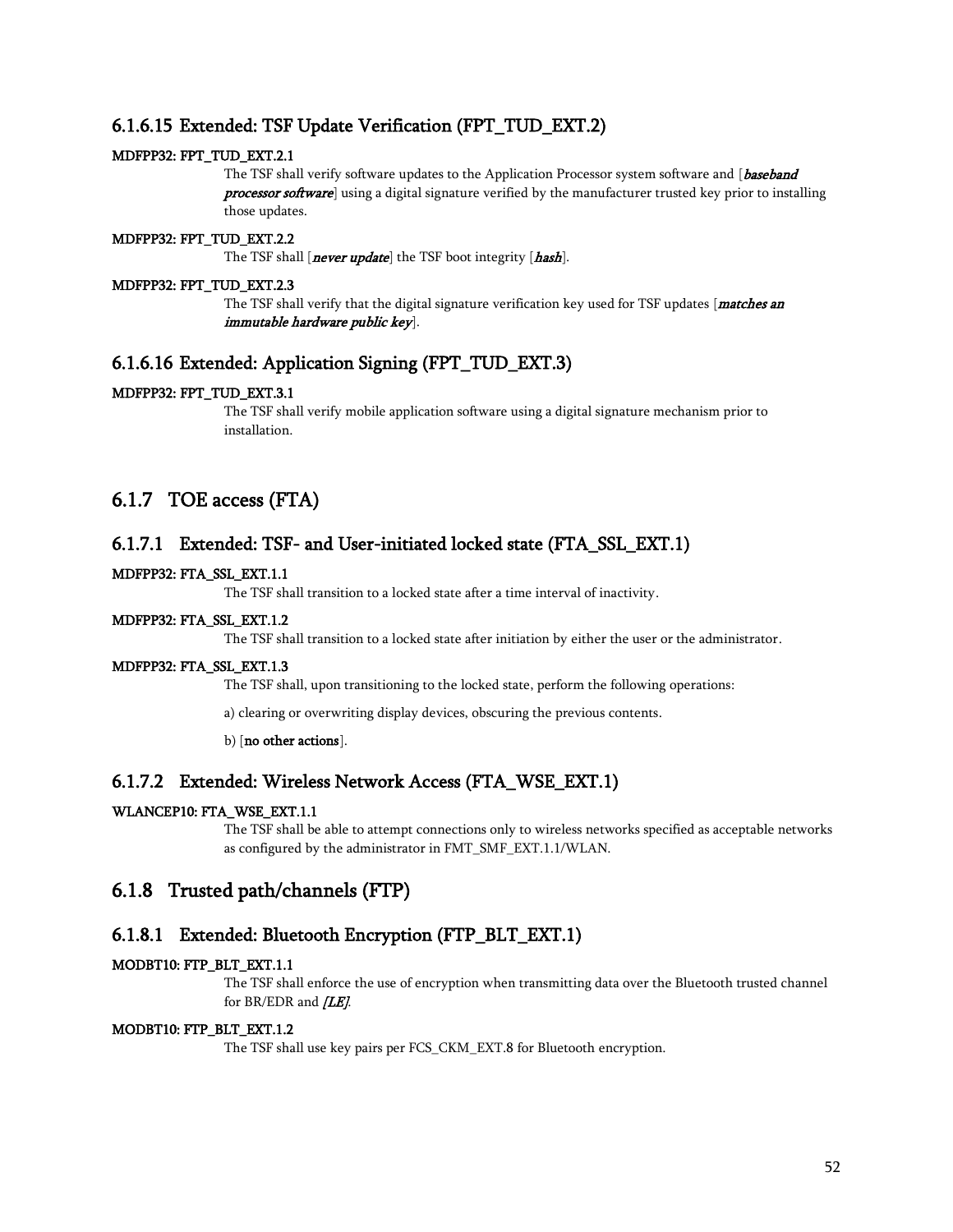### 6.1.8.2 Extended: Persistence of Bluetooth Encryption (FTP\_BLT\_EXT.2)

### MODBT10: FTP\_BLT\_EXT.2.1

The TSF shall *(terminate the connection)* if the remote device stops encryption while connected to the TOE.

### 6.1.8.3 Extended: Bluetooth Encryption Parameters (FTP\_BLT\_EXT.3)

### MODBT10: FTP\_BLT\_EXT.3.1/BR

The TSF shall set the minimum encryption key size to [128 bits] for [BR/EDR] and not negotiate encryption key sizes smaller than the minimum size.

#### MODBT10: FTP\_BLT\_EXT.3.1/LE

The TSF shall set the minimum encryption key size to  $[128 \text{ bits}]$  for  $[LE]$  and not negotiate encryption key sizes smaller than the minimum size.

### 6.1.8.4 Extended: Trusted channel Communication (FTP\_ITC\_EXT.1)

### MDFPP32: FTP\_ITC\_EXT.1.1

The TSF shall use

- 802.11-2012 in accordance with the Extended Package for WLAN Clients,
- 802.1X in accordance with the Extended Package for WLAN Clients,
- EAP-TLS in accordance with the Extended Package for WLAN Clients,
- mutually authenticated TLS as defined in the Package for Transport Layer Security

and  $\sqrt$ 

#### **HTTPS**

protocols to provide a communication channel between itself and another trusted IT product that is logically distinct from other communication channels, provides assured identification of its end points, protects channel data from disclosure, and detects modification of the channel data.

#### MDFPP32: FTP\_ITC\_EXT.1.2

The TSF shall permit the TSF to initiate communication via the trusted channel.

### MDFPP32: FTP\_ITC\_EXT.1.3

The TSF shall initiate communication via the trusted channel for wireless access point connections, administrative communication, configured enterprise connections, and [no other connections].

# 6.1.8.5 Extended: Trusted Channel Communication (Wireless LAN)( FTP\_ITC\_EXT.1/WLAN)

### WLANCEP10: FTP\_ITC\_EXT.1.1/WLAN

The TSF shall use 802.11-2012, 802.1X, and EAP-TLS to provide a trusted communication channel between itself and a wireless access point that is logically distinct from other communication channels, provides assured identification of its end points, protects channel data from disclosure, and detects modification of the channel data.

### WLANCEP10: FTP\_ITC\_EXT.1.2/WLAN

The TSF shall initiate communication via the trusted channel for wireless access point connections.

# 6.2 TOE Security Assurance Requirements

The SARs for the TOE are the components as specified in Part 3 of the Common Criteria. Note that the SARs have effectively been refined with the assurance activities explicitly defined in association with both the SFRs and SARs.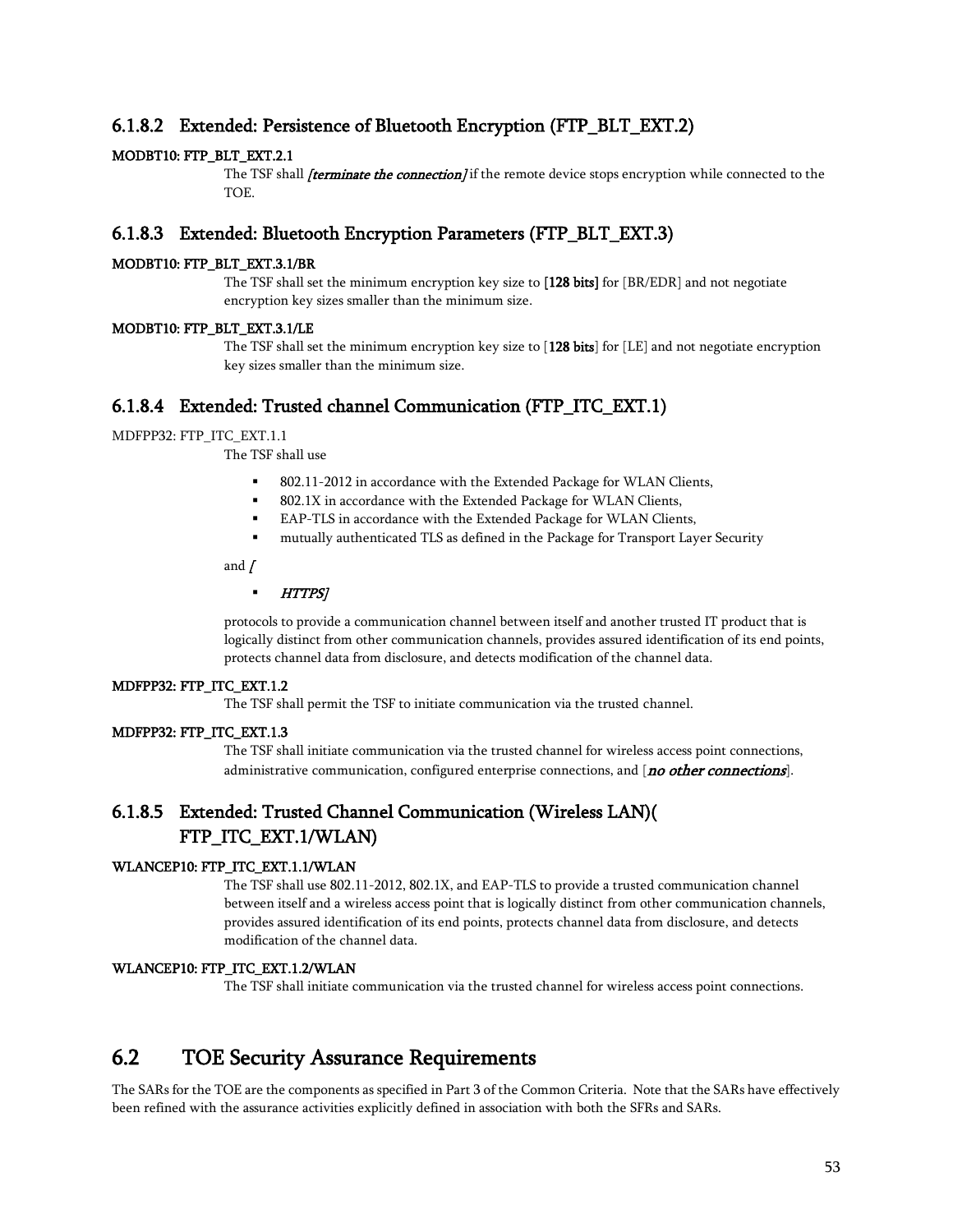| <b>Requirement Class</b>       | <b>Requirement Component</b>                                   |
|--------------------------------|----------------------------------------------------------------|
|                                | ASE_CCL.1: Conformance claims                                  |
|                                | ASE_ECD.1: Extended components definition                      |
|                                | ASE_INT.1: ST introduction                                     |
| <b>Security Target (ASE)</b>   | ASE_OBJ.1: Security objectives for the operational environment |
|                                | ASE_REQ.1: Stated security requirements                        |
|                                | ASE_SPD.1: Security Problem Definition                         |
|                                | ASE_TSS.1: TOE summary specification                           |
| <b>ADV: Development</b>        | ADV_FSP.1: Basic functional specification                      |
|                                | AGD_OPE.1: Operational user guidance                           |
| <b>AGD: Guidance documents</b> | AGD_PRE.1: Preparative procedures                              |
|                                | ALC_CMC.1: Labelling of the TOE                                |
| ALC: Life-cycle support        | ALC_CMS.1: TOE CM coverage                                     |
|                                | ALC_TSU_EXT.1: Timely Security Updates                         |
| <b>ATE: Tests</b>              | ATE_IND.1: Independent Testing - Sample                        |
| AVA: Vulnerability assessment  | AVA_VAN.1: Vulnerability survey                                |

### Table 6: Security Assurance Requirements

# 6.2.1 Development (ADV)

# 6.2.1.1 Basic functional specification (ADV\_FSP.1)

ADV\_FSP.1.1d

The developer shall provide a functional specification.

ADV\_FSP.1.2d

The developer shall provide a tracing from the functional specification to the SFRs.

### ADV\_FSP.1.3c

The functional specification shall describe the purpose and method of use for each SFR-enforcing and SFR-supporting TSFI.

### ADV\_FSP.1.4c

The functional specification shall identify all parameters associated with each SFR-enforcing and SFRsupporting TSFI.

#### ADV\_FSP.1.5c

The functional specification shall provide rationale for the implicit categorization of interfaces as SFRnon-interfering.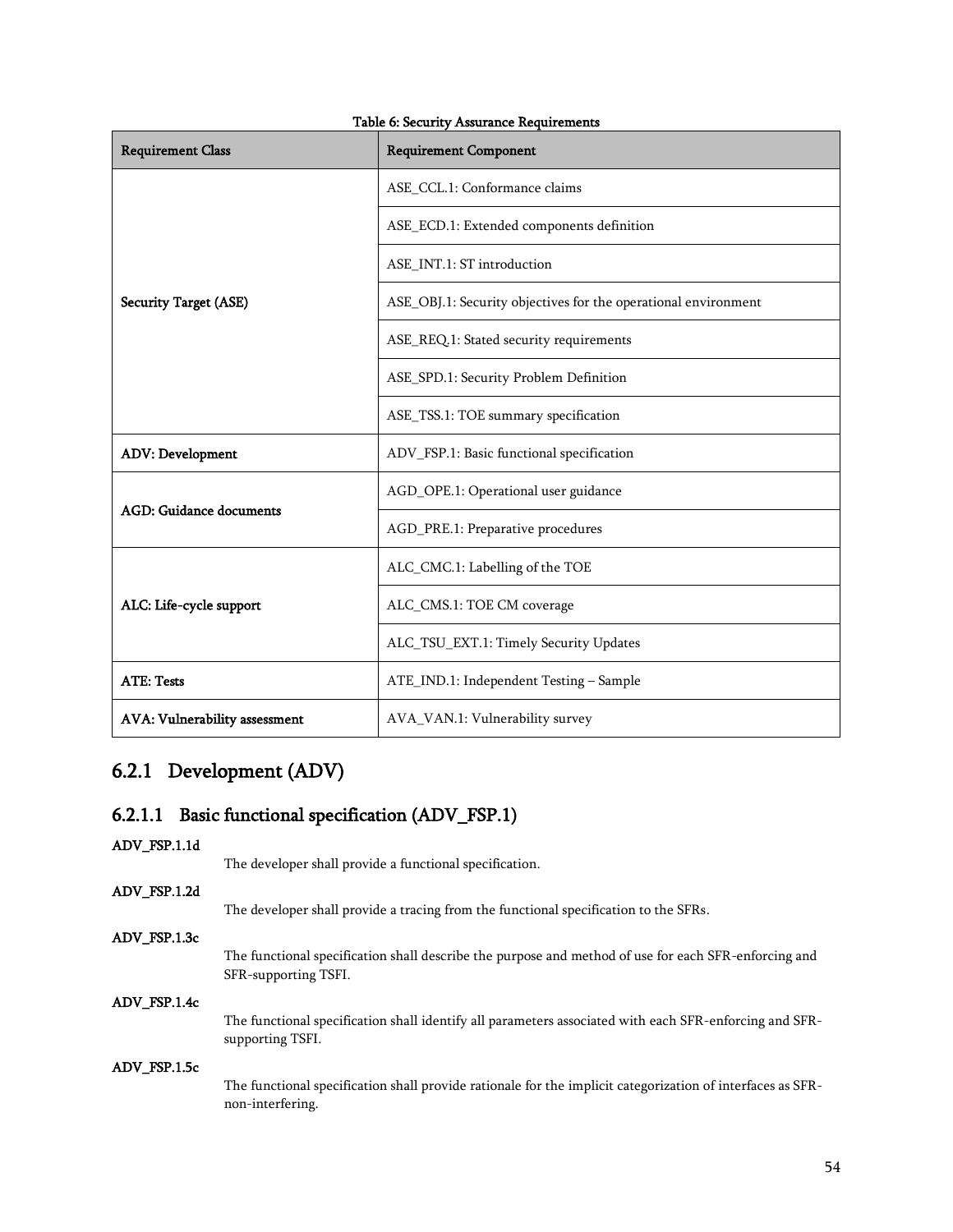#### ADV\_FSP.1.6c

The tracing shall demonstrate that the SFRs trace to TSFIs in the functional specification.

#### ADV\_FSP.1.7e

The evaluator shall confirm that the information provided meets all requirements for content and presentation of evidence.

#### ADV\_FSP.1.8e

The evaluator shall determine that the functional specification is an accurate and complete instantiation of the SFRs.

### 6.2.2 Guidance documents (AGD)

### 6.2.2.1 Operational user guidance (AGD\_OPE.1)

#### AGD\_OPE.1.1d

The developer shall provide operational user guidance.

### AGD\_OPE.1.2c

The operational user guidance shall describe, for each user role, the user- accessible functions and privileges that should be controlled in a secure processing environment, including appropriate warnings.

#### AGD\_OPE.1.3c

The operational user guidance shall describe, for each user role, how to use the available interfaces provided by the TOE in a secure manner.

#### AGD\_OPE.1.4c

The operational user guidance shall describe, for each user role, the available functions and interfaces, in particular all security parameters under the control of the user, indicating secure values as appropriate.

#### AGD\_OPE.1.5c

The operational user guidance shall, for each user role, clearly present each type of security-relevant event relative to the user-accessible functions that need to be performed, including changing the security characteristics of entities under the control of the TSF.

#### AGD\_OPE.1.6c

The operational user guidance shall identify all possible modes of operation of the OS (including operation following failure or operational error), their consequences, and implications for maintaining secure operation.

#### AGD\_OPE.1.7c

The operational user guidance shall, for each user role, describe the security measures to be followed in order to fulfill the security objectives for the operational environment as described in the ST.

#### AGD\_OPE.1.8c

The operational user guidance shall be clear and reasonable.

#### AGD\_OPE.1.9e

The evaluator shall confirm that the information provided meets all requirements for content and presentation of evidence.

### 6.2.2.2 Preparative procedures (AGD\_PRE.1)

#### AGD\_PRE.1.1d

The developer shall provide the TOE, including its preparative procedures.

#### AGD\_PRE.1.2c

The preparative procedures shall describe all the steps necessary for secure acceptance of the delivered TOE in accordance with the developer's delivery procedures.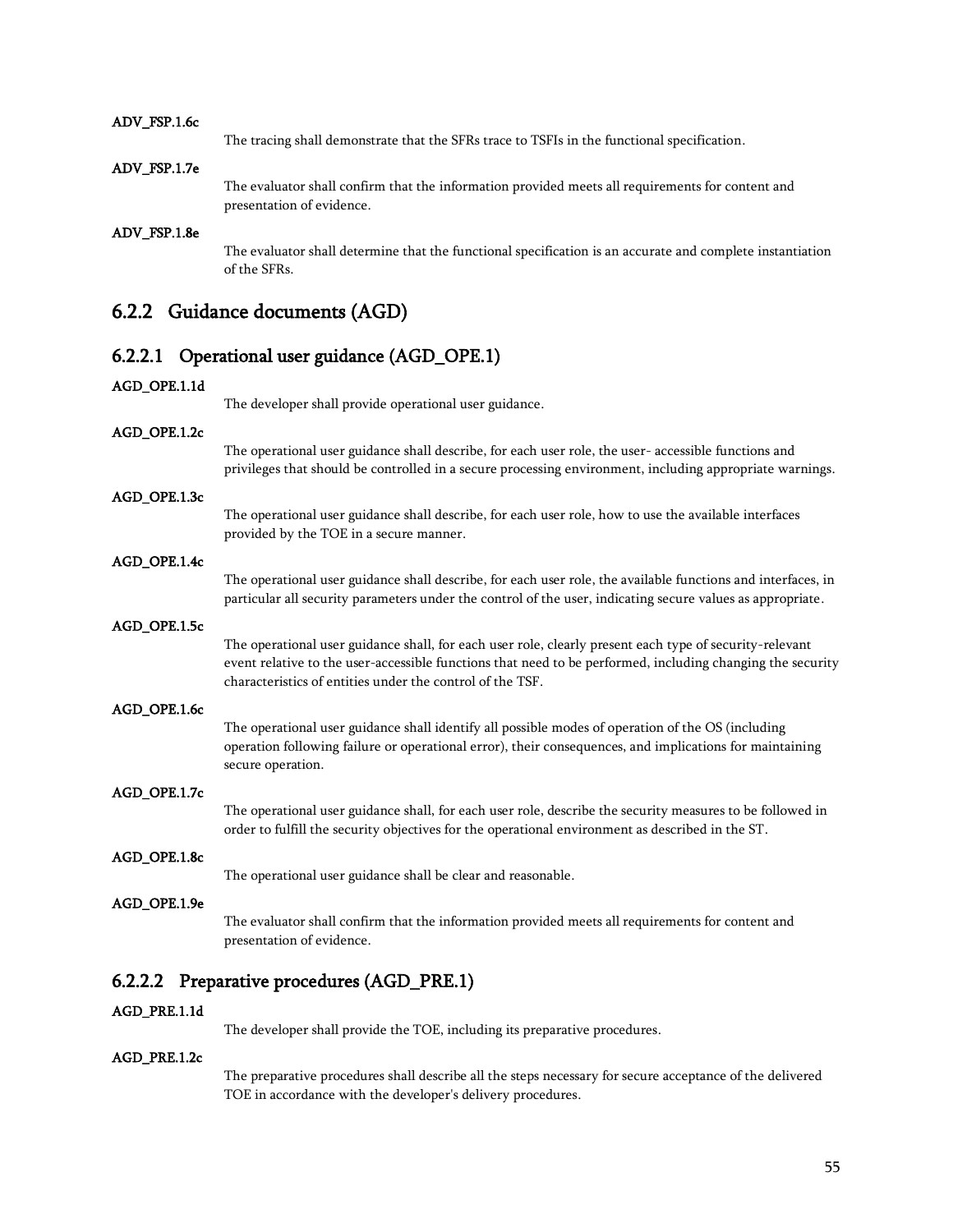#### AGD\_PRE.1.3c

The preparative procedures shall describe all the steps necessary for secure installation of the TOE and for the secure preparation of the operational environment in accordance with the security objectives for the operational environment as described in the ST.

#### AGD\_PRE.1.4e

The evaluator shall confirm that the information provided meets all requirements for content and presentation of evidence.

### AGD\_PRE.1.5e

The evaluator shall apply the preparative procedures to confirm that the OS can be prepared securely for operation.

# 6.2.3 Life-cycle support (ALC)

### 6.2.3.1 Labelling of the TOE (ALC\_CMC.1)

#### ALC\_CMC.1.1d

The developer shall provide the TOE and a reference for the TOE.

### ALC\_CMC.1.2c

The TOE shall be labeled with a unique reference.

#### ALC\_CMC.1.3e

The evaluator shall confirm that the information provided meets all requirements for content and presentation of evidence.

### 6.2.3.2 TOE CM coverage (ALC\_CMS.1)

#### ALC\_CMS.1.1d

The developer shall provide a configuration list for the TOE.

#### ALC\_CMS.1.2c

The configuration list shall include the following: the TOE itself; and the evaluation evidence required by the SARs.

### ALC\_CMS.1.3c

The configuration list shall uniquely identify the configuration items.

### ALC\_CMS.1.4e

The evaluator shall confirm that the information provided meets all requirements for content and presentation of evidence.

### 6.2.3.3 Timely Security Updates (ALC\_TSU\_EXT.1)

#### ALC\_TSU\_EXT.1.1d

The developer shall provide a description in the TSS of how timely security updates are made to the TOE.

### ALC\_TSU\_EXT.1.2c

The description shall include the process for creating and deploying security updates for the TOE software.

#### ALC\_TSU\_EXT.1.3c

The description shall express the time window as the length of time, in days, between public disclosure of a vulnerability and the public availability of security updates to the TOE.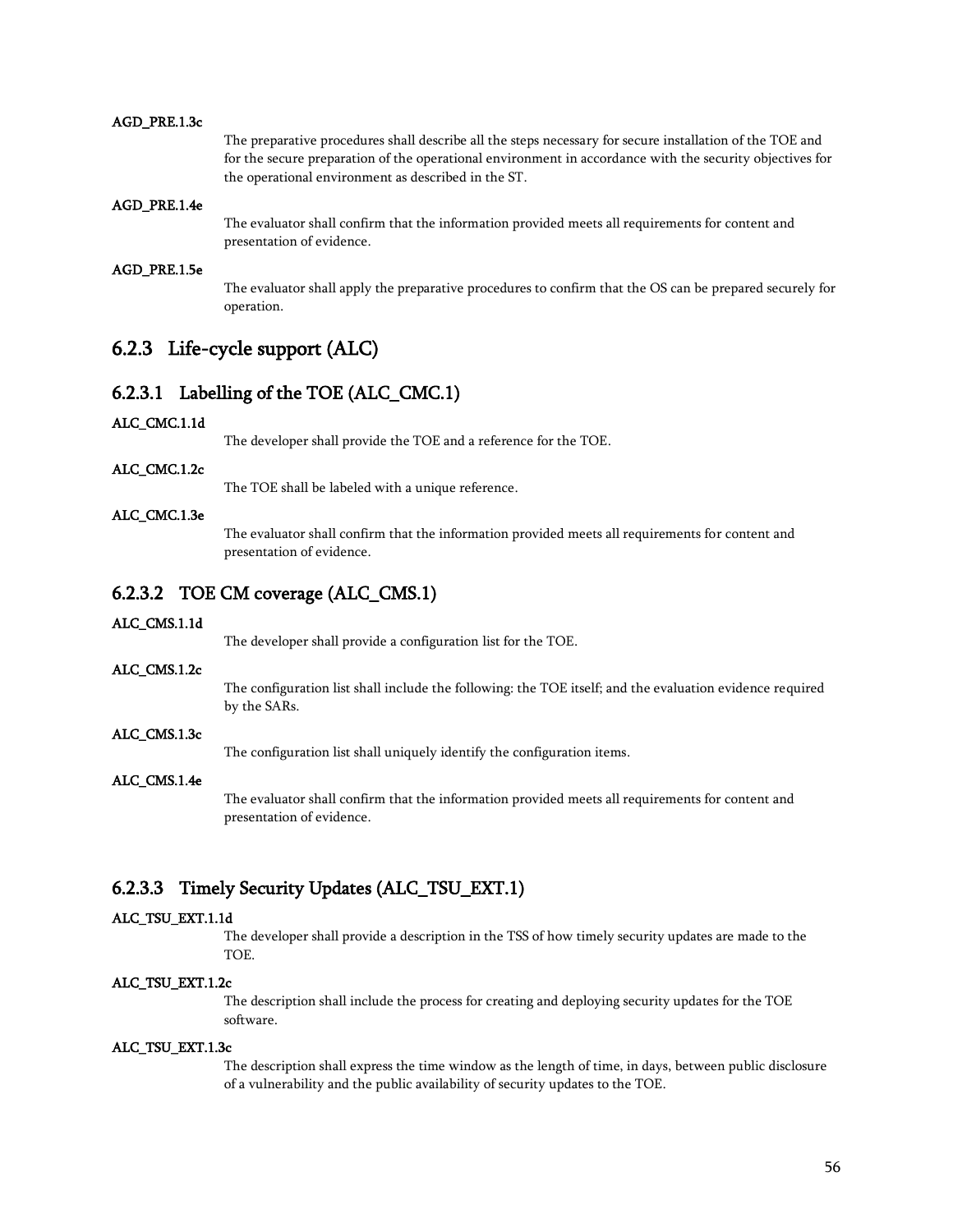#### ALC\_TSU\_EXT.1.4c

The description shall include the mechanisms publicly available for reporting security issues pertaining to the TOE.

#### ALC\_TSU\_EXT.1.5c

The description shall include where users can seek information about the availability of new updates including details (e.g. CVE identifiers) of the specific public vulnerabilities corrected by each update.

### ALC\_TSU\_EXT.1.6e

The evaluator shall confirm that the information provided meets all requirements for content and presentation of evidence.

### 6.2.4 Tests (ATE)

### 6.2.4.1 Independent testing - conformance (ATE\_IND.1)

#### ATE\_IND.1.1d

The developer shall provide the TOE for testing.

ATE\_IND.1.2c

The TOE shall be suitable for testing.

### ATE\_IND.1.3e

The evaluator shall confirm that the information provided meets all requirements for content and presentation of evidence.

#### ATE\_IND.1.4e

The evaluator shall test a subset of the TSF to confirm that the TSF operates as specified.

### 6.2.5 Vulnerability assessment (AVA)

### 6.2.5.1 Vulnerability survey (AVA\_VAN.1)

### AVA\_VAN.1.1d

The developer shall provide the TOE for testing.

#### AVA\_VAN.1.2c

The TOE shall be suitable for testing.

### AVA\_VAN.1.3e

The evaluator shall confirm that the information provided meets all requirements for content and presentation of evidence.

### AVA\_VAN.1.4e

The evaluator shall perform a search of public domain sources to identify potential vulnerabilities in the TOE.

#### AVA\_VAN.1.5e

The evaluator shall conduct penetration testing, based on the identified potential vulnerabilities, to determine that the TOE is resistant to attacks performed by an attacker possessing Basic attack potential.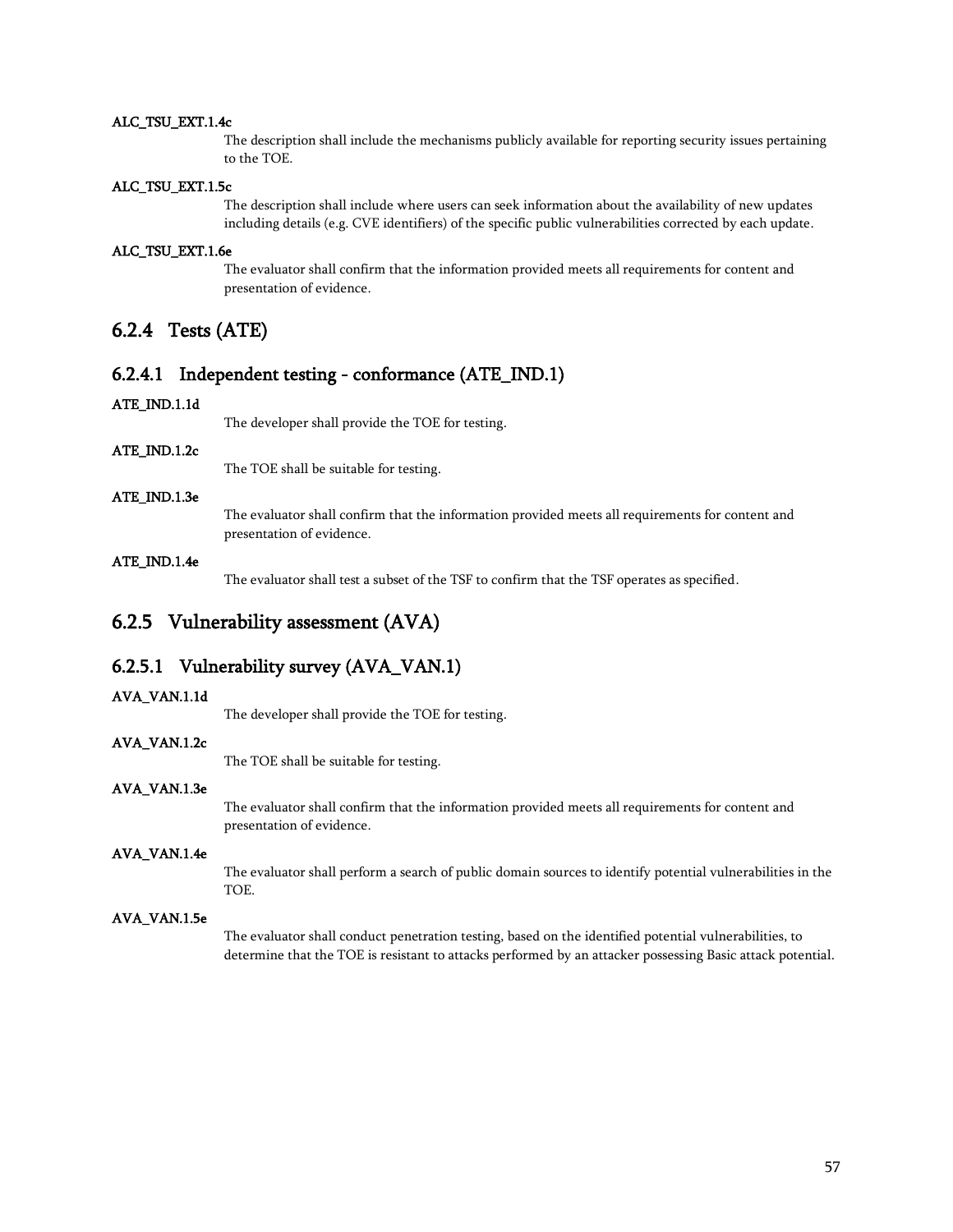# 7 TOE Summary Specification

This chapter describes the security functions:

- Security audit
- Cryptographic support
- User data protection
- Identification and authentication
- Security management
- Protection of the TSF
- TOE access
- Trusted path/channels

# 7.1 Security Audit

### MDFPP32: FAU\_GEN.1:

The TOE uses different forms of logs to meet all the required management logging events specified in Table 1 of the MDFPP32 and all mandatory auditable events specified by the MODBT10 and WLANCEP10:

- 1. Security Logs
- 2. Logcat Logs

Each of the above logging methods are described below.

- Security Logs: A table that depicts the list of all auditable events (for MDFPP32 and all mandatory auditable events specified by the MODBT10 and WLANCEP10) can be found here: https://developer.android.com/reference/android/app/admin/SecurityLog. Additionally, the following link provides the additional information that can be grabbed when an MDM requests a copy of the logs: https://developer.android.com/reference/android/app/admin/SecurityLog.SecurityEvent. Each log contains a keyword or phrase describing the event, the date and time of the event, and further event- specific values that provide success, failure, and other information relevant to the event. These logs can be read by an administrator via an MDM agent.
- Logcat Logs: Similar to Security Logs, Logcat Logs contain date, time, and further even-specific values within the logs. In addition, Logcat Logs provide a value that maps to a user ID to identify which user caused the event that generated the log. Finally, Logcat Logs are descriptive and do not require the administrator to know the template of the log to understand its values. Logcat Logs cannot be exported but can be viewed by an administrator via an MDM agent.

Both types of logs, when full, wrap around and overwrite the oldest log (as the start of the buffer).

Each log entry is formatted as: "<Keyword> (<Date><Timestamp>): <message>", where "Keyword" indicates what type of the log it is, "<Date><Timestamp>" indicates the exact time the entry is recorded, and "<message>" shows the content of the log entry.

Table 7: Audit Event

The following table enumerates the events that the TOE audits.

# Requirement Auditable Events Additional Audit Record **Contents** FAU GEN.1 None. FAU\_GEN.1/WLAN None.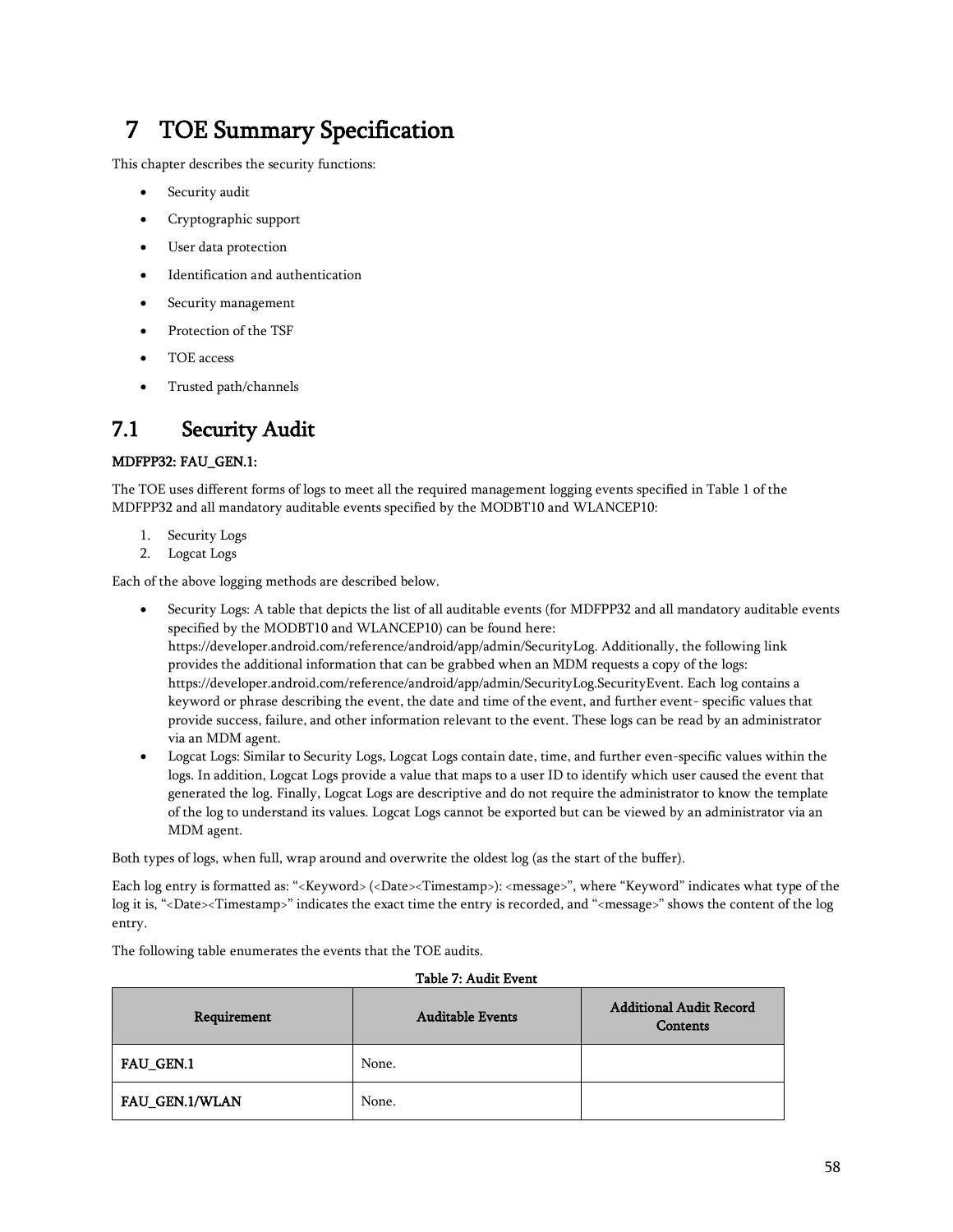| FAU_STG.1           | None.                                         |                                                     |
|---------------------|-----------------------------------------------|-----------------------------------------------------|
| FAU_STG.4           | None.                                         |                                                     |
| FCS_CKM_EXT.1       | [None].                                       | No additional information.                          |
| FCS_CKM_EXT.2       | None.                                         |                                                     |
| FCS_CKM_EXT.3       | None.                                         |                                                     |
| FCS_CKM_EXT.4       | None.                                         |                                                     |
| FCS_CKM_EXT.5       | [None].                                       | No additional information.                          |
| FCS_CKM_EXT.6       | None.                                         |                                                     |
| FCS_CKM_EXT.8       | None.                                         |                                                     |
| FCS_CKM.1           | [None].                                       | No additional information.                          |
| FCS_CKM.1/WLAN      | None.                                         |                                                     |
| FCS_CKM.2/UNLOCKED  | None.                                         |                                                     |
| FCS_CKM.2/LOCKED    | None.                                         |                                                     |
| FCS_CKM.2/WLAN      | None.                                         |                                                     |
| FCS_COP.1/ENCRYPT   | None.                                         |                                                     |
| FCS_COP.1/HASH      | None.                                         |                                                     |
| FCS_COP.1/SIGN      | None.                                         |                                                     |
| FCS_COP.1/KEYHMAC   | None.                                         |                                                     |
| FCS_COP.1/CONDITION | None.                                         |                                                     |
| FCS_IV_EXT.1        | None.                                         |                                                     |
| FCS_SRV_EXT.1       | None.                                         |                                                     |
| FCS_STG_EXT.1       | Import or destruction of key.                 | Identity of key. Role and<br>identity of requestor. |
|                     | [No other events]                             |                                                     |
| FCS_STG_EXT.2       | None.                                         |                                                     |
| FCS_STG_EXT.3       | Failure to verify integrity of stored<br>key. | Identity of key being verified.                     |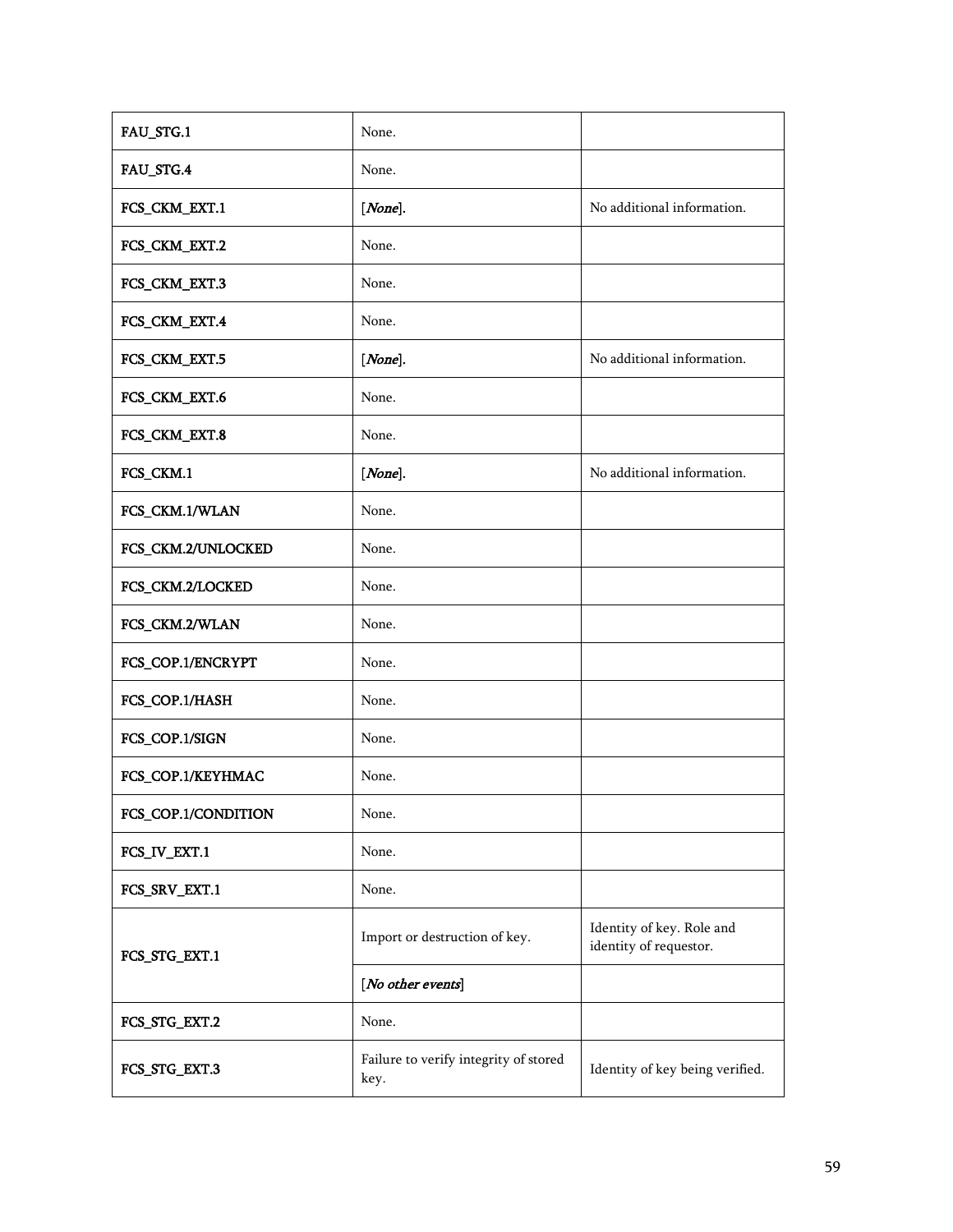|                     | Failure to establish an EAP-TLS<br>session.                       | Reason for failure.                                                                                            |
|---------------------|-------------------------------------------------------------------|----------------------------------------------------------------------------------------------------------------|
| FCS_TLSC_EXT.1/WLAN | Establishment/termination of an<br>EAP-TLS session.               | Non-TOE endpoint of<br>connection.                                                                             |
| FDP_DAR_EXT.1       | $[None]$ .                                                        | No additional information.                                                                                     |
| FDP_DAR_EXT.2       | Failure to encrypt/decrypt data.                                  | No additional information                                                                                      |
| FDP_IFC_EXT.1       | None.                                                             |                                                                                                                |
| FDP_STG_EXT.1       | Addition or removal of certificate<br>from Trust Anchor Database. | Subject name of certificate.                                                                                   |
| FIA_BLT_EXT.1       | Failed user authorization of<br>Bluetooth device.                 | User authorization decision<br>(e.g., user rejected connection,<br>incorrect pin entry).                       |
|                     | Failed user authorization for local<br>Bluetooth Service.         | Bluetooth address and name of<br>device. Bluetooth profile.<br>Identity of local service with<br>[service ID]. |
| FIA_BLT_EXT.2       | Initiation of Bluetooth connection.                               | Bluetooth address and name of<br>device.                                                                       |
|                     | Failure of Bluetooth connection.                                  | Reason for failure.                                                                                            |
| FIA_BLT_EXT.4       | None.                                                             |                                                                                                                |
| FIA_BLT_EXT.6       | None.                                                             |                                                                                                                |
| FIA_BLT_EXT.7       | None.                                                             |                                                                                                                |
| FIA_PAE_EXT.1       | None.                                                             |                                                                                                                |
| FIA_PMG_EXT.1       | None.                                                             |                                                                                                                |
| FIA_TRT_EXT.1       | None.                                                             |                                                                                                                |
| FIA_UAU_EXT.1       | None.                                                             |                                                                                                                |
| FIA_UAU.5           | None.                                                             |                                                                                                                |
| FIA_UAU.7           | None.                                                             |                                                                                                                |
| FIA_X509_EXT.1      | Failure to validate X.509v3<br>certificate.                       | Reason for failure of validation.                                                                              |
| FIA_X509_EXT.2/WLAN | None.                                                             |                                                                                                                |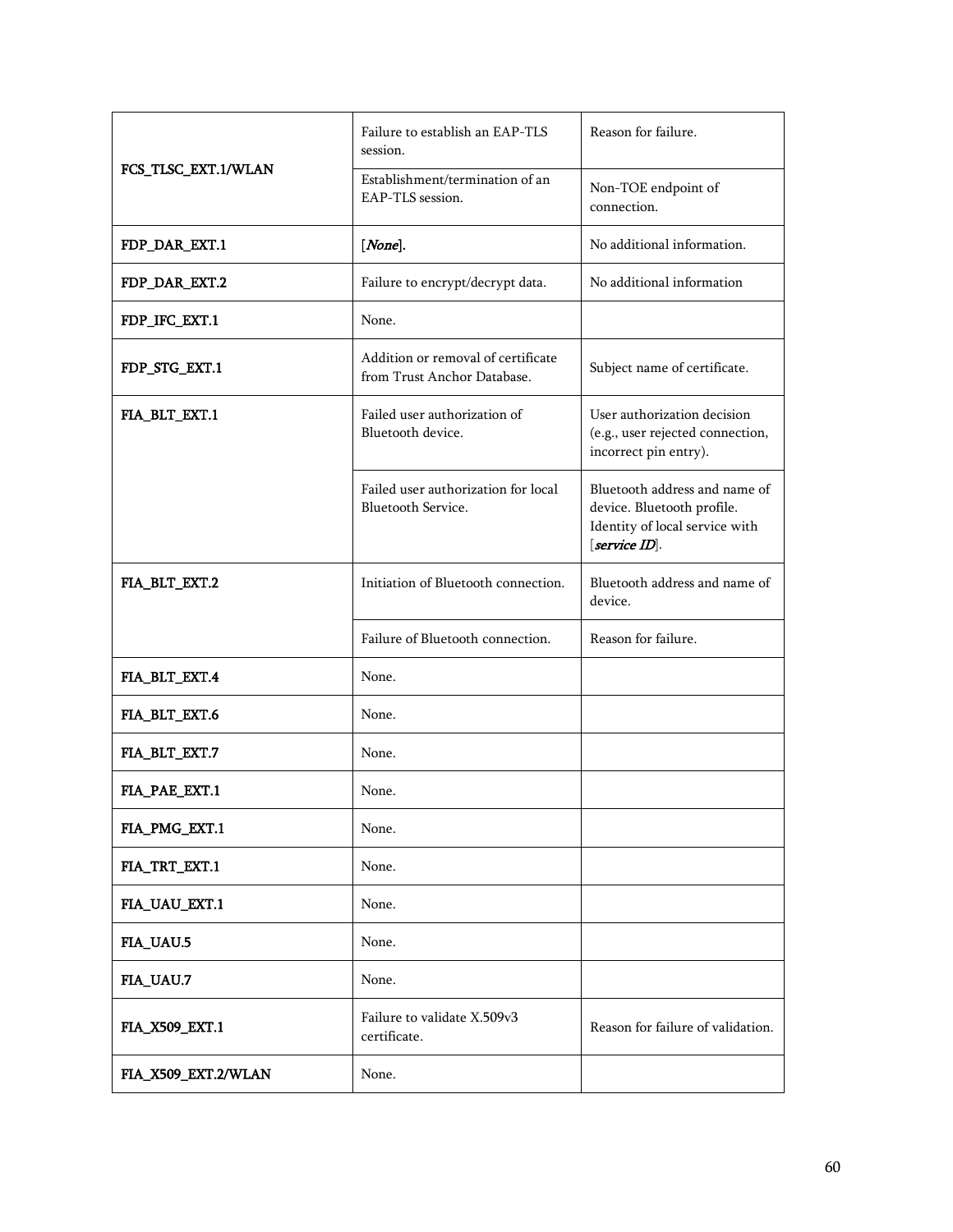| FMT_MOF_EXT.1                                                            | None.                                                |                                                                                                                         |
|--------------------------------------------------------------------------|------------------------------------------------------|-------------------------------------------------------------------------------------------------------------------------|
| FMT_SMF_EXT.1/WLAN                                                       | None.                                                |                                                                                                                         |
| FPT_AEX_EXT.1                                                            | None.                                                |                                                                                                                         |
| FPT_AEX_EXT.2                                                            | None.                                                |                                                                                                                         |
| FPT_AEX_EXT.3                                                            | None.                                                |                                                                                                                         |
| FPT_JTA_EXT.1                                                            | None.                                                |                                                                                                                         |
| FPT_KST_EXT.1                                                            | None.                                                |                                                                                                                         |
| FPT_KST_EXT.2                                                            | None.                                                |                                                                                                                         |
| FPT_KST_EXT.3                                                            | None.                                                |                                                                                                                         |
| FPT_NOT_EXT.1                                                            | [None].                                              | [No additional information].                                                                                            |
| FPT_STM.1                                                                | None.                                                |                                                                                                                         |
| FPT_TST_EXT.1                                                            | Initiation of self-test.                             |                                                                                                                         |
|                                                                          | Failure of self-test.                                | [None]                                                                                                                  |
|                                                                          |                                                      |                                                                                                                         |
| FPT_TST_EXT.1/WLAN<br>(note: can be performed by TOE or<br>TOE platform) | Execution of this set of TSF self-<br>tests. [none]. | [No additional information]<br>(Done as part of<br>FPT_TST_EXT.1)                                                       |
|                                                                          | Start-up of TOE.                                     | No additional information.                                                                                              |
| FPT_TST_EXT.2/PREKERNEL                                                  | [None]                                               | [No additional information]                                                                                             |
| FPT_TUD_EXT.1                                                            | None.                                                |                                                                                                                         |
| FTA_SSL_EXT.1                                                            | None.                                                |                                                                                                                         |
| FTA_WSE_EXT.1                                                            | All attempts to connect to access<br>points.         | Identity of access point<br>being connected to as well<br>as success and failures<br>(including reason for<br>failure). |
| FTP_BLT_EXT.1                                                            | None.                                                |                                                                                                                         |
| FTP_BLT_EXT.2                                                            | None.                                                |                                                                                                                         |
| FTP_BLT_EXT.3/BR                                                         | None.                                                |                                                                                                                         |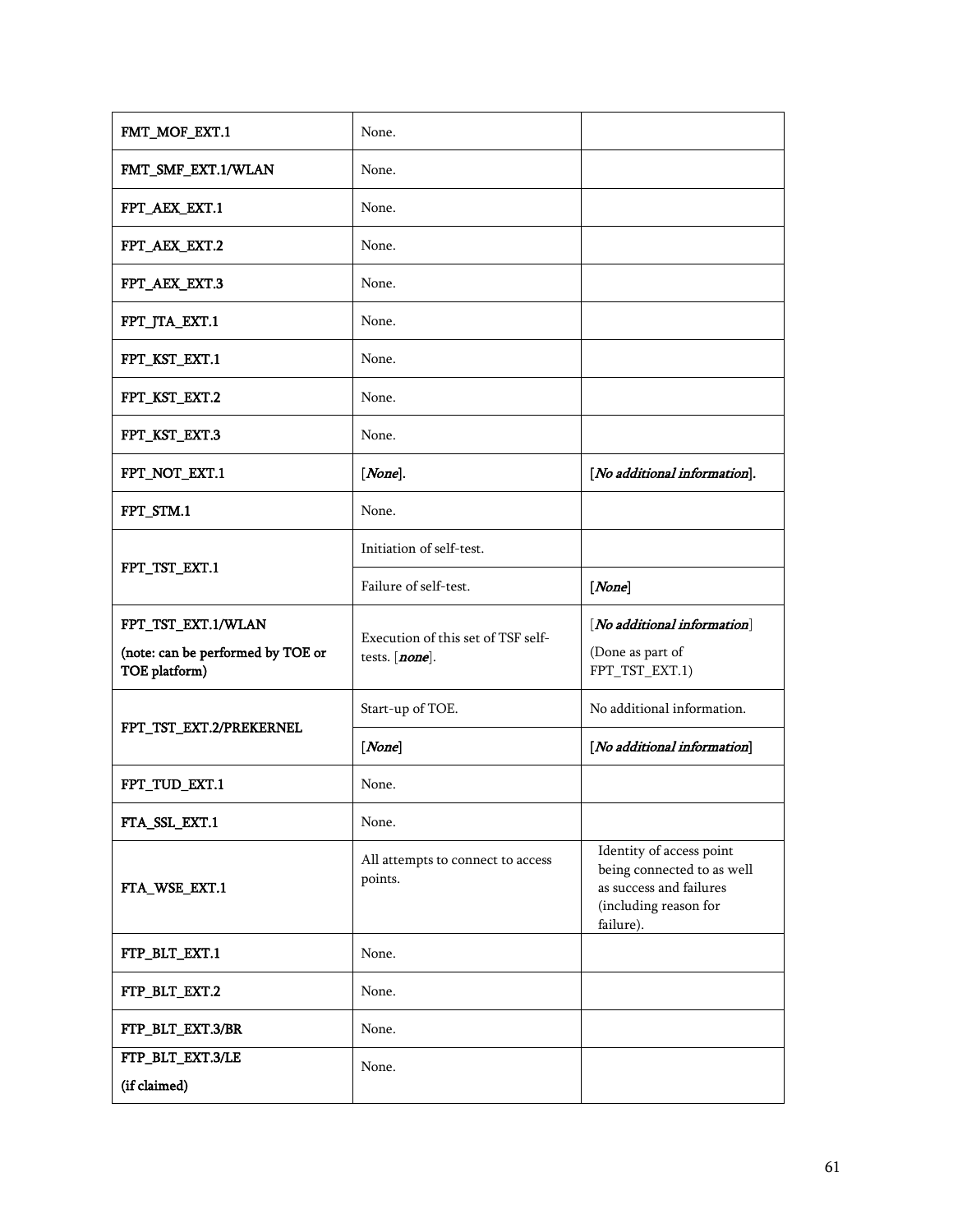|                    | All attempts to establish a trusted | Identification of the non- |
|--------------------|-------------------------------------|----------------------------|
| FTP ITC EXT.1/WLAN | channel.                            | TOE endpoint of the        |
|                    | (TD0194 applied)                    | channel.                   |

MDFPP32: FAU\_STG.1: For security logs, the TOE stores all audit records in memory, making it only accessible to the logd daemon, and only applications that are set with the "device owners" permission by MDM can call the MDM API to retrieve a copy of the logs. Additionally, only new logs can be added. There is no designated method allowing for the deletion or modification of logs already present in memory, but reading the security logs clears the buffer at the time of the read.

The TOE stores Logcat Logs in memory and only allows access by an administrator via an MDM Agent. The TOE prevents deleted of these logs by any method other than USB debugging (and enabling USB Debugging takes the phone out of the evaluated configuration).

MDFPP32: FAU\_STG.4: The security logs and logcat logs are stored in memory in a circular log buffer of 4096KB/256KB, respectively. Logcat logs alone have a configurable size, able to be set by an MDM API. There is no limit to the size that the Logcat log buffer can be configured to and it is limited to the size of the system's memory. Each log system retains its own circular buffer. Once either the log is full, it begins overwriting the oldest message in its respective buffer and continues overwriting the oldest message with each new auditable event. These logs persist until they are either overwritten or the device is restarted.

# 7.2 Cryptographic Support

The TOE implements cryptographic algorithms in accordance with the following NIST standards.

| Algorithm                                                  | <b>NIST Standard</b>         | <b>SFR Reference</b>                   |
|------------------------------------------------------------|------------------------------|----------------------------------------|
| AES CBC, CCMP, KW, KWP, GCM,<br>CCM, XTS                   | FIPS 197, SP 800-38A/C/D/E/F | FCS COP.1/ENCRYPT                      |
| SHA-1, SHA-256, SHA384, SHA512                             | FIPS 180-4                   | FCS COP.1/HASH                         |
| RSA, ECDSA                                                 | FIPS SP 186-4                | FCS COP.1/SIGN<br>FCS CKM.1            |
| HMAC-SHA-1,<br>HMAC-SHA-256,<br>HMAC-SHA-384, HMAC-SHA-512 | FIPS 198-1 & 180-4           | FCS_COP.1/KEYHMAC                      |
| RSA, ECDSA                                                 | SP800-56A/B                  | FCS CKM.2/UNLOCKED<br>FCS CKM.2/LOCKED |
| <b>DRBG</b>                                                | <b>FIPS SP 800-90A</b>       | FCS RBG EXT.1                          |

|  | Table 8: Supported Cryptographic Algorithms |  |
|--|---------------------------------------------|--|
|  |                                             |  |

The Cryptographic support function in the TOE is designed to fulfill the following security functional requirements:

MDFPP32: FCS\_CKM.1: The TOE provides generation of asymmetric keys including:

Table 9: Asymmetric Key Generation

<span id="page-61-0"></span>

| Key Sizes / Curves<br>Algorithm | Usage |
|---------------------------------|-------|
|---------------------------------|-------|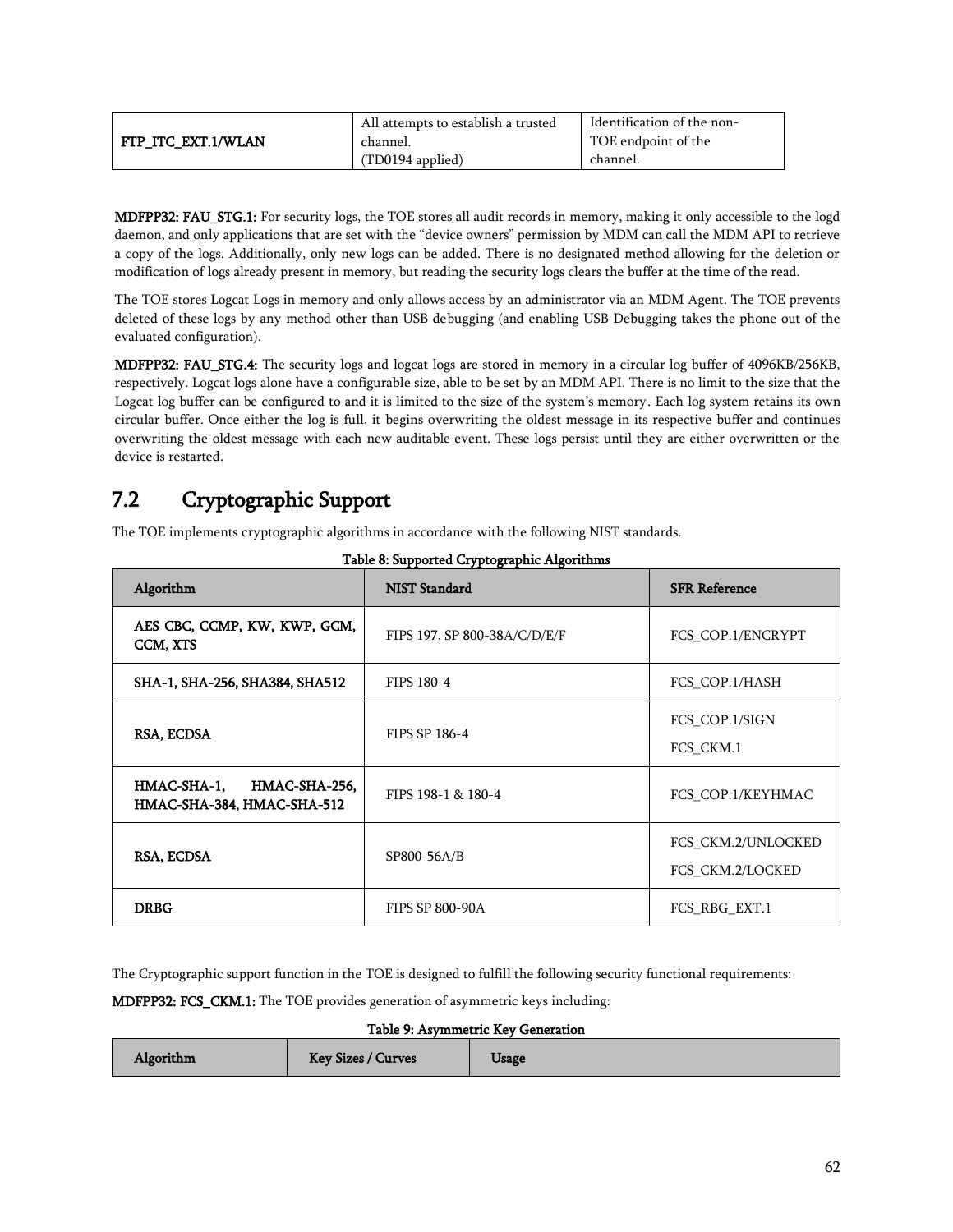| RSA, FIPS 186-4                        | 2048/3072/4096 | API / Application & Sensitive Data Protection (DAR.2) |
|----------------------------------------|----------------|-------------------------------------------------------|
| ECDSA, FIPS 186-4                      | P-256/384      | API / Application                                     |
| ECDHE<br>domain<br>(not<br>parameters) | P-256/384      | TLS Key exchange (WPA2 with EAP-TLS & HTTPS)          |

All the cryptographic algorithms that provided by the AP have NIST CAVP certificates, which are listed in the tables of FCS\_COP.1, other algorithms provided by BoringSSL have also been tested with the NIST ACVTS system.

TOE provides key generation APIs to mobile applications to allow them to generate RSA/ECDSA key pairs. The TOE generates only ECDH key pairs (as BoringSSL does not support DH/DHE cipher suites) and does not generate domain parameters (curves) for use in TLS Key Exchange.

The TOE will provide a library for application developers to use for Sensitive Data Protection (SDP). This library (class) generates asymmetric RSA keys for use to encrypt and decrypt data that comes to the device while in a locked state. Any data received for a specified application (that opts into SDP via this library and protected by BE mechanism), is encrypted using the public key and stored until the device is unlocked. The public key stays in memory no matter the state of the device (locked or unlocked). However, when the device is locked, the private key is evicted from memory and unavailable for use until the device is unlocked. Upon unlock, the private key is re-decrypted and used to decrypt data received and encrypted while locked.

WLANCEP10: FCS\_CKM.1/WLAN: The TOE adheres to IEEE 802.11-2012 and IEEE 802.11ac-2014 for key generation. The TOE's wpa\_supplicant provides PRF384 and PRF704 for WPA2 derivation of 128-bit and 256-bit AES Temporal Keys (using the HMAC implementation provided by BoringSSL) and employs its BoringSSL AES-256 DRBG when generating random values used in the EAP-TLS and 802.11 4-way handshake. The TOE supports the AES-128 CCMP and AES-256 GCMP encryption modes. The TOE has successfully completed certification (including WPA2 Enterprise) and received Wi-Fi CERTIFIED Interoperability Certificates from the Wi-Fi Alliance. The Wi-Fi Alliance maintains a website providing further information about the testing program: [http://www.wi-fi.org/certification.](http://www.wi-fi.org/certification)

MDFPP32: FCS\_CKM.2/UNLOCKED: The TOE performs key establishment as part of EAP-TLS and TLS session establishment. [Table 9: Asymmetric Key Generation](#page-61-0) Asymmetric Key Generation enumerates the TOE'S supported key establishment implementations (RSA/ECDH for TLS/EAP-TLS). The TOE acts as a TLS client, the TOE only performs 800- 56B encryption when participating in TLS\_RSA\_\* based TLS handshakes. Thus, the TOE does not perform 800-56B decryption.

MDFPP32: FCS\_CKM.2/LOCKED: The TOE provides an SDP library for applications that uses a hybrid crypto scheme based on 2048-bit RSA based key establishment. Applications can utilize this library to implement SDP that encrypts incoming data received while the phone is locked in a manner compliant with this requirement.

WLANCEP10: FCS\_CKM.2/WLAN: The TOE adheres to RFC 3394 and 802.11-2012 standards and unwraps the GTK (sent encrypted with the WPA2 KEK using AES Key Wrap in an EAPOL-Key frame). The TOE, upon receiving an EAPOL frame, will subject the frame to a number of checks (frame length, EAPOL version, frame payload size, EAPOL-Key type, key data length, EAPOL-Key CCMP descriptor version, and replay counter) to ensure a proper EAPOL message and then decrypt the GTK using the KEK, thus ensuring that it does not expose the Group Temporal Key (GTK).

MDFPP32: FCS\_CKM\_EXT.1: The TOE includes a Root Encryption Key (REK) stored in a 256-bit fuse bank within the application processor. The TOE generates the REK/fuse value during manufacturing using its hardware DRBG. The application processor protects the REK by preventing any direct observation of the value and prohibiting any ability to modify or update the value. The application processor loads the fuse value into an internal hardware crypto register and the Trusted Execution Environment (TEE) provides trusted applications the ability to derive KEKs from the REK (using an SP 800-108 KDF to combine the REK with a salt). Additionally, the when the REK is loaded, the fuses for the REK become locked, preventing any further changing or loading of the REK value. The TEE does not allow trusted applications to use the REK for encryption or decryption, only the ability to derive a KEK from the REK. The TOE includes a TEE application that calls into the TEE in order to derive a KEK from the 256-bit REK/fuse value and then only permits use of the derived KEK for encryption and decryption as part of the TOE key hierarchy.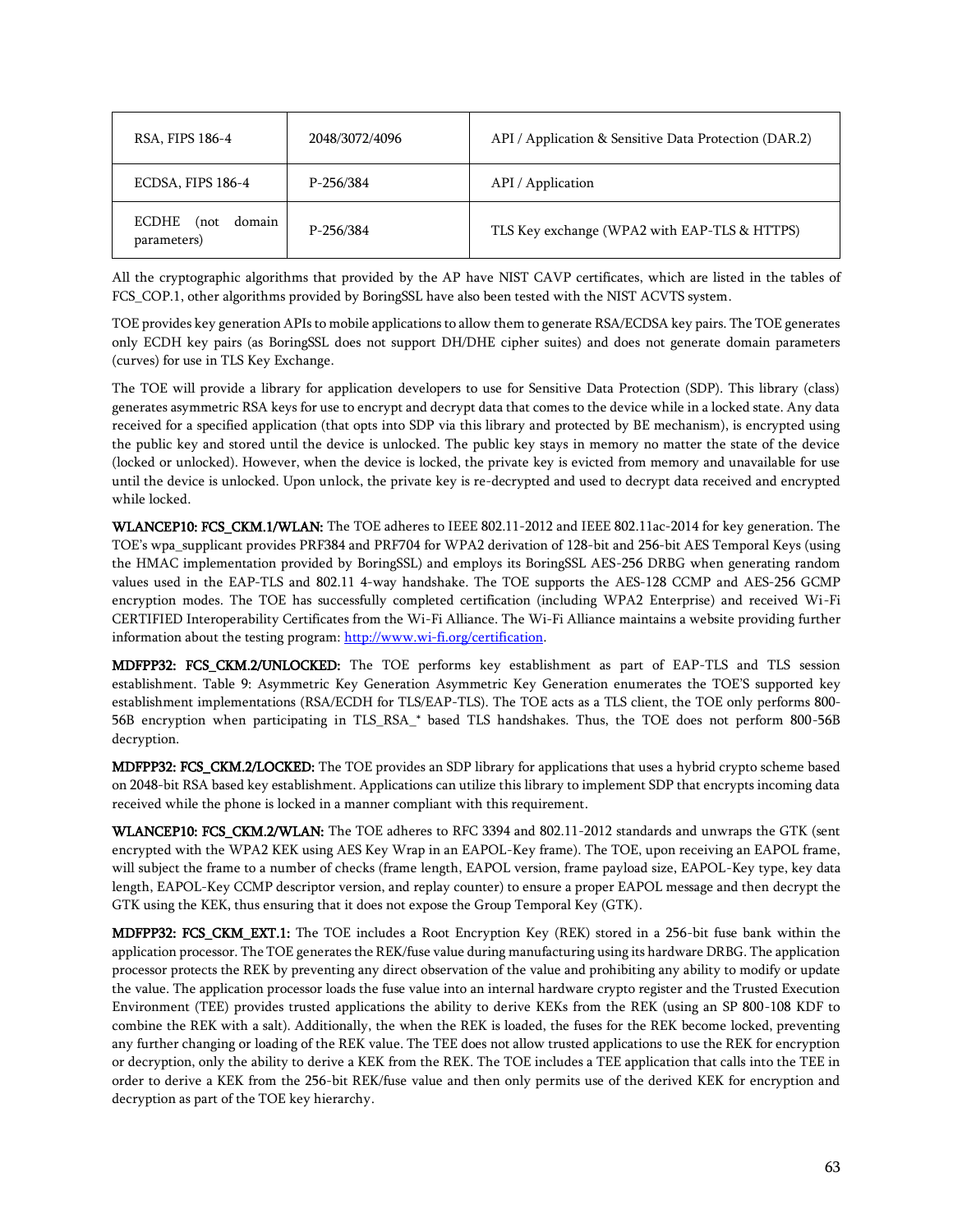MDFPP32: FCS\_CKM\_EXT.2: The TOE utilizes its approved RBGs to generate DEKs. When generating AES keys for itself (for example, the TOE'S sensitive data encryption keys or for the Secure Key Storage), TEE will call qsee\_prng\_getdata() API to generate a 256-bit AES key. The TOE utilizes the RAND\_bytes() API call from its BoringSSL AES-256 CTR\_DRBG to generate a 256-bit AES key. The TOE also utilizes that same DRBG when servicing API requests from mobile applications wishing to generate AES keys (either 128 or 256-bit).

When generating keys, DRBG is fed in with 384 bits length of entropy input, based on the entropy analysis, this 384 bits stream contains more than 256-bits entropy which is the maximum length of the generated keys, which could ensure that the TOE generates DEKs with sufficient entropy, the generated key cannot be recovered with less work than a full exhaustive search of the key space.

MDFPP32: FCS\_CKM\_EXT.3: The TOE takes the user-entered password and conditions/stretches this value before combining the factor with other KEK. The TOE generates all non-derived KEKs using the RAND\_bytes() API call from its BoringSSL AES-256 CTR\_DRBG to ensure a full 112/256-bits of strength for asymmetric/symmetric keys, respectively. And the TOE combines KEKs by encrypting one KEK with the other so as to preserve entropy.

MDFPP32: FCS\_CKM\_EXT.4: The TOE clears sensitive cryptographic material (plaintext keys, authentication data, other security parameters) from memory when no longer needed or when transitioning to the device's locked state (in the case of the Sensitive Data Protection keys). Public keys (such as the one used for Sensitive Data Protection) can remain in memory when the phone is locked, but all crypto-related private keys are evicted from memory upon device lock. No plaintext cryptographic material resides in the TOE'S Flash as the TOE encrypts all keys stored in Flash. When performing a full wipe of protected data, the TOE cryptographically erases the protected data by clearing the Data-At-Rest DEK. Because the TOE'S keystore resides within the user data partition, the TOE effectively cryptographically erases those keys when clearing the Data-At-Rest DEK. In turn, the TOE clears the Data-At-Rest DEK and Secure Key Storage KEK through a secure direct overwrite (BLKSECDISCARD ioctl) of the wear-leveled Flash memory containing the key followed by a read-verify. Document "Key Hierarchy Figure" further explains how each type of plaintext key material is generated, stored and cleared.

MDFPP32: FCS\_CKM\_EXT.5: The TOE stores all protected data in encrypted form within the user data partition (either protected data or sensitive data). Upon request, the TOE cryptographically erases the Data-At-Rest DEK protecting the user data partition and the Sensitive Data Protection KEKs protecting sensitive data files in the user data partition by overwrite the DEK, KEK, and then clears those keys from memory, reformats the partition, and then reboots. The TOE's clearing of the keys follows the requirements of FCS\_CKM\_EXT.4. Document "Key Hierarchy Figure" further explains how each type of plaintext key material is generated, stored and cleared.

|  | MDFPP32: FCS_CKM_EXT.6: The TOE generates salt nonces (which are just salt values used in WPA2) using its /dev/random |  |  |
|--|-----------------------------------------------------------------------------------------------------------------------|--|--|
|--|-----------------------------------------------------------------------------------------------------------------------|--|--|

| Salt value and size                              | <b>Used RBG</b>              | <b>Storage</b>    |  |
|--------------------------------------------------|------------------------------|-------------------|--|
| User password salt (128-bit)                     | BoringSSL's AES-256 CTR DRBG | Flash filesystem  |  |
| TLS client_random (256-bit)                      | BoringSSL's AES-256 CTR DRBG | $N/A$ (ephemeral) |  |
| TLS pre_master_secret (384-bit)                  | BoringSSL's AES-256 CTR_DRBG | $N/A$ (ephemeral) |  |
| TLS ECDHE private value (256, 384)               | BoringSSL's AES-256 CTR DRBG | $N/A$ (ephemeral) |  |
| WPA24-way handshake supplicant nonce<br>(SNonce) | BoringSSL's AES-256 CTR_DRBG | $N/A$ (ephemeral) |  |

 $T<sub>1</sub>$  10: Salt Generation

MODBT10: FCS\_CKM\_EXT.8: The TSF generates public/private ECDH key pairs for Bluetooth every paring to protect the data that are exchanged between TOE and the paired device.

MDFPP32: FCS\_COP.1: The TOE implements cryptographic algorithms in accordance with the following NIST standards and has received the following CAVP algorithm certificates.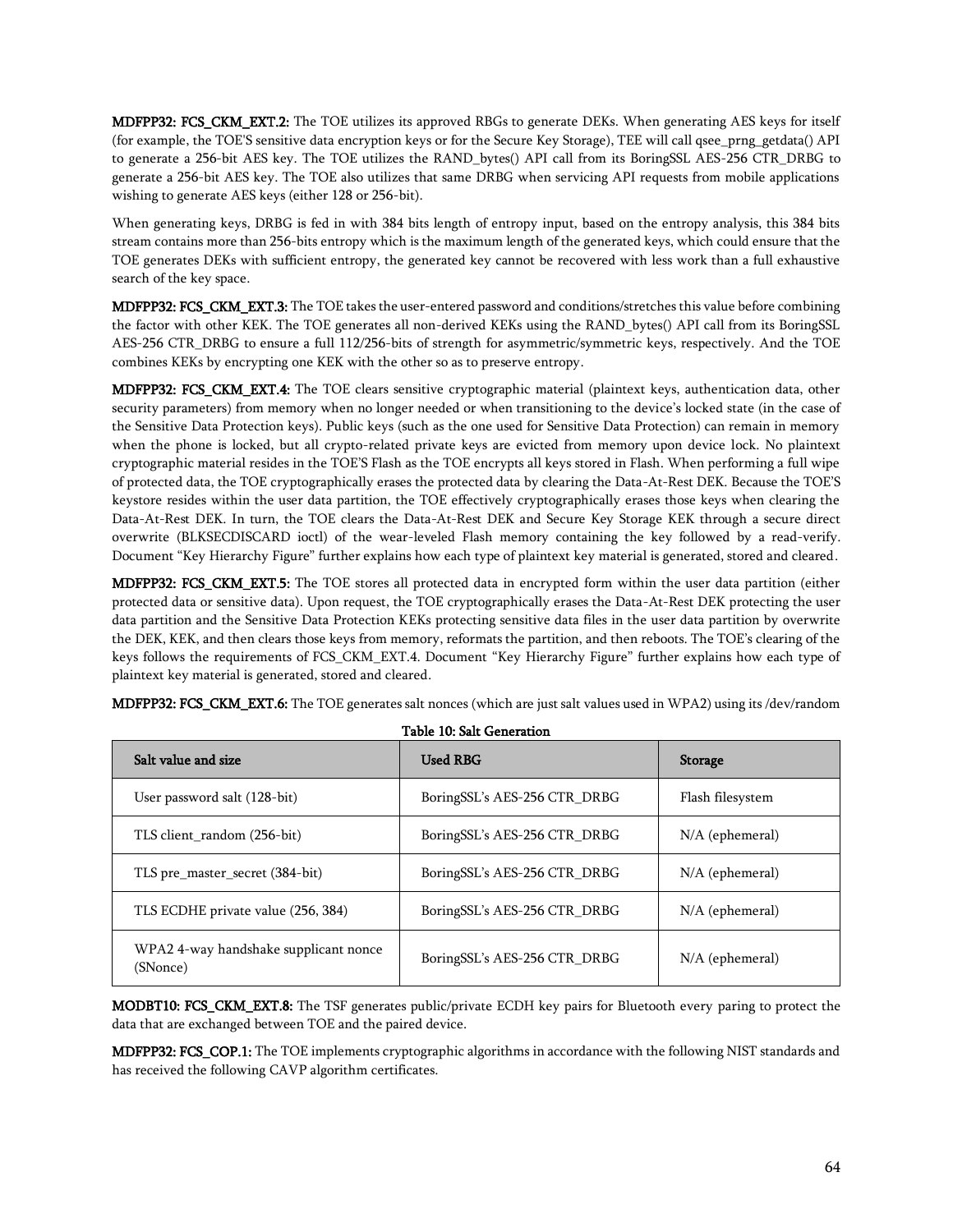The TOE's BoringSSL library (ae2bb641735447496bed334c495e4868b981fe32) provides the following cryptographic algorithms:

| <b>SFR</b>                        | Algorithm                                               | Standard                        |
|-----------------------------------|---------------------------------------------------------|---------------------------------|
| FCS_CKM.1 (Key Gen)               | RSA/ECDSA                                               | FIPS186-4                       |
| FCS_CKM.2 (Key Establishment)     | ECDSA-based Key exchange,<br>RSA-based Key exchange     | SP800-56A<br>SP800-56B          |
| FCS_COP.1/ENCRYPT (AES)           | AES CBC, CCMP, KW, KWP, GCM, CCM, XTS                   | FIPS 197, SP800-<br>38A/C/D/E/F |
| FCS COP.1/HASH (Hash)             | SHA-1, SHA-256/384/512                                  | FIPS 180-4                      |
| FCS_COP.1/SIGN (Sign/Verify)      | RSA/ECDSA Signature generation and verification         | FIPS 186-4                      |
| FCS COP.1/KEYHMAC (Keyed<br>Hash) | HMAC-SHA-1, HMAC-SHA-256, HMAC-SHA-384.<br>HMAC-SHA-512 | FIPS198-1                       |
| FCS_RBG_EXT.1 (Random)            | CTR DRBG<br>Hash DRBG                                   | SP800-90A                       |

|  | Table 11: Cryptographic Algorithms Provided by BoringSSL |  |
|--|----------------------------------------------------------|--|
|  |                                                          |  |

The TOE's Wi-Fi chipset (WCN6856) provides an AES-CCMP implementation, and the TOE's application processor provides the following cryptographic algorithms:

| <b>SFR</b>                         | Module                                                                                                                                                | Algorithm            | <b>Standard</b>                                      | <b>Certificates</b> |
|------------------------------------|-------------------------------------------------------------------------------------------------------------------------------------------------------|----------------------|------------------------------------------------------|---------------------|
| FCS_COP.1/<br><b>ENCRYPT</b> (AES) | Qualcomm(R) Crypto Engine Core                                                                                                                        | AES 128/256 CBC      | <b>FIPS</b><br>197, SP<br>$800 -$<br>38A             | A2045               |
| FCS_COP.1/<br><b>ENCRYPT</b> (AES) | Qualcomm (R) Inline Crypto Engine<br>(UFS) Encryption (ENCRYPT)<br>AES 128/256 XTS<br>Qualcomm (R) Inline Crypto Engine<br>(UFS) Decryption (DECRYPT) |                      | <b>FIPS</b><br>197, SP<br>800-38E                    | A2116<br>A2117      |
| FCS_COP.1/<br><b>HASH</b> (Hash)   | Qualcomm(R) Crypto Engine Core                                                                                                                        | SHA 1/256<br>Hashing | <b>FIPS</b><br>$180 - 4$                             | A2045               |
| FCS_COP.1/<br>KEYHMAC (Keyed Hash) | Qualcomm(R) Crypto Engine Core                                                                                                                        | HMAC-SHA-<br>1/256   | <b>FIPS</b><br>$198-1$ ,<br><b>FIPS</b><br>$180 - 4$ | A2045               |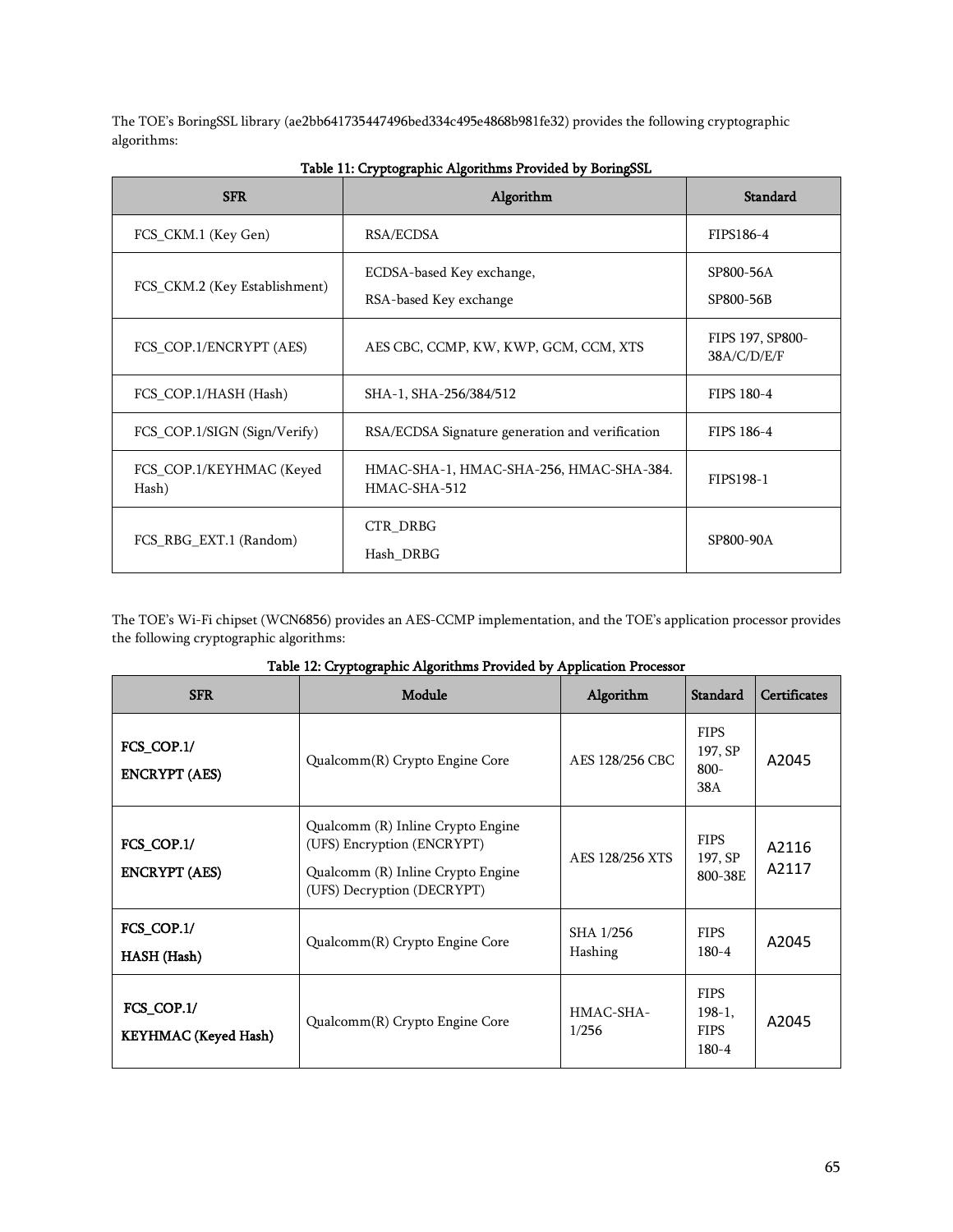| FCS_RBG_EXT.1 (Random)<br>(DRBG) | Qualcomm(R) Pseudo Random Number<br>Generator (DRBG)                                 | DRBG Bit<br>Generation | SP 800-<br>90A<br>(Hash-<br>256) | A2064<br>A2065 |
|----------------------------------|--------------------------------------------------------------------------------------|------------------------|----------------------------------|----------------|
| FCS CKM EXT.3                    | Qualcomm(R) Trusted Execution<br>Environment Kernel Software Crypto<br>APIs (KERNEL) | <b>KBKDF</b>           | SP 800-<br>108                   | A2122          |

The TOE's BoringSSL library supports the TOE's cryptographic Android Runtime (ART) methods (through Android's conscrypt JNI provider) afforded to mobile applications and also supports Android user-space processes and daemons (e.g., wpa\_supplicant). The TOE's Application Processor provides hardware accelerated cryptography utilized in Data-At-Rest (DAR) encryption of the user data partition.

The TOE stretches the user's password to create a password derived key. The TOE stretching function uses a series of steps to increase the memory required for key derivation (thus thwarting GPU-acceleration, off-line brute force, and precomputed dictionary attacks) and ensure proper conditioning and stretching of the user's password.

The TOE conditions the user's password using two iterations of PBKDFv2 with HMAC-SHA-256 in addition to some ROMix operations in an algorithm named scrypt. Scrypt consists of one iteration of PBKDFv2, followed by a series of ROMix operations, and finished with a final iteration of PBKDFv2. The ROMix operations increase the memory required for key derivation, thus thwarting GPU-acceleration (which can greatly decrease the time needed to brute force PBKDFv2 alone).

The following scrypt diagram shows how the password and salt are used with PBKDF v2 and ROMix to fulfil the requirements for password conditioning.



Figure 1: Password conditioning diagram

The resulting derived key from this operation is used to decrypt the FBE DEK (document "Key Hierarchy Figure" further explains on how this key is used in FBE) and to decrypt the Software based protected key.

The TOE uses HMAC as part of the TLS ciphersuites and makes HMAC functionality available to mobile applications. For TLS, the TOE uses HMAC using SHA-1 (with a 160-bit key) to generate a 160-bit MAC, SHA-256 (with a 256-bit key) to generate a 256-bit MAC, SHA-384 (with a 384-bit key) to generate a 384-bit MAC. For mobile applications, the TOE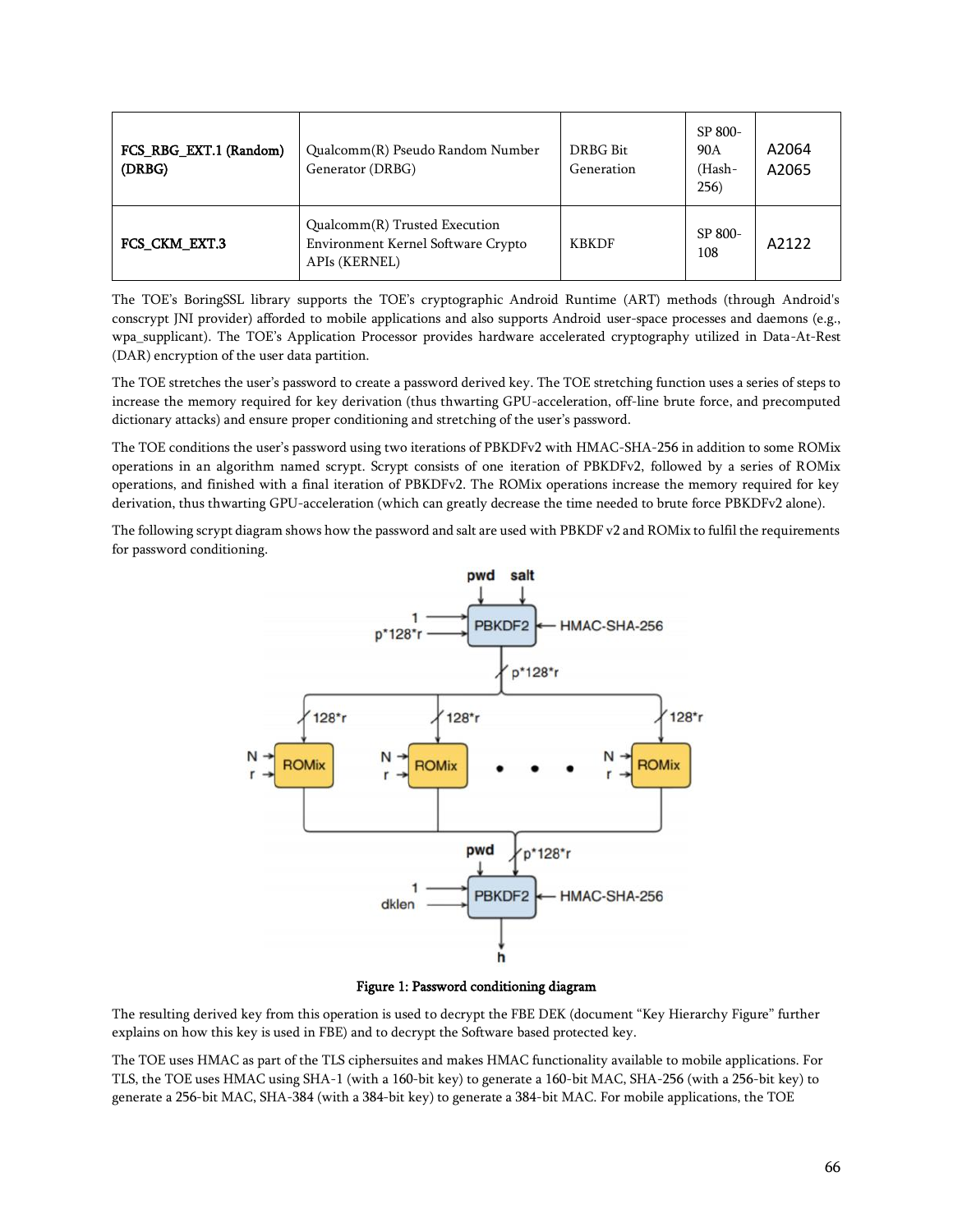provides all of the previous HMACs as well as SHA-512 (with a 512-bit key) to generate a 512-bit MAC. FIPS 198-1 & 180-4 dictate the block size used, and they specify block sizes/output MAC lengths of 512/160, 512/256, 1024/384, and 1024/512 bits for HMAC-SHA-1, HMAC-SHA-256, HMAC-SHA-384, and HMAC-SHA-512 respectively.

The TOE uses SHA together with algorithms in FCS\_COP.1/SIGN for digital signature generation and verification, SHA-1 is used to generate 160-bit message digest, SHA-256, SHA-384 and SHA512 are used to generate 256-bit, 384-bit and 512-bit message digests respectively. The TOE also uses SHA with algorithms in FCS\_COP.1/KEYHMAC and FCS COP.1/CONDITION for the hash value generation.

MDFPP32: FCS\_HTTPS\_EXT.1: The TOE supports the HTTPS protocol (compliant with RFC 2818) so that (mobile and system) applications executing on the TOE can act as HTTPS clients and securely connect to external servers using HTTPS. Administrators have no credentials and cannot use HTTPS or TLS to establish administrative sessions with the TOE as the TOE does not provide any such capabilities. The TOE does not establish the connection if the peer certificate is deemed invalid, and notify to the application that making the HTTPS connection.

MDFPP32: FCS\_IV\_EXT.1: The TOE generates IVs by reading from /dev/random for use with all keys, which is compliance with the requirements of Table 13: References and IV Requirements for NIST-approved Cipher Modes of MDFPP32.

MDFPP32: FCS\_RBG\_EXT.1: The TOE provides two RBGs including:

- 1. A SHA-256 Hash\_DRBG provided in the hardware of the Application Processor.
- 2. An AES-256 CTR\_DRBG provided by BoringSSL.

The AES-256 CTR\_DRBG that comes with BoringSSL is the only RBG present in the ColorOS and available for other user applications that running upon the OS. As such, the TOE provides mobile applications access (through an Android Java API) to random data drawn from its AES-256 CTR\_DRBG.

The TOE seeds the Hash\_DRBG of Application Processor with its hardware noise source to ensure at least 256-bits of entropy. The TOE then uses the output of Hash\_DRBG to continuously fill the Linux Kernel Random Number Generator (LKRNG) input pool, then the TOE seeds its BoringSSL AES-256 CTR\_DRBG using 384-bits of data from /dev/random, which get data from the LKRNG input pool, thus ensuring at least 256-bits of entropy can be got for the generated random numbers. The TOE uses its BoringSSL DRBG for all random generation including keys, IVs and salts.

MDFPP32: FCS\_SRV\_EXT.1: The TOE provides applications access to the cryptographic operations including encryption (AES), hashing (SHA), signing and verification (RSA & ECDSA), key hashing (HMAC), generation of asymmetric keys for key establishment (RSA and ECDH), and generation of asymmetric keys for signature generation and verification (RSA, ECDSA). The TOE provides access through the Android operating system's Java API, through the native BoringSSL API, and through the application processor module (user and kernel) APIs.

**MDFPP32: FCS\_STG\_EXT.1:** The TOE provides the user, administrator, and mobile applications the ability to import and use asymmetric public and private keys into the TOE's software-based Secure Key Storage. Certificates are stored in files using UID-based permissions and an API virtualizes the access. Additionally, the user and administrator can request the TOE to destroy the keys stored in the Secure Key Storage.

While normally mobile applications cannot use or destroy the keys of another application, applications that share a common application developer (and are thus signed by the same developer key) may do so. In other words, applications with a common developer (and which explicitly declare a shared UUID in their application manifest) may use and destroy each other's keys located within the Secure Key Storage.

The TOE also provides additional protections on keys beyond including key attestation, to allow enterprises and application developers the ability to ensure which keys have been generated securely within the phone.

Document "Key Hierarchy Figure" further explains how each type of plaintext key material is generated, stored and cleared.

MDFPP32: FCS\_STG\_EXT.2: The TOE employs a key hierarchy that protects all DEKs and KEKs, see document "Key Hierarchy Figure" for more information.

Long-term Trusted channel Key Material (LTTCKM, i.e., Bluetooth and WiFi keys) are encrypted using AES-256-GCM encryption within their respective configuration files.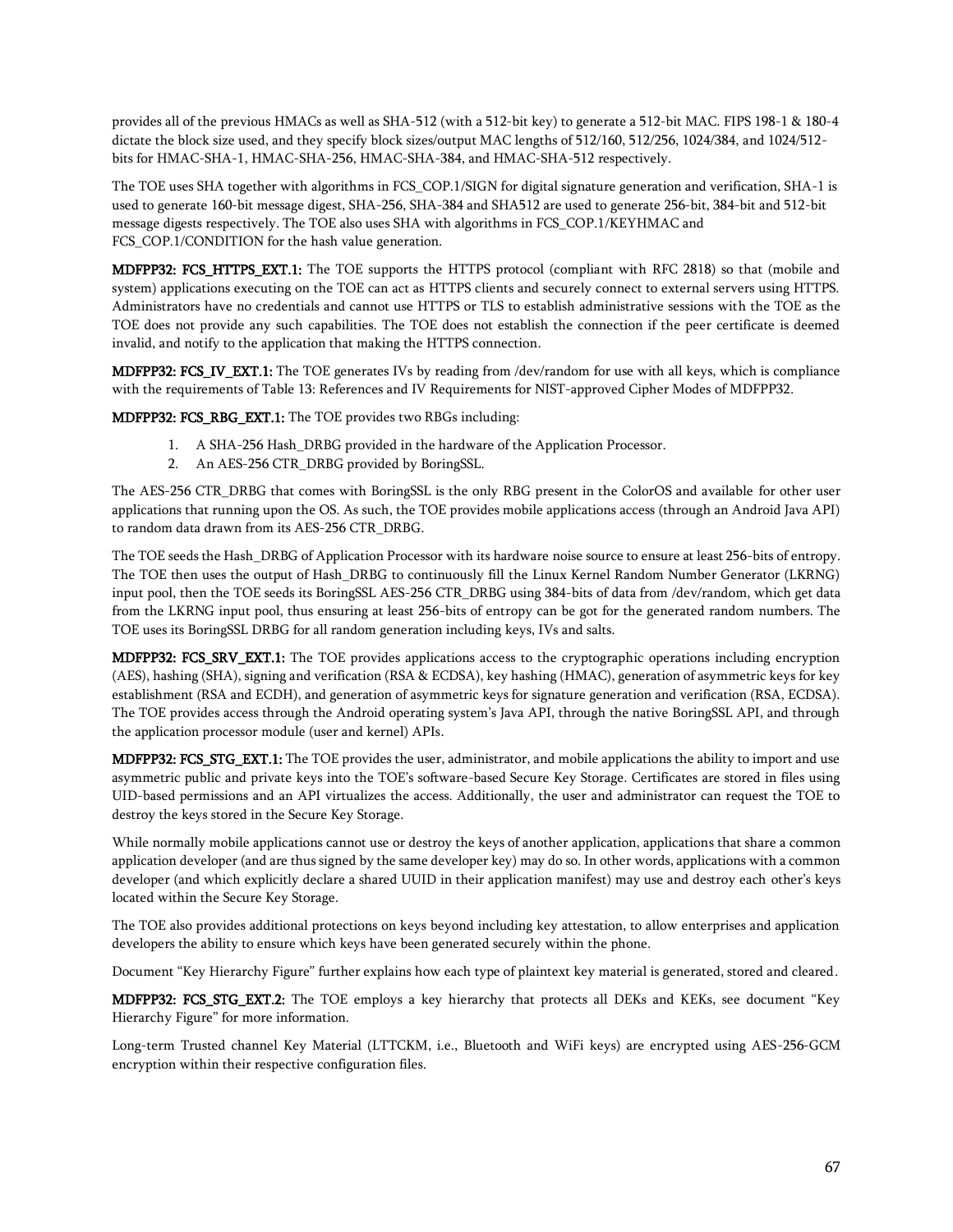All keys are 256-bits in size. All keys are generated using the TOE'S BoringSSL AES-256 CTR\_DRBG or application processor SHA-256 Hash\_DRBG. By utilizing only 256-bit KEKs, the TOE ensures that all keys are encrypted by an equal or larger sized key.

In the case of Wi-Fi, the TOE utilizes the 802.11-2012 KCK and KEK keys to unwrap (decrypt) the WPA2 Group Temporal Key received from the access point. The TOE protects persistent Wi-Fi keys (user certificates and private keys) by storing them in the Android Key Store.

MDFPP32: FCS\_STG\_EXT.3: The TOE protects the integrity of all DEKs and KEKs (other than LTTCKM keys) stored in Flash by using authenticated encryption/decryption methods (GCM). The TOE protects the Wi-Fi LTTCKM keys using an AES-GCM-256 key protected by the TOE's secure key storage (KeyStore). The TOE protects the BT LTTCKM keys through an AES-CBC-256 key protected by TEE, and then a HMAC-SHA-256 key protected by TEE.

PKGTLS11: FCS\_TLS\_EXT.1: The TOE is implemented as the TLS client.

PKGTLS11: FCS\_TLSC\_EXT.1/2: The TOE provides mobile applications (through its Android API) the use of TLS version 1.1 and 1.2 together with the ciphersuites defined in Section [6.1.2.25](#page-36-0) to all the applications that running on the ColorOS, and the TOE requires no configuration other than using the appropriate library APIs as described in the Admin Guidance. The TOE also supports to import certificate for the applications use.

When an application uses the APIs provided in the Admin Guide to attempt to establish a trusted channel connection based on TLS or HTTPS, the TOE supports only Subject Alternative Name (SAN) (DNS and IP address) as reference identifiers (the TOE does not accept reference identifiers in the Common Name[CN]). The TOE supports client (mutual) authentication using X.509v3 certificates, and there is no any other factors beyond configuration that are necessary in order for the client to engage in mutual authentication. The TOE in its evaluated configuration and, by design, supports elliptic curves for TLS (P-256 & P-384) and has a fixed set of supported curves (thus the admin cannot and need not configure any curves).

No additional configuration is needed to restrict allow the device to use the supported cipher suites, as only the claimed cipher suites are supported in the aforementioned library as each of the aforementioned ciphersuites are supported on the TOE by default or through the use of the TLS library.

While the TOE supports the use of wildcards in X.509 reference identifiers (SAN and CN), the TOE does not support certificate pinning. If the TOE cannot determine the revocation status of a peer certificate, the TOE rejects the certificate and rejects the connection.

WLANCEP10: FCS\_TLSC\_EXT.1/2/WLAN: The TSF supports TLS versions 1.0, 1.1, and 1.2 and also supports the selected ciphersuites utilizing SHA-1, SHA-256, and SHA-384 (see the selections in section 6 for FCS\_TLSC\_EXT.1/WLAN) for use with EAP-TLS as part of WPA2. The TOE in its evaluated configuration and, by design, supports only evaluated elliptic curves (P-256 & P-384 and no others) and has a fixed set of supported curves (thus the admin cannot and need not configure any curves).

Below is the list of ciphersuites that supported by the TOE:

- TLS\_RSA\_WITH\_AES\_256\_CBC\_SHA as defined in RFC 5246
- TLS\_RSA\_WITH\_AES\_128\_GCM\_SHA256 as defined in RFC 5288
- TLS\_RSA\_WITH\_AES\_256\_GCM\_SHA384 as defined in RFC 5288
- TLS\_ECDHE\_ECDSA\_WITH\_AES\_128\_GCM\_SHA256 as defined in RFC 5289
- TLS\_ECDHE\_ECDSA\_WITH\_AES\_256\_GCM\_SHA384 as defined in RFC 5289
- TLS\_ECDHE\_RSA\_WITH\_AES\_128\_GCM\_SHA256 as defined in RFC 5289
- TLS\_ECDHE\_RSA\_WITH\_AES\_256\_GCM\_SHA384 as defined in RFC 5289

The TOE allows the user to load and utilize authentication certificates for EAP-TLS used with WPA. The Android UI (Settings->Security->Credential storage: Install from device storage) allows the user to import an RSA or ECDSA certificate and designate its use as WiFi.

The TOE supports Elliptic Curves Extension of NIST curves (secp256r1, secp384r1) in the Client Hello handshake message by default.

PKGTLS11: FCS\_TLSC\_EXT.4: The TOE support secure renegotiation in accordance with RFC 5746. Rehandsharking SSL engine URL: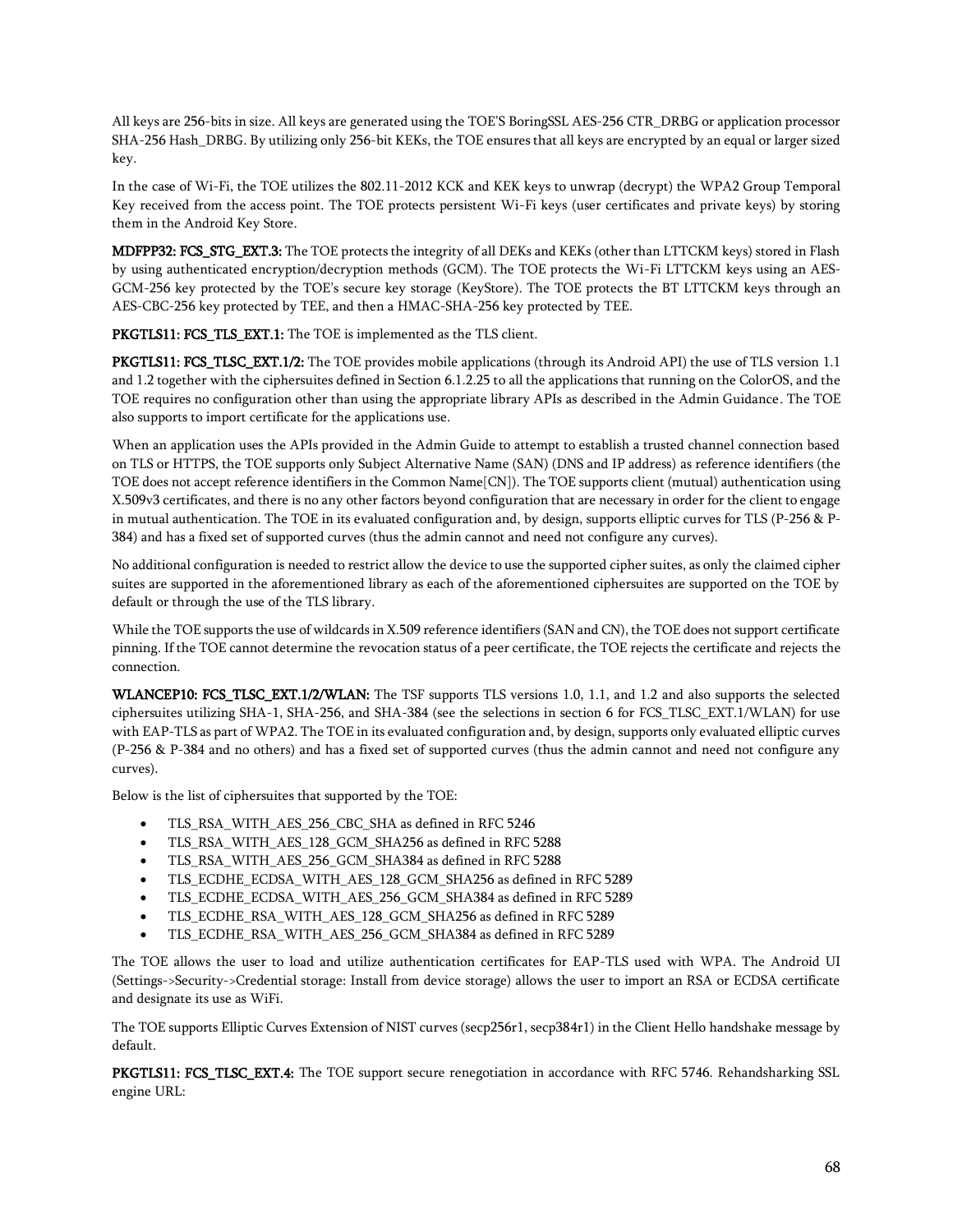https://developer.android.com/reference/javax/net/ssl/SSLEngine

PKGTLS11: FCS\_TLSC\_EXT.5: The TOE supports Elliptic Curves Extension of NIST curves (secp256r1, secp384r1) in the Client Hello handshake message by default.

# 7.3 User Data Protection

The User data protection function is designed to fulfill the following security functional requirements:

**MDFPP32: FDP\_ACF\_EXT.1:** The TOE provides the following categories of system services to applications:

- 1. Normal A lower-risk permission that gives an application access to isolated application-level features, with minimal risk to other applications, the system, or the user. The system automatically grants this type of permission to a requesting application at installation, without asking for the user's explicit approval (though the user always has the option to review these permissions before installing). An example of a normal permission is the ability to vibrate the device: android.permission.VIBRATE. This permission allows an application to make the device vibrate, and an application that does not request (or declare) this permission would have its vibration requests ignored.
- 2. Dangerous A higher-risk permission that would give a requesting application access to private user data or control over the device that can negatively impact the user. Because this type of permission introduces potential risk, the system cannot automatically grant it to the requesting application. For example, any dangerous permissions requested by an application will be displayed to the user and require confirmation before proceeding or some other approach can be taken to avoid the user automatically allowing the use of such facilities.

An example of a dangerous privilege would be access to location services to determine the location of the mobile device: android.permission.ACCESS\_FINE\_LOCATION. The TOE controls access to Dangerous permissions during the running of the application. The TOE prompts the user to review the application's requested permissions (by displaying a description of each permission group, into which individual permissions map, that an application requested access to). If the user approves, then the application is allowed to continue running. If the user disapproves, the devices continues to run, but cannot use the services protected by the denied permissions. Thereafter, the mobile device grants that application during execution access to the set of permissions declared in its Manifest file.

3. Signature - A permission that the system is to grant only if the requesting application is signed with the same certificate as the application that declared the permission. If the certificates match, the system automatically grants the permission without notifying the user or asking for the user's explicit approval.

An example of a signature permission is the android.permission.BIND VPN SERVICE that an application must declare in order to utilize the VpnService APIs of the device. Because the permission is a Signature permission, the mobile device only grants this permission to an application (2nd installed app) that requests this permission and that has been signed with the same developer key used to sign the application (1st installed app) declaring the permission (in the case of the example, the Android Framework itself).

4. Signature|System - A permission that the system is to grant only to packages in the Android system image or that are signed with the same certificates. Please avoid using this option, as the signature protection level should be sufficient for most needs and works regardless of exactly where applications are installed. This permission is used for certain special situations where multiple vendors have applications built into a system image which need to share specific features explicitly because they are being built together.

An example of a Signature|System permission is the android.permission.LOCATION\_HARDWARE, which allows an application to use location features in hardware (such as the geofencing API). The device grants this permission to requesting applications that either have been signed with the same developer key used to sign the Android application declaring the permissions or that reside in the "system" directory within Android (which for Android 4.4 and above, are applications residing in the /system/priv-app/ directory on the read-only system partition). Put another way, the device grants systemOrSignature permissions by Signature or by virtue of the requesting application being part of the "system image".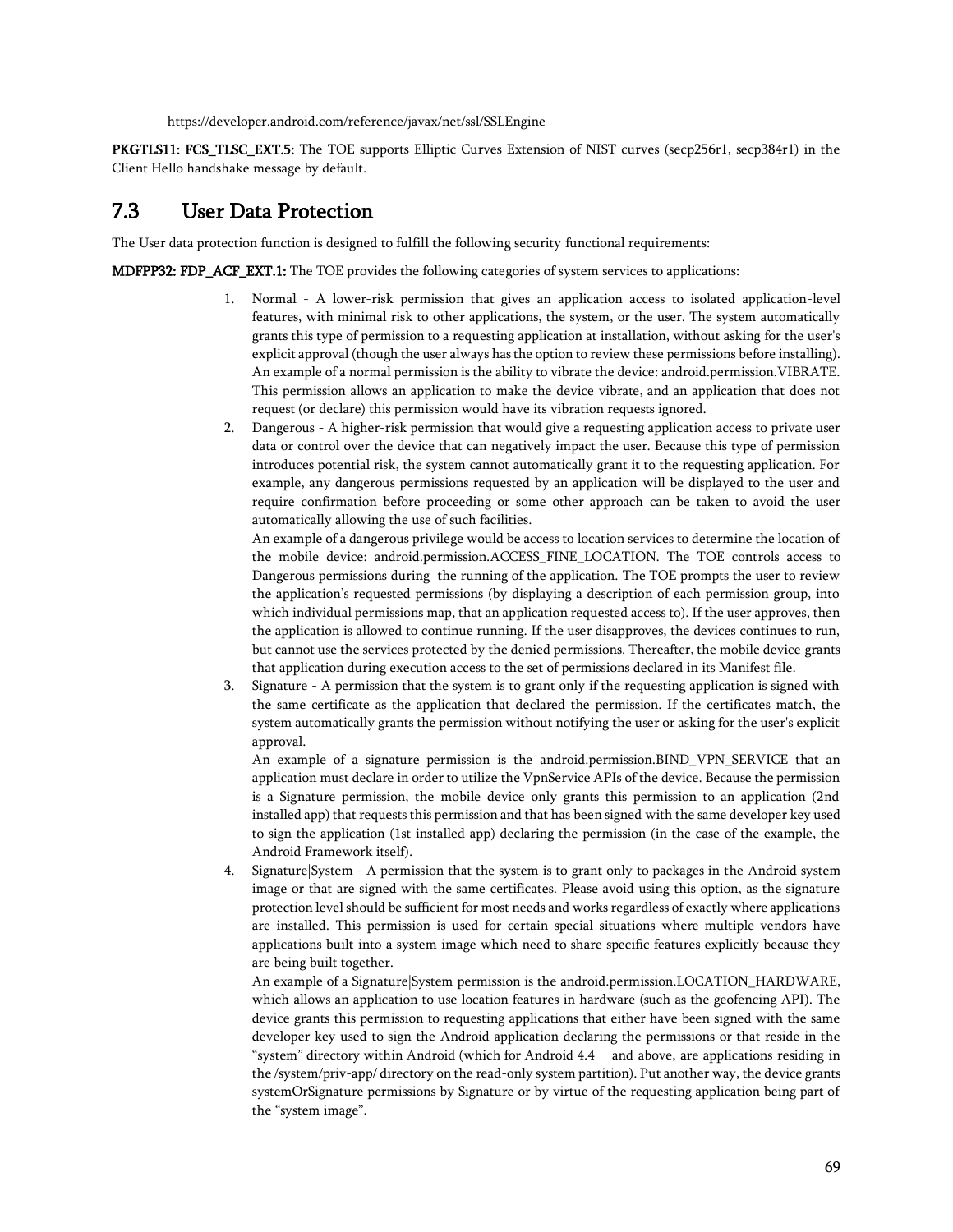Additionally, Android includes the following flags that layer atop the base categories.

- 1. privileged this permission can also be granted to any applications installed as privileged apps on the system image. Please avoid using this option, as the signature protection level should be sufficient for most needs and works regardless of exactly where applications are installed. This permission flag is used for certain special situations where multiple vendors have applications built into a system image which need to share specific features explicitly because they are being built together.
- 2. system Old synonym for 'privileged'.
- 3. development this permission can also (optionally) be granted to development applications (e.g., to allow additional location reporting during beta testing).
- 4. appop this permission is closely associated with an app op for controlling access.
- 5. pre23 this permission can be automatically granted to apps that target API levels below API level 23 (Marshmallow/6.0).
- 6. installer this permission can be automatically granted to system apps that install packages.
- 7. verifier this permission can be automatically granted to system apps that verify packages.
- 8. preinstalled this permission can be automatically granted to any application pre-installed on the system image (not just privileged apps) (the TOE does not prompt the user to approve the permission).

For older applications (those targeting Android's pre-23 API level, i.e., API level 22 [lollipop] and below), the TOE will prompt a user at the time of application installation whether they agree to grant the application access to the requested services. Thereafter (each time the application is run), the TOE will grant the application access to the services specified during install.

For newer applications (those targeting API level 23 or later), the TOE grants individual permissions at application run-time by prompting the user for confirmation of each permissions category requested by the application (and only granting the permission if the user chooses to grant it).

The Android 12.0 (Level 31) API (https://developer.android.com/about/versions/12/features) provides a description of the services available to mobile applications.

While Android provides a large number of individual permissions, they are generally grouped into categories or features that provide similar functionality. Below table shows a series of functional categories centered on common functionality.

| <b>Service Features</b>                   | Description                                                                             |
|-------------------------------------------|-----------------------------------------------------------------------------------------|
| Sensitive I/O Devices & Sensors           | Location services, Audio & Video capture, Body sensors                                  |
| User Personal Information & Credentials   | Contacts, Calendar, Call logs, SMS                                                      |
| Metadata & Device ID Information          | IMEI, Phone Number                                                                      |
| Data Storage Protection                   | App data, App cache                                                                     |
| System Settings & Application Management  | Date time, Reboot/Shutdown, Sleep, Force-close application,<br>Administrator Enrollment |
| Wi-Fi, Bluetooth, USB Access              | Wi-Fi, Bluetooth, USB tethering, debugging and file transfer                            |
| Mobile Device Management & Administration | <b>MDM APIs</b>                                                                         |
| Peripheral Hardware                       | NFC, Camera, Headphones                                                                 |
| Security & Encryption                     | Certificate/Key Management, Password, Revocation rules                                  |

|  |  |  | Table 13: Function Categories |
|--|--|--|-------------------------------|
|--|--|--|-------------------------------|

Applications with a common developer have the ability to allow sharing of data between their applications. A common application developer can sign their generated APK with a common certificate or key and set the permissions of their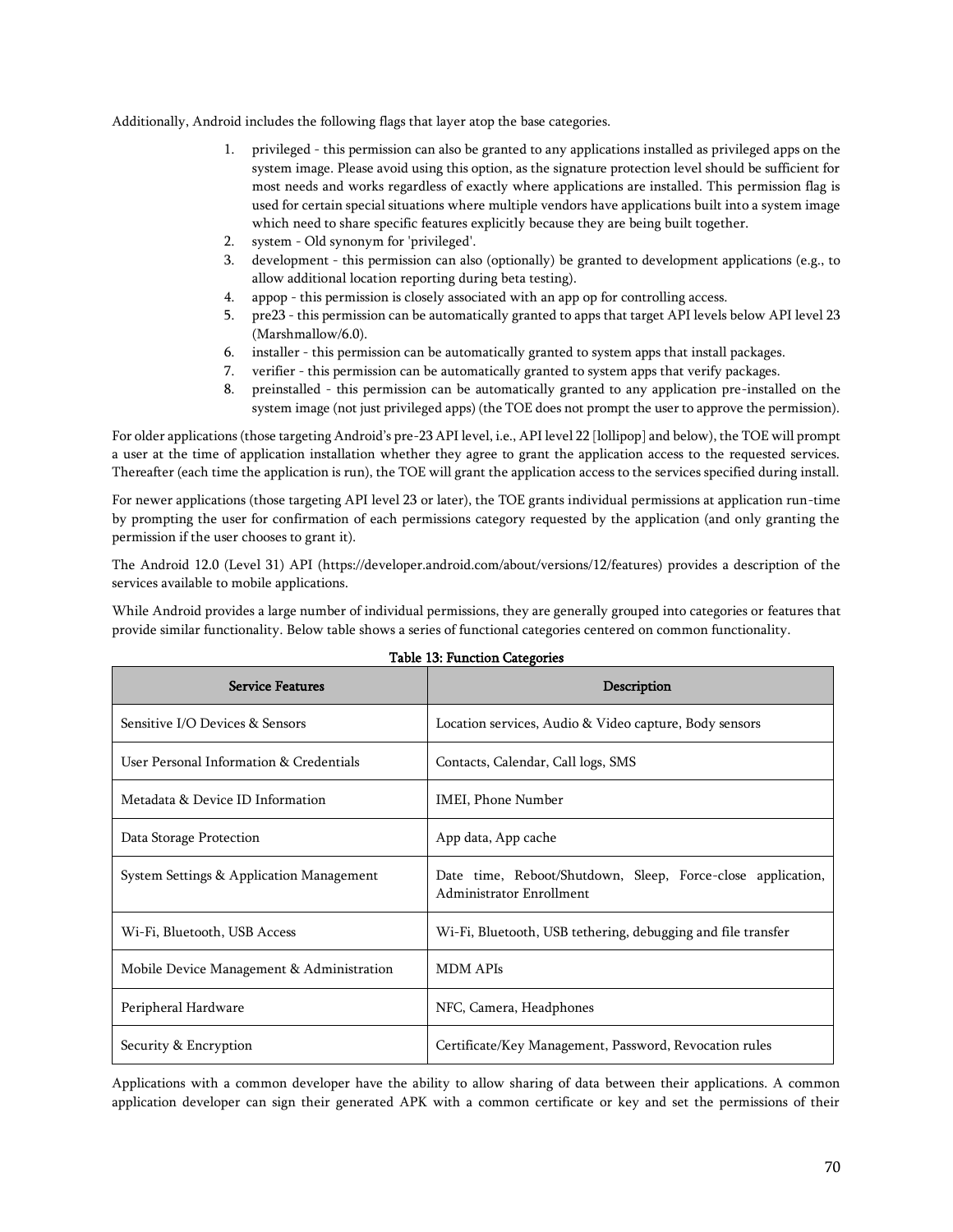application to allow data sharing. When the different applications' signatures match and the proper permissions are enabled, information can then be shared as needed.

The TOE supports Enterprise profiles to provide additional separation between application and application data belonging to the Enterprise profile. Applications installed into the Enterprise versus Personal profiles cannot access each other's secure data, applications, and can have separate device administrators/managers. This functionality is built into the device by default and does not require an application download. The Enterprise administrative app (an MDM agent application installed into the Enterprise Profile) may enable cross-profile contacts search, in which case, the device owner can search the address book of the enterprise profile. Please see the Admin Guide for additional details regarding how to set up and use Enterprise profiles. Ultimately, the enterprise profile is under control of the personal profile. The personal profile can decide to remove the enterprise profile, thus deleting all information and applications stored within the enterprise profile. However, despite the "control" of the personal profile, the personal profile cannot dictate the enterprise profile to share applications or data with the personal profile; the enterprise profile MDM must allow for sharing of contacts before any information can be shared.

MDFPP32: FDP\_ACF\_EXT.2: The TOE allows an administrator to allow sharing of the enterprise profile address book with the normal profile. Each application group (profile) has its own calendar as well as keychain (keychain is the collection of user [not application] keys, and only the user can grant the user's applications access to use a given key in the user's keychain), thus the personal and work profiles do not share calendar appointments nor keys.

MDFPP32: FDP\_DAR\_EXT.1: The TOE provides Data-At-Rest AES-256 XTS hardware encryption (also known as FBE, filebased encryption) for all data stored on the TOE in the user data partition (which includes both user data and TSF data). FBE provide the Credential Encrypted (CE) storage locations available to applications, which is the default storage location and only available after the user has unlocked the device.

The TOE also has TSF data relating to key storage for TSF keys not stored in the system's Android Key Store. The TOE separately encrypts those TSF keys and data. Additionally, the TOE includes a read-only filesystem in which the TOE's system executables, libraries, and their configuration data reside. For its Data-At-Rest encryption of the data partition on the internal Flash (where the TOE stores all user data and all application data), the TOE uses an AES-256 bit DEK with XTS feedback mode to encrypt each file in the data partition using dedicated application processor hardware.

MDFPP32: FDP\_DAR\_EXT.2: The TOE provides a Java library for Sensitive Data Protection (SDP) that application developers can use to opt-in for sensitive data protection. When developer opt-in for SDP, all data that is received on the device destined for that application is treated as sensitive. This library provides two mechanisms, Authenticated Encryption (AE) and Brief Authenticated Encryption (BE), using the symmetric and asymmetric key scheme respectively. When the AE mechanism is used, the library calls into the TOE to generate an AES key that acts as a master KEK for the SDP encryption process. The AE mechanism could encrypt or decrypt data only when the device is unlocked. When the BE mechanism is used, the library calls into the TOE to generate an RSA key that acts as a master KEK for the SDP encryption process. When an application that uses BE mechanism receives incoming data while the device is locked, an AES symmetric DEK is generated to encrypt that data. The public key from the master RSA KEK above is then used to encrypt the AES DEK. Once the device is unlocked, the RSA KEK private key is decrypted and can be used to decrypt the AES DEK for each piece of information that was stored while the device was locked. The TOE then takes that decrypted data and could re-encrypts it with AE mechanism.

MDFPP32: FDP\_IFC\_EXT.1: The TOE supports the installation of VPN Client applications, which ensures all traffics other than traffic necessary to establish the VPN connection go through the VPN tunnel. The TOE routes all packets through the kernel's IPsec interface (ipsec0) when the VPN is active. When the kernel routes these data packets, it will determine whether to protect, bypass or discard according to the policy configured by the user.

There is no difference in the routing of IP traffic when using any supported baseband protocols (e.g. Wi-Fi or, LTE). The only exception to all traffic being routed to the VPN is in the instance of ICMP echo requests. The TOE uses ICMP echo responses on the local subnet to facilitate network troubleshooting and categorizes it as a part of ARP. As such, if an ICMP echo request is issued on the subnet the TOE is part of, it will respond with an ICMP echo response, but no other instances of traffic will be routed outside of the VPN.

MDFPP32: FDP\_PBA\_EXT.1: The TOE requires the user to enter their password to enroll, re-enroll or un-enroll any biometric templates. When the user attempts biometric authentication to the TOE, the biometric sensor takes an image of the presented biometric for comparison to the enrolled templates. The captured image is used to generate the features points and then compared to all the stored templates on the device to determine if there is a match. The complete biometric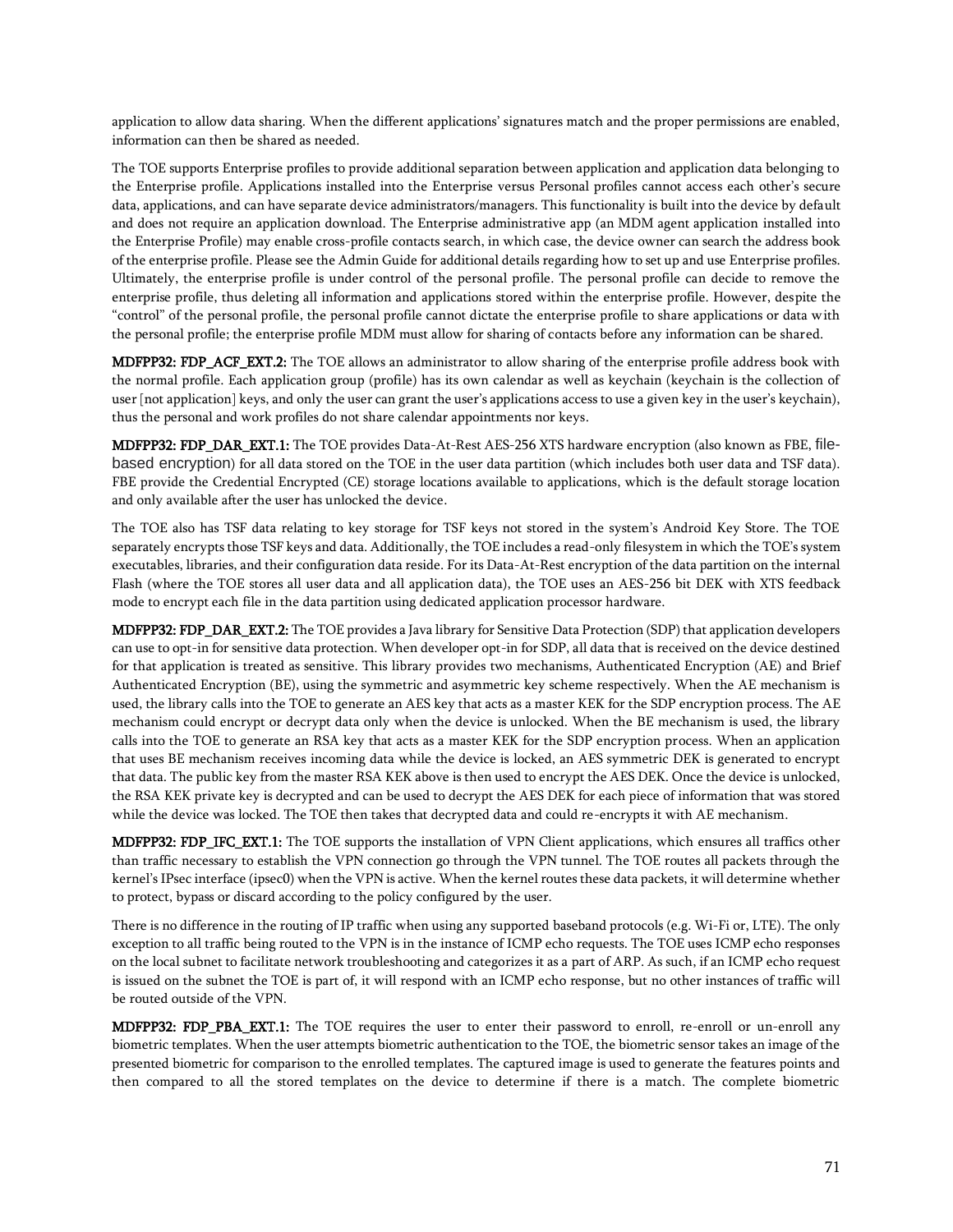authentication process is handled inside the TEE (including image capture, all processing and match determination). The image is provided to the biometric service to check the enrolled templates for a match to the captured image.

Password authentication is required prior to managing the authentication templates, include viewing or modifying the template information, enrolling a new template, unenrolling the existing template, trying to enable or disable the biometric authentication mechanism.

MDFPP32: FDP\_STG\_EXT.1: The TOE'S Trusted Anchor Database consists of the built-in certs and any additional user or admin/MDM loaded certificates. The built-in certs are individually stored in the device's read-only system image in the /system/etc/security/cacerts directory, and the user can individually disable certs through Android's user interface [Settings- >Security-> Trusted Credentials]. Because the built-in CA certificates reside on the read-only system partition, the TOE places a copy of any disabled built-in certificate into the /data/misc/user/X/cacerts- removed/ directory, where 'X' represents the user's number (which starts at 0).

The TOE stores added CA certificates in the corresponding /data/misc/user/X/cacerts-added/ directory and also stores a copy of the CA certificate in the user's Secure Key Storage (residing in the /data/misc/keystore/user\_X/ directory). The TOE uses Linux file permissions that prevent any mobile application or entity other than the TSF from modifying these files. Only applications registered as an administrator (such as an MDM Agent Application) have the ability to access these files, staying in accordance to the permissions established in FMT\_SMF\_EXT.1 and FMT\_MOF\_EXT.1.

MDFPP32: FDP\_UPC\_EXT.1/APPS: The TOE provides APIs allowing non-TSF applications (mobile applications) the ability to establish a secure channel using TLS, HTTPS, and Bluetooth BR/EDR and LE. Mobile applications can use the following Android APIs for TLS, HTTPS, and Bluetooth respectively:

- 1. javax.net.ssl.SSLContex
- http://developer.android.com/reference/javax/net/ssl/SSLContext.html
- 2. javax.net.ssl.HttpsURLConnection http://developer.android.com/reference/javax/net/ssl/HttpsURLConnection.html
- 3. android.bluetooth http://developer.android.com/reference/android/bluetooth/package-summary.html

# 7.4 Identification and Authentication

The Identification and authentication functions are designed to fulfill the following security functional requirements:

MDFPP32: FIA\_AFL\_EXT.1: The TOE maintains in persistent storage, for each user, the number of failed password logins since the last successful login, and upon reaching the maximum number of incorrect logins, the TOE performs a full wipe of all protected data (and in fact, wipes all user data). An administrator can adjust the number of failed logins for the cryptlock screen from the default of 10 failed logins to a value between 0 (deactivate wiping) and 50 through an MDM. The TOE validates passwords by providing them to Android's Gatekeeper (which runs in the Trusted Execution Environment). If the presented password fails to validate, the TOE increments the incorrect password counter before displaying a visual error to the user. Android's Gatekeeper keeps this password counter in persistent secure storage and increments the counter before validating the password. Upon successful validation of the password, this counter is reset back to zero. By storing the counter persistently, and by incrementing the counter prior to validating it, the TOE ensures a correct tally of failed attempts even if it loses power.

The TOE allows the user to unlock the device using his or her fingerprint or face. The TOE (through a separate counter) allows users up to 5 attempts to unlock the device via fingerprint/face before temporarily disabling fingerprint/face authentication for 30 seconds. While the TOE has temporarily disabled the fingerprint sensor/ face camera, the user can input their password to unlock the phone. After a total of 4 failed rounds of attempted fingerprint/face authentications (20 total unlock attempts), the TOE completely disables the fingerprint sensor/face camera. Once the TOE has disabled the fingerprint or face unlock entirely, it remains disabled until the user enters their password to unlock the device. Note that restarting the phone at any point disables the fingerprint sensor and face cameras automatically until the user enters a correct password and unlocks the phone, and therefore TOE restart disruptions are not applicable for biometric authentication mechanisms.

MODBT10: FIA\_BLT\_EXT.1: The TOE requires explicit user authorization before it will pair with a remote Bluetooth device. When pairing with another device, the TOE requires that the user either confirm that a displayed numeric passcode matches between the two devices or that the user enter (or choose) a numeric passcode that the peer device generates (or must enter).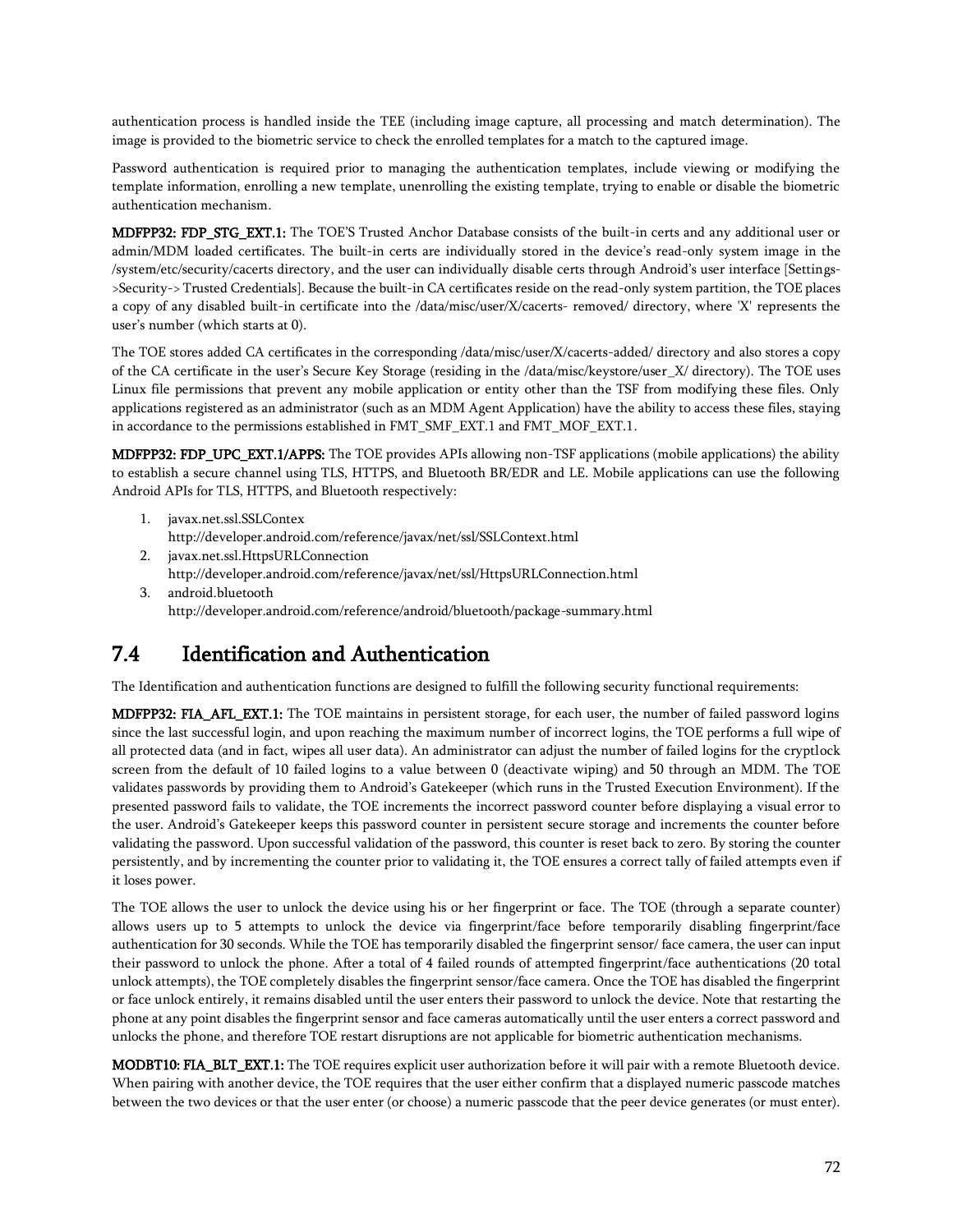The TOE requires this authorization (via manual input) for mobile application use of the Bluetooth trusted channel and in situations where temporary (non-bonded) connections are formed.

MODBT10: FIA\_BLT\_EXT.2: The TOE prevents data transfer of any type until Bluetooth pairing has completed, there is no RFCOMM nor L2CAP data transfer can occur before pairing. Additionally, the TOE supports OBEX (OBject Exchange) through L2CAP (Logical Link Control and Adaptation Protocol).

MODBT10: FIA\_BLT\_EXT.3: The TOE rejects duplicate Bluetooth connections by only allowing a single session per paired device. This ensures that when the TOE receives a duplicate session attempt while the TOE already has an active session with that device, then the TOE ignores the duplicate session.

MODBT10: FIA\_BLT\_EXT.4: The TOE'S Bluetooth host and controller supports Bluetooth Secure Simple Pairing and the TOE utilizes this pairing method when the remote host also supports it.

Secure Simple Paring follows these phases:

- 1. generate ECDH key and exchange public key through ECDH procedure
- 2. negotiate authentication protocol
- 3. authenticate peer device; 4)derive BR/EDR or LE shared link key

MODBT10: FIA\_BLT\_EXT.6: The TOE requires explicit user authorization before granting trusted remote devices access to services associated with the OPP and MAP Bluetooth profiles. Additionally, the TOE requires explicit user authorization before granting untrusted remote devices access to services associated with all available profiles.

OPP will pair after the end user agrees to the pairing. After the pairing is completed, the TOE will pop a notification when trusted remote device transmits a file to the TOE and the user needs to agree again. Every time the TOE gets a "receive file" action, it needs user's consent.

MAP will pair after the end user agrees to the pairing. After the pairing is completed, the TOE will pop a notification that prompts to access MAP service and the user needs to agree again. Once it is agreed, the trust remote device can access MAP every time without user's further consent.

MODBT10: FIA\_BLT\_EXT.7: The TOE requires explicit user authorization before granting untrusted remote devices access to services associated with all available profile.

MDFPP32: FIA\_BMG\_EXT.1/Fingerprint: The TOE's fingerprint sensor provides a FAR of 1:100,000 with an FRR of 3%, which meets the requirements for FIA\_BMG\_EXT.1/Fingerprint. Calculations of FAR/FRR/SAFAR can be found in the Section 1 of document "Appendix of OPPO Find X5 Pro on ColorOS 12.1 Security Target - FAR/FRR Calculation".

Users have up to 5 attempts to unlock the phone using fingerprint before the fingerprint unlock method is disabled for 30 seconds. After the 4th unsuccessful round of unlock attempts (a total of 20 fingerprint attempts), the fingerprint sensor is disabled entirely and the user is prompted for their password. The fingerprint unlock remains disabled until the user enters their password.

Since the user can attempt to unlock the phone a total of 20 times before the fingerprint is disabled, the SAFAR of the fingerprint authentication factor is 1:5,000.

MDFPP32: FIA\_BMG\_EXT.1/Face: The TOE's face camera provides a FAR of 1:100,000 with an FRR of 3%, which meets the requirements for FIA\_BMG\_EXT.1/Face. Calculations of FAR/FRR/SAFAR can be found in the Section 2 of document "Appendix of OPPO Find X5 Pro on ColorOS 12.1 Security Target - FAR/FRR Calculation".

Users have up to 5 attempts to unlock the phone using their face before the Face Unlock method is disabled for 30 seconds. After the 4th unsuccessful round of unlock attempts (a total of 20 face recognition attempts), the face camera is disabled entirely and the user is prompted for their password. The Face unlock remains disabled until the user enters their password.

Since the user can attempt to unlock the phone a total of 20 times before Face Unlock is disabled, the SAFAR of the phone is 1:5000.

WLANCEP10: FIA\_PAE\_EXT.1: The TOE can join WPA2-802.1X (802.11i) wireless networks requiring EAP-TLS authentication, acting as a client/supplicant (and in that role connect to the 802.11 access point and communicate with the 802.1X authentication server).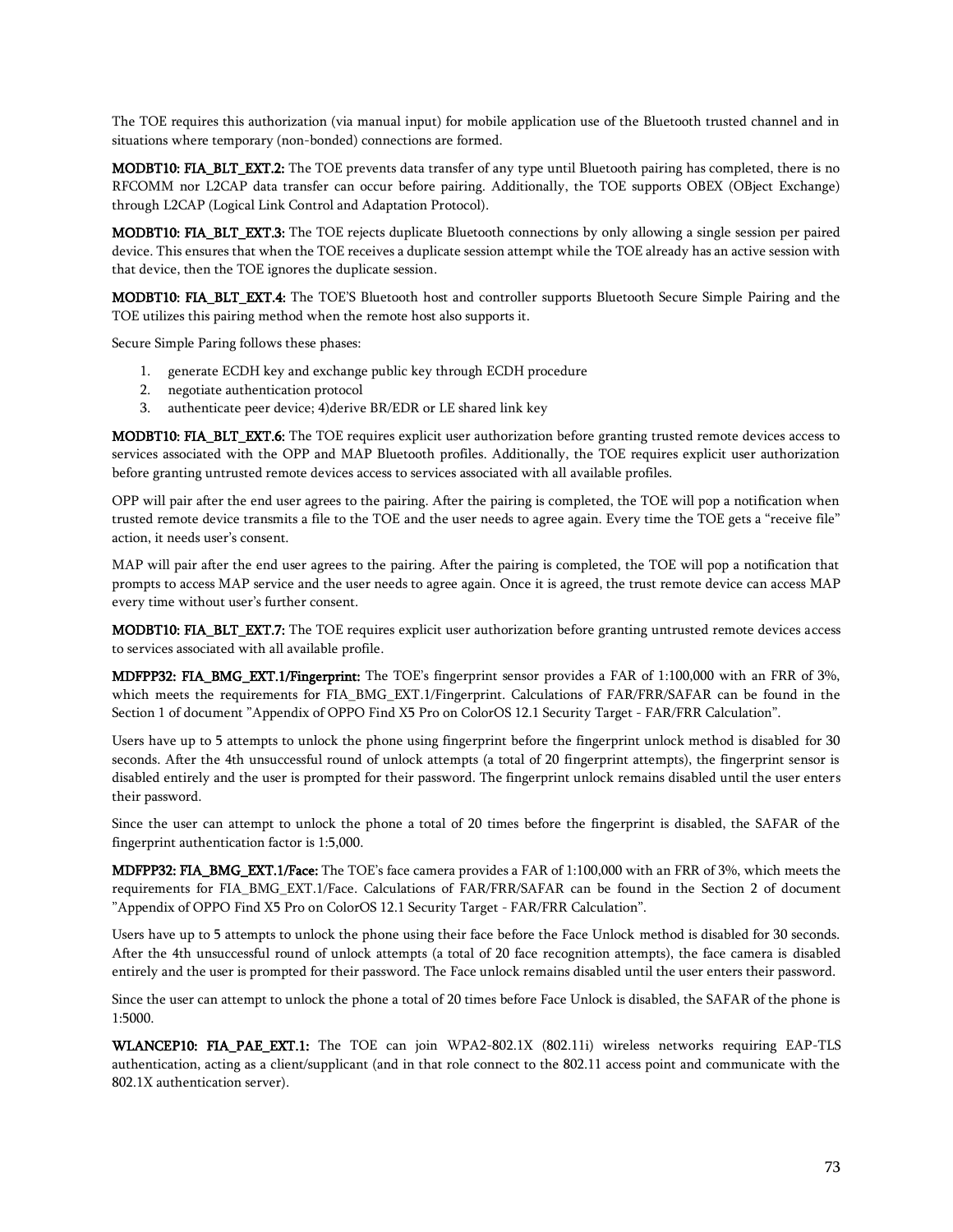MDFPP32: FIA\_PMG\_EXT.1: The TOE authenticates the user through a password consisting of basic Latin characters (upper and lower case, numbers, and the special characters noted in FIA\_PMG\_EXT.1). The TOE defaults to requiring passwords to have a minimum of four characters but no more than sixteen, contain at least one letter; however, an MDM application can change these defaults. The Smart Lock feature is not allowed in the evaluated config as this feature circumvents the requirements for FIA\_PMG\_EXT.1 and many others.

MDFPP32: FIA\_TRT\_EXT.1: The TOE limits the number of authentication attempts through the UI to no more than 5 attempts within 30 seconds. Thus if the current [the  $n<sup>th</sup>$ ] and prior four authentication attempts have failed, and the (n - 4)<sup>th</sup> attempt was less than 30 second ago, the TOE will prevent any further authentication attempts until 30 seconds has elapsed. Note as well that the TOE will wipe itself when it reaches the maximum number of unsuccessful authentication attempts (as described in FIA\_AFL\_EXT.1 above).

MDFPP32: FIA\_UAU.5: The TOE allows the user to authenticate using either a password or biometric methods (fingerprint sensor, face camera). Upon boot, the first unlock screen presented requires the user to enter their password to unlock the device. The fingerprint sensor and face camera is enabled only after the user enters their password for the first time.

Upon device lock during normal use of the device, the user has the ability to unlock the phone by entering their password, by using a fingerprint authentication, or by using a face authentication. The TOE verifies user's password by sending hash of the password to the TEE. FIA\_PMG\_EXT.1 describes the password authentication process and its security measures.

Some security related user settings (e.g. changing the password, modifying, deleting, or adding stored fingerprint or face templates, SmartLock settings, etc.) and actions (e.g. factory reset) require the user to enter their password before modifying these settings or executing these actions. In these instances, biometric authentication is not accepted to permit the referenced functions.

The TOE's evaluated configuration disallows other authentication mechanisms, such as PIN, or Smart Lock mechanisms (onbody detection, trusted places, trusted devices, trusted voice).

MDFPP32: FIA\_UAU.6: The TOE requires the user to enter their password or supply their biometric in order to unlock the TOE. Additionally the TOE requires the user to confirm their current password when accessing the "Settings -> Fingerprint, face & password -> Set Lock screen password / Add fingerprint / Add Face" menu in the TOE's user interface. The TOE can disable Smart Lock through management controls. Only after entering their current user password the user then can elect to change their password.

MDFPP32: FIA\_UAU.7: The TOE allows the user to enter the user's password from the lock screen. The TOE will, by default, display the most recently entered character of the password briefly or until the user enters the next character in the password, at which point the TOE obscures the character by replacing the character with a dot symbol.

Further, the TOE provides no feedback other than whether the fingerprint or face unlock attempt succeeded or failed.

MDFPP32: FIA\_UAU\_EXT.1: As described before, the TOE's key hierarchy requires the user's password in order to derive the KEK\_\* keys in order to decrypt other KEKs and DEKs. Thus, until it has the user's password, the TOE cannot decrypt the DEK utilized for Data-At-Rest encryption, and thus cannot decrypt the user's protected data.

MDFPP32: FIA\_UAU\_EXT.2: The TOE allows a user to perform the actions assigned in FIA\_UAU\_EXT.2.1 without first successfully authenticating.

Actions that may access internal Flash storage (e.g. take screen shots, take pictures) are automatically done by the TOE, user could not change the storage location or rename them.

When configured, the user can also launch Breeno Assistant to initiate some features of the phone. However, If the actions require accessing to the user's data (e.g. contacts for calls or messages), the phone requires the user to manually unlock the phone before the action can be completed.

Beyond those actions, a user cannot perform any other actions other than observing notifications displayed on the lock screen until after successfully authenticating. Additionally, the TOE provides the user the ability to hide the contents of notifications once a password (or any other locking authentication method) is enabled.

MDFPP32: FIA\_X509\_EXT.1: The TOE checks the validity of all imported CA certificates by checking for the presence of the basicConstraints extension and that the CA flag is set to TRUE as the TOE imports the certificate into TOE's Trust Anchor Database. If the TOE detects the absence of either the extension or flag, the TOE will import the certificate as a user public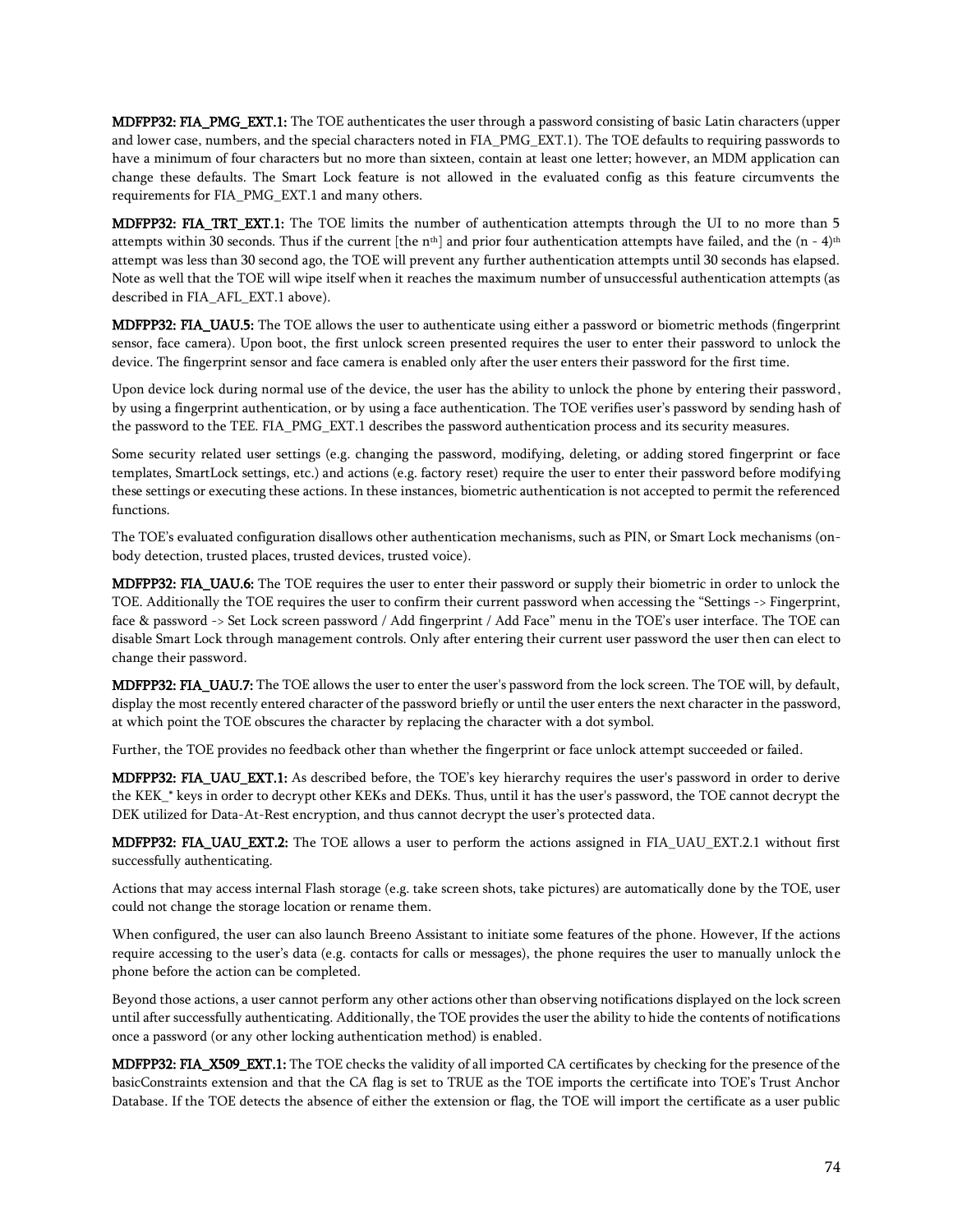key and add it to the keystore (not the Trust Anchor Database). Additionally, the TOE verifies the extendedKeyUsage Server Authentication purpose during WPA2/EAP- TLS negotiation. The TOE'S certificate validation algorithm examines each certificate in the path (starting with the peer's certificate) and first checks for validity of that certificate (e.g., has the certificate expired; or if not yet valid, whether the certificate contains the appropriate X.509 extensions [e.g., the CA flag in the basic constraints extension for a CA certificate, or that a server certificate contains the Server Authentication purpose in the ExtendedKeyUsagefield]), then verifies each certificate in the chain (applying the same rules as above, but also ensuring that the Issuer of each certificate matches the Subject in the next rung "up" in the chain and that the chain ends in a self-signed certificate present in either the TOE'S trusted anchor database or matches a specified Root CA), and finally the TOE performs revocation checking for all certificates in the chain.

MDFPP32: FIA\_X509\_EXT.2: The TOE uses X.509v3 certificates during EAP-TLS, TLS, and HTTPS. The TOE comes with a built-in set of default Trusted Credentials (Android's set of trusted CA certificates plus OPPO's additional set of trusted CA certificates), and while the user cannot remove any of the built-in default CA certificates, the user can disable any of those certificates through the user interface so that certificates issued by disabled CA's cannot validate successfully. In addition, a user and an administrator/MDM can import a new trusted CA certificate into the Trust Anchor Database (the TOE stores the new CA certificate in the Security Key Store).

The TOE does not establish TLS connections itself (beyond EAP-TLS used for WPA2 Wi-Fi connections), but provides a series of APIs that mobile applications can use to check the validity of a peer certificate. The user application, after correctly using the specified APIs, can be assured as to the validity of the peer certificate and be assured that the TOE will not establish the trusted connection if the peer certificate cannot be verified (including validity, certification path, and revocation through OCSP). If, during the process of certificate verification, the TOE cannot establish a connection with the server acting as the OCSP Responder, the TOE will not deem the peer's certificate as valid and will not establish a TLS connection with the peer.

The user or administrator explicitly specifies the trusted CA that the TOE will use for EAP-TLS authentication of the server's certificate. For mobile applications, the application developer will specify whether the TOE should use the Android system Trusted CAs, use application-specified trusted CAs, or a combination of the two. In this way, the TOE always knows which trusted CAs to use.

WLANCEP10: FIA\_X509\_EXT.2/WLAN: The TOE uses X.509v3 certificates during EAP-TLS. The TOE comes with a builtin set of default Trusted Credentials (Android's set of trusted CA certificates), and while the user cannot remove any of the built-in default CA certificates, the user can disable any of those certificates through the user interface so that certificates issued by disabled CA's cannot validate successfully. In addition, a user and an administrator/MDM can import a new trusted CA certificate into the Trust Anchor Database (the TOE stores the new CA certificate in the Security Key Store).

The user or administrator explicitly specifies the trusted CA that the TOE will use for EAP-TLS authentication of the server's certificate. For mobile applications, the application developer will specify whether the TOE should use the Android system Trusted CAs, use application-specified trusted CAs, or a combination of the two. In this way, the TOE always knows which trusted CAs to use.

The TOE, when acting as a WPA2 supplicant uses X.509 certificates for EAP-TLS authentication. Because the TOE may not have network connectivity to a revocation server prior to being admitted to the WPA2 network and because the TOE cannot determine the IP address or hostname of the authentication server (the Wi-Fi access point proxies the supplicant's authentication request to the server), the TOE will accept the certificate of the server.

MDFPP32: FIA\_X509\_EXT.3: The TOE's ColorOS provides applications the java.security.cert.CertPathValidator API Class of methods for validating certificates and certification paths (certificate chains establishing a trust chain from a certificate to a trust anchor). This class is also recommended to be used by third-party Android developers for certificate validation. However, TrustedCertificateStore must be used to chain certificates to the Android System Trust Anchor Database (anchors should be retrieved and provided to PKIXParameters used by CertPathValidator).

The available APIs may be found here:

http://developer.android.com/reference/java/security/cert/package-summary.html.

### 7.5 Security Management

The Security management function is designed to fulfill the following security functional requirements: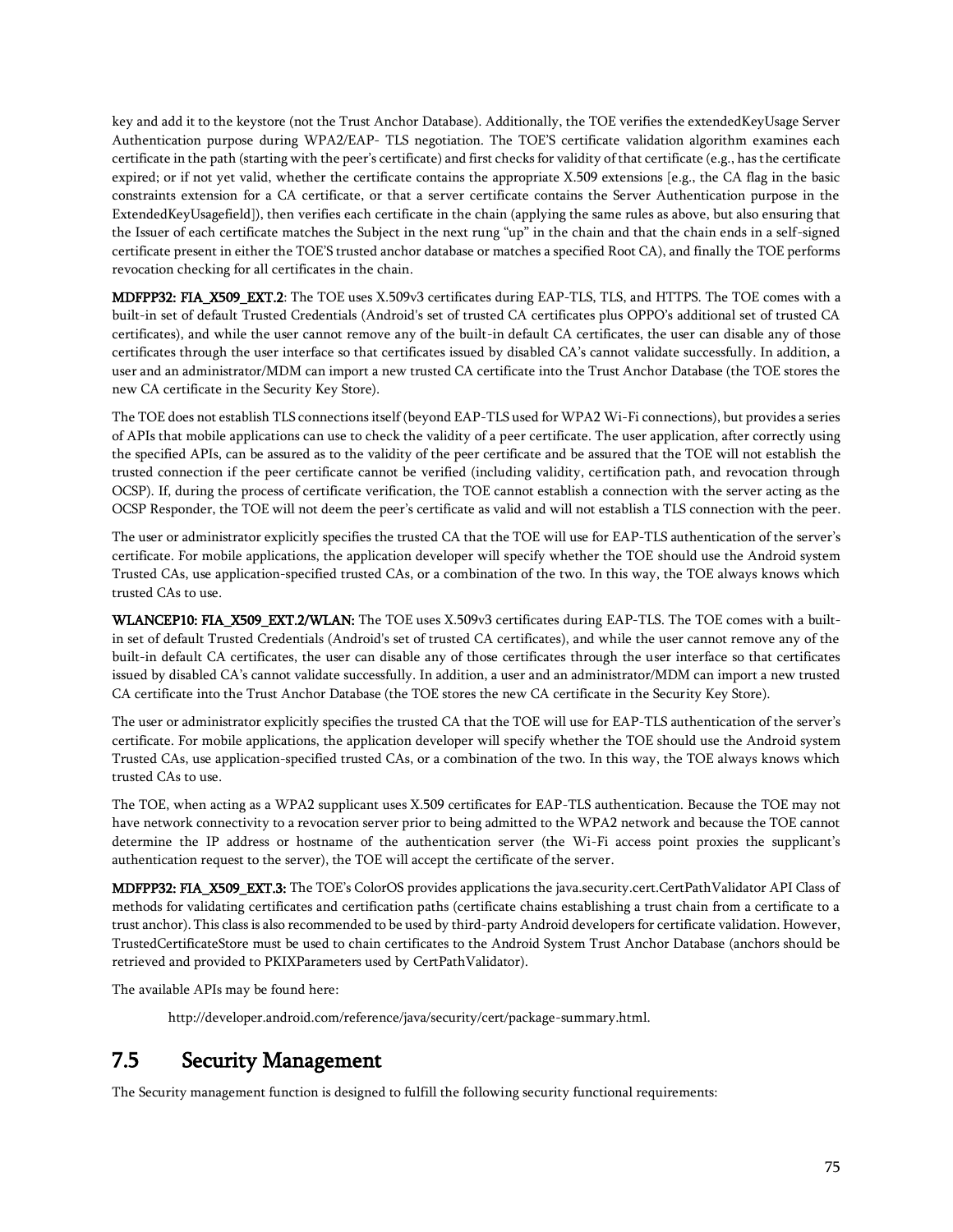MDFPP32: FMT\_MOF\_EXT.1: The TOE provides the management functions described i[n Table 4](#page-44-0) in section [6.1.5.2.](#page-44-1) The table includes annotations describing the roles that have access to each service and how to access the service. The TOE enforces administrative function (Add User / Add Managed Profile) and administrative configured restrictions by rejecting user configuration (through the UI) when attempted. It is worth noting that the TOE'S ability to specify authorized application repositories takes the form of allowing enterprise applications (i.e., restricting applications to only those applications installed by an MDM Agent).

**MDFPP32: FMT\_SMF\_EXT.1:** The TOE provides all management functions indicated as mandatory ("M") by [Table 4.](#page-44-0) The table includes annotations describing the roles that have access to each service and how to access the service. The TOE enforces administrative configured restrictions by rejecting user configuration (through the UI) when attempted. Once the phone is enrolled into the enterprise environment, the services "Add User" and "Add Managed Profile" can only be performed by the administrator. It is worth noting that the TOE'S ability to specify authorized application repositories takes the form of allowing enterprise applications (i.e., restricting applications to only those applications installed by an MDM Agent).

MODBT10: FMT\_SMF\_EXT.1/BT: The administrator can disable the radios using TOE's MDM APIs. Once disabled, a user cannot enable the radio. The TOE's Bluetooth operates at frequencies of 2.4 GHz. Bluetooth BR/EDR and Bluetooth LE use same power control for turning on/off. Bluetooth BR/EDR supports mode 2 and mode 4 level 4. Bluetooth LE supports mode 1 level 4 and mode 2. The TOE provides Bluetooth management functionalities, such as scanning for devices, connecting with devices, and managing data transfer between devices. TOE users can disable/enable Bluetooth discoverable mode and Advertising and can also change the device name which is used for the Bluetooth name.

The administrator (using the TOE's MDM APIs) can enable/disable Bluetooth tethering methods.

WLANCEP10: FMT\_SMF\_EXT.1/WLAN: The TOE provides the management functions described in [6.1.5.2](#page-44-1) section WLANCEP10: FMT\_SMF\_EXT.1.1/WLAN. The TOE enforces administrative configured restrictions by rejecting user configuration (through the UI) when attempted.

MDFPP32: FMT\_SMF\_EXT.2: The TOE offers MDM agents the ability to wipe protected data (including sensitive data), remove Enterprise applications, and remove all device stored Enterprise resource data upon un-enrollment and factory reset. The TOE offers MDM agents the ability to wipe protected data (effectively wiping the device) at any time. Similarly, the TOE also offers the ability to remove Enterprise applications and a full wipe of managed profile data of the TOE'S Enterprise data/applications at any time.

## 7.6 Protection of the TSF

The Protection of the TSF function is designed to fulfill the following security functional requirements:

MDFPP32: FPT\_AEX\_EXT.1: The Linux kernel of the TOE'S Android operating system provides address space layout randomization utilizing the get\_random\_long(void) kernel random function to provide eight unpredictable bits to the base address of any user-space memory mapping. The random function, though not cryptographic, ensures that one cannot predict the value of the bits.

#### MDFPP32: FPT\_AEX\_EXT.2: The TOE utilizes 5.10 Linux kernels

(https://source.android.com/devices/architecture/kernel/modular-kernels#core-kernel-requirements), whose memory management unit (MMU) enforces read, write, and execute permissions on all pages of virtual memory and ensures that write and execute permissions are not simultaneously granted on all memory.

The Android operating system (as of Android 2.3) sets the ARM No eXecute (XN) bit on memory pages and the TOE'S ARMv8 Application Processor's Memory Management Unit (MMU) circuitry enforces the XN bits. From Android's documentation (https://source.android.com/devices/tech/security/index.html), Android 2.3 forward supports "Hardwarebased No eXecute (NX) to prevent code execution on the stack and heap". Section D.5 of the ARMv8 Architecture Reference Manual contains additional details about the MMU of ARM-based processors:

http://infocenter.arm.com/help/index.jsp?topic=/com.arm.doc.ddi0487a.f/index.html

MDFPP32: FPT\_AEX\_EXT.3: The TOE's Android operating system provides explicit mechanisms to prevent stack buffer overruns in addition to taking advantage of hardware-based No eXecute to prevent code execution on the stack and heap. Specifically, the vendor builds the TOE (Android and support libraries) using gcc-fstack-protector compile option to enable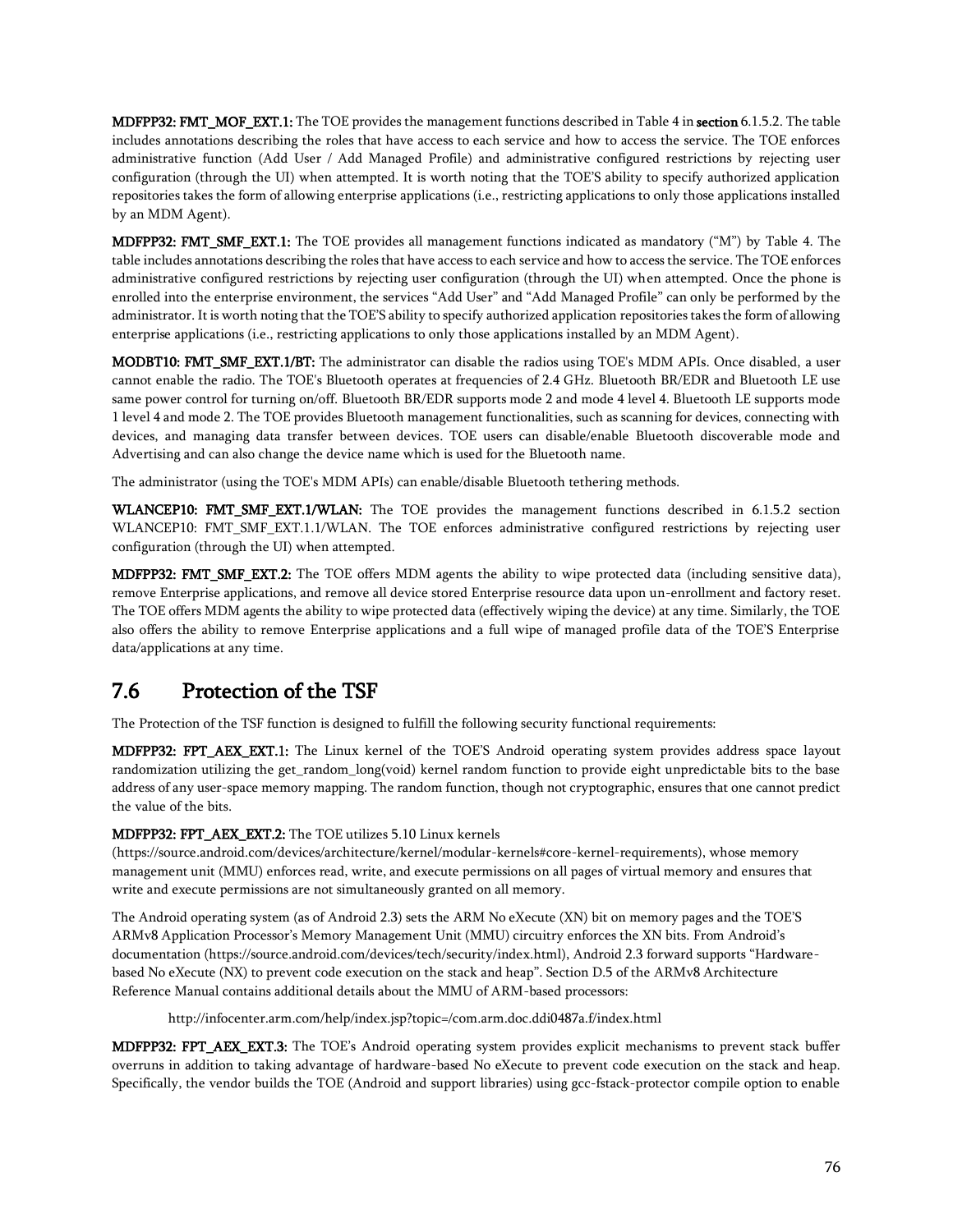stack overflow protection and Android takes advantage of hardware-based eXecute-Never to make the stack and heap nonexecutable. The vendor applies these protections to all TSF executable binaries and libraries.

MDFPP32: FPT\_AEX\_EXT.4: The TOE protects itself from modification by untrusted subjects using a variety of methods. The first protection employed by the TOE is a Secure Boot process that uses cryptographic signatures to ensure the authenticity and integrity of the bootloader and kernels using data fused into the device processor.

The TOE protects its REK by limiting access to only trusted applications within the TEE (Trusted Execution Environment). The TOE key manager includes a TEE module which utilizes the REK to protect all other keys in the key hierarchy. All TEE applications are cryptographically signed, and when invoked at runtime (at the behest of an untrusted application), the TEE will only load the trusted application after successfully verifying its cryptographic signature.

Additionally, the TOE'S Android operating system provides 'sandboxing' that ensures that each third-party mobile application executes with the file permissions of a unique Linux user ID, in a different virtual memory space. This ensures that applications cannot access each other's memory space or files and cannot access the memory space or files of other applications (notwithstanding access between applications with a common application developer).

The TOE, in its evaluated configuration has its bootloader in the locked state. This prevents a user from installing a new software image via another method than Google's proscribed OTA methods. The TOE allows an operator to download and install an OTA update through the system settings (Settings->Software Update) while the phone is running. The TOE will verify the digital signature of the new OTA before applying the new firmware.

For the install of the ColorOS build through fashboot interface, the user must apply "Unlock permission" on ColorOS, and unlock the device's bootloader via installing Unlock APK, "sideload" the correct build, reboot the phone back to the fastboot interface, re-lock the bootloader, and finally start the phone normally. For both the locking and unlocking of the bootloader, the device is factory reset as part of the process. This prevents an attacker from modifying or switching the image running on the device to allow access to sensitive data. After this first install of the official build, further updates can be done via normal OTA updates.

USSD and MMI code are not able to modify user or TSF data from the dialer at the TOE's locked state.

MDFPP32: FPT\_JTA\_EXT.1: The TOE'S prevents access to its processor's JTAG interface by requiring use of a signing key to authenticate prior to gaining JTAG access. Only a JTAG image with the accompanying device serial number (which is different for each mobile device) that has been signed by OPPO's private key can be used to access a device's JTAG interface. The OPPO private key corresponds to the OPPO ECDSA P-384 public key (a SHA-384 hash of which is fused into the TOE'S application processor).

JTAG pads are located on the printed circuit board, which is covered by the rear panel and the battery, they are inaccessible without breaking the rear panel. JTAG pads include TCK, TMS, TDI, TDO, TRST\_N and SRST\_N.

MDFPP32: FPT\_KST\_EXT.1: The TOE does not store any plaintext key material in its internal Flash; the TOE encrypts all keys before storing them. This ensures that irrespective of how the TOE powers down (e.g., a user commands the TOE to power down, the TOE reboots itself, or battery depletes or is removed), all keys stored in the internal Flash are wrapped with a KEK. Please refer to section 7.2 of the TSS for further information (including the KEK used) regarding the encryption of keys stored in the internal Flash. Note as well that the TOE does not use the user's fingerprint/face template to encrypt / protect key material. As the TOE encrypts all keys stored in Flash, and encrypts all the fingerprint templates in the TEE of AP, upon boot-up, the TOE must first decrypt any keys in order to utilize them.

MDFPP32: FPT\_KST\_EXT.2: The TOE itself (i.e., the mobile device) comprises a cryptographic module that utilizes cryptographic libraries including BoringSSL, application processor cryptography (which leverages AP hardware), and the following system-level executables that utilize KEKs: vold, wpa\_supplicant, and the Android Key Store.

- 1. vold and QCT's application processor hardware provides Data-At-Rest encryption of the user data partition in Flash
- 2. wpa\_supplicant provides 802.11-2014/WPA2 services
- 3. Android Key Store application provides key generation, storage, deletion services to mobile applications and to user through the UI

The TOE ensures that plaintext key material is not exported by not allowing the REK to be exported and by ensuring that only authenticated entities can request utilization of the REK. Furthermore, the TOE only allows the system-level executables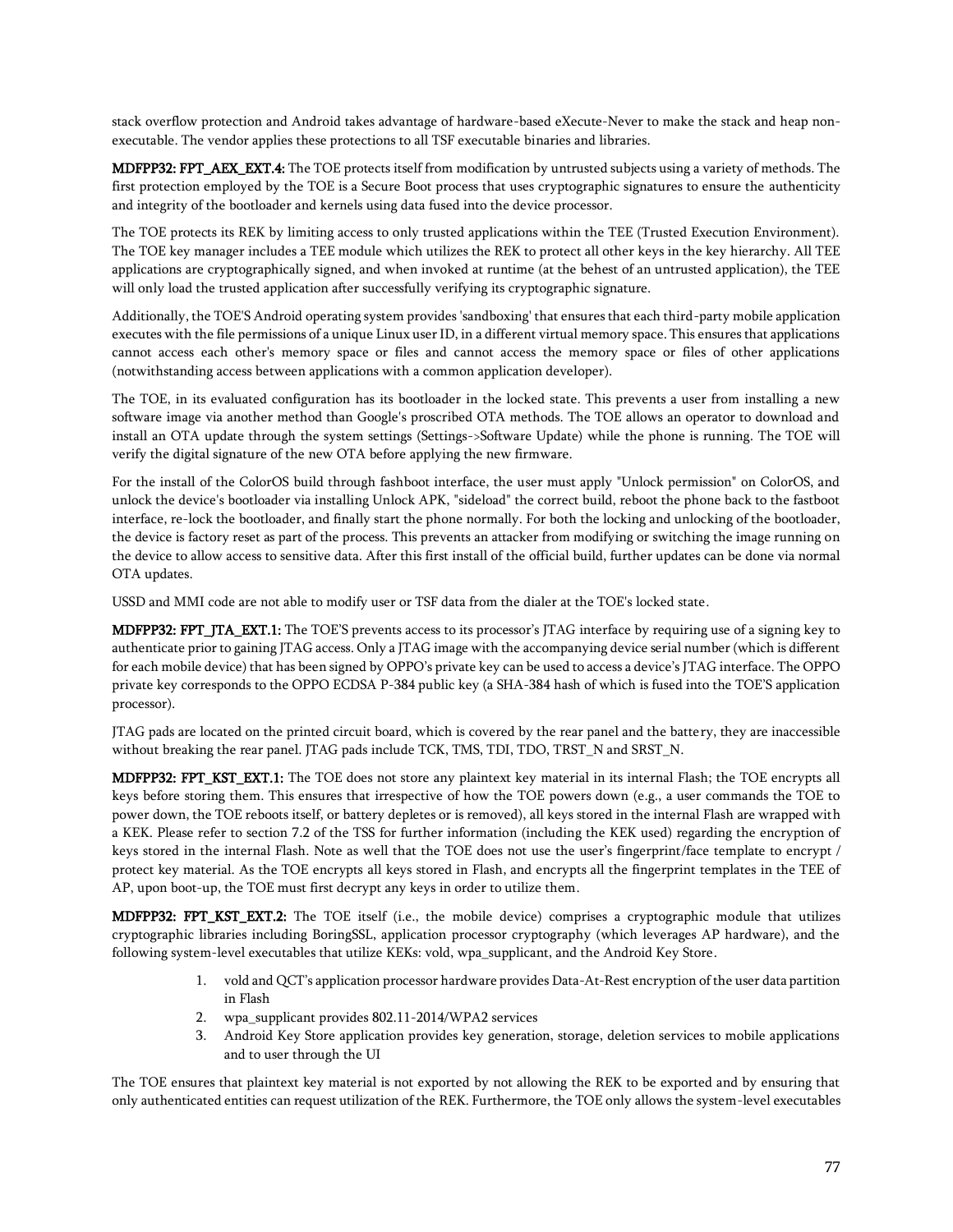access to plaintext DEK values needed for their operation. The TSF software (the system-level executables) protects those plaintext DEK values in memory both by not providing any access to these values and by clearing them when no longer needed (in compliance with FCS\_CKM\_EXT.4). Note that the TOE does not use the user's biometric fingerprint/face to encrypt/protect key material (and instead only relies upon the user's password).

MDFPP32: FPT\_KST\_EXT.3: The TOE does not provide any way to export plaintext DEKs or KEKs (including all keys stored in the Android KeyStore) as the TOE chains or directly encrypts all KEKs to the REK.

Furthermore, the components of the device are designed to prevent transmission of key material outside the device. Each internal system component requiring access to a plaintext key (for example the Wi-Fi driver) must have the necessary precursor(s), whether that be a password from the user or file access to key in Flash (for example the encrypted AES key used for encryption of the Flash data partition). With those appropriate precursors, the internal system-level component may call directly to the system-level library to obtain the plaintext key value. The system library in turn requests decryption from a component executing inside the trusted execution environment (TEE) and then directly returns the plaintext key value (assuming that it can successfully decrypt the requested key, as confirmed by the CCM/GCM verification) to the calling system component. That system component will then utilize that key (in the example, the kernel which holds the key in order to encrypt and decrypt reads and writes to the encrypted user data partition files in Flash). In this way, only the internal system components responsible for a given activity have access to the plaintext key needed for the activity, and that component receives the plaintext key value directly from the system library.

For a user application do not have any access to any system-level components and only have access to keys that the application has imported into the Android KeyStore. Upon requesting access to a key, the mobile application receives the plaintext key value back from the system library through the Android API. Mobile applications do not have access to the memory space of any other user's application, so it is not possible for a malicious application to intercept the plaintext key value to then log or transmit the value off the device.

MDFPP32: FPT\_NOT\_EXT.1: When the TOE encounters a critical failure (either a self-test failure or TOE software integrity verification failure), a failure is message is displayed to the screen, the TOE attempts to reboot. If the failure persists between boots, the user may attempt to boot to the recovery mode/kernel to wipe data and perform a factory reset in order to recover the device.

MDFPP32: FPT\_STM.1: The TOE requires time for the Package Manager (which installs and verifies APK signatures and certificates), image verifier, wpa\_supplicant, and Android Key Store applications. These TOE components obtain time from the TOE using system API calls [e.g., time() or gettimeofday()]. An application (unless a system application is residing in /system/priv-app or signed by the vendor) cannot modify the system time as mobile applications need the Android 'SET\_TIME' permission to do so. Likewise, only a process with root privileges can directly modify the system time using system-level APIs. The TOE uses the Cellular Carrier time (obtained through the Carrier's network time server) as a trusted source; however, the user can also manually set the time through the TOE'S user interface. Further, this stored time is used both for the time/date tags in audit logs and is used to track inactivity timeouts that force the TOE into a locked state.

MDFPP32: FPT\_TST\_EXT.1: The TOE automatically performs known answer power on self-tests (POST) on its cryptographic algorithms to ensure that they are functioning correctly. Each component providing cryptography (application processor, and BoringSSL) performs known answer tests on it cryptographic algorithms to ensure it is working correctly. Should any of the tests fail, the TOE displays an error message stating "Boot Failure" and halts the boot process, and forces a reboot of the device.

| Algorithm                                    | Implemented in | Description                                    |
|----------------------------------------------|----------------|------------------------------------------------|
| AES encryption/decryption                    | BoringSSL      | Comparison of known answer to calculated value |
| SHA hashing                                  | BoringSSL      | Comparison of known answer to calculated value |
| RSA signature generation<br>and verification | BoringSSL      | Comparison of known answer to calculated value |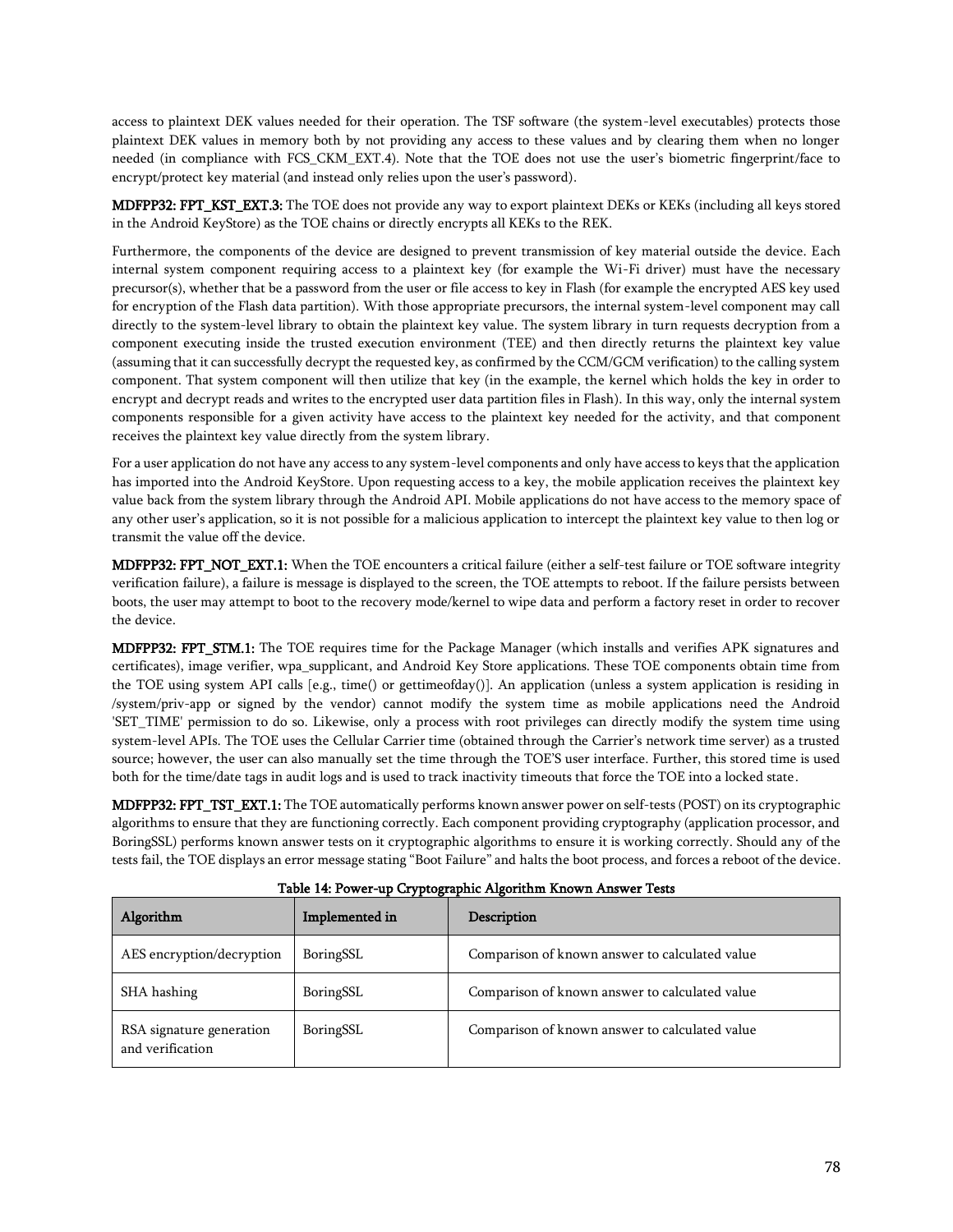| ECDSA signature<br>generation and verification | BoringSSL                    | Comparison of known answer to calculated value |
|------------------------------------------------|------------------------------|------------------------------------------------|
| HMAC-SHA                                       | BoringSSL                    | Comparison of known answer to calculated value |
| DRBG random bit<br>generation                  | BoringSSL                    | Comparison of known answer to calculated value |
| AES encryption/decryption                      | <b>Application Processor</b> | Comparison of known answer to calculated value |
| SHA hashing                                    | <b>Application Processor</b> | Comparison of known answer to calculated value |
| HMAC-SHA                                       | <b>Application Processor</b> | Comparison of known answer to calculated value |

WLANCEP10: FPT\_TST\_EXT.1/WLAN: The TOE automatically performs known answer power on self-tests (POST) on its cryptographic algorithms to ensure that they are functioning correctly. Each component providing cryptography (application processor, and BoringSSL) performs known answer tests on their cryptographic algorithms to ensure they are working correctly. Should any of the tests fail, the TOE displays an error message stating "Boot Failure" and halts the boot process, and forces a reboot of the device.

MDFPP32: FPT\_TST\_EXT.2/PREKERNEL: The TOE ensures a secure boot process no matter in normal boot mode or auxiliary boot mode, i.e., fast boot. In both boot modes, the TOE verifies the digital signature of the bootloader software for the Application Processor (using a public key whose hash resides in the processor's internal fuses) before transferring control. The bootloader, in turn, verifies the signature of the Linux kernel it loads. The TOE performs checking of the entire /system partition through use of Android's dm\_verity mechanism (and while the TOE will still operate, it will log any blocks/executables that have been modified).

**MDFPP32: FPT TUD EXT.1:** The TOE'S user interface provides a method to query the current version of the TOE software/firmware (ColorOS version, baseband version, kernel version, build number, and software version) and hardware (model and version). Additionally, the TOE provides users the ability to review the currently installed apps (including 3rd party 'built-in' applications) and their version.

MDFPP32: FPT\_TUD\_EXT.2: The TOE verifies all OTA (Over The Air) updates to the TOE software (which includes baseband processor updates) using a public key chaining ultimately to the Root Public Key, a hardware protected key whose SHA-256 hash resides inside the application processor. Should this verification fail, the software update will fail and the update will not be installed.

The application processor verifies the bootloader's authenticity and integrity (thus tying the bootloader and subsequent stages to a hardware root of trust: the SHA-256 hash of the Root Public Key, which cannot be reprogrammed after the "write-enable" fuse has been blown).

The ColorOS of the TOE requires that all applications shall be signed with a valid signature before installing the application.

Additionally, ColorOS allows updates through OPPO App Market and Google Play updates, including both APK and APEX files. Both file types use Android APK signature format and the TOE verifies the accompanying signature prior to installing the file (additionally, ColorOS ensures that updates to existing files use the same signing certificate).

MDFPP32: FPT\_TUD\_EXT.3: The ColorOS on the TOE requires that all applications bear a valid signature before Android will install the application.

Additionally, ColorOS allows updates through Google Play or OPPO Play updates, including both APK and APEX files. Both file types use Android APK signature format and the TOE verifies the accompanying signature prior to installing the file (additionally, Android ensures that updates to existing files use the same signing certificate).

MDFPP32: ALC\_TSU\_EXT.1: To make timely security updates to the TOE, the following procedures are in place:

a. Security vulnerabilities reporting: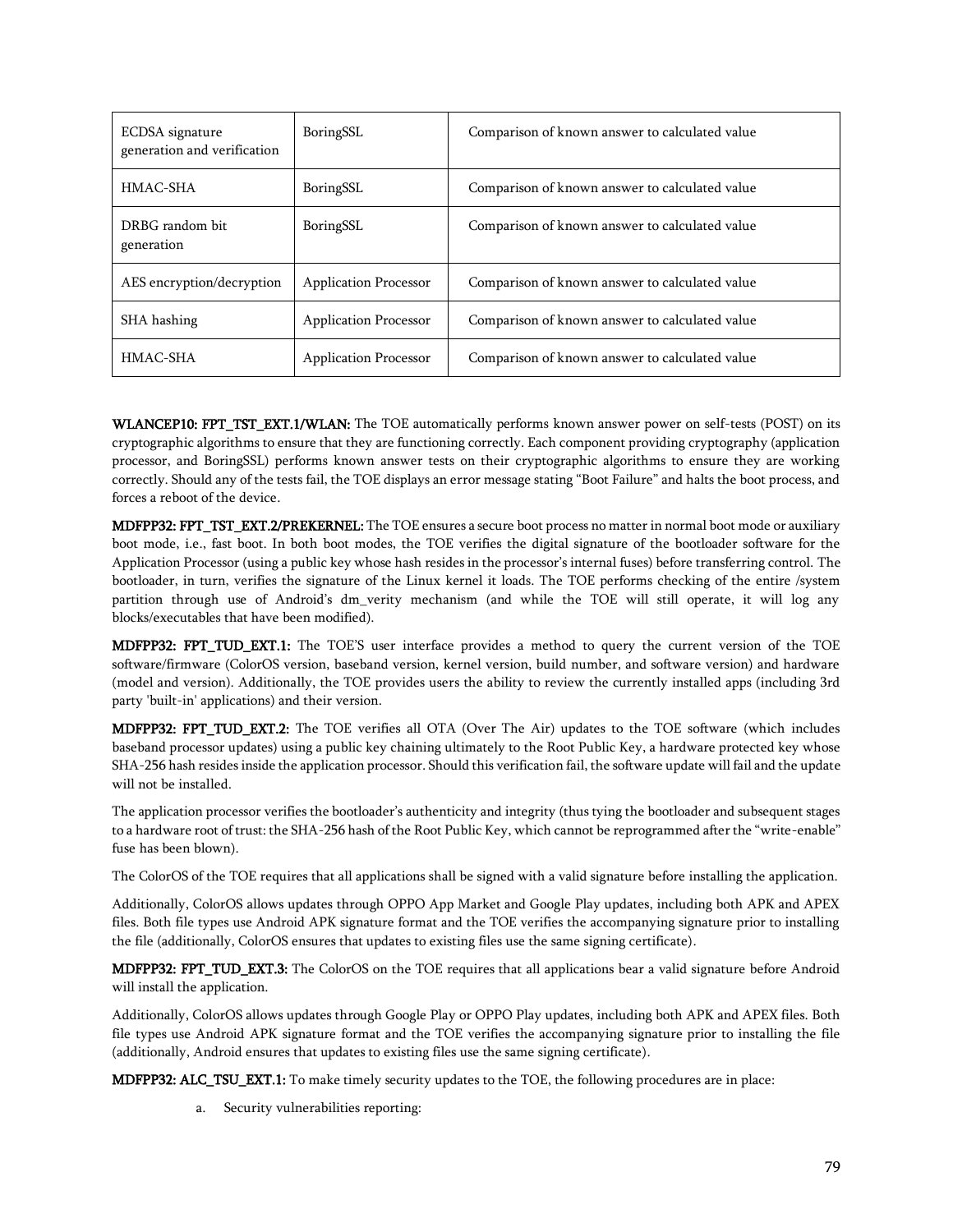OPPO supports a Security Response Center for ColorOS outlined here: https://security.oppo.com/en/. This allows developers or users to search for, file, and vote on vulnerabilities that need to be fixed. This helps to ensure that all vulnerabilities that affect large numbers of people get pushed up in priority to be fixed. The user could login to the website from computer-based web browser, or directly establish a trusted channel web connection to securely file the vulnerability by following the set-up steps to establish a secure HTTPS/TLS/EAP-TLS connection from the TOE.

b. Security vulnerability response process:

OPPO creates updates and patches to resolve reported issues as quickly as possible. The delivery time for resolving an issue depends on the severity, normally from several days to 1 month for the critical or highrisk vulnerabilities, or up to 3 months for medium or low-risk vulnerabilities. The updates or patches are tested before releasing to ensure they will not adversely impact on other functions of the product. Once the testing is finished, OPPO rolls out the updates and patches, then user could query the updates of the TOE via OTA as addressed in FPT\_TUD\_EXT.1, and update the TOE by following the [CC\_GUIDE].

c. Security updates announcement:

All the vulnerabilities are announced on website[: https://security.oppo.com/en/notice.](https://security.oppo.com/en/notice)

OPPO commits to pushing out monthly security updates for the ColorOS operating system (including the Java layer and kernel, not including applications). Monthly security updates have historically been supported on OPPO products for 2 years after release. These systematic updates are designed to address the highest security problems as quickly as possible and allows OPPO to ensure their mobile phone products remain as safe as possible and any issues are addressed promptly.

#### 7.7 TOE Access

The TOE access function is designed to fulfill the following security functional requirements:

MDFPP32: FTA\_SSL\_EXT.1: The TOE transitions to its locked state either immediately after a User initiates a lock by pressing the power button (if configured) or after a (also configurable) period of inactivity, and as part of that transition, the TOE will display a lock screen to obscure the previous contents and play a "lock sound" to indicate the phone's transition; however, the TOE'S lock screen still displays email notifications, calendar appointments, user configured widgets, text message notifications, the time, date, call notifications, battery life, signal strength, and carrier network. But without authenticating first, a user cannot perform any related actions based upon these notifications (they cannot respond to emails, calendar appointments, or text messages) other than the actions assigned in FIA\_UAU\_EXT.2.1 (see selections in section 6). Note that during power up, the TOE presents the user with an unlock screen. While at this screen, users can access some basic device functionality (e.g., making an emergency call) and basic system data is decrypted. Once the user enters their password, the user data partition is then decrypted and the full functionality of the phone is unlocked. After this initial screen, upon (re)locking the phone, the user is presented with an "unlock for all features and data" unlock screen. This screen puts the phone in the same state as the aforementioned lock screen, encrypting user data and locking any functionality that requires data that is decrypted by the user's password. While locked, the actions described in FIA\_UAU\_EXT.2.1 are available for the user to utilize.

WLANCEP10: FTA\_WSE\_EXT.1: The TOE allows an administrator to specify (through the use of an MDM) a list of wireless networks (SSIDs) to which the user may direct the TOE to connect to, the security type, authentication protocol, and the client credentials to be used for authentication. When not enrolled with an MDM, the TOE allows the user to control to which wireless networks the TOE should connect, but does not provide an explicit list of such networks, rather the user may scan for available wireless network (or directly enter a specific wireless network), and then connect. Once a user has connected to a wireless network, the TOE will automatically reconnect to that network when in range and the user has enabled the TOE'S Wi-Fi radio.

### 7.8 Trusted Path/Channels

The Trusted path/channel's function is designed to fulfill the following security functional requirements: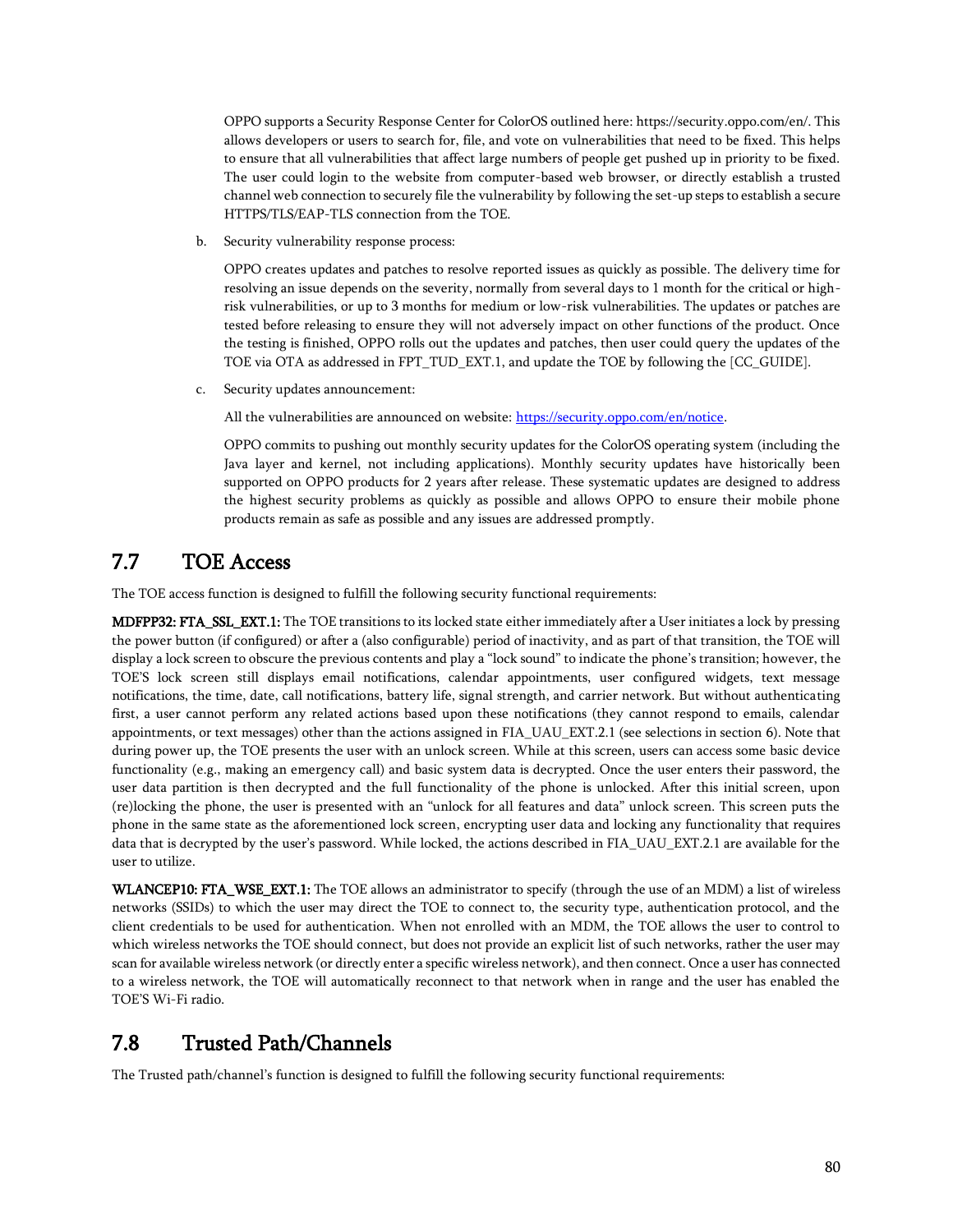MODBT10: FTP\_BLT\_EXT.1: The TOE enables Bluetooth encryption by default, and enforces the use of encryption when transmitting data over the Bluetooth trusted channel for BR/EDR and LE. The TOE uses key pairs generated per requirement FCS\_CKM\_EXT.8 for Bluetooth encryption.

The TOE provides APIs allowing non-TSF applications (mobile applications) the ability to establish a secure channel using Bluetooth DR/EDR and LE.

Bluetooth (android.bluetooth):

http://developer.android.com/reference/android/bluetooth/package-summary.html

MODBT10: FTP\_BLT\_EXT.2: The TOE terminates the connection if the remote device stops encryption while connected to the TOE.

MODBT10: FTP\_BLT\_EXT.3/BR, FTP\_BLT\_EXT.3/LE: The TOE sets the minimum encryption key size to 128 bits for Bluetooth BR/EDR and LE, and encryption key size is not able to be negotiated nor configured to smaller than 128 bits.

MDFPP32: FTP\_ITC\_EXT.1: The TOE provides secured (encrypted and mutually authenticated) communication channels between itself and other trusted IT products through the use of IEEE 802.11-2012, 802.1X, and EAP-TLS and TLS, HTTPS. The TOE permits itself and applications to initiate communicate via the trusted channel, and the TOE initiates communications via the WPA2 (IEEE 802.11-2012, 802.1X with EAP-TLS) trusted channel for connection to a wireless access point. The TOE provides mobile applications and MDM agents access to HTTPS and TLS via published APIs, thus facilitating administrative communication and configured enterprise connections. These APIs are accessible to any application that needs an encrypted end-to-end trusted channel. The TOE also provides the OTA via HTTPS and TLS channel.

WLANCEP10: FTP\_ITC\_EXT.1/WLAN: The TOE provides secured (encrypted and mutually authenticated) communication channels between itself and other trusted IT products through the use of IEEE 802.11-2012, 802.1X, and EAP-TLS. The TOE initiates communications via the WPA2 (IEEE 802.11-2012, 802.1X with EAP-TLS) trusted channel for connection to a wireless access point.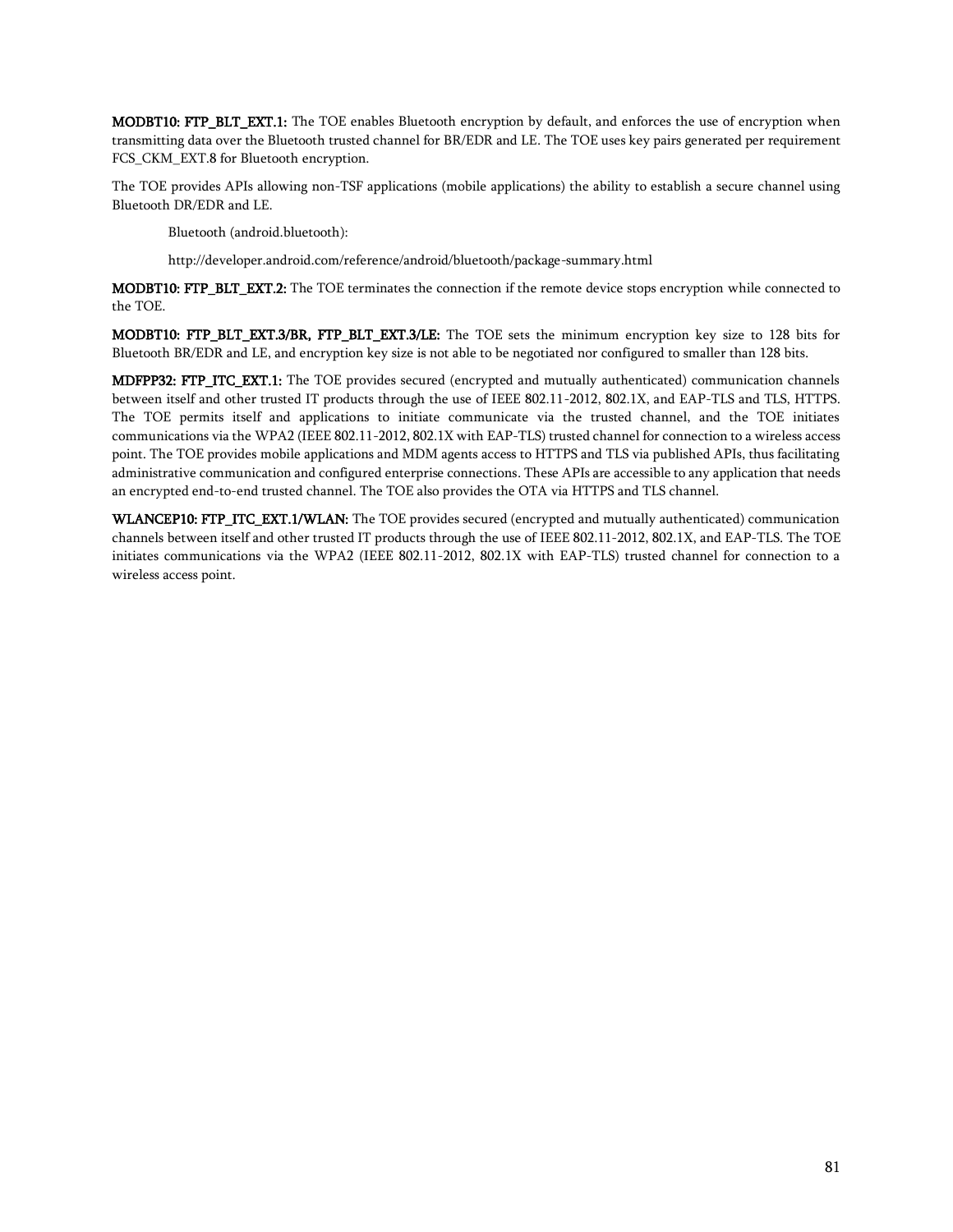# 8 TSF Inventory

Below is a list of user-mode TSF binaries and libraries that are used to provide the security functionality of the TOE. Each of the below are built with the "-fstack-protector" complier option to protect overflow stack attack.

| Name                                  | Path                                   | <b>Security Function</b>               |
|---------------------------------------|----------------------------------------|----------------------------------------|
| keystore2                             | /system/bin                            | KeyStore                               |
| gatekeeperd                           | /system/bin                            | Key Management                         |
| qseecomd                              | /vendor/bin                            | DAR                                    |
| time_daemon                           | /vendor/bin                            | Time                                   |
| vold                                  | /system/bin                            | DAR                                    |
| adbd                                  | /system/bin                            | Security System<br>Settings / Recovery |
| libcrypto.so                          | /system/lib                            | Crypto                                 |
| libcrypto.so                          | /system/lib64                          | Crypto                                 |
| libkeystore_crypto.so                 | /system/lib                            | KeyStore                               |
| libkeystore_crypto.so                 | /system/lib64                          | KeyStore                               |
| libkeyutils.so                        | /system/lib64                          | DAR                                    |
| libssl.so                             | /system/lib                            | SSL/TLS                                |
| libssl.so                             | /system/lib64                          | SSL/TLS                                |
| update_engine_sideload                | $\sqrt{\text{system/bin}}$             | Recovery / Initial<br>Image Load       |
| recovery                              | /system/bin                            | Recovery                               |
| mke2fs                                | /system/bin                            | Recovery                               |
| charger                               | /system/bin                            | Recovery                               |
| init                                  | /system/bin                            | Recovery                               |
| libQSEEComAPI.so                      | system/vendor/lib, system/vendor/lib64 | TrustZone Daemon                       |
| com.coloros.ocs.opencapabilityservice | /my_stock/app/OpenCapabilityService    | DAR                                    |
| wpa_supplicant                        | /vendor/bin/hw                         | <b>WLAN</b>                            |

Table 15: TSF name and path